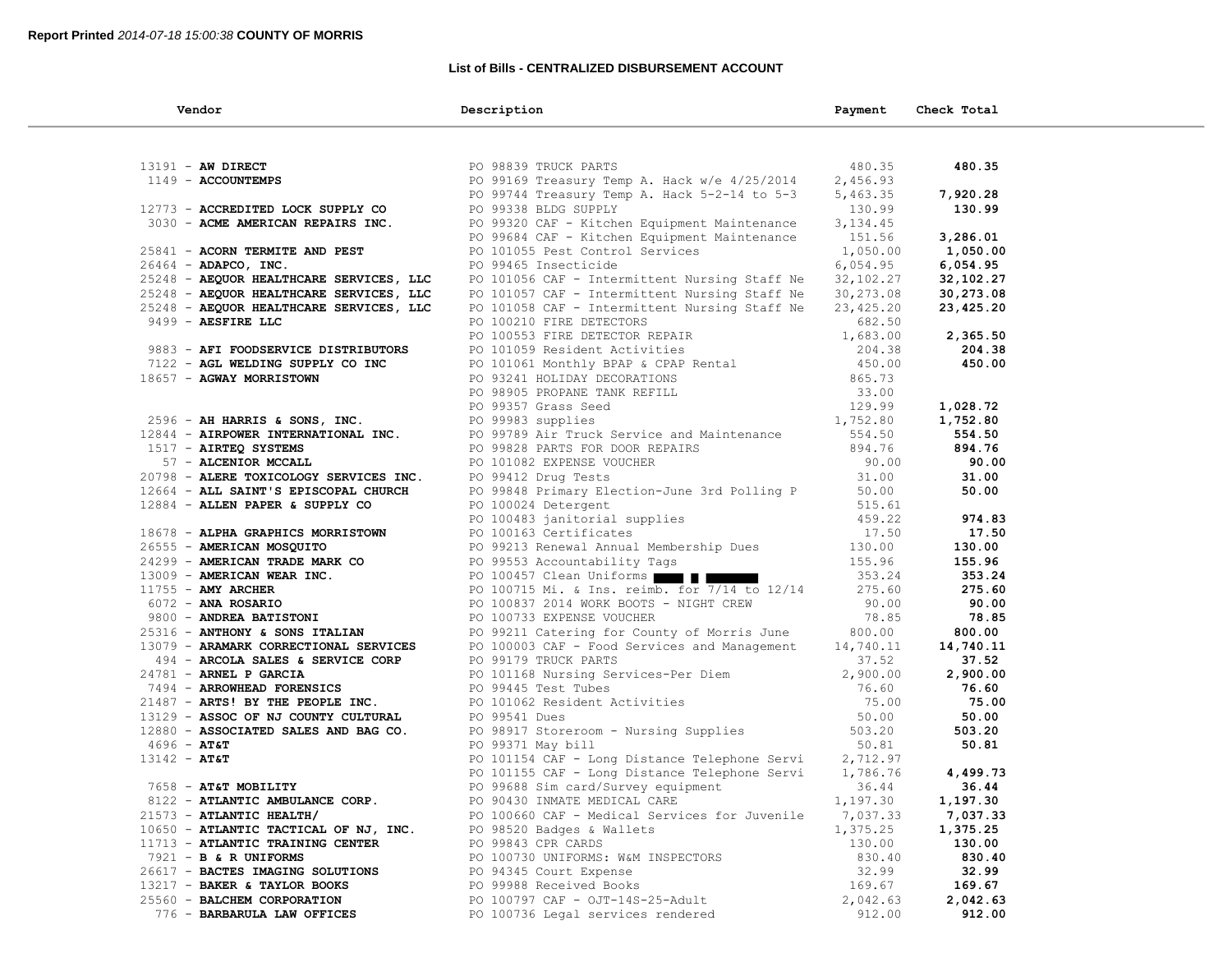|                                      | 1990, SAMIRI FLAMENTER (1991), 1992, 1992, 1992, 1992, 1992, 1992, 1992, 1992, 1992, 1992, 1992, 1992, 1992, 1992, 1992, 1992, 1992, 1992, 1992, 1992, 1992, 1992, 1992, 1992, 1992, 1992, 1992, 1992, 1992, 1992, 1992, 1992 |            |           |
|--------------------------------------|-------------------------------------------------------------------------------------------------------------------------------------------------------------------------------------------------------------------------------|------------|-----------|
|                                      |                                                                                                                                                                                                                               |            |           |
| 13788 - CHERRY WEBER & ASSOC. PC     |                                                                                                                                                                                                                               |            |           |
|                                      | PO 101164 CAF - Construction Support Services                                                                                                                                                                                 | 1,310.29   |           |
|                                      | PO 101186 CAF - Engineering Consultants for V                                                                                                                                                                                 | 8,480.00   | 20,178.29 |
| 1682 - CHRISTINE MARION              | PO 100698 Employee Expense Reimbursements                                                                                                                                                                                     | 774.50     | 774.50    |
| 20528 - CHRISTOPHER P STATILE PA     | PO 101197 CAF - Design Services for Rehab of                                                                                                                                                                                  | 13,398.50  |           |
|                                      | PO 101229 CAF - Design Services for Replaceme                                                                                                                                                                                 | 25, 274.00 | 38,672.50 |
| 20678 - CLAUDIA L. HINOJOSA          | PO 100958 Insurance reimb. for $7/14$ to $12/14$                                                                                                                                                                              | 72.00      | 72.00     |
| 25571 - CLEARY GIACOBBE ALFIERI &    | PO 100827 Flood Mitigation Program - legal se                                                                                                                                                                                 | 828.88     | 828.88    |
| 25571 - CLEARY GIACOBBE ALFIERI &    | PO 100831 Open Space-General Legal Services                                                                                                                                                                                   | 2,482.28   | 2,482.28  |
| 25571 - CLEARY GIACOBBE ALFIERI &    | PO 100834 County Counsel legal services                                                                                                                                                                                       | 2,781.22   | 2,781.22  |
| 25571 - CLEARY GIACOBBE ALFIERI &    | PO 100906 County General legal services                                                                                                                                                                                       | 72.00      | 72.00     |
| 8454 - CLIFTON ELEVATOR SERVICES     | PO 99704 CAF - Modernization of One Geared P                                                                                                                                                                                  | 80,955.45  | 80,955.45 |
| 24252 - COFFEE LOVERS COFFEE SERVICE | PO 100135 Office Coffee/Tea                                                                                                                                                                                                   | 109.54     | 109.54    |
| $12043 - COMCAST$                    | PO 100530 High Speed Internet Long Valley Gar                                                                                                                                                                                 | 449.40     | 449.40    |
|                                      |                                                                                                                                                                                                                               |            |           |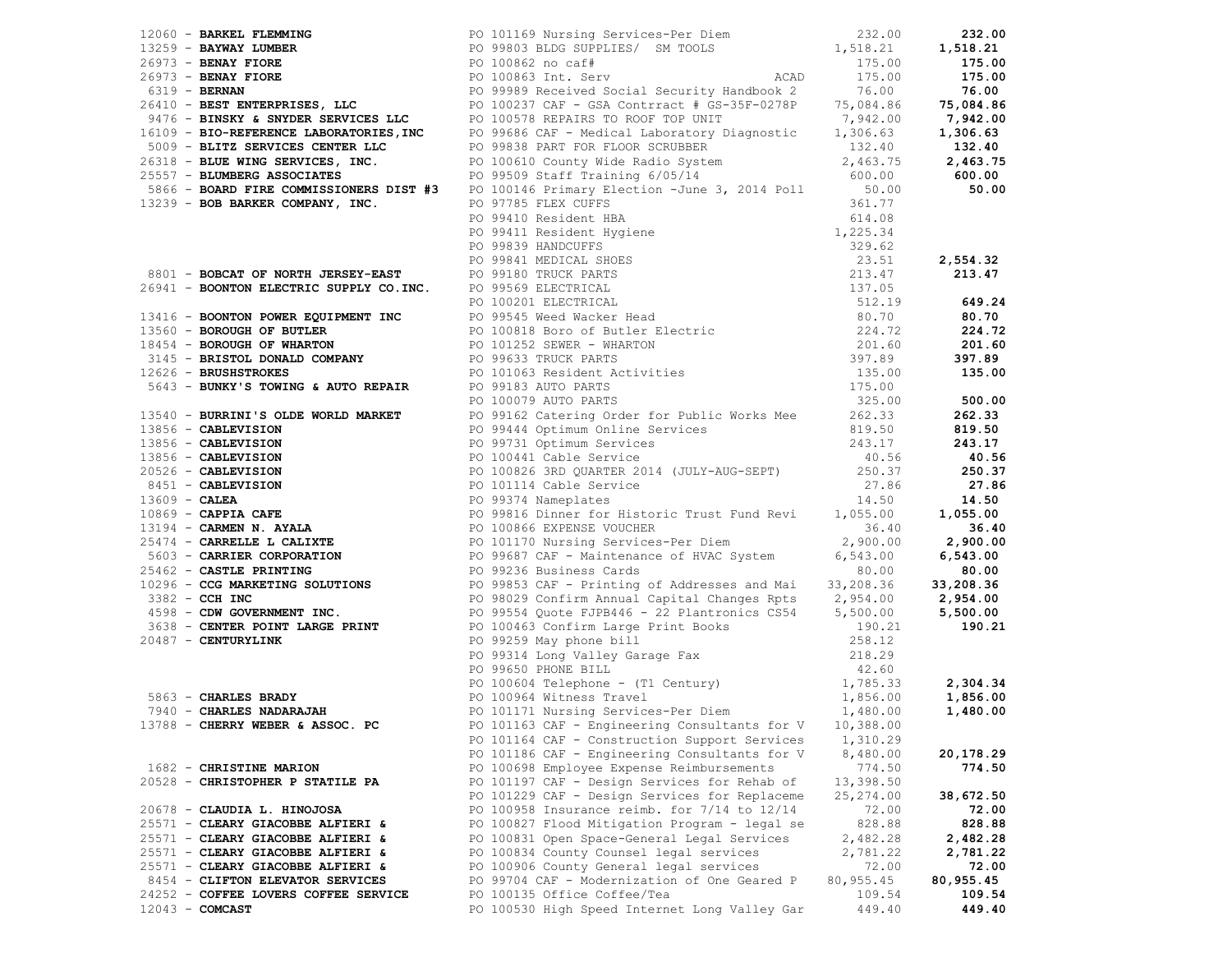|                              |                                                                                                                                                                                                                              |          | 1,610.00 |
|------------------------------|------------------------------------------------------------------------------------------------------------------------------------------------------------------------------------------------------------------------------|----------|----------|
|                              |                                                                                                                                                                                                                              |          | 570.75   |
|                              | 26074 - COMMUNICATIONS SERVICE <b>DENTISY EN ALLE DE COMMUNICATIONS SERVICE DENTISY OF A SERVICE DE 26074 - COMMUNICATIONS SERVICE DENTISY OF A SERVICE DENTISY OF A SERVICE DENTISY OF A SERVICE DENTISY OF A SERVI</b>     |          |          |
|                              |                                                                                                                                                                                                                              |          |          |
|                              |                                                                                                                                                                                                                              |          |          |
|                              | PO 100215 SECURITY EQUIP<br>PO 100216 CAF - Various Security System Upgra 4,470.00<br>162.00 5,935.75                                                                                                                        |          |          |
|                              | PO 100164 Service                                                                                                                                                                                                            |          |          |
|                              |                                                                                                                                                                                                                              |          |          |
|                              |                                                                                                                                                                                                                              |          |          |
|                              |                                                                                                                                                                                                                              |          |          |
|                              |                                                                                                                                                                                                                              |          |          |
|                              |                                                                                                                                                                                                                              |          |          |
|                              |                                                                                                                                                                                                                              |          |          |
|                              |                                                                                                                                                                                                                              |          |          |
|                              |                                                                                                                                                                                                                              |          |          |
|                              |                                                                                                                                                                                                                              |          |          |
|                              |                                                                                                                                                                                                                              |          |          |
|                              |                                                                                                                                                                                                                              |          |          |
|                              |                                                                                                                                                                                                                              |          |          |
|                              |                                                                                                                                                                                                                              |          |          |
|                              |                                                                                                                                                                                                                              |          |          |
|                              |                                                                                                                                                                                                                              |          |          |
|                              |                                                                                                                                                                                                                              |          |          |
|                              |                                                                                                                                                                                                                              |          |          |
|                              |                                                                                                                                                                                                                              |          |          |
|                              |                                                                                                                                                                                                                              |          |          |
|                              |                                                                                                                                                                                                                              |          |          |
|                              |                                                                                                                                                                                                                              |          |          |
|                              |                                                                                                                                                                                                                              |          |          |
|                              |                                                                                                                                                                                                                              |          |          |
|                              |                                                                                                                                                                                                                              |          |          |
|                              |                                                                                                                                                                                                                              |          |          |
|                              |                                                                                                                                                                                                                              |          |          |
|                              |                                                                                                                                                                                                                              |          |          |
|                              |                                                                                                                                                                                                                              |          |          |
|                              |                                                                                                                                                                                                                              |          |          |
|                              |                                                                                                                                                                                                                              |          |          |
|                              |                                                                                                                                                                                                                              |          |          |
|                              |                                                                                                                                                                                                                              |          |          |
|                              |                                                                                                                                                                                                                              |          |          |
|                              |                                                                                                                                                                                                                              |          |          |
|                              |                                                                                                                                                                                                                              |          |          |
|                              |                                                                                                                                                                                                                              |          |          |
|                              |                                                                                                                                                                                                                              |          |          |
|                              |                                                                                                                                                                                                                              |          |          |
|                              |                                                                                                                                                                                                                              |          |          |
|                              |                                                                                                                                                                                                                              |          |          |
|                              |                                                                                                                                                                                                                              |          |          |
|                              |                                                                                                                                                                                                                              |          |          |
|                              |                                                                                                                                                                                                                              |          |          |
|                              |                                                                                                                                                                                                                              |          |          |
|                              |                                                                                                                                                                                                                              |          |          |
|                              | 1914) CONTROL PRODUCE CONTROL 1920-2013 (1911) (1914) 2013 (1913) 2014) (1914) 2014) (1914) 2014) (1914) 2014) (1914) 2014) (1914) 2014) (1914) (1914) (1914) (1914) (1914) (1914) (1914) (1914) (1914) (1914) (1914) (1914) |          |          |
|                              |                                                                                                                                                                                                                              |          |          |
|                              |                                                                                                                                                                                                                              |          |          |
| 274 - DEER PARK              | PO 100283 Bottle Water                                                                                                                                                                                                       | 41.75    | 41.75    |
| $274$ - DEER PARK            | PO 100347 WATER COOLER RENTAL/ COFFEE SERVICE                                                                                                                                                                                | 266.88   | 266.88   |
| $274$ - DEER PARK            |                                                                                                                                                                                                                              | 63.78    | 63.78    |
|                              | PO 100490 Resident Drinking Water                                                                                                                                                                                            |          |          |
| $274$ - DEER PARK            | PO 100523 Bottle Water                                                                                                                                                                                                       | 18.93    | 18.93    |
| $274$ - DEER PARK            | PO 100599 Mailroom Water Cooler Rental and Wa                                                                                                                                                                                | 18.93    | 18.93    |
| $274$ - DEER PARK            | PO 100618 water cooler                                                                                                                                                                                                       | 34.48    | 34.48    |
| $274$ - DEER PARK            | PO 100700 Water                                                                                                                                                                                                              | 21.53    | 21.53    |
| 14228 - DELL MARKETING L.P.  | PO 94847 Laptop                                                                                                                                                                                                              | 1,665.17 |          |
|                              | PO 96764 Annual Software Maintenance Renewal                                                                                                                                                                                 | 449.00   |          |
|                              | PO 97782 laptop                                                                                                                                                                                                              | 2,197.70 |          |
|                              | PO 98366 Training Room PC                                                                                                                                                                                                    | 1,488.50 | 5,800.37 |
| 14265 - DENTRUST DENTAL INC. | PO 99701 CAF - Dental Services                                                                                                                                                                                               | 4,929.00 | 4,929.00 |
|                              |                                                                                                                                                                                                                              |          |          |
| 5793 - DIPALI PATEL          | PO 100947 Insurance reimb. for 7/14 TO 12/14                                                                                                                                                                                 | 72.00    | 72.00    |
|                              | 26933 - DISASTER MANAGEMENT SYSTEMS INC. PO 99557 Shelter tracking cards                                                                                                                                                     | 297.57   | 297.57   |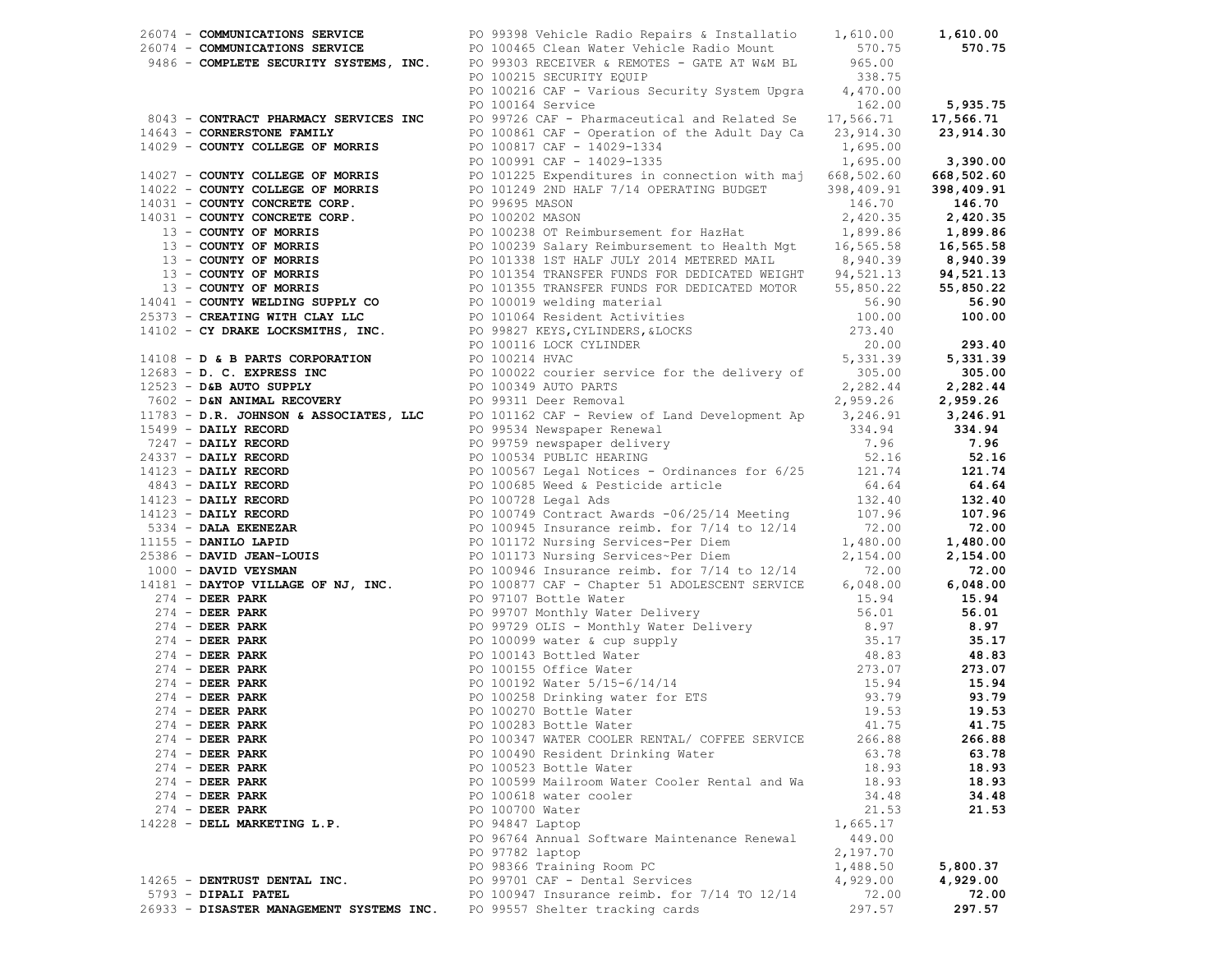|  |                                       | 2.411 - DESCRIPT DE COMPRESSION (1992) - 2003 - 2003 - 2003 - 2003 - 2003 - 2003 - 2003 - 2003 - 2003 - 2003 - 2003 - 2003 - 2003 - 2003 - 2003 - 2003 - 2003 - 2003 - 2003 - 2003 - 2003 - 2003 - 2003 - 2003 - 2003 - 2003 |           |           |
|--|---------------------------------------|------------------------------------------------------------------------------------------------------------------------------------------------------------------------------------------------------------------------------|-----------|-----------|
|  |                                       |                                                                                                                                                                                                                              |           |           |
|  |                                       |                                                                                                                                                                                                                              |           |           |
|  |                                       |                                                                                                                                                                                                                              |           |           |
|  |                                       |                                                                                                                                                                                                                              |           |           |
|  |                                       |                                                                                                                                                                                                                              |           |           |
|  |                                       |                                                                                                                                                                                                                              |           |           |
|  |                                       |                                                                                                                                                                                                                              |           |           |
|  |                                       |                                                                                                                                                                                                                              |           |           |
|  |                                       |                                                                                                                                                                                                                              |           |           |
|  |                                       |                                                                                                                                                                                                                              |           |           |
|  |                                       |                                                                                                                                                                                                                              |           |           |
|  |                                       |                                                                                                                                                                                                                              |           |           |
|  |                                       |                                                                                                                                                                                                                              |           |           |
|  |                                       |                                                                                                                                                                                                                              |           | 275.90    |
|  |                                       |                                                                                                                                                                                                                              |           |           |
|  |                                       |                                                                                                                                                                                                                              |           |           |
|  |                                       |                                                                                                                                                                                                                              |           |           |
|  |                                       |                                                                                                                                                                                                                              |           |           |
|  |                                       |                                                                                                                                                                                                                              |           |           |
|  |                                       |                                                                                                                                                                                                                              |           |           |
|  |                                       |                                                                                                                                                                                                                              |           |           |
|  |                                       |                                                                                                                                                                                                                              |           |           |
|  |                                       |                                                                                                                                                                                                                              |           |           |
|  |                                       |                                                                                                                                                                                                                              |           |           |
|  |                                       |                                                                                                                                                                                                                              |           |           |
|  |                                       |                                                                                                                                                                                                                              |           |           |
|  |                                       |                                                                                                                                                                                                                              |           |           |
|  |                                       |                                                                                                                                                                                                                              |           |           |
|  |                                       |                                                                                                                                                                                                                              |           |           |
|  |                                       |                                                                                                                                                                                                                              |           |           |
|  |                                       |                                                                                                                                                                                                                              |           |           |
|  |                                       |                                                                                                                                                                                                                              |           |           |
|  |                                       |                                                                                                                                                                                                                              |           |           |
|  | $14984 - \text{GRAINGER}$             | PO 99336 SM TOOLS/ BLDG MAINT/ HVAC/ ELECTRI                                                                                                                                                                                 | 3,205.91  |           |
|  |                                       | PO 99166 Equipment Storage                                                                                                                                                                                                   | 8,500.00  |           |
|  |                                       | PO 100072 TOOLS                                                                                                                                                                                                              | 975.00    |           |
|  |                                       | PO 100209 ELECTRICAL/ BLDG MAINT/ GRND MAINT                                                                                                                                                                                 | 1,936.83  | 14,617.74 |
|  | $14983 -$ GRAINGER                    | PO 99844 BUILDING MAINTENANCE SUPPLIES                                                                                                                                                                                       | 60.83     |           |
|  |                                       | PO 100005 FIRESTOP PLUGS                                                                                                                                                                                                     | 582.92    | 643.75    |
|  | 19122 - GRASS ROOTS TURF PRODUCTS INC | PO 99391 GRNDS MAINT                                                                                                                                                                                                         | 748.76    |           |
|  |                                       | PO 100208 GRND MAINT SUPPLIES                                                                                                                                                                                                | 239.30    | 988.06    |
|  | 15007 - GREENMAN PEDERSEN INC         | PO 101200 CAF - Inspeciton serv for replac of                                                                                                                                                                                | 25,672.50 | 25,672.50 |
|  | 19134 - GRINNELL RECYCLING INC.       | PO 99546 Disposable Recycling                                                                                                                                                                                                | 1,994.45  | 1,994.45  |
|  | 15490 - GUARANTEED REBUILDERS INC     | PO 100544 TRUCK PARTS                                                                                                                                                                                                        | 320.00    | 320.00    |
|  | 1767 - HANDI-LIFT SERVICE CO., INC.   | PO 100207 EQUIP REPAIR                                                                                                                                                                                                       | 749.00    | 749.00    |
|  | 15081 - HANOVER SEWERAGE AUTHORITY    | PO 101250 SEWER - HANOVER                                                                                                                                                                                                    | 1,816.40  | 1,816.40  |
|  |                                       |                                                                                                                                                                                                                              |           |           |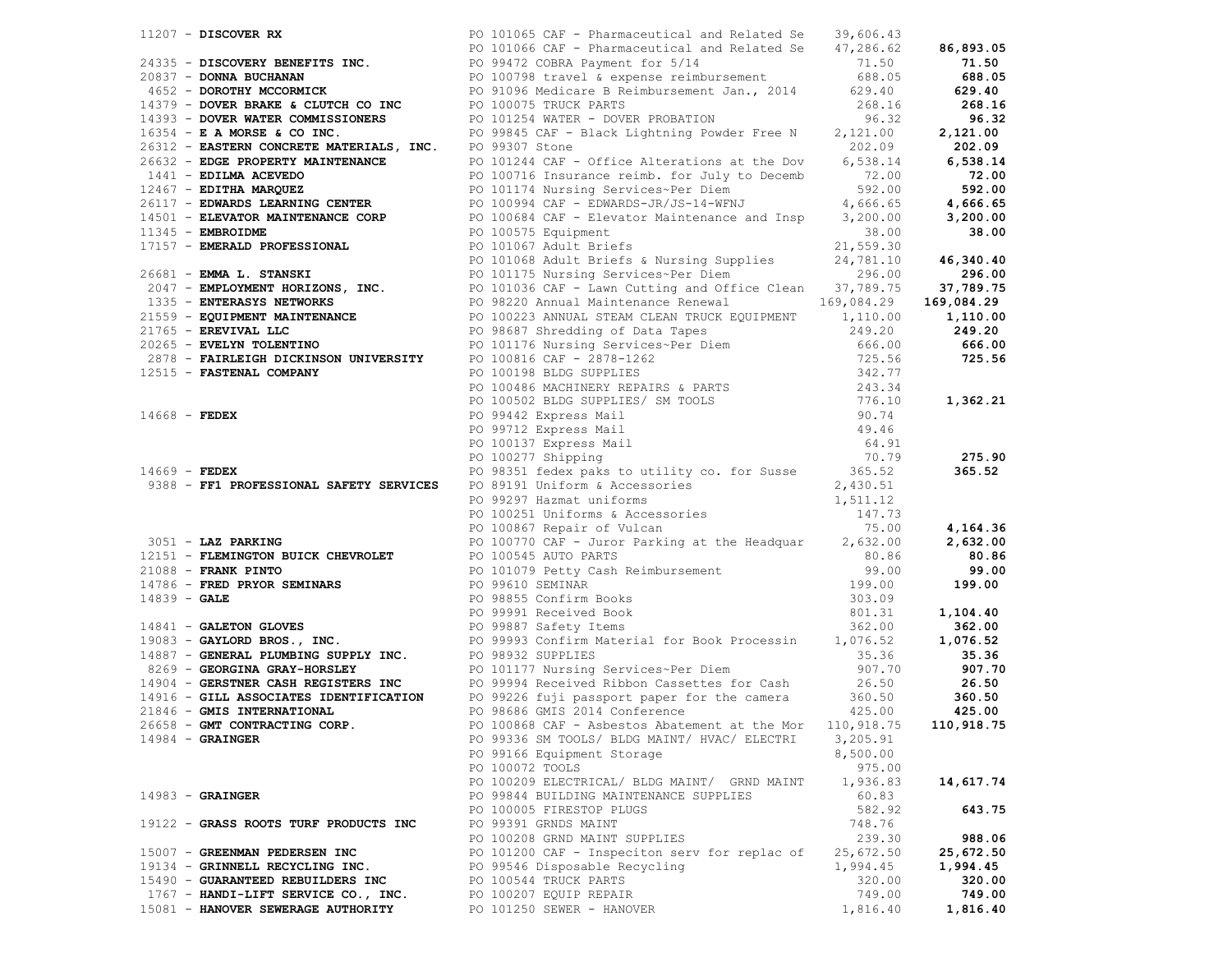|                                                                                             |                                                                                                                                                                                                                                                                        | 368.00     |                          |
|---------------------------------------------------------------------------------------------|------------------------------------------------------------------------------------------------------------------------------------------------------------------------------------------------------------------------------------------------------------------------|------------|--------------------------|
|                                                                                             | 18190 - <b>HANOVER TOWNSHIP</b><br>9728 - <b>HARRIET VALLECER RN</b> PO 101178 Nursing Services~Per Diem                       1,036.00<br>7719 - <b>HARRISON DILLARD</b> PO 100493 BRYNE GRANT TRA                                                                    |            | 368.00                   |
|                                                                                             |                                                                                                                                                                                                                                                                        |            | 1,036.00                 |
|                                                                                             |                                                                                                                                                                                                                                                                        |            | 500.00                   |
| 4059 - HEALTH CARE LOGISTICS INC. PO 95144 MEDICAL SUPPLIES                                 | PO 95144 MEDICAL SUPPLIES<br>PO 99832 MEDICAL SUPPLIES                                                                                                                                                                                                                 | 99.37      |                          |
|                                                                                             | PO 99832 MEDICAL SUFFILES<br>PO 96264 ORDER (1) MULTI FUNCTION PRINTER - 179.99<br>PO 96264 ORDER (1) MULTI FUNCTION PRINTER - 169.00 348.99                                                                                                                           |            |                          |
|                                                                                             |                                                                                                                                                                                                                                                                        |            |                          |
|                                                                                             |                                                                                                                                                                                                                                                                        |            |                          |
| 20737 - HOOVER TRUCK CENTERS INC                                                            | PO 99187 TRUCK PARTS                                                                                                                                                                                                                                                   | 3,930.78   | 3,930.78                 |
| 20737 - HOOVER TRUCK CENTERS INC                                                            | PO 100071 TRUCK PARTS                                                                                                                                                                                                                                                  | 2,911.68   | 2,911.68                 |
| 15241 - HORIZON BLUE CROSS BLUE SHIELD                                                      | PO 100188 July 2014 Main County and Morris Vi                                                                                                                                                                                                                          | 36,709.94  | 36,709.94                |
| 15241 - HORIZON BLUE CROSS BLUE SHIELD                                                      | PO 100189 July 2014 Horizon PBA 151 Medical                                                                                                                                                                                                                            | 187,584.92 | 187,584.92               |
| 15241 - HORIZON BLUE CROSS BLUE SHIELD                                                      | PO 100190 July 2014 Horizon Mosquito Medical 19,115.21                                                                                                                                                                                                                 |            | 19,115.21                |
| 15241 - HORIZON BLUE CROSS BLUE SHIELD                                                      | PO 100253 Dental coverage for 7/14                                                                                                                                                                                                                                     | 4,256.86   | 4,256.86                 |
| 15241 - HORIZON BLUE CROSS BLUE SHIELD                                                      | PO 100425 HMO premium bill for 7/14                                                                                                                                                                                                                                    | 142,212.25 | 142,212.25               |
| 15241 - HORIZON BLUE CROSS BLUE SHIELD                                                      | PO 100459 July 2014 Freeholders Medical 997,457.06<br>PO 100568 July 2014 Mosquito Dental 609.89                                                                                                                                                                       | 997,457.06 | 997,457.06               |
| 15241 - HORIZON BLUE CROSS BLUE SHIELD                                                      |                                                                                                                                                                                                                                                                        |            | 609.89                   |
| 15241 - HORIZON BLUE CROSS BLUE SHIELD                                                      | PO 101337 Group #86383 - Mosquito - PPO & Med 91,812.38                                                                                                                                                                                                                |            | 91,812.38                |
| 15241 - HORIZON BLUE CROSS BLUE SHIELD                                                      | PO 101339 Group #86380 - PBA's - PPO & Medall 809,351.88                                                                                                                                                                                                               |            | 809,351.88               |
| 15241 - HORIZON BLUE CROSS BLUE SHIELD                                                      | PO 101340 Group #86378 - Main County/Morris V 3,374,568.97 3,374,568.97                                                                                                                                                                                                |            |                          |
| $10414$ - HUBER & ASSOCIATES                                                                | PO 100864 COMPETENCY EVALUATION<br>PO 100608 Meals (2001)                                                                                                                                                                                                              |            | 400.00                   |
|                                                                                             | 10636 - HUNAN WOK<br>8796 - IDC SERVCO<br>10767 - ILLIENE CHARLES, RN BO 101179 Nursing Services~Per Diem 2,812.00<br>8796 - ILLIENE CHARLES, RN BO 101179 Nursing Services~Per Diem 2,812.00<br>867 - IMEE D. BEHNKE<br>8796 - IMEE D.                                |            |                          |
|                                                                                             |                                                                                                                                                                                                                                                                        |            |                          |
|                                                                                             |                                                                                                                                                                                                                                                                        |            |                          |
|                                                                                             |                                                                                                                                                                                                                                                                        |            |                          |
|                                                                                             | 15337 - <b>INFORMATION TODAY INC</b> PO 99996 Confirm "American Library Directory 385.53<br>PO 100469 Confirm Library & Book Trade Almana 263.95                                                                                                                       |            |                          |
|                                                                                             | 19 100844 Morris View Nursing Home - legal se 827.00<br>17605 - <b>J.A. SEXAUER</b><br>17605 - <b>J.A. SEXAUER</b><br>2,180.55<br>2,180.55<br>2,280.53<br>2,280.53<br>2,280.53<br>2,280.53<br>2,280.53<br>2,280.53<br>2,280.53<br>2,280.53<br>2,280.53<br>2,280.53<br> |            | 649.48                   |
|                                                                                             |                                                                                                                                                                                                                                                                        |            | 827.00                   |
|                                                                                             |                                                                                                                                                                                                                                                                        |            |                          |
|                                                                                             |                                                                                                                                                                                                                                                                        |            | 4,428.58                 |
|                                                                                             |                                                                                                                                                                                                                                                                        |            | 2,328.52                 |
|                                                                                             |                                                                                                                                                                                                                                                                        |            | 2,200.00                 |
|                                                                                             |                                                                                                                                                                                                                                                                        |            | 1,542.50                 |
|                                                                                             |                                                                                                                                                                                                                                                                        |            | 90.00                    |
|                                                                                             |                                                                                                                                                                                                                                                                        |            | 117.38                   |
| 960 - JERSEY CENTRAL POWER & LIGHT                                                          | PO 100234 Utility - Electric JCPL                                                                                                                                                                                                                                      | 2,570.27   | 2,570.27                 |
| 960 - JERSEY CENTRAL POWER & LIGHT                                                          | PO 100527 JCP&L                                                                                                                                                                                                                                                        | 97.21      | 97.21                    |
| 960 - JERSEY CENTRAL POWER & LIGHT                                                          | PO 100327 0CFWL<br>PO 100605 Utility - Electric JCPL<br>PO 101255 ELECTRIC - RUTH DAVIS DR / CAC                                                                                                                                                                       | 1,129.18   | 1,129.16<br>198.11       |
| 960 - JERSEY CENTRAL POWER & LIGHT                                                          |                                                                                                                                                                                                                                                                        | 198.11     |                          |
| 960 - JERSEY CENTRAL POWER & LIGHT                                                          | PO 101257 ELECTRIC - REMOTE - 0538<br>PO 101278 ELECTRIC - 0537                                                                                                                                                                                                        | 3,431.44   | 3,431.44                 |
| 960 - JERSEY CENTRAL POWER & LIGHT                                                          |                                                                                                                                                                                                                                                                        | 84,307.86  | 84,307.86                |
| 960 - JERSEY CENTRAL POWER & LIGHT                                                          | PO 101279 ELECTRIC - MORRISTOWN - 0528 33,776.51                                                                                                                                                                                                                       |            | 33,776.51                |
| 16888 - JERSEY PAPER PLUS INC                                                               | PO 100118 CAF - Coarse Paper & Household Supp 2,689.23                                                                                                                                                                                                                 |            | 2,689.23                 |
| 1622 - JERSEY TRACTOR-TRAILER                                                               |                                                                                                                                                                                                                                                                        |            |                          |
|                                                                                             |                                                                                                                                                                                                                                                                        |            |                          |
|                                                                                             |                                                                                                                                                                                                                                                                        |            |                          |
|                                                                                             | PO 100805 CAF - 1622-1233<br>PO 100806 CAF - 1622-1233<br>PO 100806 CAF - 1622-1379<br>PO 100813 CAF - 1622-1379<br>PO 100992 CAF - 1622-1317<br>PO 101180 Nursing Services~Per Diem<br>PO 101190 Nursing Services~Per Diem<br>217.50<br>PO 10                         |            | 8,073.00                 |
| 20888 - <b>JESSY JACOB</b><br>15508 - <b>JML MEDICAL INC.</b><br>17883 - <b>JOAN STREHL</b> |                                                                                                                                                                                                                                                                        |            | 217.50<br>$\overline{7}$ |
|                                                                                             |                                                                                                                                                                                                                                                                        |            | 7,059.60                 |
| $17883$ - JOAN STREHL                                                                       | PO 100509 travel reimbursement                                                                                                                                                                                                                                         | 91.35      | 91.35                    |
| $21183 - JOANNE YOUNG$                                                                      | PO 100950 Insurance reimb. for $7/14$ to $12/14$                                                                                                                                                                                                                       | 72.00      | 72.00                    |
| 21460 - JOHN P. DE NEUFVILLE                                                                | PO 99881 Refund of Easement Purchase Applica                                                                                                                                                                                                                           | 2,000.00   | 2,000.00                 |
| 13008 - JOHN WILLS STUDIOS INC                                                              | PO 97232 Wall Plaques for Service Awards                                                                                                                                                                                                                               | 1,077.09   | 1,077.09                 |
| 8131 - JOHNSTONE SUPPLY                                                                     | PO 100004 MOTOR/FAN BLADES                                                                                                                                                                                                                                             | 884.42     | 884.42                   |
| 2695 - JOHNSTONE SUPPLY                                                                     | PO 100205 HVAC                                                                                                                                                                                                                                                         | 440.93     |                          |
|                                                                                             | PO 100571 HVAC                                                                                                                                                                                                                                                         | 570.04     |                          |
|                                                                                             | PO 101026 HVAC/ REPL MOTORS                                                                                                                                                                                                                                            | 471.13     |                          |
|                                                                                             | PO 101026 HVAC/ REPL MOTORS                                                                                                                                                                                                                                            | 26.73      | 1,508.83                 |
| 13399 - JULIE BOLCAR                                                                        | PO 90927 Medicare B Reimbursement July, 2013                                                                                                                                                                                                                           | 629.40     | 629.40                   |
| 3778 - JULIE CICCHETTI                                                                      | PO 100717 Insurance reimb. for July to Decemb                                                                                                                                                                                                                          | 72.00      | 72.00                    |
| 7222 - JULIO C. AVELAR                                                                      | PO 99575 2014 WORK BOOTS - NIGHTCREW                                                                                                                                                                                                                                   | 89.99      | 89.99                    |
| 20384 - KAITLYN HELLYER                                                                     | PO 100951 Mi. & Insurance reimb. for 6/14 to                                                                                                                                                                                                                           | 78.65      | 78.65                    |
| 20776 - KAREN GOTTSHALL                                                                     | PO 100971 travel reimbursement                                                                                                                                                                                                                                         | 279.10     | 279.10                   |
| 703 - KAREN REMUS                                                                           | PO 100952 Insurance reimb. for 7/14 to 12/14                                                                                                                                                                                                                           | 72.00      | 72.00                    |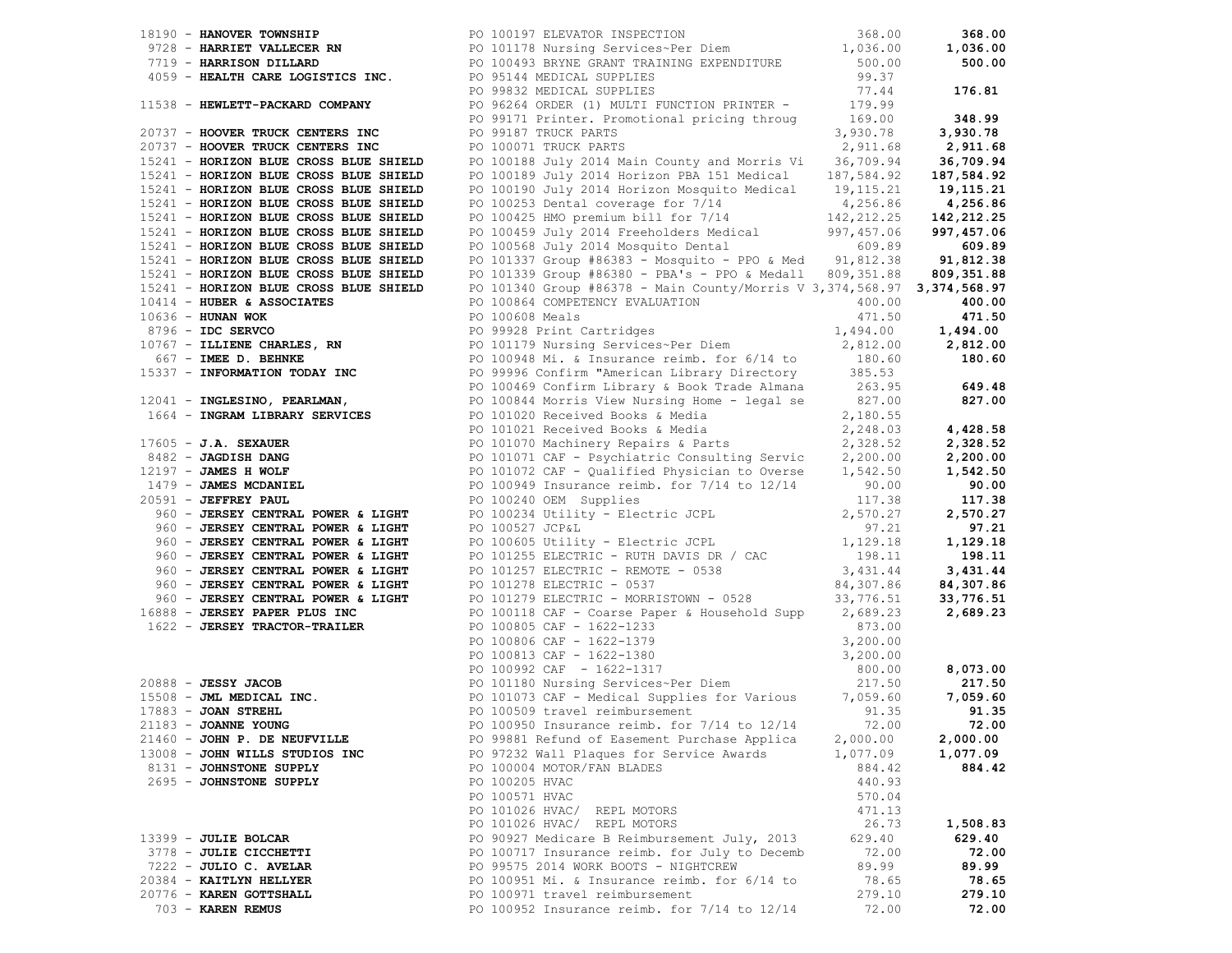|  | $11239$ - KAREN WEBSTER               | PO 100734 EXPENSE VOUCHER                                                                                                                                                                                                          | 55.05      | 55.05      |
|--|---------------------------------------|------------------------------------------------------------------------------------------------------------------------------------------------------------------------------------------------------------------------------------|------------|------------|
|  |                                       |                                                                                                                                                                                                                                    | 2,260.00   |            |
|  |                                       | 11233 INNER & KIRKPATRICK PO 100506 CAF - Construction Admin & Inspecti<br>PO 100529 CAF - Services for Replacement of C                                                                                                           | 3,701.39   |            |
|  |                                       | PO 100528 CAF - Group 6 Milling & Resurfacing                                                                                                                                                                                      | 5,000.00   |            |
|  |                                       | PO 100525 CAF - Group 3 Milling & Resurfacing $7,185.60$                                                                                                                                                                           |            |            |
|  |                                       | PO 101165 CAF - Construction Inspection Servi                                                                                                                                                                                      | 19,110.00  |            |
|  |                                       | PO 101166 CAF - Services for Replacement of C                                                                                                                                                                                      | 6,652.36   | 43,909.35  |
|  | 15587 - KEYSTONE PUBLIC SAFETY INC.   | PO 99483 Software maintenance                                                                                                                                                                                                      | 10,641.00  |            |
|  |                                       | PO 100037 Proprietary software                                                                                                                                                                                                     | 3,613.00   |            |
|  |                                       | PO 99962 Software                                                                                                                                                                                                                  | 900.00     | 15,154.00  |
|  | 5547 - KISATSKY ELIZABETH             | PO 100875 Reimbursement                                                                                                                                                                                                            | 34.91      | 34.91      |
|  |                                       |                                                                                                                                                                                                                                    |            |            |
|  |                                       | 26954 - L & S AIR CONDITIONING AND<br>8899 - L-3 D.P. ASSOCIATES INC.<br>PO 93494 Driver Simulator Computer Repairs 450.00                                                                                                         |            | 1,950.00   |
|  |                                       |                                                                                                                                                                                                                                    |            | 450.00     |
|  | 15694 - LASHEN ELECTRONICS INC        | PO 100232 Equipment                                                                                                                                                                                                                | 31.26      |            |
|  |                                       | PO 100612 Equipment                                                                                                                                                                                                                | 592.50     | 623.76     |
|  |                                       | 25486 - LASZLO CSENGETO PO 100709 Mi. reimb. for $6/14$ 5.60<br>25383 - LAW OFFICE OF ROBERT J. GREENBAUM PO 100743 Legal services rendered 5,114.00                                                                               |            | 5.60       |
|  |                                       |                                                                                                                                                                                                                                    |            | 5,114.00   |
|  | 11936 - LEXISNEXIS RISK DATA          | PO 99949 Monthly Statement - May<br>PO 100086 First aid workbooks                                                                                                                                                                  | 155.00     | 155.00     |
|  | 15775 - LIFESAVERS INC                |                                                                                                                                                                                                                                    | 279.00     | 279.00     |
|  | 15816 - LONGFELLOWS SANDWICH DELI     | PO 101226 Morris View Advisory Committee Meet 308.32                                                                                                                                                                               |            | 308.32     |
|  | 8307 - LOREEN RAFISURA                | PO 101181 Nursing Services~Per Diem                                                                                                                                                                                                | 296.00     | 296.00     |
|  | 21100 - LOUISE R. MACCHIA             | PO 101182 Nursing Services~Per Diem 2,664.00                                                                                                                                                                                       |            | 2,664.00   |
|  | 6057 - LUCIANO RAMIREZ                | PO 100841 2014 WORK BOOTS - NIGHT CREW                                                                                                                                                                                             | 79.99      | 79.99      |
|  |                                       |                                                                                                                                                                                                                                    |            | 100.00     |
|  |                                       |                                                                                                                                                                                                                                    |            | 12,500.00  |
|  |                                       |                                                                                                                                                                                                                                    |            | 4,159.73   |
|  |                                       |                                                                                                                                                                                                                                    |            | 2,368.00   |
|  |                                       |                                                                                                                                                                                                                                    |            | 400.00     |
|  |                                       |                                                                                                                                                                                                                                    |            | 108.00     |
|  |                                       |                                                                                                                                                                                                                                    |            | 80.73      |
|  |                                       |                                                                                                                                                                                                                                    |            | 40,385.40  |
|  |                                       |                                                                                                                                                                                                                                    |            |            |
|  |                                       | 4057 - LOCENNO RANGER PO 100841 2014 WORK BODTS - NIGHT CREW 27001.<br>16057 - LOCENNO RANGER PO 100841 2014 WORK BODTS - NIGHT CREW 2700.00<br>17922 - M.C. SOIL CONSERVATION PO 99479 1/1/14-6/30/14 soil services 12,500.00<br> |            |            |
|  |                                       |                                                                                                                                                                                                                                    |            |            |
|  |                                       |                                                                                                                                                                                                                                    |            |            |
|  |                                       |                                                                                                                                                                                                                                    |            |            |
|  |                                       |                                                                                                                                                                                                                                    |            |            |
|  |                                       |                                                                                                                                                                                                                                    |            |            |
|  |                                       |                                                                                                                                                                                                                                    |            |            |
|  |                                       |                                                                                                                                                                                                                                    |            | 11,566.86  |
|  |                                       |                                                                                                                                                                                                                                    |            |            |
|  |                                       |                                                                                                                                                                                                                                    |            |            |
|  |                                       |                                                                                                                                                                                                                                    |            |            |
|  |                                       |                                                                                                                                                                                                                                    |            | 4,552.80   |
|  |                                       |                                                                                                                                                                                                                                    |            | 740.08     |
|  |                                       |                                                                                                                                                                                                                                    |            | 2,362.00   |
|  |                                       |                                                                                                                                                                                                                                    |            | 888.00     |
|  | $17620$ - MARY V SHEA                 | PO 91178 Medicare B Reimbursement July, 2013 629.40<br>PO 99206 Freeholder Volunteer Reception Invo 2,200.00                                                                                                                       |            | 629.40     |
|  | 16065 - MC VOCATIONAL SCHOOL DISTRICT |                                                                                                                                                                                                                                    |            |            |
|  |                                       | PO 101564 DISTRICT TAXES TO BE RAISED                                                                                                                                                                                              | 580,000.00 | 582,200.00 |
|  | 16095 - MCMASTER-CARR SUPPLY CO       | PO 99204 Misc. Supplies                                                                                                                                                                                                            | 248.09     |            |
|  |                                       | PO 100098 Miscellanious Supplies                                                                                                                                                                                                   | 267.29     | 515.38     |
|  | 16096 - MCMASTER-CARR SUPPLY CO       | PO 99604 FIRST AID KIT                                                                                                                                                                                                             | 144.51     | 144.51     |
|  | 26932 - MEDICUS HEALTH                | PO 99295 Narcotics Box                                                                                                                                                                                                             | 378.63     | 378.63     |
|  | 26934 - MEGA SUPER STONES, INC.       | PO 99293 compact refrigerator                                                                                                                                                                                                      | 685.40     | 685.40     |
|  | 8443 - MELOJANE CELESTINO             | PO 101189 Nursing Services~Per Diem                                                                                                                                                                                                | 1,626.89   | 1,626.89   |
|  | 3527 - METRO COUNT USA INC            | PO 97413 Field-Road Nails, Road Cleats                                                                                                                                                                                             | 514.00     | 514.00     |
|  | 24951 - MICHELLE CAPILI               | PO 101190 Nursing Services~Per Diem                                                                                                                                                                                                | 1,924.00   | 1,924.00   |
|  |                                       |                                                                                                                                                                                                                                    | 885.46     | 885.46     |
|  | 295 - MID-ATLANTIC TRUCK CENTRE INC   | PO 100275 TRUCK PARTS                                                                                                                                                                                                              |            |            |
|  | 11453 - MIDWEST TAPE LLC              | PO 99997 Confirm CD's & DVD's                                                                                                                                                                                                      | 363.59     | 363.59     |
|  | 25558 - MIDWESTERN SOFTWARE           | PO 100566 Road Sign Mgmt System                                                                                                                                                                                                    | 2,100.00   | 2,100.00   |
|  | 16207 - MILLER & CHITTY CO INC        | PO 101076 CAF- Boiler Services and Repairing                                                                                                                                                                                       | 1,795.00   |            |
|  |                                       | PO 101077 CAF- Boiler Services and Repairing                                                                                                                                                                                       | 2,480.00   | 4,275.00   |
|  | 6408 - MIRION TECHNOLOGIES (GDS) INC  | PO 99917 Film                                                                                                                                                                                                                      | 423.54     | 423.54     |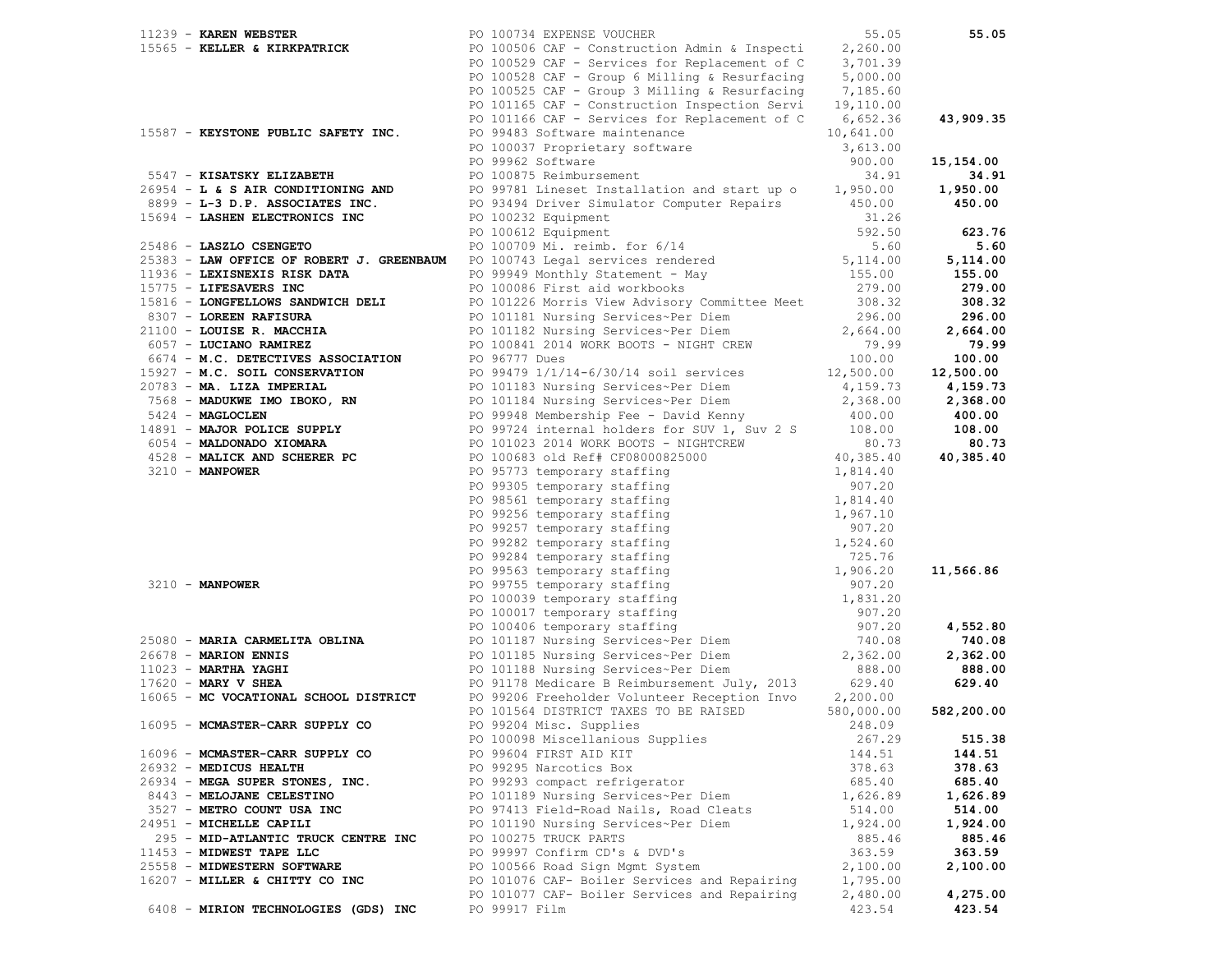|                                        | 26428 <b>- MIKILENE ESTRIPLET</b><br><b>FOLD 10119 Numising Services-Fer Dien<br/> FOLD 1019 Nesident Testing Pervises-Fer Dien<br/> 27,774.51 <b>2,774.51 2,774.51</b><br/> <b>FOLD 26. MIN</b><br/> <b>FOLD 26. MINE THE STRIP CONTRESS TOWER PARTS</b><br/> <b>FOLD 313 </b></b>                                                               |           |           |
|----------------------------------------|---------------------------------------------------------------------------------------------------------------------------------------------------------------------------------------------------------------------------------------------------------------------------------------------------------------------------------------------------|-----------|-----------|
|                                        |                                                                                                                                                                                                                                                                                                                                                   |           |           |
|                                        |                                                                                                                                                                                                                                                                                                                                                   |           |           |
|                                        |                                                                                                                                                                                                                                                                                                                                                   |           |           |
|                                        |                                                                                                                                                                                                                                                                                                                                                   |           |           |
|                                        |                                                                                                                                                                                                                                                                                                                                                   |           |           |
|                                        |                                                                                                                                                                                                                                                                                                                                                   |           |           |
|                                        |                                                                                                                                                                                                                                                                                                                                                   |           |           |
|                                        |                                                                                                                                                                                                                                                                                                                                                   |           |           |
|                                        |                                                                                                                                                                                                                                                                                                                                                   |           |           |
|                                        |                                                                                                                                                                                                                                                                                                                                                   |           |           |
|                                        |                                                                                                                                                                                                                                                                                                                                                   |           |           |
|                                        |                                                                                                                                                                                                                                                                                                                                                   |           |           |
|                                        |                                                                                                                                                                                                                                                                                                                                                   |           |           |
|                                        |                                                                                                                                                                                                                                                                                                                                                   |           |           |
|                                        |                                                                                                                                                                                                                                                                                                                                                   |           |           |
|                                        |                                                                                                                                                                                                                                                                                                                                                   |           |           |
|                                        |                                                                                                                                                                                                                                                                                                                                                   |           |           |
|                                        |                                                                                                                                                                                                                                                                                                                                                   |           |           |
|                                        |                                                                                                                                                                                                                                                                                                                                                   |           |           |
|                                        |                                                                                                                                                                                                                                                                                                                                                   |           |           |
|                                        | PO 101283 NATURAL GAS - WHARTON OFF -                                                                                                                                                                                                                                                                                                             | 27.40     |           |
|                                        |                                                                                                                                                                                                                                                                                                                                                   |           |           |
|                                        |                                                                                                                                                                                                                                                                                                                                                   |           |           |
|                                        |                                                                                                                                                                                                                                                                                                                                                   |           |           |
|                                        |                                                                                                                                                                                                                                                                                                                                                   |           |           |
|                                        |                                                                                                                                                                                                                                                                                                                                                   |           |           |
|                                        |                                                                                                                                                                                                                                                                                                                                                   |           |           |
|                                        |                                                                                                                                                                                                                                                                                                                                                   |           |           |
|                                        |                                                                                                                                                                                                                                                                                                                                                   |           |           |
|                                        |                                                                                                                                                                                                                                                                                                                                                   |           |           |
|                                        |                                                                                                                                                                                                                                                                                                                                                   |           |           |
|                                        |                                                                                                                                                                                                                                                                                                                                                   |           |           |
|                                        | $[0 101283 NATURAL COMMUNICATIONS\n1011228 NATURAL CAS - WIARTIONS B1D1228 NATURAL GAS - WIARTIONS B1D128\n101228 NATURAL CAS - WIARTIONS B1D130\n101228 NATURAL CAS - WIARTIONS B1D130\n101228 NATURAL CAS - WIARTIONS A2D103\n101229 - NATIONAL FUBL OF\n21122 - NATIONAL FULL OF\n21122 - NATIONAL FUBL OF\n21122 - NATIONAL FUBL OF\n21122 -$ |           |           |
|                                        |                                                                                                                                                                                                                                                                                                                                                   |           |           |
|                                        |                                                                                                                                                                                                                                                                                                                                                   |           |           |
|                                        |                                                                                                                                                                                                                                                                                                                                                   |           |           |
|                                        |                                                                                                                                                                                                                                                                                                                                                   |           |           |
|                                        |                                                                                                                                                                                                                                                                                                                                                   |           |           |
|                                        |                                                                                                                                                                                                                                                                                                                                                   |           |           |
|                                        | 16552 - NEWBRIDGE SERVICES INC<br>PO 100981 CAF - NEWSER-14M-WIA<br>PO 100982 CAF - NEWSER-14M-WIA<br>PO 100983 CAF - NEWSER-14M-WIA<br>PO 100984 CAF - NEWSER-14M-WIA<br>PO 100986 CAF - NEWSER-14M-WIA<br>PO 100986 CAF - NEWSER-14M-WI                                                                                                         |           |           |
|                                        |                                                                                                                                                                                                                                                                                                                                                   |           |           |
|                                        |                                                                                                                                                                                                                                                                                                                                                   |           |           |
|                                        |                                                                                                                                                                                                                                                                                                                                                   |           |           |
|                                        |                                                                                                                                                                                                                                                                                                                                                   |           |           |
|                                        |                                                                                                                                                                                                                                                                                                                                                   |           |           |
|                                        | PO 100986 CAF - NEWSER-14M-WIA 2,101.00<br>PO 100918 CAF - Chapter 51 SUBSTANCE ABUSE PR<br>23981 - NIELSEN DODGE - C-J-R<br>26971 - NJ ACDS INC.<br>26971 - NJ ACDS INC.<br>26971 - NJ ACDS INC.<br>278.00<br>278.00<br>278.00<br>278.00<br>2799.                                                                                                |           |           |
|                                        |                                                                                                                                                                                                                                                                                                                                                   |           |           |
|                                        |                                                                                                                                                                                                                                                                                                                                                   |           |           |
|                                        |                                                                                                                                                                                                                                                                                                                                                   |           |           |
|                                        |                                                                                                                                                                                                                                                                                                                                                   |           |           |
|                                        |                                                                                                                                                                                                                                                                                                                                                   |           |           |
|                                        | PO 100990 CAF - 2244-1254                                                                                                                                                                                                                                                                                                                         | 800.00    | 1,600.00  |
| 16742 - NORTHERN SAFETY CO. INC.       | PO 100013 Gloves                                                                                                                                                                                                                                                                                                                                  | 378.69    | 378.69    |
| 16742 - NORTHERN SAFETY CO. INC.       | PO 100536 SAFETY GEAR                                                                                                                                                                                                                                                                                                                             | 378.89    | 378.89    |
| $16786 - O'MULLAN & BRADY P.C.$        | PO 101060 County Counsel Administration-legal                                                                                                                                                                                                                                                                                                     | 19,617.00 | 19,617.00 |
| 21565 - OCLC ONLINE COMPUTER           | PO 100036 Confirm On-Line Service May 1, 2014                                                                                                                                                                                                                                                                                                     | 3,570.38  | 3,570.38  |
| 10246 - OFFICE OF TEMPORARY ASSISTANCE | PO 100711 Estimated Co. Share of TANF Recipie                                                                                                                                                                                                                                                                                                     | 7,000.00  | 7,000.00  |
| 10246 - OFFICE OF TEMPORARY ASSISTANCE | PO 100712 Estimated Co. Share of ASSIR for 7/                                                                                                                                                                                                                                                                                                     | 38,500.00 | 38,500.00 |
| 26657 - ON TIME AMBULANCE, INC.        | PO 101083 Resident Transport                                                                                                                                                                                                                                                                                                                      | 868.00    | 868.00    |
| 8687 - ON TIME TRANSPORT INC.          | PO 101084 Resident Transport                                                                                                                                                                                                                                                                                                                      | 550.00    | 550.00    |
| 25021 - ONE SOURCE OF NEW JERSEY LLC   | PO 100016 Hex Bolt, Washer, Nut                                                                                                                                                                                                                                                                                                                   | 487.00    | 487.00    |
| 14076 - OPHELIA V. CRUSE               | PO 100865 EXPENSE VOUCHER                                                                                                                                                                                                                                                                                                                         | 54.00     | 54.00     |
| 16887 - PAPER MART INC                 |                                                                                                                                                                                                                                                                                                                                                   |           |           |
|                                        | PO 100426 Office Supplies                                                                                                                                                                                                                                                                                                                         | 566.00    | 566.00    |
| 17495 - PATTERSON MEDICAL SUPPLY, INC. | PO 101087 Rehabilitation General Stores                                                                                                                                                                                                                                                                                                           | 1,861.18  | 1,861.18  |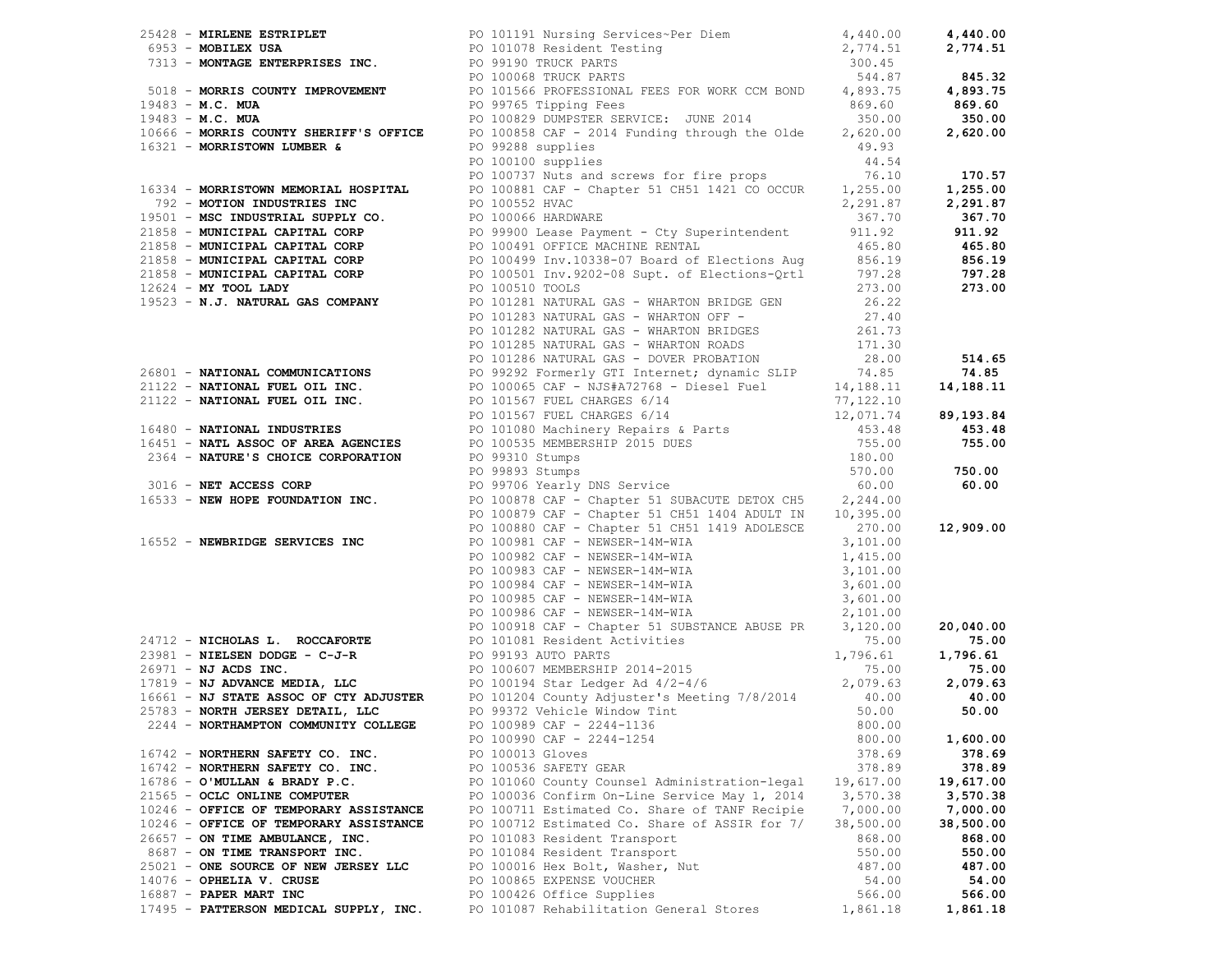|                                        | 24896 <b>- PERICE ROUTHERNT CO.</b> PO 100511 TRUCK FARTS<br>16966 <b>- PERIC-DIRENT PAPER CO.</b> PO 10068 Nursing Supplies<br>17005 <b>- PERICAND CARE INC.</b> PO 10069 OIL AND IDENTCANTS<br>17007 <b>- PHILLIPSBURG SCHOOL BASED</b><br>17007 <b>- PHI</b> |            |            |
|----------------------------------------|-----------------------------------------------------------------------------------------------------------------------------------------------------------------------------------------------------------------------------------------------------------------|------------|------------|
|                                        | 17215 <b>- R.S. KNAPP CO. INC.</b> PO 99532 plans & specs for various paving pr $1,878.05$<br>PO 99699 Plans & Specs 1,878.80                                                                                                                                   |            |            |
|                                        |                                                                                                                                                                                                                                                                 |            |            |
|                                        |                                                                                                                                                                                                                                                                 |            |            |
|                                        |                                                                                                                                                                                                                                                                 |            |            |
|                                        |                                                                                                                                                                                                                                                                 |            |            |
|                                        |                                                                                                                                                                                                                                                                 |            |            |
|                                        |                                                                                                                                                                                                                                                                 |            |            |
|                                        |                                                                                                                                                                                                                                                                 |            |            |
|                                        |                                                                                                                                                                                                                                                                 |            |            |
|                                        |                                                                                                                                                                                                                                                                 |            |            |
|                                        |                                                                                                                                                                                                                                                                 |            |            |
|                                        |                                                                                                                                                                                                                                                                 |            |            |
|                                        |                                                                                                                                                                                                                                                                 |            |            |
|                                        |                                                                                                                                                                                                                                                                 |            |            |
|                                        |                                                                                                                                                                                                                                                                 |            |            |
|                                        |                                                                                                                                                                                                                                                                 |            |            |
|                                        |                                                                                                                                                                                                                                                                 |            |            |
|                                        |                                                                                                                                                                                                                                                                 |            |            |
|                                        |                                                                                                                                                                                                                                                                 |            |            |
|                                        |                                                                                                                                                                                                                                                                 |            |            |
|                                        |                                                                                                                                                                                                                                                                 |            |            |
|                                        | 17215 - R.S. RUAPP CO. INC. 2018 19919191 - R.S. RUAPP CO. INC. 2439.26 (1992)<br>1735-15 - R.S. RUAPP CO. INC. 25 (1993) 2018 and the spectra of the surface of $\frac{1}{2}$<br>1735-15 - RANDALL W. BUSH 2019 2013 and the spectra                           |            |            |
|                                        |                                                                                                                                                                                                                                                                 |            |            |
|                                        |                                                                                                                                                                                                                                                                 |            |            |
|                                        |                                                                                                                                                                                                                                                                 |            |            |
|                                        |                                                                                                                                                                                                                                                                 |            |            |
| 17452 - RUTGERS, THE STATE UNIVERSITY  | PO 100807 CAF - 17452-1448                                                                                                                                                                                                                                      | 3,200.00   | 3,200.00   |
| 6653 - S.A. COMUNALE CO., INC          | PO 101106 CAF - Parking Garage Sprinkler Syst                                                                                                                                                                                                                   | 24,237.00  | 24,237.00  |
| 10431 - SAINT CHRISTOPHER CHURCH       | PO 99502 Primary Election 6/3/14 & General E                                                                                                                                                                                                                    | 100.00     | 100.00     |
| 17546 - SCHIFANO CONSTRUCTION CORP.    | PO 99815 CAF - Co-op#6                                                                                                                                                                                                                                          | 358,722.30 | 358,722.30 |
| 21319 - SCHINDLER ELEVATOR CORPORATION | PO 101101 Elevator Service Agreement                                                                                                                                                                                                                            | 4,781.80   | 4,781.80   |
| 24284 - SELECT REHABILITATION INC.     | PO 101102 CAF - Professional Pysical, Occupat                                                                                                                                                                                                                   | 312,859.68 | 312,859.68 |
| 21685 - SENIOR SALON SERVICES LLC      | PO 101103 CAF - Cosmetology Services                                                                                                                                                                                                                            | 6,064.06   | 6,064.06   |
| 17621 - SHEAFFER SUPPLY, INC.          | PO 100204 SM TOOLS                                                                                                                                                                                                                                              | 436.27     | 436.27     |
| 17365 - SHERIFF EDWARD V. ROCHFORD     | PO 100443 Misc Petty Cash                                                                                                                                                                                                                                       | 90.00      |            |
|                                        | PO 100444 K-9 Banner                                                                                                                                                                                                                                            | 100.62     |            |
|                                        | PO 100585 Misc Petty Cash                                                                                                                                                                                                                                       | 232.25     | 422.87     |
| 17726 - SHI INTERNATIONAL CORP         | PO 99294 Software product                                                                                                                                                                                                                                       | 260.65     | 260.65     |
| $17690$ - SMITH & SOLOMON              | PO 100814 CAF - 17690-1368                                                                                                                                                                                                                                      | 3,200.00   | 3,200.00   |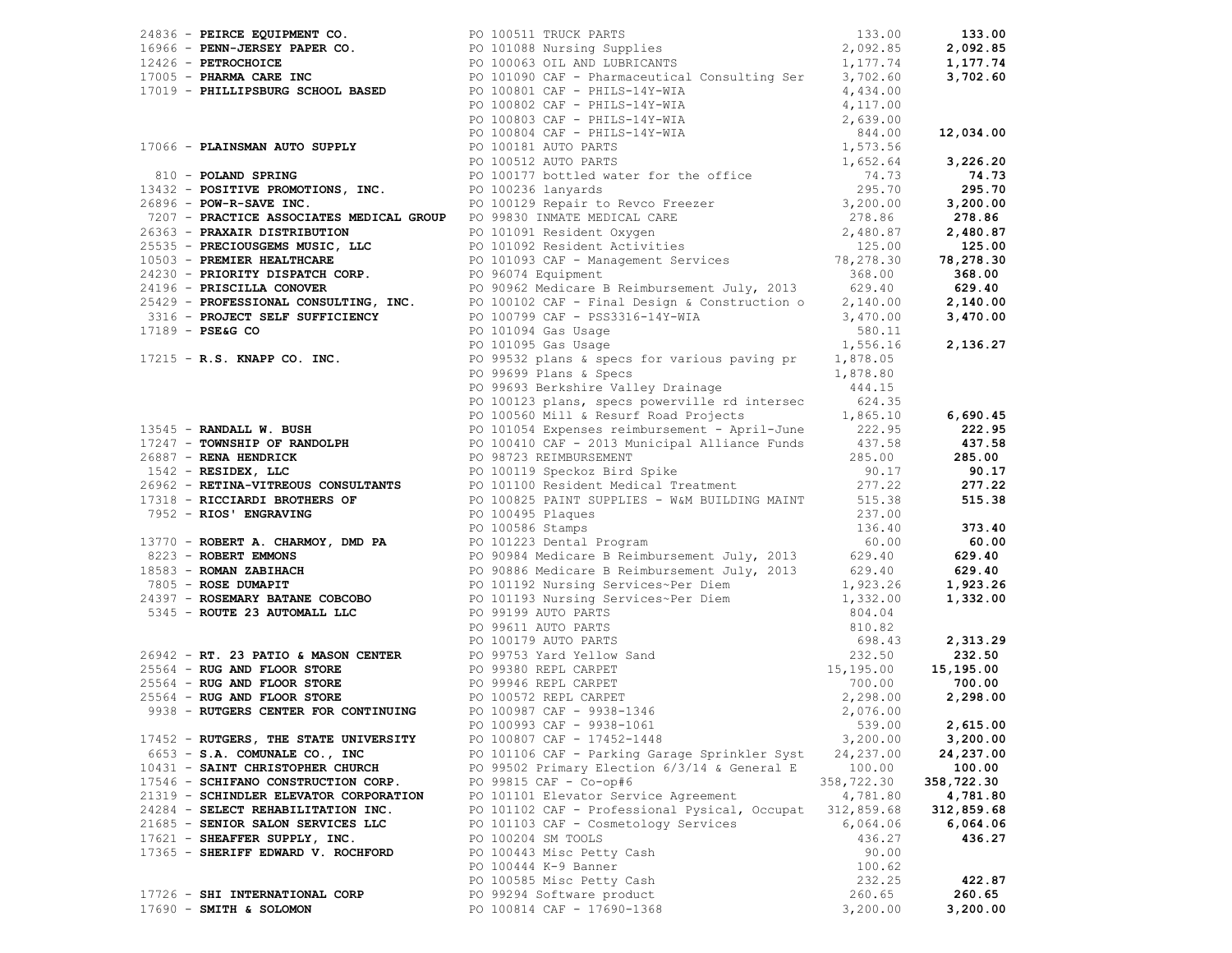|                                         | $\begin{tabular}{  c   c   c   c  } \hline & $16471 & $2690 & $1690 & $1690 & $1690 & $1690 & $1690 & $1690 & $1690 & $1690 & $1690 & $1690 & $1690 & $1690 & $1690 & $1690 & $1690 & $1690 & $1690 & $1690 & $1690 & $1690 & $1690 & $1690 & $1690 & $1690 & $1690 & $1690 & $1690 & $1690 & $1690 & $1690 & $1690 & $$ |           |           |
|-----------------------------------------|--------------------------------------------------------------------------------------------------------------------------------------------------------------------------------------------------------------------------------------------------------------------------------------------------------------------------|-----------|-----------|
|                                         |                                                                                                                                                                                                                                                                                                                          |           |           |
|                                         |                                                                                                                                                                                                                                                                                                                          |           |           |
|                                         |                                                                                                                                                                                                                                                                                                                          |           |           |
|                                         |                                                                                                                                                                                                                                                                                                                          |           |           |
| 24132 - STS TIRE & AUTO CENTERS         | PO 100514 TIRES                                                                                                                                                                                                                                                                                                          | 585.08    | 585.08    |
| 17901 - SUBURBAN CONSULTING             | PO 101228 old Ref# CF08000826000                                                                                                                                                                                                                                                                                         | 965.00    | 965.00    |
| 6979 - SUNRAYS WINDOW TINTING           | PO 100184 AUTO PARTS                                                                                                                                                                                                                                                                                                     | 415.00    | 415.00    |
| 17937 - SUSSEX COUNTY COMMUNITY COLLEGE | PO 100809 CAF - 17937-902                                                                                                                                                                                                                                                                                                | 2,430.56  | 2,430.56  |
| 11429 - SUSSEX COUNTY MUA               | PO 99898 Street Sweeping                                                                                                                                                                                                                                                                                                 | 658.20    | 658.20    |
| $25400 - SUBIE COLLIN$                  | PO 101194 Nursing Services~Per Diem                                                                                                                                                                                                                                                                                      | 3,107.26  | 3,107.26  |
| 9341 - SYTECH CORPORATION               | PO 99714 CAF - Maintenance of Proprietary Co                                                                                                                                                                                                                                                                             | 26,924.00 | 26,924.00 |
| 16110 - T. Y. LIN INTERNATIONAL         | PO 101198 old Ref# CF09000629000                                                                                                                                                                                                                                                                                         | 6, 263.00 | 6,263.00  |
| 20814 - T.Y. LIN INTERNATIONAL          | PO 101199 CAF - Construction Support Services                                                                                                                                                                                                                                                                            | 1,303.76  | 1,303.76  |
| 17990 - TELESEARCH INC                  | PO 99168 Adjuster & Purchasing Temps for w/e                                                                                                                                                                                                                                                                             | 2,110.88  |           |
|                                         | PO 99261 temporary staffing                                                                                                                                                                                                                                                                                              | 2,607.82  |           |
|                                         | PO 99285 temporary staffing                                                                                                                                                                                                                                                                                              | 818.44    |           |
|                                         | PO 99287 temporary staffing                                                                                                                                                                                                                                                                                              | 2,017.38  |           |
|                                         |                                                                                                                                                                                                                                                                                                                          |           |           |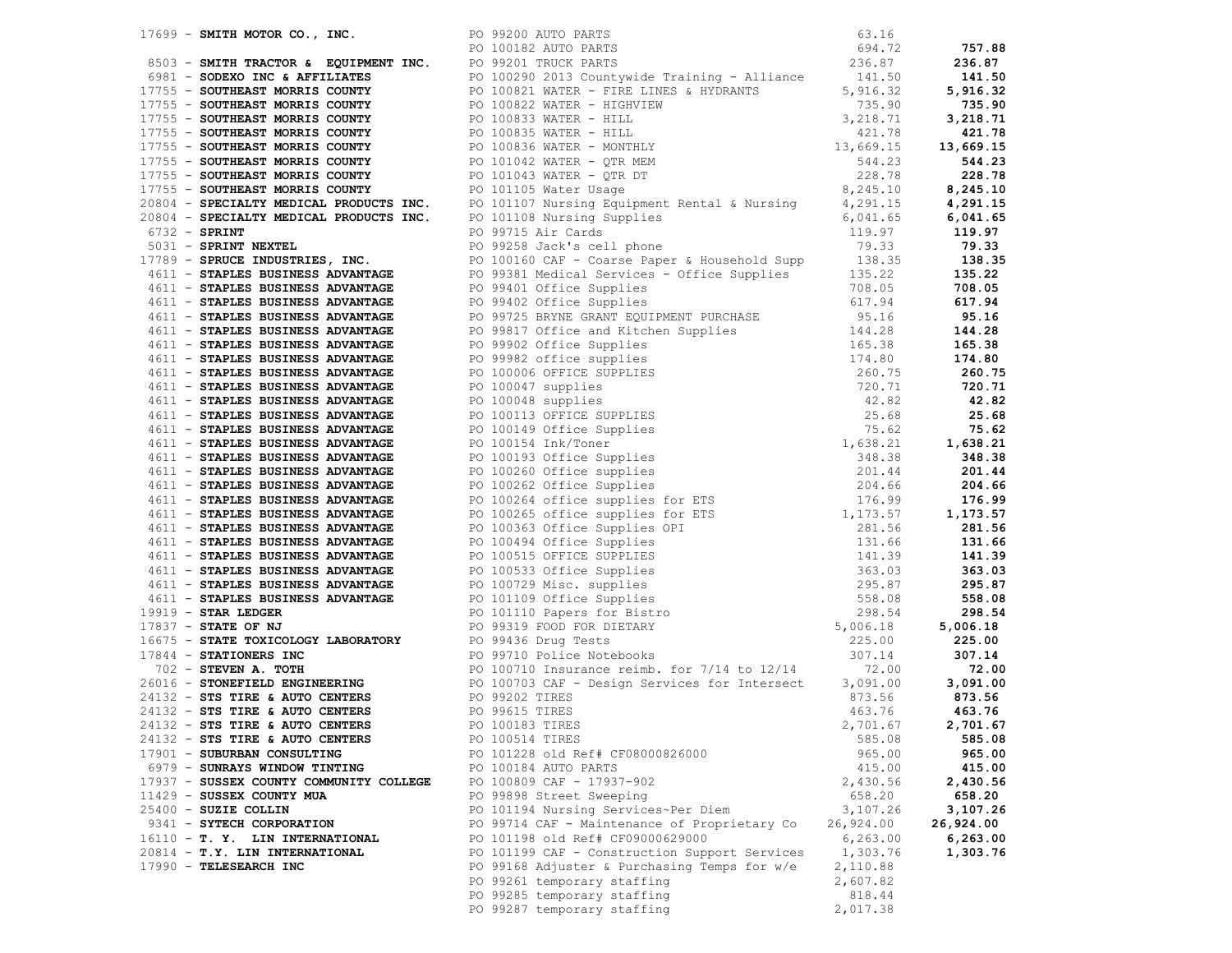|                                                          | PO 100598 Adjuster & Purchasing Temps Kristia 5,600.26                                                                                                                                                                                     |                   |           |
|----------------------------------------------------------|--------------------------------------------------------------------------------------------------------------------------------------------------------------------------------------------------------------------------------------------|-------------------|-----------|
|                                                          |                                                                                                                                                                                                                                            |                   |           |
|                                                          |                                                                                                                                                                                                                                            |                   |           |
|                                                          |                                                                                                                                                                                                                                            |                   | 17,488.61 |
|                                                          |                                                                                                                                                                                                                                            |                   |           |
|                                                          |                                                                                                                                                                                                                                            |                   |           |
|                                                          |                                                                                                                                                                                                                                            |                   |           |
|                                                          |                                                                                                                                                                                                                                            |                   |           |
|                                                          |                                                                                                                                                                                                                                            |                   | 7,095.29  |
|                                                          |                                                                                                                                                                                                                                            |                   | 886.52    |
|                                                          |                                                                                                                                                                                                                                            |                   | 296.00    |
|                                                          |                                                                                                                                                                                                                                            |                   | 707.50    |
|                                                          |                                                                                                                                                                                                                                            |                   |           |
|                                                          |                                                                                                                                                                                                                                            |                   | 3,250.00  |
|                                                          |                                                                                                                                                                                                                                            |                   | 370.31    |
|                                                          |                                                                                                                                                                                                                                            |                   |           |
|                                                          |                                                                                                                                                                                                                                            |                   |           |
|                                                          |                                                                                                                                                                                                                                            |                   |           |
|                                                          |                                                                                                                                                                                                                                            |                   |           |
|                                                          |                                                                                                                                                                                                                                            |                   |           |
|                                                          |                                                                                                                                                                                                                                            |                   |           |
|                                                          |                                                                                                                                                                                                                                            |                   |           |
|                                                          |                                                                                                                                                                                                                                            |                   |           |
|                                                          |                                                                                                                                                                                                                                            |                   |           |
|                                                          |                                                                                                                                                                                                                                            |                   |           |
|                                                          |                                                                                                                                                                                                                                            |                   |           |
|                                                          |                                                                                                                                                                                                                                            |                   |           |
|                                                          |                                                                                                                                                                                                                                            |                   |           |
|                                                          |                                                                                                                                                                                                                                            |                   |           |
|                                                          |                                                                                                                                                                                                                                            |                   |           |
|                                                          |                                                                                                                                                                                                                                            |                   |           |
|                                                          |                                                                                                                                                                                                                                            |                   |           |
|                                                          | 19739 - THE REAL GROUP INC.<br>19739 - THE ENERGY DESCRIPT - POLOID (100 OI REAL FORDOLSODODOD)<br>19739 - THE ENERGY BOND CONTRESS POLOID (100 OI SPACE PRESS)<br>20237 - THEIMA LAYNE<br>20237 - THEIMA LAYNE<br>20237 - THEIMA LAYNE    |                   | 6,440.00  |
|                                                          | PO 100577 HVAC 3,620.00<br>PO 100704 CAF - Design Services for Signal In 9,509.00                                                                                                                                                          |                   | 9,509.00  |
|                                                          |                                                                                                                                                                                                                                            | 284.78            | 284.78    |
| 12333 - TRIMBOLI & PRUSINOWSKI, LLC                      |                                                                                                                                                                                                                                            | 264.00            |           |
|                                                          |                                                                                                                                                                                                                                            |                   |           |
|                                                          | PO 100741 Legal services - County Counsel 7,509.22<br>PO 100769 Sheriff's office legal services ren 1,676.00 9,449.22                                                                                                                      |                   |           |
|                                                          |                                                                                                                                                                                                                                            |                   | 293.51    |
|                                                          |                                                                                                                                                                                                                                            |                   |           |
|                                                          |                                                                                                                                                                                                                                            |                   |           |
|                                                          |                                                                                                                                                                                                                                            |                   |           |
|                                                          |                                                                                                                                                                                                                                            |                   |           |
|                                                          |                                                                                                                                                                                                                                            |                   |           |
|                                                          |                                                                                                                                                                                                                                            |                   |           |
|                                                          |                                                                                                                                                                                                                                            |                   |           |
|                                                          |                                                                                                                                                                                                                                            |                   |           |
|                                                          | 24804 - TRITEC OFFICE EQUIPMENT INC<br>24804 - TRITEC OFFICE EQUIPMENT INC<br>24804 - TRITEC OFFICE EQUIPMENT INC<br>24804 - TRITEC OFFICE EQUIPMENT INC<br>24804 - TRITEC OFFICE EQUIPMENT INC<br>24804 - TRITEC OFFICE EQUIPMENT INC<br> |                   |           |
|                                                          |                                                                                                                                                                                                                                            |                   |           |
| 15732 - UNIVERSAL UNIFORM SALES CO INC PO 98639 clothing |                                                                                                                                                                                                                                            | 1,959.99 1,959.99 |           |
| 15732 - UNIVERSAL UNIFORM SALES CO INC                   | PO 99240 CAF - Custom Fitted Uniforms                                                                                                                                                                                                      | 1,160.75          | 1,160.75  |
| 15732 - UNIVERSAL UNIFORM SALES CO INC                   | PO 99299 clothing                                                                                                                                                                                                                          | 797.30            | 797.30    |
| 15732 - UNIVERSAL UNIFORM SALES CO INC                   | PO 99621 CAF - Custom Fitted Uniforms                                                                                                                                                                                                      | 726.50            | 726.50    |
| 15732 - UNIVERSAL UNIFORM SALES CO INC                   | PO 99696 CAF - Custom Fitted Uniforms                                                                                                                                                                                                      | 776.00            | 776.00    |
| 15732 - UNIVERSAL UNIFORM SALES CO INC                   | PO 100012 CAF - Custom Fitted Uniforms                                                                                                                                                                                                     | 1,053.00          | 1,053.00  |
| $17234 - V$ E RALPH & SONS, INC.                         | PO 100044 Training supplies                                                                                                                                                                                                                | 443.20            | 443.20    |
| 18285 - VAN CLEEF ENGINEERING ASSOC                      | PO 100507 old Ref# CF05001150000                                                                                                                                                                                                           | 1,000.00          | 1,000.00  |
| 24477 - VELMA MCLEAN                                     | PO 101117 Employee Reimbursement                                                                                                                                                                                                           | 30.00             | 30.00     |
| $1286 - VERIZON$                                         | PO 100153 Land Line                                                                                                                                                                                                                        | 30.11             | 30.11     |
| $1286$ - VERIZON                                         | PO 100252 Telephone Services - pobox 4833 (II                                                                                                                                                                                              | 206.56            | 206.56    |
| $1286$ - VERIZON                                         | PO 100254 telephone - T1's                                                                                                                                                                                                                 | 10,305.75         | 10,305.75 |
| $1286$ - VERIZON                                         |                                                                                                                                                                                                                                            |                   |           |
|                                                          | PO 100284 Telephone pobox 4833 (III) RTL                                                                                                                                                                                                   | 411.09            | 411.09    |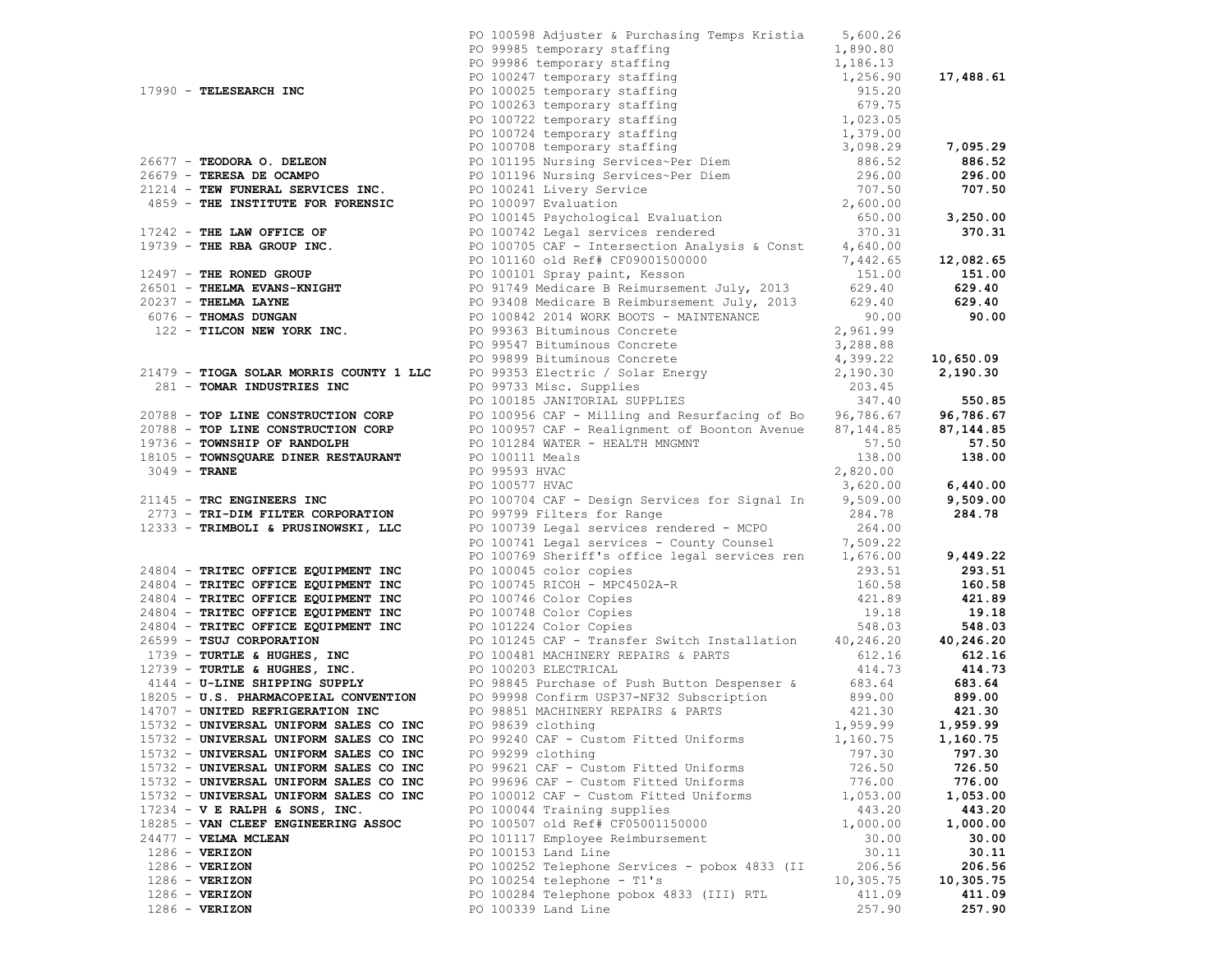| $1286$ - VERIZON                         | PO 100723 May-June bill<br>PO 101111 Telephone Bill                                                                                                                                                                                          | 80.53    | 80.53     |
|------------------------------------------|----------------------------------------------------------------------------------------------------------------------------------------------------------------------------------------------------------------------------------------------|----------|-----------|
| $1286 - VERIZON$                         |                                                                                                                                                                                                                                              | 28.11    | 28.11     |
| $1286 - VERIZON$                         | PO 101150 CAF - Telephone Services for Period 26,629.31                                                                                                                                                                                      |          | 26,629.31 |
| $1286$ - VERIZON                         | PO 101151 CAF - Telephone Services for Period 25,854.94                                                                                                                                                                                      |          | 25,854.94 |
| $1286 - VERIZON$                         |                                                                                                                                                                                                                                              |          | 65.85     |
| 21097 - VERIZON BUSINESS                 |                                                                                                                                                                                                                                              |          | 464.00    |
| $10668$ - VERIZON CABS                   | FO 101280 PENTHOUSE - A & R BLDG<br>PO 99480 Telephone Services (NUMS)<br>PO 99079 Telephone Services - T1 American To 2,438.63<br>PO 99432 Cell Phones<br>PO 100262 Cell Phones                                                             |          | 2,438.63  |
| 1348 - VERIZON WIRELESS                  |                                                                                                                                                                                                                                              |          |           |
|                                          | PO 99432 Cell Phones<br>PO 100969 Cell Phones                                                                                                                                                                                                | 6,823.79 | 14,018.21 |
| 26928 - VIKTOR FLORIAN SCHANTZ           | PO 101069 Resident Activities                                                                                                                                                                                                                | 300.00   | 300.00    |
|                                          | $7037$ - VIKTOR FLORIAN SCRANTA (26928 - VIKTOR EXPERSES 630.25<br>$7037$ - VILLAGE SUPER MARKET, INC. PO 100860 CAF - 2014 Funding through the Olde 5,396.00<br>PO 100860 CAF - 2014 Funding through the Olde 5,396.00                      |          | 630.25    |
|                                          |                                                                                                                                                                                                                                              |          | 5,396.00  |
| 18388 - WARREN COUNTY COMMUNITY COLL.    | 10 100000 CAF - 18388-937<br>PO 100810 CAF - 18388-1274<br>PO 100811 CAF - 18388-1299<br>PO 100812 CAF - 18388-1299                                                                                                                          | 800.00   |           |
|                                          |                                                                                                                                                                                                                                              | 1,005.00 |           |
|                                          |                                                                                                                                                                                                                                              | 999.00   |           |
|                                          | PO 100812 CAF - 18388-1312                                                                                                                                                                                                                   | 1,425.00 |           |
|                                          | PO 100815 CAF - 18388-1310<br>PO 100815 CAF - 18388-1310<br>PO 100561 PLUMBING<br>1,557.27                                                                                                                                                   |          | 5,654.00  |
| 21268 - WATER WORKS SUPPLY CO., INC.     |                                                                                                                                                                                                                                              | 1,557.27 | 1,557.27  |
|                                          | 24231 - WATERS, MCPHERSON, MCNEILL, P.C. PO 100882 Sussex Turnpike Improvement project 612.86                                                                                                                                                |          | 612.86    |
| 24231 - WATERS, MCPHERSON, MCNEILL, P.C. | PO 100884 Washington Township Bridge Project 1,938.88                                                                                                                                                                                        |          | 1,938.88  |
| 24231 - WATERS, MCPHERSON, MCNEILL, P.C. | PO 100886 Ridgedale Avenue Bridge project leg 1,832.33                                                                                                                                                                                       |          | 1,832.33  |
| 24231 - WATERS, MCPHERSON, MCNEILL, P.C. | PO 100887 Montville Intesection Improvement p 2, 132.20                                                                                                                                                                                      |          | 2,132.20  |
|                                          | 24231 - WATERS, MCPHERSON, MCNEILL, P.C. PO 100889 Canal Street Bridge project legal s 1,051.60                                                                                                                                              |          | 1,051.60  |
|                                          | $10809$ – WEBGROUP MEDIA LLC $PQ99703$ 2nd Qtr 2014 olis.cerb6 $300.00$                                                                                                                                                                      |          | 300.00    |
| 13512 - WELDON ASPHALT                   | PO 99313 Bituminous Concrete                                                                                                                                                                                                                 | 129.50   | 129.50    |
|                                          |                                                                                                                                                                                                                                              |          | 134.00    |
|                                          |                                                                                                                                                                                                                                              |          | 3,122.86  |
|                                          | 18437 - WEST PAYMENT CENTER TO PO 99377 Subscription - "2014" NJ Statutes/ 2,360.50                                                                                                                                                          |          | 2,360.50  |
|                                          | 13347 - WEST PAYMENT CENTER<br>PO 99737 Online West Law                                                                                                                                                                                      | 2,843.15 | 2,843.15  |
|                                          |                                                                                                                                                                                                                                              |          | 135.52    |
|                                          |                                                                                                                                                                                                                                              |          | 720.00    |
|                                          |                                                                                                                                                                                                                                              |          | 847.81    |
|                                          | 18453 - WHARTON WATER DEPARTMENT<br>26353 - WHITE IRON LLC<br>4677 - WHITEMARSH CORPORATION<br>19826 - WHITES HEALTHCARE<br>20100558 Resident Medication<br>20100658 Resident Medication<br>20100658 Resident Medication<br>20100658 Residen |          | 1,019.75  |
|                                          | 18469 - WIDMER TIME RECORDER CO. INC. PO 99895 Service Contract - 7/19/14 to 7/19/ 480.00                                                                                                                                                    |          | 480.00    |
| 13246 - WILLIAM F. BARNISH               | PO 100429 CAF - Use of Property located at 91 $7,087.72$                                                                                                                                                                                     |          | 7,087.72  |
|                                          | 8335 - WILLIAM PATERSON UNIVERSITY PO 100988 CAF - 8335-1330                                                                                                                                                                                 | 1,281.42 | 1,281.42  |
| 3793 - WOODRUFF ENERGY                   | PO 101112 CAF - HGP1144                                                                                                                                                                                                                      | 9,078.21 | 9,078.21  |
|                                          |                                                                                                                                                                                                                                              |          |           |

| 1,700,775.23<br>176,738.70 |
|----------------------------|
| 10,583,318.68              |
|                            |

TOTAL **10,583,318.68**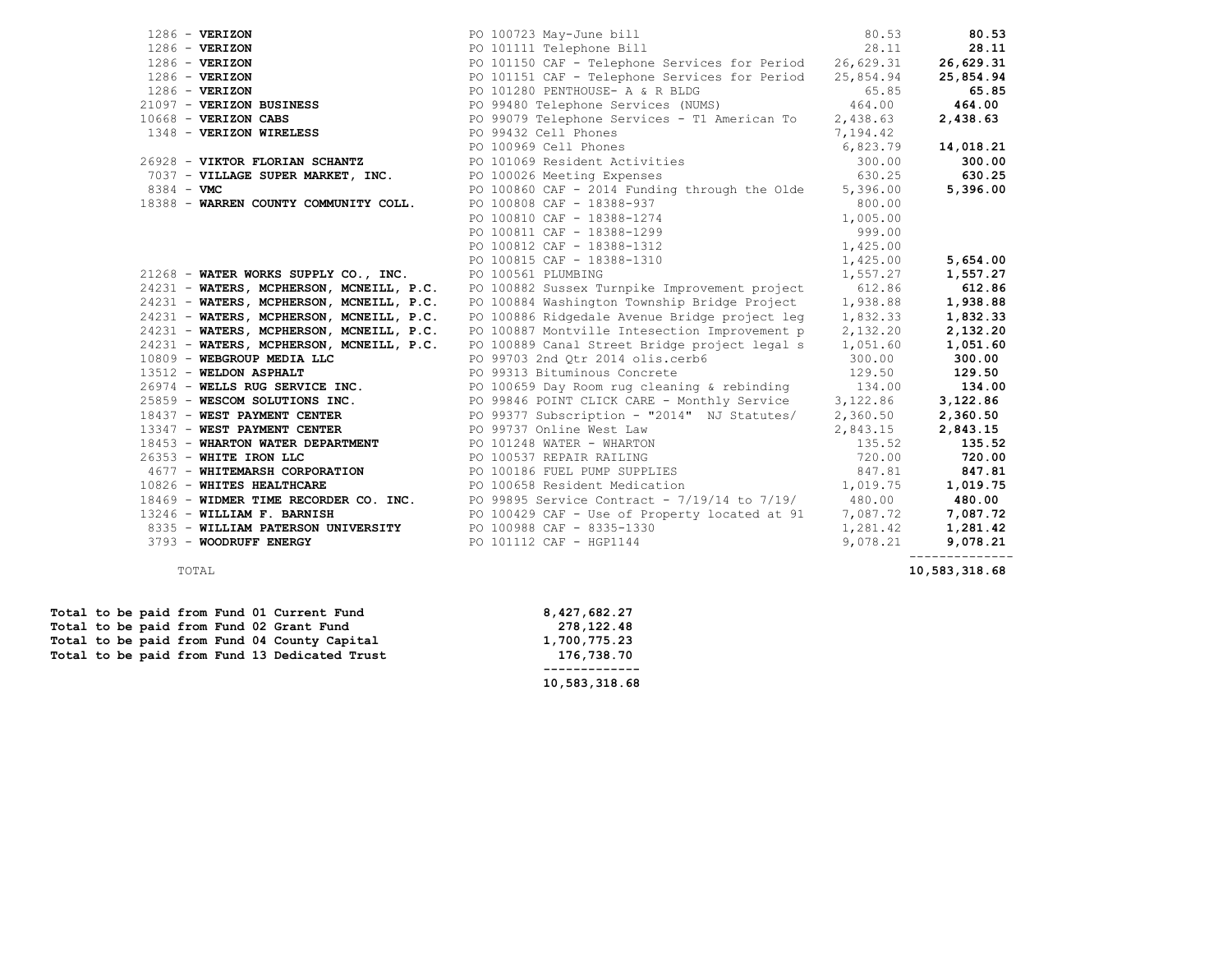## **List of Bills (Department/Account Detail) - CENTRALIZED DISBURSEMENT ACCOUNT**

| Account                        | PO # | Vendor                                                                                                 | Description                                                                                     | Payment          | Account Total            |
|--------------------------------|------|--------------------------------------------------------------------------------------------------------|-------------------------------------------------------------------------------------------------|------------------|--------------------------|
|                                |      |                                                                                                        | <b>Current Fund</b>                                                                             |                  |                          |
| <b>County Administrator</b>    |      |                                                                                                        |                                                                                                 |                  |                          |
| 01-201-20-100100-058           |      | 100260 STAPLES BUSINESS ADVANTAGE<br>100363 STAPLES BUSINESS ADVANTAGE<br>Office Supplies & Stationery | HP 96 Black Ink, HP 97 Color Ink, Bic Sh<br>Sandisk Extreme SDXC UHS1 64GB<br>TOTAL FOR ACCOUNT | 201.44<br>281.56 | 483.00                   |
| 01-201-20-100100-068           |      | 101338 COUNTY OF MORRIS<br>Postage & Metered Mail                                                      | 1ST HALF JULY 2014 METERED MAIL<br>TOTAL FOR ACCOUNT                                            | 84.80            | 84.80                    |
| 01-201-20-100100-079           |      | 101226 LONGFELLOWS SANDWICH DELI<br>Special Projects                                                   | 6/16/14 Committee Meeting<br>TOTAL FOR ACCOUNT                                                  | 95.92            | 95.92                    |
| $01 - 201 - 20 - 100100 - 164$ |      | 101224 TRITEC OFFICE EQUIPMENT INC<br>Office Machines - Rental                                         | Color Copies $4/1/14-6/30/14$<br>TOTAL FOR ACCOUNT                                              | 548.03           | 548.03                   |
|                                |      | TOTAL for County Administrator                                                                         |                                                                                                 |                  | ------------<br>1,211.75 |

## **Personnel**

| 100194 NJ ADVANCE MEDIA, LLC                          | Job Advertisement 4/2-4/6/2014 Acct# 115 | 2,079.63 |          |
|-------------------------------------------------------|------------------------------------------|----------|----------|
| 01-201-20-105100-022<br>Advertising                   | TOTAL FOR ACCOUNT                        |          | 2,079.63 |
| 99211 ANTHONY & SONS ITALIAN                          | Catering for 6/5/14 Service Awards       | 800.00   |          |
| 97232 JOHN WILLS STUDIOS INC                          | M.C. Wall Plaques w/ MC seal             | 923.00   |          |
| 97232 JOHN WILLS STUDIOS INC                          | Brass Engraving                          | 104.00   |          |
| 97232 JOHN WILLS STUDIOS INC                          | shipping                                 | 50.09    |          |
| 01-201-20-105100-042<br>Employee Service Awards       | TOTAL FOR ACCOUNT                        |          | 1,877.09 |
| 100193 STAPLES BUSINESS ADVANTAGE                     | Office Supplies Inv# 3233761486 Acct# NY | 388.73   |          |
| 100193 STAPLES BUSINESS ADVANTAGE                     | Credit #3225881289                       | $-40.35$ |          |
| Office Supplies & Stationery<br>01-201-20-105100-058  | TOTAL FOR ACCOUNT                        |          | 348.38   |
| 101338 COUNTY OF MORRIS                               | 1ST HALF JULY 2014 METERED MAIL          | 78.38    |          |
| 01-201-20-105100-068<br>Postage & Metered Mail        | TOTAL FOR ACCOUNT                        |          | 78.38    |
| 100192 DEER PARK                                      | $5/15/14 - 6/14/14$ Acct#0436628846      | 15.94    |          |
| 01-201-20-105100-095<br>Other Administrative Supplies | TOTAL FOR ACCOUNT                        |          | 15.94    |

## **DEPARTMENT 105115**

| 99381 STAPLES BUSINESS ADVANTAGE<br>01-201-20-105115-058<br>Office Supplies & Stationery | General Office Supplies - May 2014 (see a<br>TOTAL FOR ACCOUNT | 135.22<br>135.22 |  |
|------------------------------------------------------------------------------------------|----------------------------------------------------------------|------------------|--|
| TOTAL for DEPARTMENT 105115                                                              |                                                                | 135.22           |  |
| _ _ _ _ _<br>__ _ _ _                                                                    |                                                                |                  |  |

|  |  | <b>Board of Chosen Freeholders</b> |  |
|--|--|------------------------------------|--|
|--|--|------------------------------------|--|

| COUNTY<br>38.<br>() H  | MORRIS                   | 2014<br>METERED<br>.THT.Y  | $ -$<br>MAIL       |
|------------------------|--------------------------|----------------------------|--------------------|
| $\cap$ otinty .<br>くろび | $H \Delta T.F$<br>MORRIS | 2014<br>.TITT.V<br>METERED | $\sim$ $-$<br>MATT |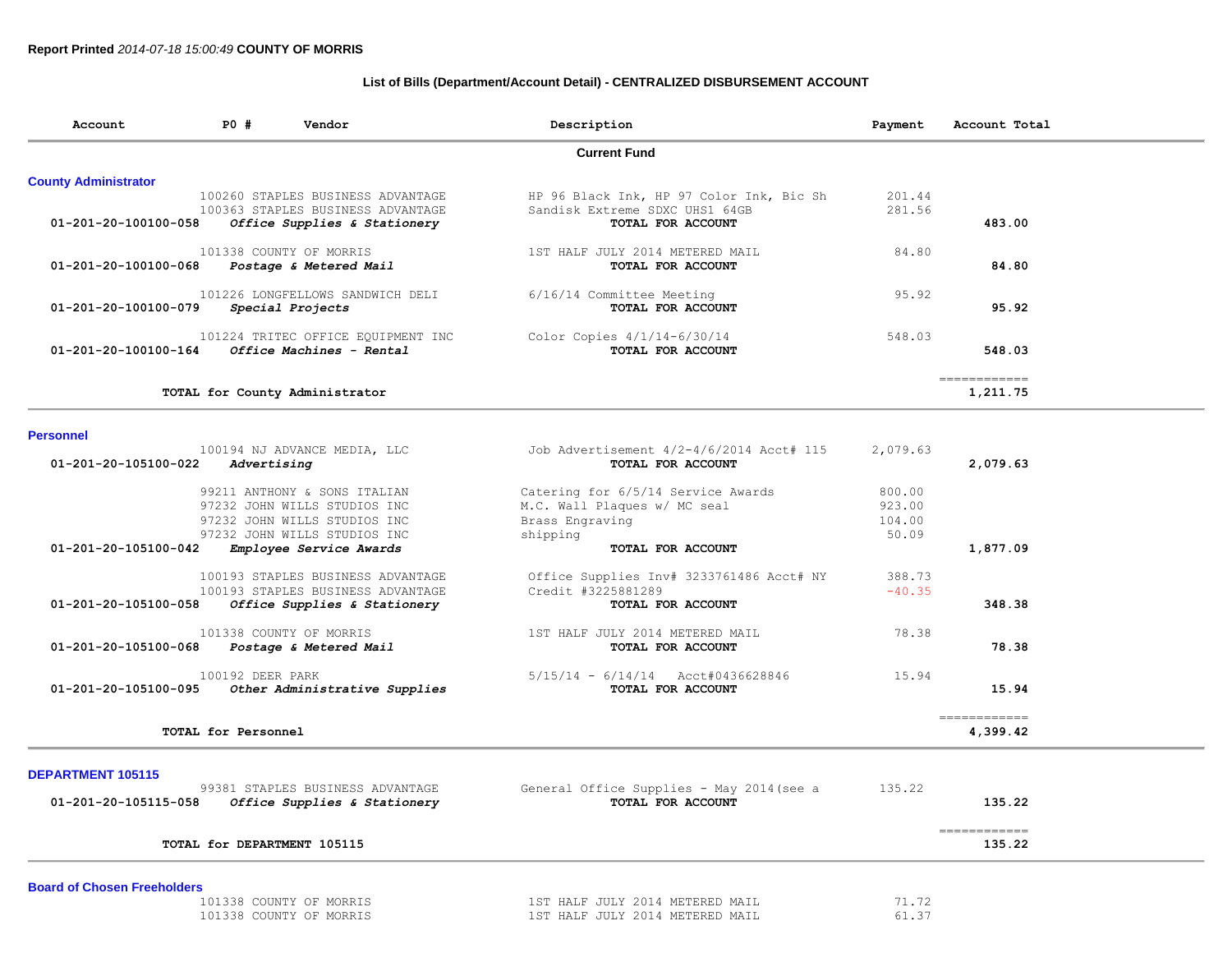| 01-201-20-110100-068                                     | Postage & Metered Mail                                                                                                                  | TOTAL FOR ACCOUNT                                                                                                                                                    |                                  | 133.09                    |  |
|----------------------------------------------------------|-----------------------------------------------------------------------------------------------------------------------------------------|----------------------------------------------------------------------------------------------------------------------------------------------------------------------|----------------------------------|---------------------------|--|
| 01-201-20-110100-079                                     | 101226 LONGFELLOWS SANDWICH DELI<br>99206 MC VOCATIONAL SCHOOL DISTRICT<br>Special Projects                                             | 6/23/14 Municipal Officials Meeting<br>538 Refreshments for the Volunteer Rece<br>TOTAL FOR ACCOUNT                                                                  | 212.40<br>2,200.00               | 2,412.40                  |  |
| 01-201-20-110100-084                                     | 99534 DAILY RECORD<br>Other Outside Services                                                                                            | Renewal Subscription for the Daily Recor<br>TOTAL FOR ACCOUNT                                                                                                        | 334.94                           | 334.94                    |  |
|                                                          | TOTAL for Board of Chosen Freeholders                                                                                                   |                                                                                                                                                                      |                                  | -------------<br>2,880.43 |  |
| <b>Clerk of the Board</b>                                |                                                                                                                                         |                                                                                                                                                                      |                                  |                           |  |
| 01-201-20-110105-022                                     | 100567 DAILY RECORD<br>100567 DAILY RECORD<br>100749 DAILY RECORD<br>100749 DAILY RECORD<br>Advertising                                 | \$162,800 capital surplus office furnitur<br>\$300,000 bond ord. Park Commission pavin<br>Northeast & Bucks Co 7/01/2014<br>RBA Group 7/01/2014<br>TOTAL FOR ACCOUNT | 58.40<br>63.34<br>55.28<br>52.68 | 229.70                    |  |
|                                                          | TOTAL for Clerk of the Board                                                                                                            |                                                                                                                                                                      |                                  | 229.70                    |  |
| <b>County Clerk</b>                                      |                                                                                                                                         |                                                                                                                                                                      |                                  |                           |  |
|                                                          | 101338 COUNTY OF MORRIS<br>01-201-20-120100-068 Postage & Metered Mail                                                                  | 1ST HALF JULY 2014 METERED MAIL<br>TOTAL FOR ACCOUNT                                                                                                                 | 1,733.65                         | 1,733.65                  |  |
| 01-201-20-120100-069                                     | 99226 GILL ASSOCIATES IDENTIFICATION<br>Printing                                                                                        | item #F-RP120p paper/ribbon kit for IP-1<br>TOTAL FOR ACCOUNT                                                                                                        | 360.50                           | 360.50                    |  |
| 01-201-20-120100-095                                     | 100177 POLAND SPRING<br>Other Administrative Supplies                                                                                   | 0429033129  5/15/14-06/14/14<br>TOTAL FOR ACCOUNT                                                                                                                    | 74.73                            | 74.73                     |  |
|                                                          | TOTAL for County Clerk                                                                                                                  |                                                                                                                                                                      |                                  | 2,168.88                  |  |
| <b>County Board of Elections</b><br>01-201-20-121100-067 | 99848 ALL SAINT'S EPISCOPAL CHURCH<br>100146 BOARD FIRE COMMISSIONERS DIST #3<br>99502 SAINT CHRISTOPHER CHURCH<br>Polling Place Rental | Primary Election - June 3, 2014 Polling<br>Primary Election-June 3, 2014 - Polling<br>Primary Election - June 3, 2014 Polling<br>TOTAL FOR ACCOUNT                   | 50.00<br>50.00<br>50.00          | 150.00                    |  |
| 01-201-20-121100-068                                     | 101338 COUNTY OF MORRIS<br>Postage & Metered Mail                                                                                       | 1ST HALF JULY 2014 METERED MAIL<br>TOTAL FOR ACCOUNT                                                                                                                 | 12.88                            | 12.88                     |  |
| 01-201-20-121100-096 Election Officer                    | 99554 CDW GOVERNMENT INC.<br>99554 CDW GOVERNMENT INC.                                                                                  | Item 2468326 Plantronics CS540 Wireless<br>Item 2626168 Plantronics EHS Cable APC 4<br>TOTAL FOR ACCOUNT                                                             | 4,400.00<br>1,100.00             | 5,500.00                  |  |
| 01-201-20-121100-164                                     | 100499 MUNICIPAL CAPITAL CORP<br>Office Machines - Rental                                                                               | Contract 10338-Board of Elections Office<br>TOTAL FOR ACCOUNT                                                                                                        | 856.19                           | 856.19                    |  |
| 01-203-20-121100-059                                     | 99502 SAINT CHRISTOPHER CHURCH<br>(2013) Other General Expenses                                                                         | General Election - November 5, 2013 Poll<br>TOTAL FOR ACCOUNT                                                                                                        | 50.00                            | 50.00                     |  |
|                                                          | TOTAL for County Board of Elections                                                                                                     |                                                                                                                                                                      |                                  | -------------<br>6,569.07 |  |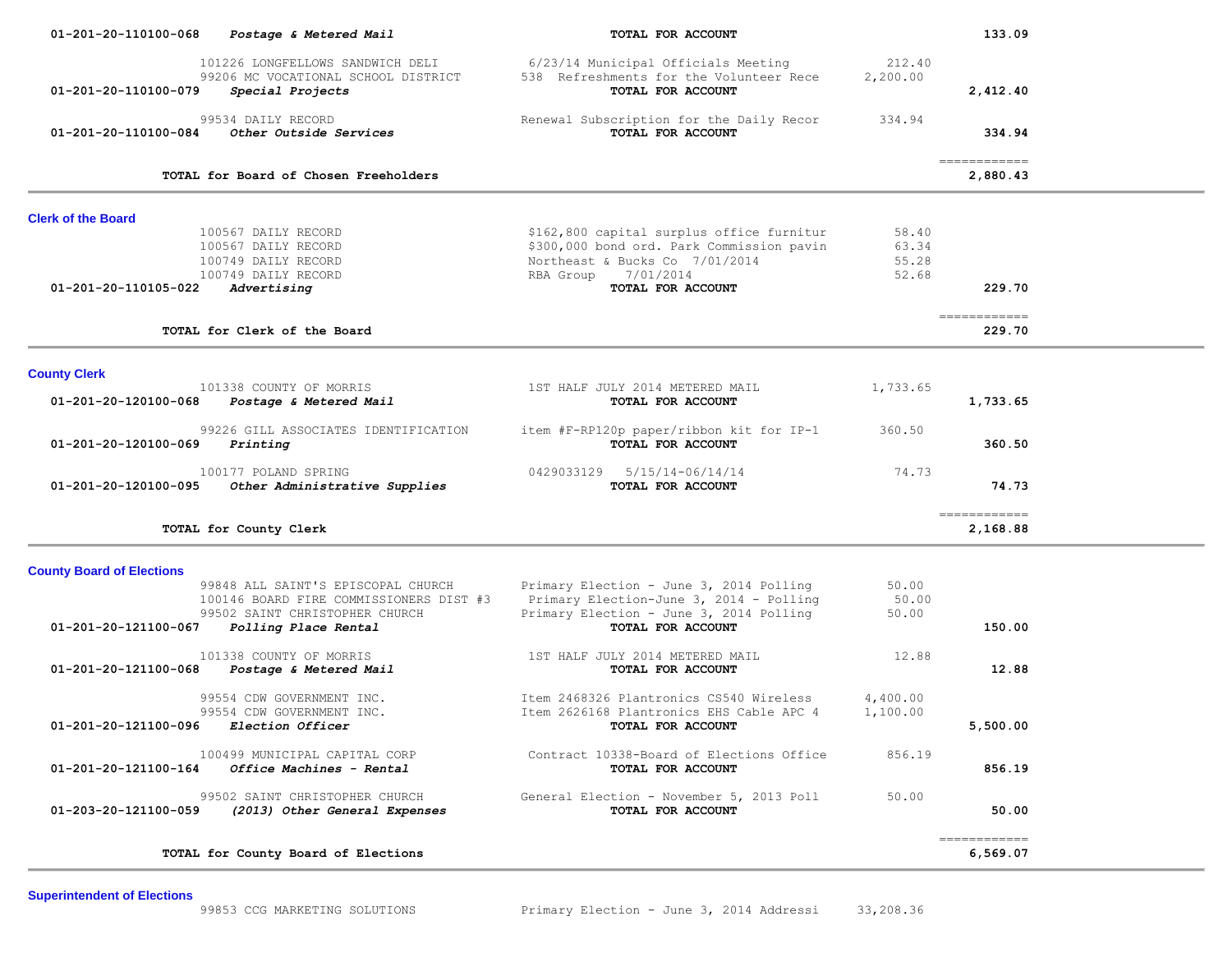| 01-201-20-121105-026                | Ballot Addressing                                       | TOTAL FOR ACCOUNT                                                                    |                      | 33,208.36                   |  |
|-------------------------------------|---------------------------------------------------------|--------------------------------------------------------------------------------------|----------------------|-----------------------------|--|
|                                     | 99895 WIDMER TIME RECORDER CO. INC.                     | Service Contract for Time Stamp Serial #                                             | 160.00               |                             |  |
|                                     | 99895 WIDMER TIME RECORDER CO. INC.                     | Service Contract for Time Stamp Serial #                                             | 160.00               |                             |  |
|                                     | 99895 WIDMER TIME RECORDER CO. INC.                     | Service Contract for Time Stamp Serial #                                             | 160.00               |                             |  |
| 01-201-20-121105-057                | National Voter Registration                             | TOTAL FOR ACCOUNT                                                                    |                      | 480.00                      |  |
|                                     | 101338 COUNTY OF MORRIS                                 | 1ST HALF JULY 2014 METERED MAIL                                                      | 1,891.38             |                             |  |
| 01-201-20-121105-068                | <i>Postage &amp; Metered Mail</i>                       | TOTAL FOR ACCOUNT                                                                    |                      | 1,891.38                    |  |
|                                     |                                                         |                                                                                      |                      |                             |  |
|                                     | 100501 MUNICIPAL CAPITAL CORP                           | Contract 9202- Superintendent of Electio                                             | 797.28               |                             |  |
| $01 - 201 - 20 - 121105 - 164$      | Office Machines - Rental                                | TOTAL FOR ACCOUNT                                                                    |                      | 797.28                      |  |
|                                     | TOTAL for Superintendent of Elections                   |                                                                                      |                      | -------------<br>36,377.02  |  |
|                                     |                                                         |                                                                                      |                      |                             |  |
| <b>County Elections (Cty Clerk)</b> |                                                         |                                                                                      |                      |                             |  |
|                                     | 100022 D. C. EXPRESS INC                                | 3738<br>delivery of the bags to all the m                                            | 305.00               |                             |  |
| 01-201-20-121110-030                | Cartage                                                 | TOTAL FOR ACCOUNT                                                                    |                      | 305.00                      |  |
|                                     | 101338 COUNTY OF MORRIS                                 | 1ST HALF JULY 2014 METERED MAIL                                                      | 20.46                |                             |  |
|                                     | 01-201-20-121110-068 Postage & Metered Mail             | TOTAL FOR ACCOUNT                                                                    |                      | 20.46                       |  |
|                                     |                                                         |                                                                                      |                      | $=$ = = = = = = = = = = = = |  |
|                                     | TOTAL for County Elections (Cty Clerk)                  |                                                                                      |                      | 325.46                      |  |
|                                     |                                                         |                                                                                      |                      |                             |  |
| <b>County Treasurer</b>             | 99169 ACCOUNTEMPS                                       |                                                                                      |                      |                             |  |
|                                     | 99169 ACCOUNTEMPS                                       | Treasury Temp Andrew Hack for week endin<br>Treasury Temp Andrew Hack for week endin | 1,058.68<br>1,398.25 |                             |  |
|                                     | 99744 ACCOUNTEMPS                                       | Treasury Temp Andrew Hack for week endin                                             | 75.00                |                             |  |
|                                     | 99744 ACCOUNTEMPS                                       | Treasury Temp Andrew Hack for week endin                                             | 1,398.25             |                             |  |
|                                     | 99744 ACCOUNTEMPS                                       | Treasury Temp Andrew Hack for week endin                                             | 1,398.25             |                             |  |
|                                     | 99744 ACCOUNTEMPS                                       | Treasury Temp Andrew Hack for week endin                                             | 1,398.25             |                             |  |
|                                     | 99744 ACCOUNTEMPS                                       | Treasury Temp Andrew Hack for week endin                                             | 1,118.60             |                             |  |
|                                     | 99744 ACCOUNTEMPS                                       | Treasury Temp Andrew Hack for week endin                                             | 75.00                |                             |  |
| 01-201-20-130100-016                | Outside Salaries & Wages                                | TOTAL FOR ACCOUNT                                                                    |                      | 7,920.28                    |  |
|                                     | 101338 COUNTY OF MORRIS                                 | 1ST HALF JULY 2014 METERED MAIL                                                      | 230.13               |                             |  |
| 01-201-20-130100-068                | <i>Postage &amp; Metered Mail</i>                       | TOTAL FOR ACCOUNT                                                                    |                      | 230.13                      |  |
|                                     |                                                         |                                                                                      |                      | -------------               |  |
|                                     | TOTAL for County Treasurer                              |                                                                                      |                      | 8,150.41                    |  |
| <b>Purchasing Division</b>          |                                                         |                                                                                      |                      |                             |  |
|                                     | 99168 TELESEARCH INC                                    | Purchasing Temp Christine Kristiansen fo                                             | 492.38               |                             |  |
|                                     | 99168 TELESEARCH INC                                    | Purchasing Temp Christine Kristiansen fo                                             | 507.00               |                             |  |
|                                     | 100598 TELESEARCH INC                                   | Purchasing Temp Christine Kristiansen fo                                             | 546.00               |                             |  |
|                                     | 100598 TELESEARCH INC                                   | Purchasing Temp Christine Kristiansen fo                                             | 75.00                |                             |  |
|                                     | 100598 TELESEARCH INC                                   | Purchasing Temp Christine Kristiansen fo                                             | 511.88               |                             |  |
|                                     | 100598 TELESEARCH INC                                   | Purchasing Temp Christine Kristiansen fo                                             | 511.88               |                             |  |
|                                     | 100598 TELESEARCH INC                                   | Purchasing Temp Christine Kristiansen fo                                             | 409.50               |                             |  |
|                                     | $01-201-20-130105-016$ Outside Salaries and Wages       | TOTAL FOR ACCOUNT                                                                    |                      | 3,053.64                    |  |
|                                     | 101338 COUNTY OF MORRIS                                 | 1ST HALF JULY 2014 METERED MAIL                                                      | 104.52               |                             |  |
|                                     | 01-201-20-130105-068 Postage & Metered Mail             | TOTAL FOR ACCOUNT                                                                    |                      | 104.52                      |  |
|                                     | 100745 TRITEC OFFICE EQUIPMENT INC                      | $6000 - CC-COLOR$ FROM $04/01/2014 - 06/$                                            | 160.58               |                             |  |
|                                     | $01 - 201 - 20 - 130105 - 164$ Office Machines - Rental | TOTAL FOR ACCOUNT                                                                    |                      | 160.58                      |  |

============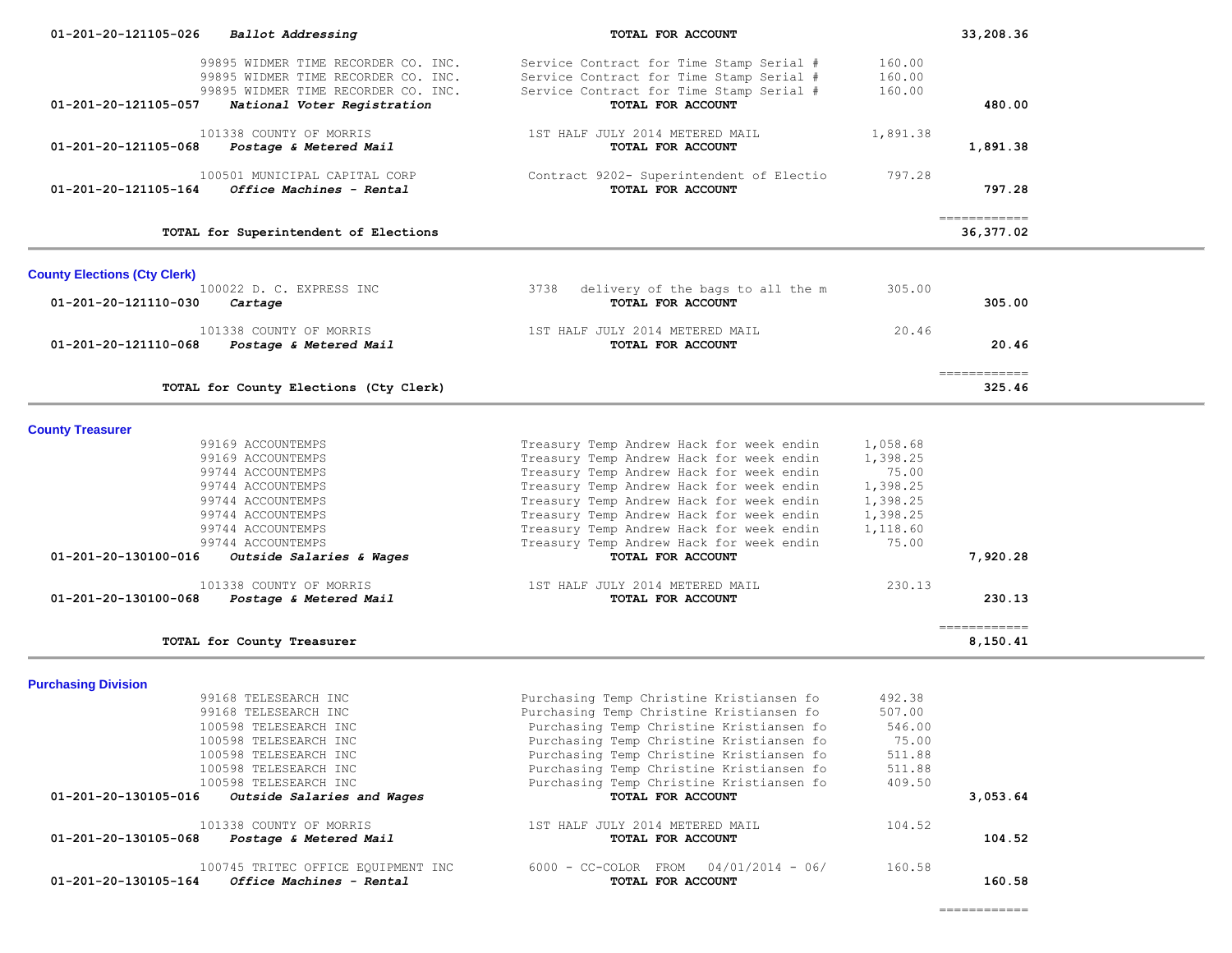| <b>Office Services</b>                   |                                      |                                                               |            |                                      |  |
|------------------------------------------|--------------------------------------|---------------------------------------------------------------|------------|--------------------------------------|--|
| 100599 DEER PARK                         |                                      | 0434565925 Water for Mailroom cooler ser                      | 17.94      |                                      |  |
| 100599 DEER PARK<br>01-201-20-130110-058 | Office Supplies & Stationery         | Rental fee for Mailroom water cooler ser<br>TOTAL FOR ACCOUNT | 0.99       | 18.93                                |  |
|                                          |                                      |                                                               |            |                                      |  |
| TOTAL for Office Services                |                                      |                                                               |            | $=$ = = = = = = = = = = = =<br>18.93 |  |
| <b>Information Technology Div</b>        |                                      |                                                               |            |                                      |  |
|                                          | 98686 GMIS INTERNATIONAL             | GMIS 2014 Conference                                          | 425.00     |                                      |  |
| 01-201-20-140100-039                     | Education Schools & Training         | TOTAL FOR ACCOUNT                                             |            | 425.00                               |  |
|                                          | 98220 ENTERASYS NETWORKS             | Annual Maintenance Renewal                                    | 158,329.29 |                                      |  |
|                                          | 98220 ENTERASYS NETWORKS             | S-EOS-L3-S130 S130 CLASS ROUTING LICENSE                      | 3,998.00   |                                      |  |
|                                          | 98220 ENTERASYS NETWORKS             | SSA-T4068-0252 SSA 48 TS RJ45 POE AT AND                      | 6,398.00   |                                      |  |
|                                          | 98220 ENTERASYS NETWORKS             | SSA-AC-PS-1000W SSA AC POWER SUPPLY 1000                      | 359.00     |                                      |  |
| 01-201-20-140100-044                     | Equipment Service Agreements         | TOTAL FOR ACCOUNT                                             |            | 169,084.29                           |  |
| 99707 DEER PARK                          |                                      | Account 0419423314                                            | 56.01      |                                      |  |
| 01-201-20-140100-058                     | Office Supplies & Stationery         | TOTAL FOR ACCOUNT                                             |            | 56.01                                |  |
|                                          | 101338 COUNTY OF MORRIS              | 1ST HALF JULY 2014 METERED MAIL                               | 4.80       |                                      |  |
| 01-201-20-140100-068                     | Postage & Metered Mail               | TOTAL FOR ACCOUNT                                             |            | 4.80                                 |  |
|                                          |                                      |                                                               |            |                                      |  |
|                                          | 96764 DELL MARKETING L.P.            | Secure Copy                                                   | 449.00     |                                      |  |
| 01-201-20-140100-078                     | Software Maintenance                 | TOTAL FOR ACCOUNT                                             |            | 449.00                               |  |
|                                          | 99706 NET ACCESS CORP                | DNS/Domain Mail Forward                                       | 60.00      |                                      |  |
| 01-201-20-140100-084                     | Other Outside Services               | TOTAL FOR ACCOUNT                                             |            | 60.00                                |  |
| 98687 EREVIVAL LLC                       |                                      | Data Cartridge Shredding                                      | 140.40     |                                      |  |
| 98687 EREVIVAL LLC                       |                                      | Data Tape Shredding                                           | 33.80      |                                      |  |
| 98687 EREVIVAL LLC                       |                                      | Pickup                                                        | 75.00      |                                      |  |
| 01-201-20-140100-098                     | Other Operating&Repair Supply        | TOTAL FOR ACCOUNT                                             |            | 249.20                               |  |
|                                          |                                      |                                                               |            | ============                         |  |
|                                          | TOTAL for Information Technology Div |                                                               |            | 170,328.30                           |  |
| <b>O.L.I.S.</b>                          |                                      |                                                               |            |                                      |  |
| 99729 DEER PARK                          |                                      | Account 0438862047                                            | 8.97       |                                      |  |
| 01-201-20-140105-058                     | Office Supplies & Stationery         | TOTAL FOR ACCOUNT                                             |            | 8.97                                 |  |
|                                          | 99703 WEBGROUP MEDIA LLC             | olis.cerb6.com; $$20/seat/month = $60/Qtr$                    | 300.00     |                                      |  |
| 01-201-20-140105-084                     | Other Outside Services               | TOTAL FOR ACCOUNT                                             |            | 300.00                               |  |
| TOTAL for O.L.I.S.                       |                                      |                                                               |            | ------------<br>308.97               |  |
|                                          |                                      |                                                               |            |                                      |  |
| <b>County Board of Taxation</b>          |                                      |                                                               |            |                                      |  |
| 99928 IDC SERVCO                         |                                      | Ricoh Savin print ctg-cyan                                    | 498.00     |                                      |  |
| 99928 IDC SERVCO                         |                                      | Ricoh-Savin print ctg-magenta                                 | 498.00     |                                      |  |
| 99928 IDC SERVCO                         |                                      | Ricoh-Savin print ctg-yellow                                  | 498.00     |                                      |  |
| 01-201-20-150100-058                     | Office Supplies & Stationery         | TOTAL FOR ACCOUNT                                             |            | 1,494.00                             |  |
|                                          | 101338 COUNTY OF MORRIS              | 1ST HALF JULY 2014 METERED MAIL                               | 68.22      |                                      |  |
| 01-201-20-150100-068                     | Postage & Metered Mail               | TOTAL FOR ACCOUNT                                             |            | 68.22                                |  |
|                                          |                                      |                                                               |            |                                      |  |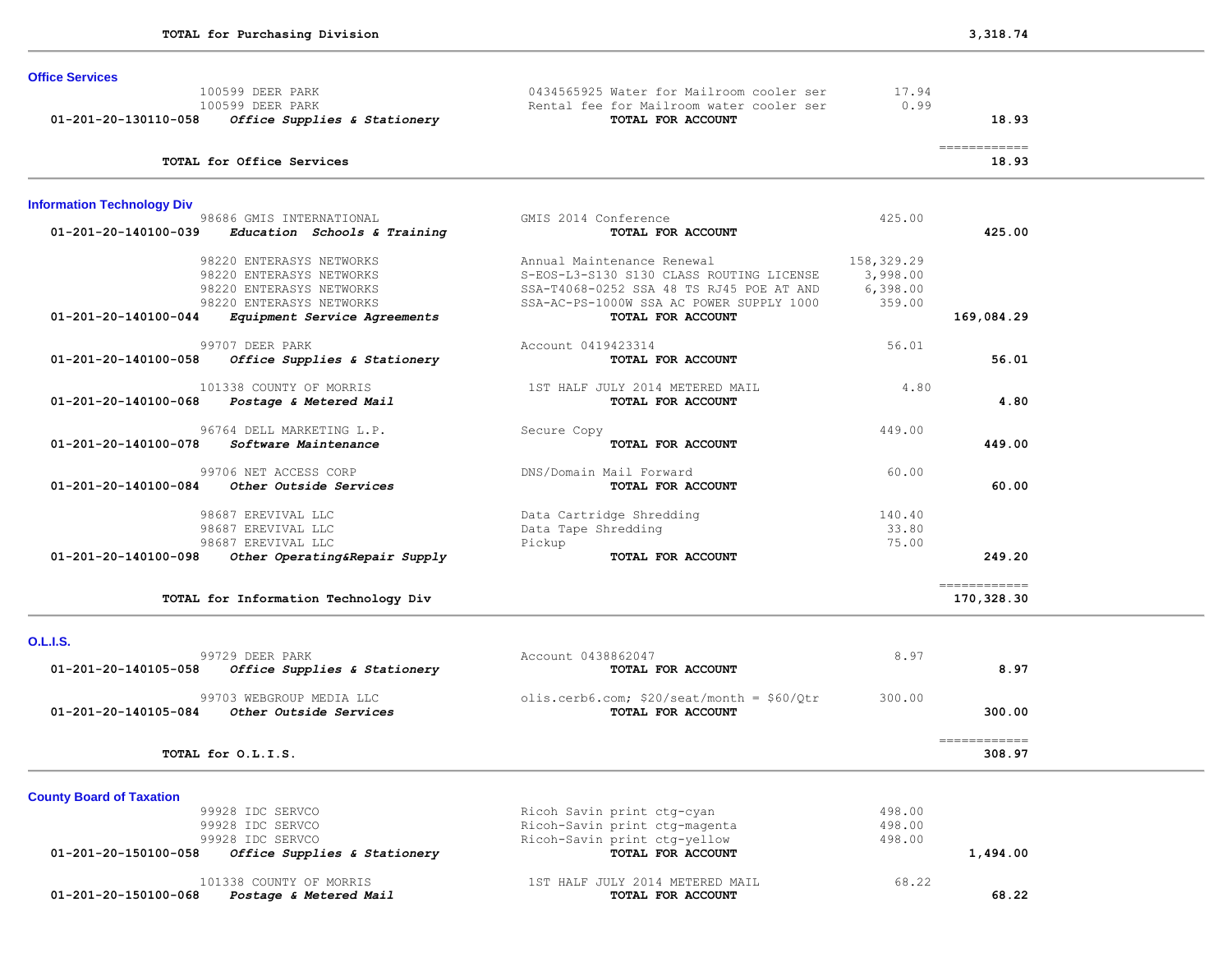**County Counsel** 

| <b>County Counsel</b>                                               |                                                                                                                                                                                                                                                                    |                    |                                                                                                                                                                                                                                                                                                                                                                                                                                                                                                  |
|---------------------------------------------------------------------|--------------------------------------------------------------------------------------------------------------------------------------------------------------------------------------------------------------------------------------------------------------------|--------------------|--------------------------------------------------------------------------------------------------------------------------------------------------------------------------------------------------------------------------------------------------------------------------------------------------------------------------------------------------------------------------------------------------------------------------------------------------------------------------------------------------|
| 100736 BARBARULA LAW OFFICES                                        | $\mathsf{gs}$ .<br>Civil commitment hrgs.                                                                                                                                                                                                                          | 660.00             |                                                                                                                                                                                                                                                                                                                                                                                                                                                                                                  |
| 100736 BARBARULA LAW OFFICES                                        | Marrow Discipline                                                                                                                                                                                                                                                  | 252.00             |                                                                                                                                                                                                                                                                                                                                                                                                                                                                                                  |
| 100906 CLEARY GIACOBBE ALFIERI &                                    | General-Woodlands                                                                                                                                                                                                                                                  | 72.00              |                                                                                                                                                                                                                                                                                                                                                                                                                                                                                                  |
| 100834 CLEARY GIACOBBE ALFIERI &                                    | JG Drywall                                                                                                                                                                                                                                                         | 132.00             |                                                                                                                                                                                                                                                                                                                                                                                                                                                                                                  |
| 100834 CLEARY GIACOBBE ALFIERI &                                    | John Street                                                                                                                                                                                                                                                        | 777.22             |                                                                                                                                                                                                                                                                                                                                                                                                                                                                                                  |
| 100834 CLEARY GIACOBBE ALFIERI &                                    | John Street<br>Construction Bd. of App.                                                                                                                                                                                                                            | 1,860.00           |                                                                                                                                                                                                                                                                                                                                                                                                                                                                                                  |
| 100834 CLEARY GIACOBBE ALFIERI &                                    | COPS                                                                                                                                                                                                                                                               | 12.00              |                                                                                                                                                                                                                                                                                                                                                                                                                                                                                                  |
| 100844 INGLESINO, PEARLMAN,                                         | Legal services                                                                                                                                                                                                                                                     | 827.00             |                                                                                                                                                                                                                                                                                                                                                                                                                                                                                                  |
| 100743 LAW OFFICE OF ROBERT J. GREENBAUM Grunow v. Nat'l Investment |                                                                                                                                                                                                                                                                    | 1,334.00           |                                                                                                                                                                                                                                                                                                                                                                                                                                                                                                  |
| 100743 LAW OFFICE OF ROBERT J. GREENBAUM                            | Wichot v. Billard                                                                                                                                                                                                                                                  | 108.00             |                                                                                                                                                                                                                                                                                                                                                                                                                                                                                                  |
| 100743 LAW OFFICE OF ROBERT J. GREENBAUM Petruceli v. Teir          |                                                                                                                                                                                                                                                                    | 1,194.00           |                                                                                                                                                                                                                                                                                                                                                                                                                                                                                                  |
| 100743 LAW OFFICE OF ROBERT J. GREENBAUM                            | Wichot v. Billard<br>Petruceli v.Teir<br>Correctional Facility<br>Paszowski v. Roxbury<br>Counsel Administration                                                                                                                                                   | 984.00             |                                                                                                                                                                                                                                                                                                                                                                                                                                                                                                  |
| 100743 LAW OFFICE OF ROBERT J. GREENBAUM                            |                                                                                                                                                                                                                                                                    | 1,494.00           |                                                                                                                                                                                                                                                                                                                                                                                                                                                                                                  |
| 101060 O'MULLAN & BRADY P.C.                                        |                                                                                                                                                                                                                                                                    | 19,617.00          |                                                                                                                                                                                                                                                                                                                                                                                                                                                                                                  |
| 100769 TRIMBOLI & PRUSINOWSKI, LLC                                  |                                                                                                                                                                                                                                                                    | 404.00             |                                                                                                                                                                                                                                                                                                                                                                                                                                                                                                  |
| 100769 TRIMBOLI & PRUSINOWSKI, LLC                                  |                                                                                                                                                                                                                                                                    | 72.00              |                                                                                                                                                                                                                                                                                                                                                                                                                                                                                                  |
| 100769 TRIMBOLI & PRUSINOWSKI, LLC                                  |                                                                                                                                                                                                                                                                    | 444.00             |                                                                                                                                                                                                                                                                                                                                                                                                                                                                                                  |
| 100769 TRIMBOLI & PRUSINOWSKI, LLC                                  |                                                                                                                                                                                                                                                                    | 756.00             |                                                                                                                                                                                                                                                                                                                                                                                                                                                                                                  |
| 100739 TRIMBOLI & PRUSINOWSKI, LLC                                  |                                                                                                                                                                                                                                                                    | 24.00              |                                                                                                                                                                                                                                                                                                                                                                                                                                                                                                  |
| 100739 TRIMBOLI & PRUSINOWSKI, LLC                                  |                                                                                                                                                                                                                                                                    | 240.00             |                                                                                                                                                                                                                                                                                                                                                                                                                                                                                                  |
| 100741 TRIMBOLI & PRUSINOWSKI, LLC                                  |                                                                                                                                                                                                                                                                    | 2,469.22           |                                                                                                                                                                                                                                                                                                                                                                                                                                                                                                  |
| 100741 TRIMBOLI & PRUSINOWSKI, LLC                                  | Counsel Administration<br>PBA 298-2011 contract<br>Spinosa, J.<br>Diaz, W.<br>General<br>General<br>PBA327-2012 contract<br>Det.C.Drinkard<br>C. Nemeth Disc.<br>A.M. Jeudy<br>SART/SANE Nurse<br>F. Benitez<br>Soules, M. disc.<br>BCPBA134 v. Donovan<br>General | 24.00              |                                                                                                                                                                                                                                                                                                                                                                                                                                                                                                  |
| 100741 TRIMBOLI & PRUSINOWSKI, LLC                                  |                                                                                                                                                                                                                                                                    | 648.00<br>192.00   |                                                                                                                                                                                                                                                                                                                                                                                                                                                                                                  |
| 100741 TRIMBOLI & PRUSINOWSKI, LLC                                  |                                                                                                                                                                                                                                                                    |                    |                                                                                                                                                                                                                                                                                                                                                                                                                                                                                                  |
| 100741 TRIMBOLI & PRUSINOWSKI, LLC                                  |                                                                                                                                                                                                                                                                    | 192.00<br>1,716.00 |                                                                                                                                                                                                                                                                                                                                                                                                                                                                                                  |
| 100741 TRIMBOLI & PRUSINOWSKI, LLC                                  | General                                                                                                                                                                                                                                                            | 2,268.00           |                                                                                                                                                                                                                                                                                                                                                                                                                                                                                                  |
| 100741 TRIMBOLI & PRUSINOWSKI, LLC<br>100742 THE LAW OFFICE OF      |                                                                                                                                                                                                                                                                    | 60.00              |                                                                                                                                                                                                                                                                                                                                                                                                                                                                                                  |
| 100742 THE LAW OFFICE OF                                            | Poculosky, Edward<br>McIves-Hand                                                                                                                                                                                                                                   | 310.31             |                                                                                                                                                                                                                                                                                                                                                                                                                                                                                                  |
| 01-201-20-155100-051<br>Legal                                       | TOTAL FOR ACCOUNT                                                                                                                                                                                                                                                  |                    | 39, 142. 75                                                                                                                                                                                                                                                                                                                                                                                                                                                                                      |
|                                                                     |                                                                                                                                                                                                                                                                    |                    |                                                                                                                                                                                                                                                                                                                                                                                                                                                                                                  |
| 101338 COUNTY OF MORRIS                                             |                                                                                                                                                                                                                                                                    | 17.81              |                                                                                                                                                                                                                                                                                                                                                                                                                                                                                                  |
| 01-201-20-155100-068                                                | 338 COUNTY OF MORRIS<br>Postage & Metered Mail Marie (1993)<br>Postage & Metered Mail (1994) TOTAL FOR ACCOUNT                                                                                                                                                     |                    | 17.81                                                                                                                                                                                                                                                                                                                                                                                                                                                                                            |
| 101054 RANDALL W. BUSH                                              | Expenses for April/May/June 2014 222.95                                                                                                                                                                                                                            |                    |                                                                                                                                                                                                                                                                                                                                                                                                                                                                                                  |
| 01-201-20-155100-082<br>Travel Expense                              | TOTAL FOR ACCOUNT                                                                                                                                                                                                                                                  |                    | 222.95                                                                                                                                                                                                                                                                                                                                                                                                                                                                                           |
|                                                                     |                                                                                                                                                                                                                                                                    |                    | ============                                                                                                                                                                                                                                                                                                                                                                                                                                                                                     |
| TOTAL for County Counsel                                            |                                                                                                                                                                                                                                                                    |                    | 39,383.51                                                                                                                                                                                                                                                                                                                                                                                                                                                                                        |
|                                                                     |                                                                                                                                                                                                                                                                    |                    |                                                                                                                                                                                                                                                                                                                                                                                                                                                                                                  |
| <b>County Surrogate</b><br>101338 COUNTY OF MORRIS                  | 1ST HALF JULY 2014 METERED MAIL                                                                                                                                                                                                                                    | 345.54             |                                                                                                                                                                                                                                                                                                                                                                                                                                                                                                  |
| 01-201-20-160100-068                                                | TOTAL FOR ACCOUNT                                                                                                                                                                                                                                                  |                    | 345.54                                                                                                                                                                                                                                                                                                                                                                                                                                                                                           |
| Postage & Metered Mail                                              |                                                                                                                                                                                                                                                                    |                    |                                                                                                                                                                                                                                                                                                                                                                                                                                                                                                  |
| TOTAL for County Surrogate                                          |                                                                                                                                                                                                                                                                    |                    | $\begin{array}{cccccccccc} \multicolumn{2}{c}{} & \multicolumn{2}{c}{} & \multicolumn{2}{c}{} & \multicolumn{2}{c}{} & \multicolumn{2}{c}{} & \multicolumn{2}{c}{} & \multicolumn{2}{c}{} & \multicolumn{2}{c}{} & \multicolumn{2}{c}{} & \multicolumn{2}{c}{} & \multicolumn{2}{c}{} & \multicolumn{2}{c}{} & \multicolumn{2}{c}{} & \multicolumn{2}{c}{} & \multicolumn{2}{c}{} & \multicolumn{2}{c}{} & \multicolumn{2}{c}{} & \multicolumn{2}{c}{} & \multicolumn{2}{c}{} & \mult$<br>345.54 |
|                                                                     |                                                                                                                                                                                                                                                                    |                    |                                                                                                                                                                                                                                                                                                                                                                                                                                                                                                  |
| <b>Engineering</b>                                                  |                                                                                                                                                                                                                                                                    |                    |                                                                                                                                                                                                                                                                                                                                                                                                                                                                                                  |
| 100099 DEER PARK                                                    | 0434495495<br>05/15/14-06/14/14                                                                                                                                                                                                                                    | 35.17              |                                                                                                                                                                                                                                                                                                                                                                                                                                                                                                  |
| 01-201-20-165100-058<br>Office Supplies & Stationery                | TOTAL FOR ACCOUNT                                                                                                                                                                                                                                                  |                    | 35.17                                                                                                                                                                                                                                                                                                                                                                                                                                                                                            |
|                                                                     |                                                                                                                                                                                                                                                                    |                    |                                                                                                                                                                                                                                                                                                                                                                                                                                                                                                  |

| 01-201-20-165100-068<br><i>Postage &amp; Metered Mail</i> | TOTAL FOR ACCOUNT               | 122.46 |
|-----------------------------------------------------------|---------------------------------|--------|
| 101338 COUNTY OF MORRIS                                   | 1ST HALF JULY 2014 METERED MAIL | 10.64  |
| 101338 COUNTY OF MORRIS                                   | 1ST HALF JULY 2014 METERED MAIL | 107.98 |
| 101338 COUNTY OF MORRIS                                   | 1ST HALF JULY 2014 METERED MAIL | 3.84   |
|                                                           |                                 |        |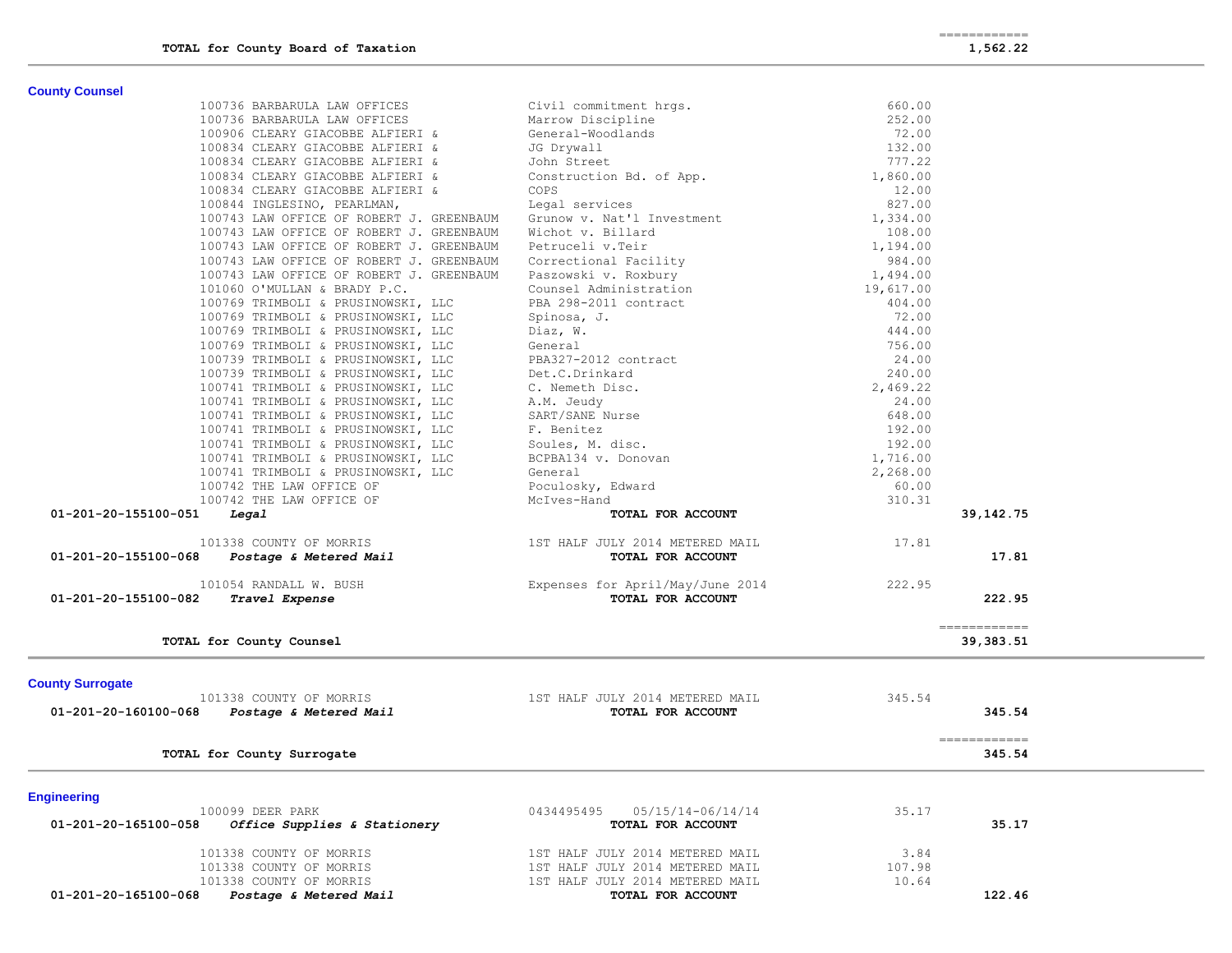| 01-201-20-165100-078       | 100566 MIDWESTERN SOFTWARE<br>Software Maintenance               | Cloud based Road Sign Management System<br>TOTAL FOR ACCOUNT                         | 2,100.00        | 2,100.00                                                                                                                                                                                                                                                                                                                                                                                                                                                                               |  |
|----------------------------|------------------------------------------------------------------|--------------------------------------------------------------------------------------|-----------------|----------------------------------------------------------------------------------------------------------------------------------------------------------------------------------------------------------------------------------------------------------------------------------------------------------------------------------------------------------------------------------------------------------------------------------------------------------------------------------------|--|
|                            |                                                                  |                                                                                      |                 |                                                                                                                                                                                                                                                                                                                                                                                                                                                                                        |  |
|                            | 97413 METRO COUNT USA INC                                        | Field - Road Nails 50 Pack                                                           | 336.00          |                                                                                                                                                                                                                                                                                                                                                                                                                                                                                        |  |
|                            | 97413 METRO COUNT USA INC                                        | Field - Figure 8 Road Cleat 10 Pack                                                  | 152.00<br>26.00 |                                                                                                                                                                                                                                                                                                                                                                                                                                                                                        |  |
| 01-201-20-165100-095       | 97413 METRO COUNT USA INC<br>Other Administrative Supplies       | Freight<br>TOTAL FOR ACCOUNT                                                         |                 | 514.00                                                                                                                                                                                                                                                                                                                                                                                                                                                                                 |  |
|                            |                                                                  |                                                                                      |                 |                                                                                                                                                                                                                                                                                                                                                                                                                                                                                        |  |
|                            | 99688 AT&T MOBILITY                                              | 973 610-3850 Cycle: 5/2/14 to 6/1/14 Sim                                             | 36.44           |                                                                                                                                                                                                                                                                                                                                                                                                                                                                                        |  |
| 01-201-20-165100-164       | Office Machines - Rental                                         | TOTAL FOR ACCOUNT                                                                    |                 | 36.44                                                                                                                                                                                                                                                                                                                                                                                                                                                                                  |  |
|                            | 100685 DAILY RECORD                                              | Ad in paper for Pesticide Spraying. Acct#                                            | 64.64           |                                                                                                                                                                                                                                                                                                                                                                                                                                                                                        |  |
|                            | 100100 MORRISTOWN LUMBER &                                       | V115 3x3/4 Corner Irons Zinc                                                         | 5.57            |                                                                                                                                                                                                                                                                                                                                                                                                                                                                                        |  |
|                            | 100100 MORRISTOWN LUMBER &                                       | MN1500B16 Duracell AA 116 pk                                                         | 38.97           |                                                                                                                                                                                                                                                                                                                                                                                                                                                                                        |  |
|                            | 99288 MORRISTOWN LUMBER &                                        | 10W40 Deluxe Quaker State Oil                                                        | 10.78           |                                                                                                                                                                                                                                                                                                                                                                                                                                                                                        |  |
|                            | 99288 MORRISTOWN LUMBER &                                        | Rope                                                                                 | 2.16            |                                                                                                                                                                                                                                                                                                                                                                                                                                                                                        |  |
|                            | 99288 MORRISTOWN LUMBER &                                        | 345 14' 1500LB Ratchet X 4 pk                                                        | 33.99           |                                                                                                                                                                                                                                                                                                                                                                                                                                                                                        |  |
|                            | 99288 MORRISTOWN LUMBER &                                        | V2012 106 Screw Eye Med Eye Zinc                                                     | 3.00            |                                                                                                                                                                                                                                                                                                                                                                                                                                                                                        |  |
|                            | 100119 RESIDEX, LLC                                              | Speckoz Bird Spike 2001, 3"W SS 2FT/EA                                               | 131.98          |                                                                                                                                                                                                                                                                                                                                                                                                                                                                                        |  |
|                            | 100119 RESIDEX, LLC                                              | Bee Helmet, VentilatedBee Veil Round w/E                                             | $-41.81$        |                                                                                                                                                                                                                                                                                                                                                                                                                                                                                        |  |
| 01-201-20-165100-225       | Chemicals & Sprays                                               | TOTAL FOR ACCOUNT                                                                    |                 | 249.28                                                                                                                                                                                                                                                                                                                                                                                                                                                                                 |  |
|                            | 100101 THE RONED GROUP                                           | Kesson twin RR 102                                                                   | 85.00           |                                                                                                                                                                                                                                                                                                                                                                                                                                                                                        |  |
|                            | 100101 THE RONED GROUP                                           | Case white spray paint                                                               | 66.00           |                                                                                                                                                                                                                                                                                                                                                                                                                                                                                        |  |
| 01-201-20-165100-258       | Equipment                                                        | TOTAL FOR ACCOUNT                                                                    |                 | 151.00                                                                                                                                                                                                                                                                                                                                                                                                                                                                                 |  |
|                            |                                                                  |                                                                                      |                 | $\begin{array}{cccccccccc} \multicolumn{2}{c}{} & \multicolumn{2}{c}{} & \multicolumn{2}{c}{} & \multicolumn{2}{c}{} & \multicolumn{2}{c}{} & \multicolumn{2}{c}{} & \multicolumn{2}{c}{} & \multicolumn{2}{c}{} & \multicolumn{2}{c}{} & \multicolumn{2}{c}{} & \multicolumn{2}{c}{} & \multicolumn{2}{c}{} & \multicolumn{2}{c}{} & \multicolumn{2}{c}{} & \multicolumn{2}{c}{} & \multicolumn{2}{c}{} & \multicolumn{2}{c}{} & \multicolumn{2}{c}{} & \multicolumn{2}{c}{} & \mult$ |  |
|                            | TOTAL for Engineering                                            |                                                                                      |                 | 3,208.35                                                                                                                                                                                                                                                                                                                                                                                                                                                                               |  |
| <b>Heritage Commission</b> |                                                                  |                                                                                      |                 |                                                                                                                                                                                                                                                                                                                                                                                                                                                                                        |  |
|                            | 99541 ASSOC OF NJ COUNTY CULTURAL                                | 2014 Membership Dues                                                                 | 50.00           |                                                                                                                                                                                                                                                                                                                                                                                                                                                                                        |  |
| 01-201-20-175100-023       | Associations and Memberships                                     | TOTAL FOR ACCOUNT                                                                    |                 | 50.00                                                                                                                                                                                                                                                                                                                                                                                                                                                                                  |  |
|                            |                                                                  |                                                                                      |                 |                                                                                                                                                                                                                                                                                                                                                                                                                                                                                        |  |
| 01-201-20-175100-068       | 101338 COUNTY OF MORRIS                                          | 1ST HALF JULY 2014 METERED MAIL<br>TOTAL FOR ACCOUNT                                 | 1.67            | 1.67                                                                                                                                                                                                                                                                                                                                                                                                                                                                                   |  |
|                            | Postage & Metered Mail                                           |                                                                                      |                 |                                                                                                                                                                                                                                                                                                                                                                                                                                                                                        |  |
|                            |                                                                  |                                                                                      |                 | $\begin{array}{cccccccccc} \multicolumn{2}{c}{} & \multicolumn{2}{c}{} & \multicolumn{2}{c}{} & \multicolumn{2}{c}{} & \multicolumn{2}{c}{} & \multicolumn{2}{c}{} & \multicolumn{2}{c}{} & \multicolumn{2}{c}{} & \multicolumn{2}{c}{} & \multicolumn{2}{c}{} & \multicolumn{2}{c}{} & \multicolumn{2}{c}{} & \multicolumn{2}{c}{} & \multicolumn{2}{c}{} & \multicolumn{2}{c}{} & \multicolumn{2}{c}{} & \multicolumn{2}{c}{} & \multicolumn{2}{c}{} & \multicolumn{2}{c}{} & \mult$ |  |
|                            | TOTAL for Heritage Commission                                    |                                                                                      |                 | 51.67                                                                                                                                                                                                                                                                                                                                                                                                                                                                                  |  |
|                            |                                                                  |                                                                                      |                 |                                                                                                                                                                                                                                                                                                                                                                                                                                                                                        |  |
| <b>Planning Board</b>      | 100698 CHRISTINE MARION                                          |                                                                                      | 540.00          |                                                                                                                                                                                                                                                                                                                                                                                                                                                                                        |  |
|                            | 100698 CHRISTINE MARION                                          | APA Annual Membership Fee 2014-2015<br>NJ Professional Planners Licensing Fee -      | 130.00          |                                                                                                                                                                                                                                                                                                                                                                                                                                                                                        |  |
| 01-201-20-180100-023       | Associations and Memberships                                     | TOTAL FOR ACCOUNT                                                                    |                 | 670.00                                                                                                                                                                                                                                                                                                                                                                                                                                                                                 |  |
|                            |                                                                  |                                                                                      |                 |                                                                                                                                                                                                                                                                                                                                                                                                                                                                                        |  |
|                            | 100698 CHRISTINE MARION                                          | NJ Planners Association Meeting Fees for                                             | 30.00           |                                                                                                                                                                                                                                                                                                                                                                                                                                                                                        |  |
| 01-201-20-180100-039       | Education Schools & Training                                     | TOTAL FOR ACCOUNT                                                                    |                 | 30.00                                                                                                                                                                                                                                                                                                                                                                                                                                                                                  |  |
|                            |                                                                  |                                                                                      |                 |                                                                                                                                                                                                                                                                                                                                                                                                                                                                                        |  |
|                            |                                                                  |                                                                                      |                 |                                                                                                                                                                                                                                                                                                                                                                                                                                                                                        |  |
|                            | 99817 STAPLES BUSINESS ADVANTAGE                                 | Office and kitchen supplies Invoice date<br>Kitchen Item Invoice date 6/7/2014 Order | 141.24<br>3.04  |                                                                                                                                                                                                                                                                                                                                                                                                                                                                                        |  |
| 01-201-20-180100-058       | 99817 STAPLES BUSINESS ADVANTAGE<br>Office Supplies & Stationery | TOTAL FOR ACCOUNT                                                                    |                 | 144.28                                                                                                                                                                                                                                                                                                                                                                                                                                                                                 |  |

99162 BURRINI'S OLDE WORLD MARKET Lunch catering for a Public Works meetin 262.33<br>**9** Other General Expenses **Example 262.33** TOTAL FOR ACCOUNT

 **01-201-20-180100-059** *Other General Expenses* **TOTAL FOR ACCOUNT 262.33** 101338 COUNTY OF MORRIS 1ST HALF JULY 2014 METERED MAIL 44.89<br>1999 - Toral For Account  **01-201-20-180100-068** *Postage & Metered Mail* **TOTAL FOR ACCOUNT 44.89** 100698 CHRISTINE MARION 100698 CHRISTINE MARION 1999 CHRISTINE MARION 1999 Parking Expenses for NJ DEP WQMP Stakeho<br>32 Travel Expense

 **01-201-20-180100-082** *Travel Expense* **TOTAL FOR ACCOUNT 74.50**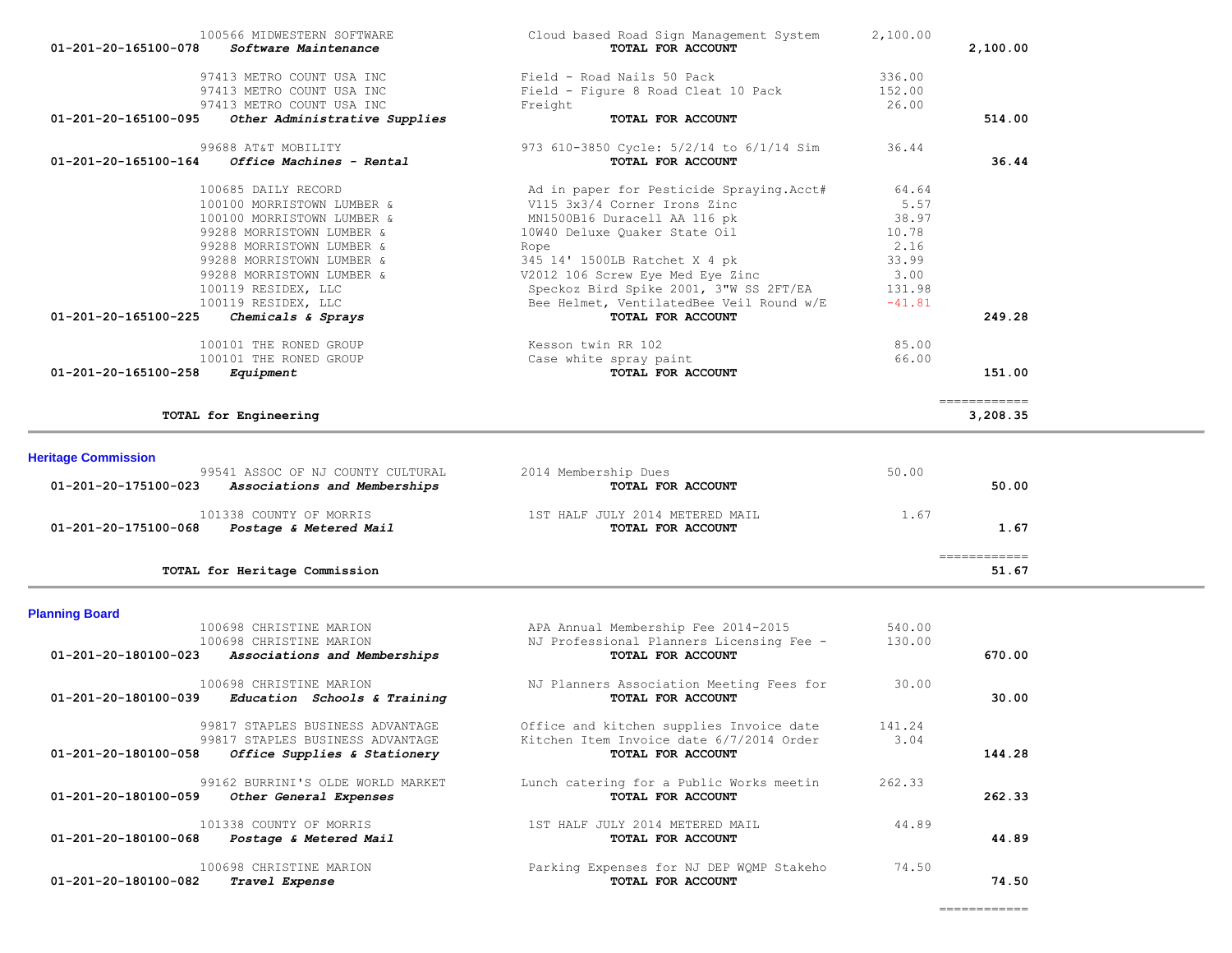| <b>County Weights &amp; Measures</b>                                                                                                                                                               |                                                                                                                                                                                                                                                 |          |          |
|----------------------------------------------------------------------------------------------------------------------------------------------------------------------------------------------------|-------------------------------------------------------------------------------------------------------------------------------------------------------------------------------------------------------------------------------------------------|----------|----------|
|                                                                                                                                                                                                    |                                                                                                                                                                                                                                                 | 3.36     |          |
| 01-201-22-201100-068                                                                                                                                                                               |                                                                                                                                                                                                                                                 |          | 3.36     |
| 100826 CABLEVISION                                                                                                                                                                                 | BILL ADJUSTMENT-RATE INCREASE<br>JULY SERVICE<br>AUG SERVICE                                                                                                                                                                                    | 8.36     |          |
| 100826 CABLEVISION                                                                                                                                                                                 |                                                                                                                                                                                                                                                 | 80.67    |          |
| 100826 CABLEVISION                                                                                                                                                                                 |                                                                                                                                                                                                                                                 | 80.67    |          |
| 100826 CABLEVISION                                                                                                                                                                                 |                                                                                                                                                                                                                                                 | 80.67    |          |
| 100829 M.C. MUA                                                                                                                                                                                    | SEPT SERVICE<br>CUSTOMER # WEIGHTSM                                                                                                                                                                                                             | 350.00   |          |
| 01-201-22-201100-084<br>Other Outside Services                                                                                                                                                     | TOTAL FOR ACCOUNT                                                                                                                                                                                                                               |          | 600.37   |
|                                                                                                                                                                                                    | 101279 JERSEY CENTRAL POWER & LIGHT 10 00 07 0512 7 7/ WEIGHTS & MEASURES 657.44                                                                                                                                                                |          |          |
| 01-201-22-201100-137<br>Electricity                                                                                                                                                                | TOTAL FOR ACCOUNT                                                                                                                                                                                                                               |          | 657.44   |
| 101567 NATIONAL FUEL OIL INC. FUEL CHARGES 6/14                                                                                                                                                    |                                                                                                                                                                                                                                                 | 1,288.41 |          |
| Gas Purchases<br>01-201-22-201100-140                                                                                                                                                              | TOTAL FOR ACCOUNT                                                                                                                                                                                                                               |          | 1,288.41 |
| 101154 AT&T                                                                                                                                                                                        | CTY W&M 1001-102-9542 4/01/2014 23.45<br>CTY W&M 1001-102-9542 3/01/2014 8.85<br>CTY W&M 201 V63-1789 999 12Y 4/01/14 230.73<br>CTY W&M 201 V63-1789 999 12Y 3/01/04 237.64<br><b>TOTAL FOR ACCOUNT</b>                                         |          |          |
| 101155 AT&T                                                                                                                                                                                        |                                                                                                                                                                                                                                                 |          |          |
| 101151 VERIZON                                                                                                                                                                                     |                                                                                                                                                                                                                                                 |          |          |
| 101150 VERIZON                                                                                                                                                                                     |                                                                                                                                                                                                                                                 |          |          |
| 01-201-22-201100-146<br>Telephone                                                                                                                                                                  |                                                                                                                                                                                                                                                 |          | 500.67   |
|                                                                                                                                                                                                    | 100730 B & R UNIFORMS<br>100730 B & R UNIFORMS<br>100730 B & R UNIFORMS<br>100730 B & R UNIFORMS<br>100730 B & R UNIFORMS<br>100730 B & R UNIFORMS<br>100730 B & R UNIFORMS<br>100730 B & R UNIFORMS<br>100730 B & R UNIFORMS<br>100223 EQUIPME | 119.85   |          |
|                                                                                                                                                                                                    |                                                                                                                                                                                                                                                 | 119.85   |          |
|                                                                                                                                                                                                    |                                                                                                                                                                                                                                                 | 134.85   |          |
|                                                                                                                                                                                                    |                                                                                                                                                                                                                                                 | 119.85   |          |
|                                                                                                                                                                                                    |                                                                                                                                                                                                                                                 | 264.00   |          |
|                                                                                                                                                                                                    |                                                                                                                                                                                                                                                 | 72.00    |          |
|                                                                                                                                                                                                    |                                                                                                                                                                                                                                                 | 760.00   |          |
|                                                                                                                                                                                                    |                                                                                                                                                                                                                                                 | 350.00   |          |
|                                                                                                                                                                                                    |                                                                                                                                                                                                                                                 | 5.98     |          |
| 100825 RICCIARDI BROTHERS OF                                                                                                                                                                       | RIC6535470 ROLLER SET                                                                                                                                                                                                                           | 5.49     |          |
| 100825 RICCIARDI BROTHERS OF                                                                                                                                                                       | RIC0541 PAINT                                                                                                                                                                                                                                   | 44.99    |          |
| 100825 RICCIARDI BROTHERS OF                                                                                                                                                                       | RIC0411- PAINT                                                                                                                                                                                                                                  | 379.90   |          |
| 100825 RICCIARDI BROTHERS OF                                                                                                                                                                       | RIC0541-PAINT                                                                                                                                                                                                                                   | 44.99    |          |
|                                                                                                                                                                                                    |                                                                                                                                                                                                                                                 | 15.87    |          |
|                                                                                                                                                                                                    |                                                                                                                                                                                                                                                 | 9.99     |          |
| 100825 NICCIARDI BROTHERS OF MASKING TAPE<br>100825 RICCIARDI BROTHERS OF ARR9FGL34 ROLLERS<br>100825 RICCIARDI BROTHERS OF FLA014 ROLLER SLEEVE<br>100825 RICCIARDI BROTHERS OF WH57100 WHIZ GRID |                                                                                                                                                                                                                                                 | 1.19     |          |
|                                                                                                                                                                                                    |                                                                                                                                                                                                                                                 | 1.99     |          |
| 100825 RICCIARDI BROTHERS OF                                                                                                                                                                       | LEV2490004 ROLLER SET                                                                                                                                                                                                                           | 4.99     |          |
| 01-201-22-201100-258<br>Equipment                                                                                                                                                                  | TOTAL FOR ACCOUNT                                                                                                                                                                                                                               |          | 2,455.78 |

**TOTAL for County Weights & Measures 5,506.03**

## **Employee Group Insurance**

 91096 DOROTHY MCCORMICK Medicare B January 2014 to June,2014 629.40 100189 HORIZON BLUE CROSS BLUE SHIELD July 2014 PBA 151 Medical #048568324 187,584.92 100459 HORIZON BLUE CROSS BLUE SHIELD July 2014 Freeholder List Medical #04857 997,457.06 100188 HORIZON BLUE CROSS BLUE SHIELD July 2014 Main County & Morris View Dent 36,709.94<br>100190 HORIZON BLUE CROSS BLUE SHIELD July 2014 Mosquito Medical #048567642 19,115.21 100190 HORIZON BLUE CROSS BLUE SHIELD July 2014 Mosquito Medical #048567642 19,115.21 100568 HORIZON BLUE CROSS BLUE SHIELD July 2014 Mosquito Dental #048619705 609.89<br>101340 HORIZON BLUE CROSS BLUE SHIELD January - Main County/Morris View - PPO 1,129,100.57 January - Main County/Morris View - PPO  $1,129,100.57$  101340 HORIZON BLUE CROSS BLUE SHIELD February - Main County/Morris View - PPO 1,117,694.02 101340 HORIZON BLUE CROSS BLUE SHIELD March - Main County/Morris View - PPO & 1,127,774.38 101337 HORIZON BLUE CROSS BLUE SHIELD January - Mosquito - PPO & Medallion 31,020.15 101337 HORIZON BLUE CROSS BLUE SHIELD February - Mosquito - PPO & Medallion 30,429.01 101337 HORIZON BLUE CROSS BLUE SHIELD March - Mosquito - PPO & Medallion 30,363.22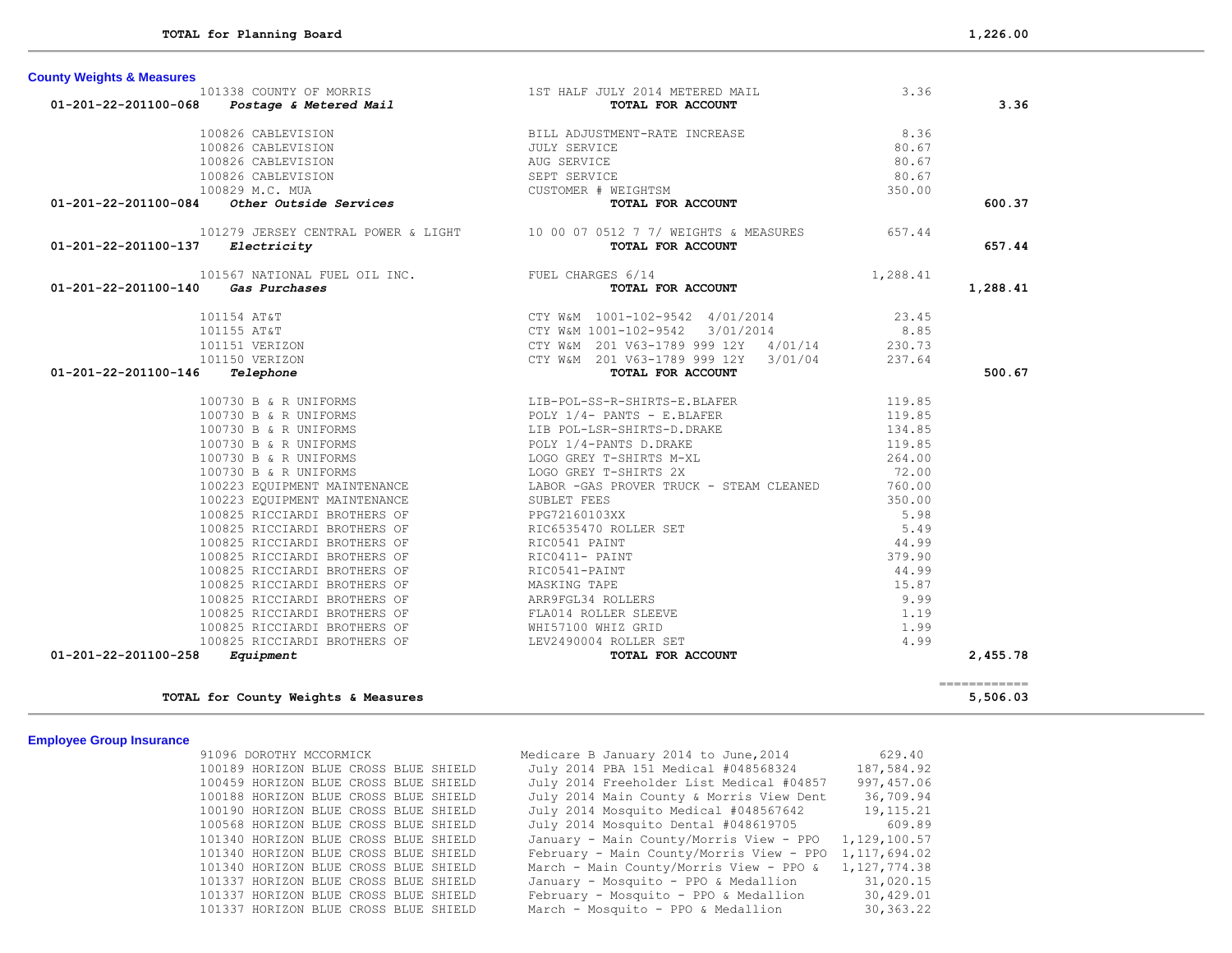| 101338 COUNTY OF MORRIS                                   | 1ST HALF JULY 2014 METERED MAIL                      | 11.15    |           |
|-----------------------------------------------------------|------------------------------------------------------|----------|-----------|
| 01-201-25-252105-068<br><i>Postage &amp; Metered Mail</i> | TOTAL FOR ACCOUNT                                    |          | 11.15     |
| 99962 KEYSTONE PUBLIC SAFETY INC.                         | $5/31/14$ , RE:#135210, Traffic Stop entry           | 900.00   |           |
| 99483 KEYSTONE PUBLIC SAFETY INC.                         | CAD SEAT 1, 3 Mobile licenses (9/2014-9/             | 8,958.00 |           |
| 99483 KEYSTONE PUBLIC SAFETY INC.                         | CAD SEAT 1, 3 Maintenance (9/2014-9/2015             | 1,683.00 |           |
| 100037 KEYSTONE PUBLIC SAFETY INC.                        | $2/11/14$ , Software maintenance $2/1/14-12/$        | 3,613.00 |           |
| 01-201-25-252105-078<br><i>Software Maintenance</i>       | TOTAL FOR ACCOUNT                                    |          | 15,154.00 |
| 100605 JERSEY CENTRAL POWER & LIGHT                       | 100 082 995 745, 6/25/14, Conkling Rd An             | 3.43     |           |
| 100605 JERSEY CENTRAL POWER & LIGHT                       | 100 078 774 427, 6/25/14, Ross Dr Boonto             | 672.57   |           |
| 100605 JERSEY CENTRAL POWER & LIGHT                       | 100 078 772 546, 6/27/14, Weldon Rd Oak              | 453.18   |           |
| 100234 JERSEY CENTRAL POWER & LIGHT                       | 100 100 194 933, 6/18/14, High Ridge Rd              | 346.50   |           |
| 100234 JERSEY CENTRAL POWER & LIGHT                       | 100 097 920 035, 6/19/14, W Springtown R             | 443.77   |           |
| 100234 JERSEY CENTRAL POWER & LIGHT                       | 100 097 970 519, 6/20/14, W Hanover Dr R 1,183.14    |          |           |
| 100234 JERSEY CENTRAL POWER & LIGHT                       | 100 078 770 714, 6/24/14, Conkling Rd Fl             | 596.86   |           |
| 01-201-25-252105-137<br><i>Electricity</i>                | TOTAL FOR ACCOUNT                                    |          | 3,699.45  |
| 100097 THE INSTITUTE FOR FORENSIC                         | $6/3/14$ , Psychological Evaluations and Re 1,625.00 |          |           |
| 100097 THE INSTITUTE FOR FORENSIC                         | 6/6/14, Psychological Evaluations and Re             | 975.00   |           |
| 01-201-25-252105-189<br>Medical                           | TOTAL FOR ACCOUNT                                    |          | 2,600.00  |
| 100251 FF1 PROFESSIONAL SAFETY SERVICES                   | $6/20/14$ , uniform & accessories, T-0106 P          | 147.73   |           |

## **Communications Center**

| TOTAL for Employee Group Insurance                   |                                          |        | .===========<br>5,522,245.45 |
|------------------------------------------------------|------------------------------------------|--------|------------------------------|
| <b>Office of Emergency Management</b>                |                                          |        |                              |
| 100026 VILLAGE SUPER MARKET, INC.                    | AM Refreshments - UASI Mtg               | 177.10 |                              |
| 100026 VILLAGE SUPER MARKET, INC.                    | PM Lunch - UASI Mtg                      | 453.15 |                              |
| 01-201-25-252100-039<br>Education Schools & Training | TOTAL FOR ACCOUNT                        |        | 630.25                       |
| 100240 JEFFREY PAUL                                  | Staples - supplies                       | 19.58  |                              |
| 100240 JEFFREY PAUL                                  | TintKits.com - supplies for vehicle      | 97.80  |                              |
| 100748 TRITEC OFFICE EQUIPMENT INC                   | Impression fee, L&PS Machine 6216        | 19.18  |                              |
| 100746 TRITEC OFFICE EQUIPMENT INC                   | Impression Fee, OEM Machine 6215         | 421.89 |                              |
| 01-201-25-252100-058<br>Office Supplies & Stationery | TOTAL FOR ACCOUNT                        |        | 558.45                       |
| 101338 COUNTY OF MORRIS                              | 1ST HALF JULY 2014 METERED MAIL          | 6.24   |                              |
| 01-201-25-252100-068<br>Postage & Metered Mail       | TOTAL FOR ACCOUNT                        |        | 6.24                         |
| 100575 EMBROIDME                                     | Silver reflective heat press for OEM per | 38.00  |                              |
| 01-201-25-252100-258<br>Equipment                    | TOTAL FOR ACCOUNT                        |        | 38.00                        |
|                                                      |                                          |        | ------------                 |
| TOTAL for Office of Emergency Management             |                                          |        | 1,232.94                     |

| 101339 HORIZON BLUE CROSS BLUE SHIELD<br>101339 HORIZON BLUE CROSS BLUE SHIELD | January - PBA's - PPO & Medallion<br>February - PBA's - PPO & Medallion | 270,748.86<br>269,469.47 |
|--------------------------------------------------------------------------------|-------------------------------------------------------------------------|--------------------------|
| 101339 HORIZON BLUE CROSS BLUE SHIELD<br>$01 - 201 - 23 - 220100 - 090$        | March - PBA's - PPO & Medallion<br>TOTAL FOR ACCOUNT                    | 269, 133.55              |
| Employee Group Insurance Expenditures                                          |                                                                         | 5,517,839.65             |
| 90927 JULIE BOLCAR                                                             | Medicare B July, 2013 to December, 2013                                 | 629.40                   |
| 91178 MARY V SHEA                                                              | Medicare B July, 2013 to December, 2013                                 | 629.40                   |
| 90962 PRISCILLA CONOVER                                                        | Medicare B July, 2013 to December, 2013                                 | 629.40                   |
| 90984 ROBERT EMMONS                                                            | Medicare B July, 2013 to December, 2013                                 | 629.40                   |
| 90886 ROMAN ZABIHACH                                                           | Medicare B July, 2013 to December, 2013                                 | 629.40                   |
| 93408 THELMA LAYNE                                                             | Medicare B July, 2013 to December, 2013                                 | 629.40                   |
| 91749 THELMA EVANS-KNIGHT                                                      | Medicare Part B Reimbursement July, 2013                                | 629.40                   |
| $01 - 203 - 23 - 220100 - 090$<br>(2013) Employee Group Insurance Expendit     | TOTAL FOR ACCOUNT                                                       | 4,405.80                 |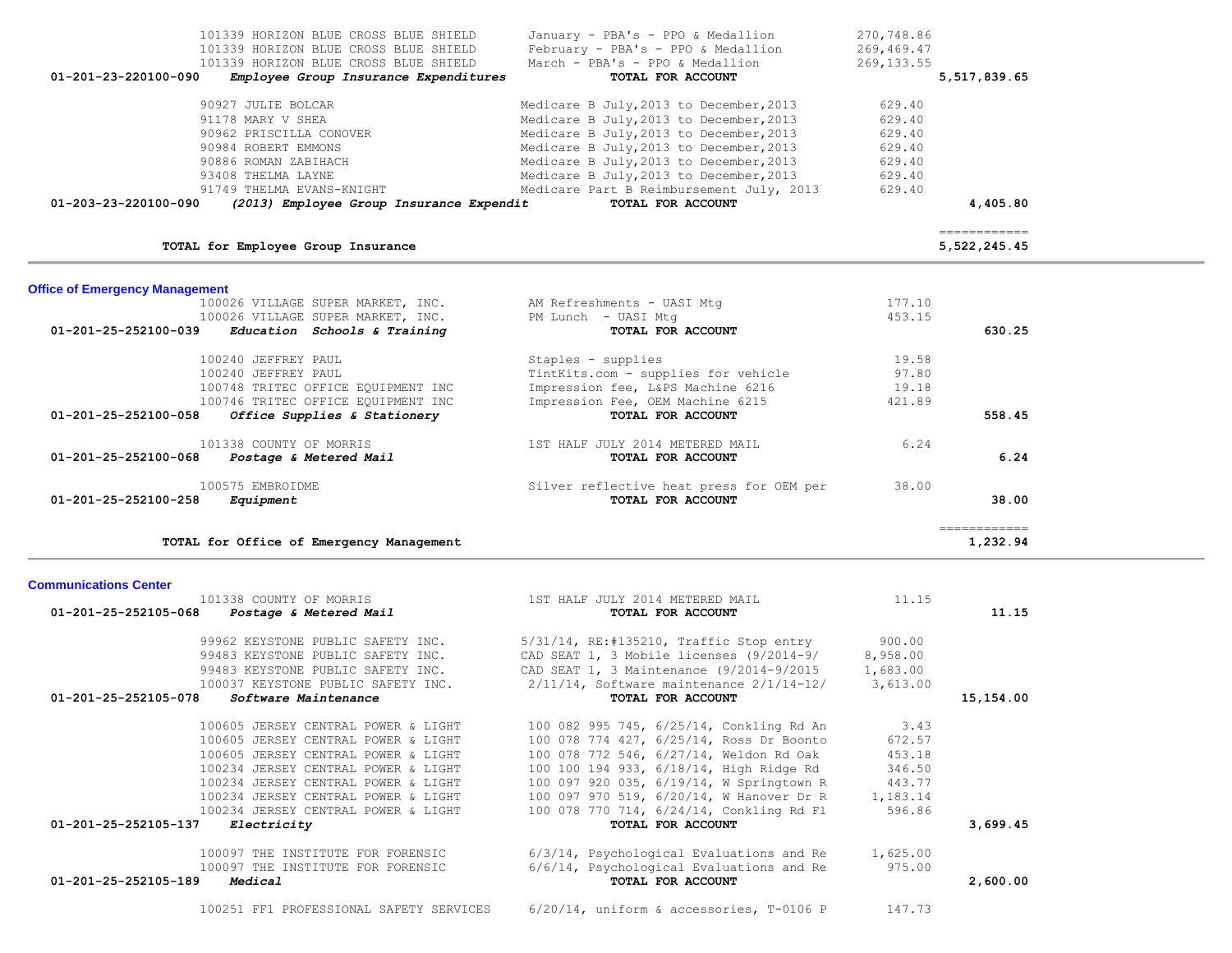| 01-201-25-252105-202                  | Uniform And Accessories                               | TOTAL FOR ACCOUNT                             |          | 147.73                      |  |
|---------------------------------------|-------------------------------------------------------|-----------------------------------------------|----------|-----------------------------|--|
|                                       |                                                       |                                               |          |                             |  |
|                                       | 100232 LASHEN ELECTRONICS INC                         | $6/19/14$ , cables, parts                     | 31.26    |                             |  |
|                                       | 100612 LASHEN ELECTRONICS INC                         | 6/27/14, connectors, battery                  | 592.50   |                             |  |
|                                       | 96074 PRIORITY DISPATCH CORP.                         | Quote# 98988, 4/3/14, Cardset stand - me      | 100.00   |                             |  |
|                                       | 96074 PRIORITY DISPATCH CORP.                         | Quote# 98988, 4/3/14, QA Guide (QAG) (Fir     | 180.00   |                             |  |
|                                       | 96074 PRIORITY DISPATCH CORP.                         | Quote# 98988, 4/3/14, Annual Maintenance      | 78.00    |                             |  |
|                                       | 96074 PRIORITY DISPATCH CORP.                         | Quote# 98988, Shipping & Handling             | 10.00    |                             |  |
| 01-201-25-252105-258                  | Equipment                                             | TOTAL FOR ACCOUNT                             |          | 991.76                      |  |
|                                       | 100610 BLUE WING SERVICES, INC.                       | 700MHz Channel Licensing per quote, bala      | 2,463.75 |                             |  |
| 01-203-25-252105-131                  | (2013) County Wide Radio System                       | TOTAL FOR ACCOUNT                             |          | 2,463.75                    |  |
|                                       |                                                       |                                               |          |                             |  |
|                                       | 89191 FF1 PROFESSIONAL SAFETY SERVICES                | Uniforms & Accessories per estimate 1355      | 2,430.51 |                             |  |
| 01-203-25-252105-202                  | (2013) Uniform And Accessories                        | TOTAL FOR ACCOUNT                             |          | 2,430.51                    |  |
|                                       |                                                       |                                               |          |                             |  |
|                                       |                                                       |                                               |          | ------------                |  |
|                                       | TOTAL for Communications Center                       |                                               |          | 27,498.35                   |  |
|                                       |                                                       |                                               |          |                             |  |
| <b>County Medical Examiner Office</b> |                                                       |                                               |          |                             |  |
|                                       | 100700 DEER PARK                                      | AC#0434597878, short paid bill date 5/16      | 2.00     |                             |  |
|                                       | 100700 DEER PARK                                      | AC#0434597878, Billing date 6/17/14           | 19.53    |                             |  |
| 01-201-25-254100-058                  | Office Supplies & Stationery                          | TOTAL FOR ACCOUNT                             |          | 21.53                       |  |
|                                       |                                                       |                                               |          |                             |  |
|                                       | 100277 FEDEX                                          | AC#16421593-8, 6/23/14                        | 70.79    |                             |  |
|                                       | 100586 RIOS' ENGRAVING                                | C-85 X-Tamper Stamps, 6/24/14                 | 136.40   |                             |  |
|                                       | 100241 TEW FUNERAL SERVICES INC.                      | For the period of $5/16-5/31/14$ , $6/24/14$  | 707.50   |                             |  |
| 01-201-25-254100-059                  | Other General Expenses                                | TOTAL FOR ACCOUNT                             |          | 914.69                      |  |
|                                       | 101338 COUNTY OF MORRIS                               | 1ST HALF JULY 2014 METERED MAIL               | 16.21    |                             |  |
|                                       | $01 - 201 - 25 - 254100 - 068$ Postage & Metered Mail |                                               |          | 16.21                       |  |
|                                       |                                                       |                                               |          |                             |  |
|                                       |                                                       | TOTAL FOR ACCOUNT                             |          |                             |  |
|                                       |                                                       |                                               |          | $=$ = = = = = = = = = = = = |  |
|                                       | TOTAL for County Medical Examiner Office              |                                               |          | 952.43                      |  |
|                                       |                                                       |                                               |          |                             |  |
| <b>County Sheriff's Department</b>    |                                                       |                                               |          |                             |  |
|                                       | 99948 MAGLOCLEN                                       | Annual Fee - $7/1/14$ - $6/30/15$ , Inv dtd 6 | 400.00   |                             |  |
| 01-201-25-270100-023                  | Associations and Memberships                          | TOTAL FOR ACCOUNT                             |          | 400.00                      |  |
|                                       |                                                       |                                               |          |                             |  |
|                                       | 100443 SHERIFF EDWARD V. ROCHFORD                     | Public Speaking Class 3/28/2014 S. Hunte      | 90.00    |                             |  |
| 01-201-25-270100-039                  | Education Schools & Training                          | TOTAL FOR ACCOUNT                             |          | 90.00                       |  |
|                                       |                                                       |                                               |          |                             |  |
|                                       | 99377 WEST PAYMENT CENTER                             | NJ STAT "2014" PP (3 Bks), Inv dtd 5/         | 1,763.50 |                             |  |
|                                       | 99377 WEST PAYMENT CENTER                             | NJ STAT ANNO GENERAL INDEX (A-E) "2014"       | 199.00   |                             |  |
|                                       | 99377 WEST PAYMENT CENTER                             | NJ STAT ANNO GENERAL INDES (F-0) "2014"       | 199.00   |                             |  |
| 01-201-25-270100-050                  | 99377 WEST PAYMENT CENTER                             | NJ STT ANNO GENERAL INDEX (P-Z) "2014" P      | 199.00   |                             |  |
|                                       | Law Books                                             | TOTAL FOR ACCOUNT                             |          | 2,360.50                    |  |
|                                       | 99236 CASTLE PRINTING                                 | 2 Lots of Business Cards 2x3.5, Inv dtd       | 80.00    |                             |  |
|                                       | 100444 SHERIFF EDWARD V. ROCHFORD                     | K-9 Banner                                    | 100.62   |                             |  |
| 01-201-25-270100-058                  | Office Supplies & Stationery                          | TOTAL FOR ACCOUNT                             |          | 180.62                      |  |
|                                       |                                                       |                                               |          |                             |  |
|                                       | 99374 CALEA                                           | Nameplate (1-499)                             | 8.00     |                             |  |
|                                       | 99374 CALEA                                           | Shipping & Handling                           | 6.50     |                             |  |
|                                       | 99401 STAPLES BUSINESS ADVANTAGE                      | Office Supplies for Admin/K. Lehman, Inv      | 233.54   |                             |  |
|                                       | 99401 STAPLES BUSINESS ADVANTAGE                      | Speakers, Admin/K. Lehman, Inv dtd 5/24/      | 21.99    |                             |  |
|                                       | 99401 STAPLES BUSINESS ADVANTAGE                      | Office Supplies for Legal/D. Blank, Inv       | 428.76   |                             |  |
|                                       | 99401 STAPLES BUSINESS ADVANTAGE                      | Office Supplies - Legal/D. Blank, Inv dt      | 23.76    |                             |  |
| 01-201-25-270100-059                  | Other General Expenses                                | TOTAL FOR ACCOUNT                             |          | 722.55                      |  |
|                                       | 99402 STAPLES BUSINESS ADVANTAGE                      | Office Supplies - Admin/K. Lehman, Inv d      | 617.94   |                             |  |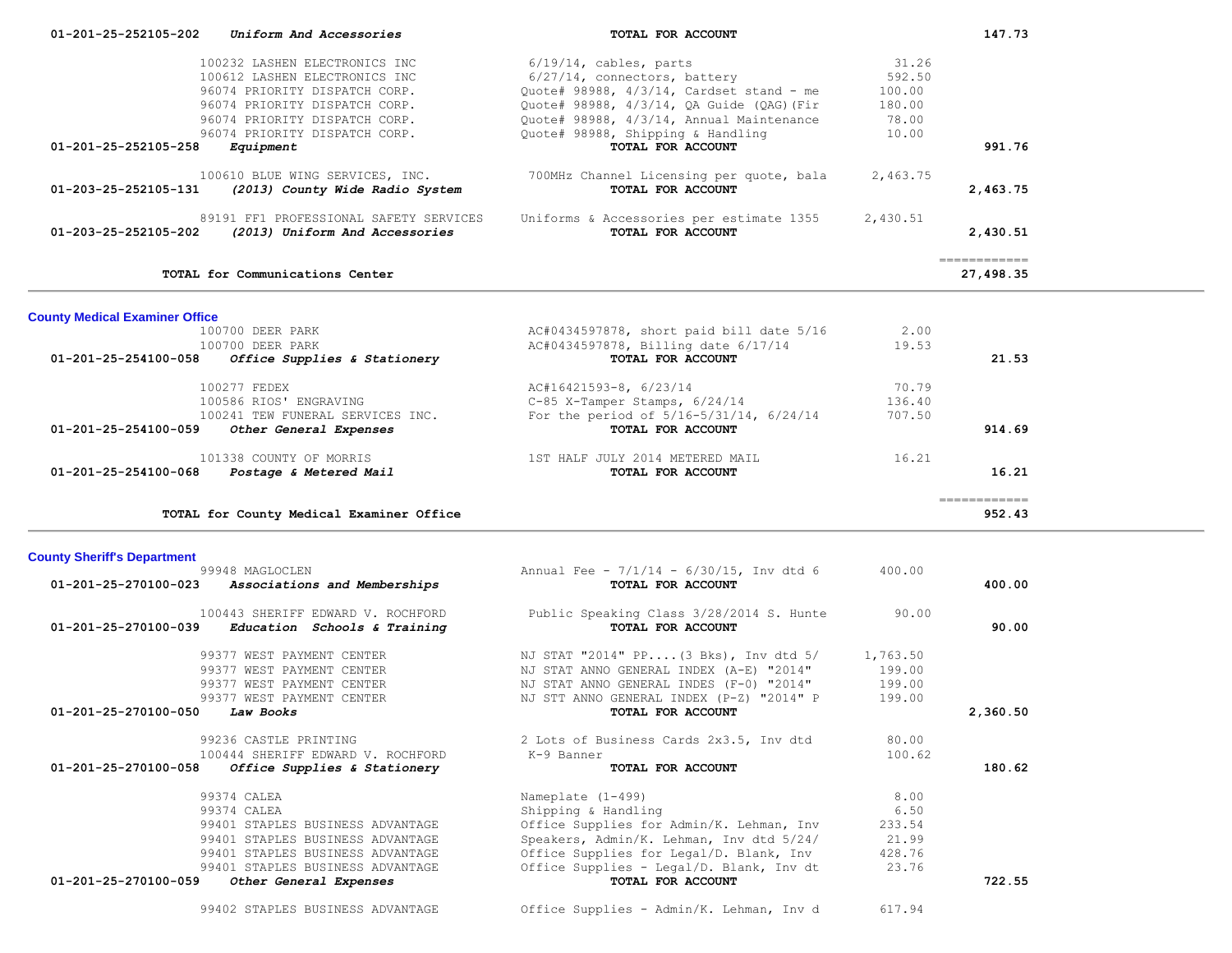| 101338 COUNTY OF MORRIS<br>01-201-25-270100-068<br>Postage & Metered Mail    | 1ST HALF JULY 2014 METERED MAIL<br>TOTAL FOR ACCOUNT                                  | 495.09          | 495.09                   |
|------------------------------------------------------------------------------|---------------------------------------------------------------------------------------|-----------------|--------------------------|
| 99398 COMMUNICATIONS SERVICE                                                 | Install Radio in New Vehicle #14-18 / CG                                              | 262.50          |                          |
| 99398 COMMUNICATIONS SERVICE                                                 | Replace two lightbar modules, vehicle #1                                              | 317.98          |                          |
| 99398 COMMUNICATIONS SERVICE                                                 | Install Radio in Vehicle #13-42 / CG4ALD                                              | 259.20          |                          |
| 99398 COMMUNICATIONS SERVICE                                                 | Strip Vehicle #1-49 / LDG45X for turn-in                                              | 240.00          |                          |
| 99398 COMMUNICATIONS SERVICE                                                 | Replace in Vehicle #OV-76 / T86AZE coaxi                                              | 86.50           |                          |
| 99398 COMMUNICATIONS SERVICE                                                 | Replace in Vehicle #8-38 / V527CG two li                                              | 443.82          |                          |
| 01-201-25-270100-072<br>Radio Repairs                                        | TOTAL FOR ACCOUNT                                                                     |                 | 1,610.00                 |
| 99949 LEXISNEXIS RISK DATA<br>01-201-25-270100-078<br>Software Maintenance   | $5/1/14 - 5/31/14$ ,<br>TOTAL FOR ACCOUNT                                             | 155.00          | 155.00                   |
| 100585 SHERIFF EDWARD V. ROCHFORD                                            | S.Hunter - Pizza for K-9 Event                                                        | 81.05           |                          |
| 100585 SHERIFF EDWARD V. ROCHFORD                                            | S. Weiler - Tolls                                                                     | 9.20            |                          |
| 100585 SHERIFF EDWARD V. ROCHFORD                                            | M. Cerullo - Tolls                                                                    | 6.00            |                          |
| 100585 SHERIFF EDWARD V. ROCHFORD                                            | E. Rochford - A. Casale's Swearing In                                                 | 34.22           |                          |
| 100585 SHERIFF EDWARD V. ROCHFORD                                            | L. Flynn - Food for Palm Print Class                                                  | 66.58           |                          |
| 100585 SHERIFF EDWARD V. ROCHFORD                                            | S. Weiler - Tolls                                                                     | 4.30            |                          |
| 100585 SHERIFF EDWARD V. ROCHFORD                                            | M. Cerullo - Tolls - Extradition                                                      | 15.45           |                          |
| 100585 SHERIFF EDWARD V. ROCHFORD                                            | K. Helder - Tolls Extradition                                                         | 13.00           |                          |
| 100585 SHERIFF EDWARD V. ROCHFORD                                            | S. Weiler - Tolls                                                                     | 2.45            |                          |
| 01-201-25-270100-082<br>Travel Expense                                       | TOTAL FOR ACCOUNT                                                                     |                 | 232.25                   |
| 99240 UNIVERSAL UNIFORM SALES CO INC                                         | M.Vanerelli - Alterations, Inv dtd 2/11/                                              | 36.00           |                          |
| 99240 UNIVERSAL UNIFORM SALES CO INC                                         | S. Hare - French blue DOC shirt, Inv dtd                                              | 180.00          |                          |
| 99240 UNIVERSAL UNIFORM SALES CO INC                                         | A.Casale - Flaps, Inv dtd 4/23/14, POS#1                                              | 150.00          |                          |
| 99240 UNIVERSAL UNIFORM SALES CO INC                                         | P.DiGavero - Steal Force Boots, Navy Pan                                              | 434.75          |                          |
| 99240 UNIVERSAL UNIFORM SALES CO INC                                         | Det-RET, Retired Det Badge, Inv dtd 3/14                                              | 75.00           |                          |
| 99240 UNIVERSAL UNIFORM SALES CO INC                                         | RET Badge, Inv dtd 3/14/14, POS#2-17412                                               | 75.00           |                          |
| 99240 UNIVERSAL UNIFORM SALES CO INC                                         | R.Brown - Shirts & Trousers, Inv dtd 4/2                                              | 210.00          |                          |
| 99621 UNIVERSAL UNIFORM SALES CO INC                                         | B.Bernard (1-Trousers), Inv dtd 1/9/14,                                               | 42.00           |                          |
| 99621 UNIVERSAL UNIFORM SALES CO INC                                         | P.Mangiafridda (13-Emblems), Inv dtd 4/2                                              | 78.00           |                          |
| 99621 UNIVERSAL UNIFORM SALES CO INC                                         | J.Rae (2-Emblems & 2-Alterations), Inv d                                              | 16.00           |                          |
| 99621 UNIVERSAL UNIFORM SALES CO INC                                         | J.Rae (8-Alterations), Inv dtd 5/1/14, P                                              | 40.00           |                          |
| 99621 UNIVERSAL UNIFORM SALES CO INC                                         | F. Perez (4-Alterations), Inv dtd $5/1/14$ ,                                          | 20.00           |                          |
| 99621 UNIVERSAL UNIFORM SALES CO INC<br>99621 UNIVERSAL UNIFORM SALES CO INC | A.Casale (1-French Shirt, 2-MCS Grey Shi<br>J. Rospond (2-Corp/Alterations, 1-Hash Al | 412.00<br>13.50 |                          |
| 99621 UNIVERSAL UNIFORM SALES CO INC                                         | W.Diaz (4-Corp/Alterations & Strips), In                                              | 24.00           |                          |
| 99621 UNIVERSAL UNIFORM SALES CO INC                                         | J. Rospond (2-Corp/Chevrons Alterations),                                             | 12.00           |                          |
| 99621 UNIVERSAL UNIFORM SALES CO INC                                         | M. Nunn (4-Corp/Alterations), Inv dtd 5/1                                             | 24.00           |                          |
| 99621 UNIVERSAL UNIFORM SALES CO INC                                         | D. Kenny (6-Corp Strips & 2-Alterations),                                             | 45.00           |                          |
| 01-201-25-270100-202<br>Uniform And Accessories                              | TOTAL FOR ACCOUNT                                                                     |                 | 1,887.25                 |
| 99917 MIRION TECHNOLOGIES (GDS) INC                                          | Film, Inv dtd 5/31/14, Acct#11512S                                                    | 423.54          |                          |
| 01-201-25-270100-203<br>X-Ray & Medical Supplies                             | TOTAL FOR ACCOUNT                                                                     |                 | 423.54                   |
| 99372 NORTH JERSEY DETAIL, LLC<br>01-201-25-270100-291<br>Vehicle Repairs    | "2013" Ford Taurus/Window Tint/20% winds<br>TOTAL FOR ACCOUNT                         | 50.00           | 50.00                    |
| TOTAL for County Sheriff's Department                                        |                                                                                       |                 | ============<br>9,224.74 |
|                                                                              |                                                                                       |                 |                          |
| <b>County Prosecutor's Office</b>                                            |                                                                                       |                 |                          |
| 96777 M.C. DETECTIVES ASSOCIATION                                            | 2014 Dues- Attention: Det.Stephen Ortiz                                               | 100.00          |                          |

 **01-201-25-275100-023** *Associations and Memberships* **TOTAL FOR ACCOUNT 100.00**

9677 2014 Dues- Attention: Det.Stephen Ortiz 100.00<br> **TOTAL FOR ACCOUNT** 

99432 VERIZON WIRELESS Account #242004961-00001 (April 24-May 2 7,194.42<br>100969 VERIZON WIRELESS Account #242004961-00001 (May 24-June 23, 6,823.79 100969 VERIZON WIRELESS Account #242004961-00001 (May 24-June 23,

## **01-201-25-270100-064** *Photographic Suppies* **TOTAL FOR ACCOUNT 617.94**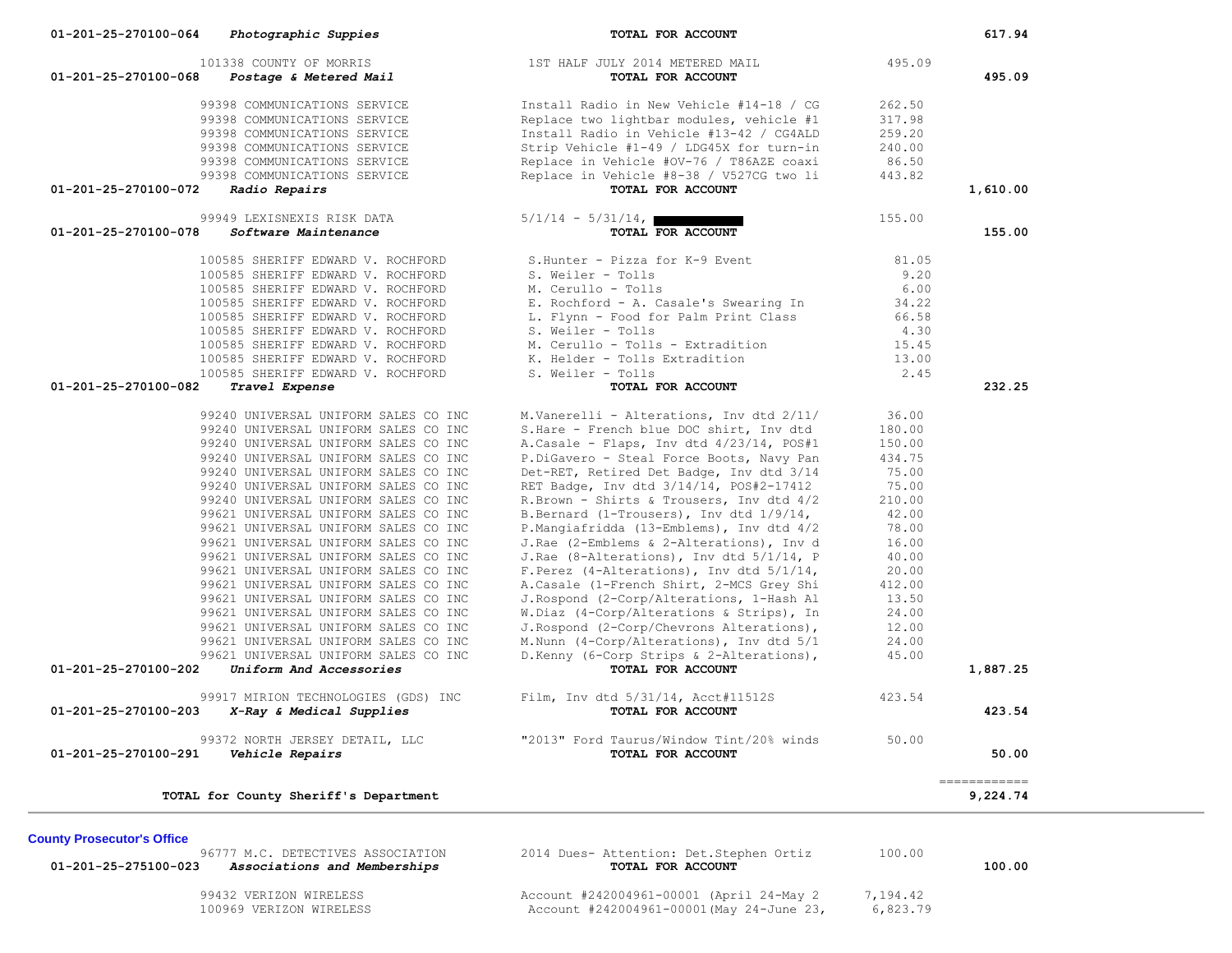| 01-201-25-275100-044             | 99714 SYTECH CORPORATION<br><i>Equipment Service Agreements</i>                | 100164 COMPLETE SECURITY SYSTEMS, INC. Repair BioScript Finger Reader & Interco<br>Annual Maintenance Service Agreement (1/<br>TOTAL FOR ACCOUNT                                                                                                                                                                                                                                       | 162.00<br>26,924.00 | 27,086.00 |
|----------------------------------|--------------------------------------------------------------------------------|----------------------------------------------------------------------------------------------------------------------------------------------------------------------------------------------------------------------------------------------------------------------------------------------------------------------------------------------------------------------------------------|---------------------|-----------|
|                                  | 99737 WEST PAYMENT CENTER                                                      | Account $#1003917278$ - May 2014 Appellate 1,344.42<br>Account#1000176025-May 2014 -Law Library 1,498.73                                                                                                                                                                                                                                                                               |                     |           |
| $01-201-25-275100-050$ Law Books | 99737 WEST PAYMENT CENTER                                                      | TOTAL FOR ACCOUNT                                                                                                                                                                                                                                                                                                                                                                      |                     | 2,843.15  |
|                                  | 100163 ALPHA GRAPHICS MORRISTOWN                                               | 11x14 Certificate **Gutierrez                                                                                                                                                                                                                                                                                                                                                          | 17.50               |           |
|                                  | 100495 RIOS' ENGRAVING                                                         | Plaques: Capt.D.DeGroot & Ellie Long.Bra                                                                                                                                                                                                                                                                                                                                               | 237.00              |           |
|                                  |                                                                                |                                                                                                                                                                                                                                                                                                                                                                                        | 131.66              |           |
| 01-201-25-275100-058             |                                                                                | 100494 STAPLES BUSINESS ADVANTAGE Account #NYC1054187-Misc.Office Supplies<br>3 <b>Office Supplies &amp; Stationery Exercise TOTAL FOR ACCOUNT</b>                                                                                                                                                                                                                                     |                     | 386.16    |
|                                  | 99442 FEDEX                                                                    | Account #1051-0576-2 (5/23-5/28/14) JU                                                                                                                                                                                                                                                                                                                                                 | 90.74               |           |
|                                  | 99712 FEDEX                                                                    | Account #105105762 (6/5/14)                                                                                                                                                                                                                                                                                                                                                            | 49.46               |           |
|                                  | 100137 FEDEX                                                                   | Account # 1051-0576-2 (6/16/14)                                                                                                                                                                                                                                                                                                                                                        | 64.91               |           |
|                                  |                                                                                |                                                                                                                                                                                                                                                                                                                                                                                        | 1,092.66            |           |
| 01-201-25-275100-068             | 100137 FEDEX<br>101338 COUNTY OF MORRIS<br><b>B Postage &amp; Metered Mail</b> |                                                                                                                                                                                                                                                                                                                                                                                        |                     | 1,297.77  |
|                                  | 99445 ARROWHEAD FORENSICS                                                      | Blood Collection Tube 10ML Gray Top-100                                                                                                                                                                                                                                                                                                                                                | 64.50               |           |
|                                  | 99445 ARROWHEAD FORENSICS                                                      | Shipping                                                                                                                                                                                                                                                                                                                                                                               | 12.10               |           |
|                                  | 100135 COFFEE LOVERS COFFEE SERVICE                                            | Assorted coffee/tea                                                                                                                                                                                                                                                                                                                                                                    | 106.59              |           |
|                                  | 100135 COFFEE LOVERS COFFEE SERVICE                                            |                                                                                                                                                                                                                                                                                                                                                                                        | 2.95                |           |
|                                  | 99731 CABLEVISION                                                              |                                                                                                                                                                                                                                                                                                                                                                                        | 149.86              |           |
|                                  | 99731 CABLEVISION                                                              |                                                                                                                                                                                                                                                                                                                                                                                        | 93.31               |           |
|                                  | 99444 CABLEVISION                                                              |                                                                                                                                                                                                                                                                                                                                                                                        | 229.85              |           |
|                                  | 99444 CABLEVISION                                                              |                                                                                                                                                                                                                                                                                                                                                                                        | 179.90              |           |
|                                  | 99444 CABLEVISION                                                              |                                                                                                                                                                                                                                                                                                                                                                                        | 229.85              |           |
|                                  | 99444 CABLEVISION                                                              |                                                                                                                                                                                                                                                                                                                                                                                        | 179.90              |           |
|                                  | 100153 VERIZON                                                                 |                                                                                                                                                                                                                                                                                                                                                                                        | 30.11               |           |
|                                  | 100339 VERIZON                                                                 |                                                                                                                                                                                                                                                                                                                                                                                        | 257.90              |           |
|                                  | 99710 STATIONERS INC                                                           |                                                                                                                                                                                                                                                                                                                                                                                        | 285.60              |           |
|                                  | 99710 STATIONERS INC                                                           |                                                                                                                                                                                                                                                                                                                                                                                        | 21.54               |           |
|                                  | 99715 SPRINT                                                                   |                                                                                                                                                                                                                                                                                                                                                                                        | 119.97              |           |
| 01-201-25-275100-118             | <b>Investigation Expense</b>                                                   |                                                                                                                                                                                                                                                                                                                                                                                        |                     | 1,963.93  |
|                                  | 100964 CHARLES BRADY                                                           | COFFEE SERVICE<br>Account #7876-b2.<br>Account #7876-b2.<br>07876-616338-01-9 06/01/14-06/30/13<br>07876-616338-01-7 06/01/14-06/30/13<br>07876-616338-01-7 07/01/14-07/31/14<br>07876-616338-01-7 07/01/14-07/31/14<br>07876-616338-01-7 0<br>964 CHARLES BRADY <b>Case #10-1451 *** 2</b> (two) United Airline 1,856.00<br><b>Witness Fees And Mileage Case #10-1451 FOR ACCOUNT</b> |                     |           |
| 01-201-25-275100-121             |                                                                                |                                                                                                                                                                                                                                                                                                                                                                                        |                     | 1,856.00  |
|                                  |                                                                                | 94345 BACTES IMAGING SOLUTIONS Customer #MCPO-07963-0900 ** Requested b 32.99<br><b>Court Expenses-Extradition</b> Customer #MCPO-07963-0900 ** Requested b 32.99                                                                                                                                                                                                                      |                     |           |
| 01-201-25-275100-126             |                                                                                |                                                                                                                                                                                                                                                                                                                                                                                        |                     | 32.99     |
|                                  | 100155 DEER PARK                                                               | Account #0434996856 Water Delivery                                                                                                                                                                                                                                                                                                                                                     | 273.07              |           |
| 01-201-25-275100-147             | Water                                                                          | TOTAL FOR ACCOUNT                                                                                                                                                                                                                                                                                                                                                                      |                     | 273.07    |
|                                  | 99436 STATE TOXICOLOGY LABORATORY                                              | Background Drug Tests, 14L003034, 14L003                                                                                                                                                                                                                                                                                                                                               | 225.00              |           |
| 01-201-25-275100-189             | Medical                                                                        | TOTAL FOR ACCOUNT                                                                                                                                                                                                                                                                                                                                                                      |                     | 225.00    |
|                                  | 98520 ATLANTIC TACTICAL OF NJ, INC.                                            | QUOTE #SQ-80381942***Smith & Warren S158                                                                                                                                                                                                                                                                                                                                               | 95.95               |           |
|                                  | 98520 ATLANTIC TACTICAL OF NJ, INC.                                            | Smith & Warren S200X (Retired Captain)                                                                                                                                                                                                                                                                                                                                                 | 120.50              |           |
|                                  |                                                                                |                                                                                                                                                                                                                                                                                                                                                                                        | 116.00              |           |
|                                  |                                                                                |                                                                                                                                                                                                                                                                                                                                                                                        | 281.90              |           |
|                                  |                                                                                |                                                                                                                                                                                                                                                                                                                                                                                        | 281.90              |           |
|                                  |                                                                                | 98520 ATLANTIC TACTICAL OF NJ, INC.<br>98520 ATLANTIC TACTICAL OF NJ, INC.<br>98520 ATLANTIC TACTICAL OF NJ, INC.<br>98520 ATLANTIC TACTICAL OF NJ, INC.<br>98520 ATLANTIC TACTICAL OF NJ, INC.<br>98520 ATLANTIC TACTICAL OF NJ, INC.<br>                                                                                                                                             | 239.50              |           |
|                                  |                                                                                |                                                                                                                                                                                                                                                                                                                                                                                        | 239.50              |           |
| 01-201-25-275100-202             | Uniform And Accessories                                                        | TOTAL FOR ACCOUNT                                                                                                                                                                                                                                                                                                                                                                      |                     | 1,375.25  |

100154 STAPLES BUSINESS ADVANTAGE Account NYC 1054187 Ink/Toner 1,638.21<br>1,638.21 **Data Processing Supplies 1,638.21 01-201-25-275100-037** *Data Processing Supplies* **TOTAL FOR ACCOUNT 1,638.21**

 **01-201-25-275100-031** *Cellular Phones/Pagers* **TOTAL FOR ACCOUNT 14,018.21**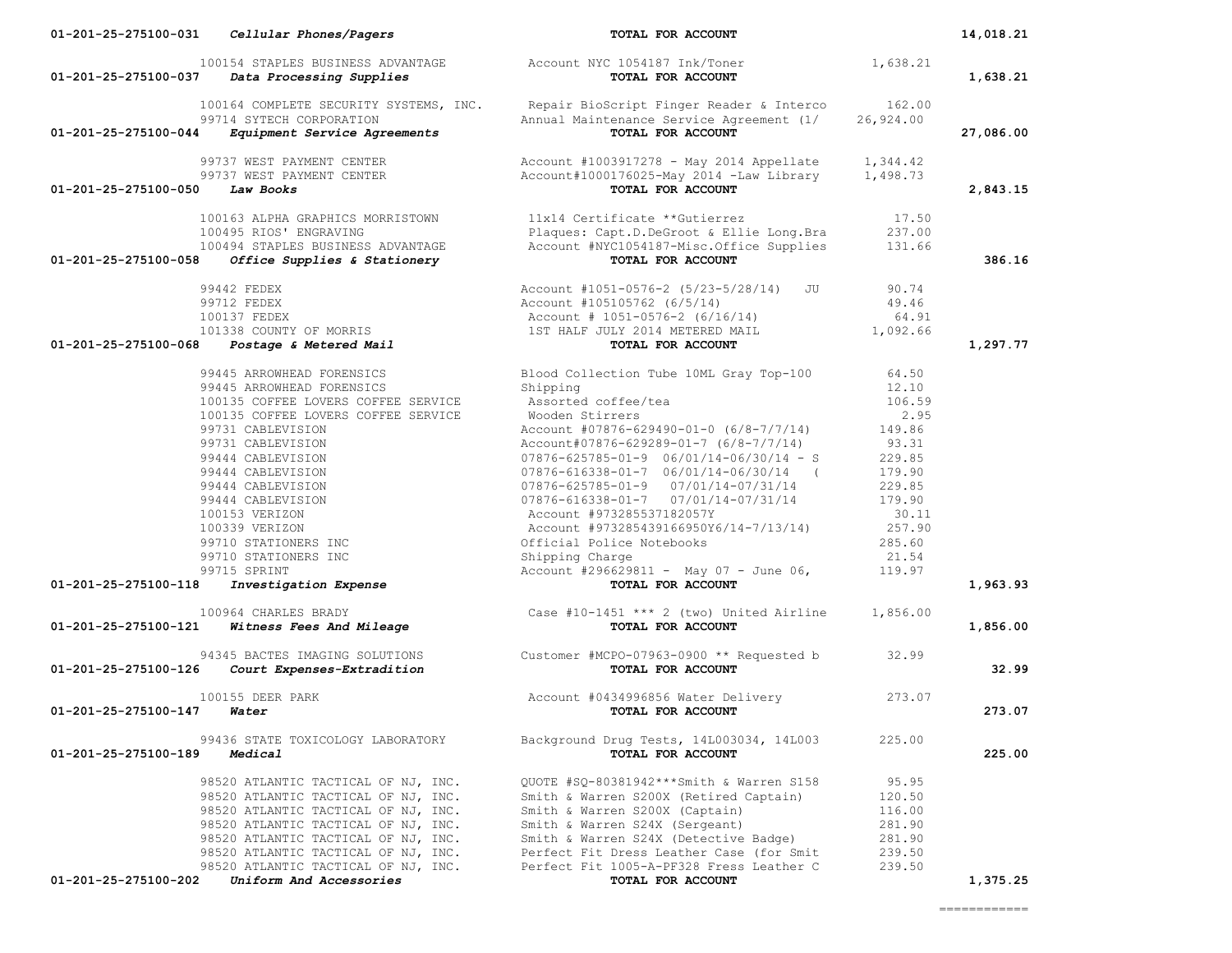| <b>County Jail</b>           |                                                                                                                                                    |                                                                                                                                                                                                                                                                                                                                                                              |                           |            |
|------------------------------|----------------------------------------------------------------------------------------------------------------------------------------------------|------------------------------------------------------------------------------------------------------------------------------------------------------------------------------------------------------------------------------------------------------------------------------------------------------------------------------------------------------------------------------|---------------------------|------------|
|                              |                                                                                                                                                    |                                                                                                                                                                                                                                                                                                                                                                              |                           | 130.00     |
|                              |                                                                                                                                                    | 99843 ATLANTIC TRAINING CENTER<br>99843 ATLANTIC TRAINING CENTER<br>99687 CARRIER CORPORATION<br>99687 CARRIER CORPORATION<br>99687 CARRIER CORPORATION<br>99687 CARRIER CORPORATION<br>99687 CARRIER CORPORATION<br>99687 CARRIER CORPORATI                                                                                                                                 |                           | 6,543.00   |
|                              |                                                                                                                                                    | 100113 STAPLES BUSINESS ADVANTAGE OFFICE SUPPLIES DATED 6.13.14<br>100006 STAPLES BUSINESS ADVANTAGE OFFICE SUPPLIES DATED 5.30.14<br><b>01-201-25-280100-058</b> Office Supplies & Stationery<br><b>TOTAL FOR ACCOUNT</b>                                                                                                                                                   |                           | 286.43     |
|                              |                                                                                                                                                    | 98905 AGWAY MORRISTOWN PROPANE TANK REFILL DATED 5.22.14. \$33 C 66.00                                                                                                                                                                                                                                                                                                       |                           |            |
|                              |                                                                                                                                                    | TOTAL FOR ACCOUNT                                                                                                                                                                                                                                                                                                                                                            | $-33.00$                  | 33.00      |
|                              |                                                                                                                                                    | 101338 COUNTY OF MORRIS<br>193.52 115T HALF JULY 2014 METERED MAIL<br><b>193.52 101-201-25-280100-068 Postage &amp; Metered Mail</b>                                                                                                                                                                                                                                         |                           | 433.52     |
|                              |                                                                                                                                                    |                                                                                                                                                                                                                                                                                                                                                                              |                           | 151.56     |
|                              |                                                                                                                                                    | 99684 ACME AMERICAN REPAIRS INC.<br><b>01-201-25-280100-084 Other Outside Services</b><br>99839 BOB BARKER COMPANY, INC.<br>97785 BOB BARKER COMPANY, INC.<br>97785 BOB BARKER COMPANY, INC.<br>97785 BOB BARKER COMPANY, INC.<br>97785 BOB BAR                                                                                                                              |                           | 984.79     |
| 01-201-25-280100-185 Food    |                                                                                                                                                    | 100003 ARAMARK CORRECTIONAL SERVICES STAFF AND INMATE MEALS DATED 6.12.14 14,740.11<br>TOTAL FOR ACCOUNT                                                                                                                                                                                                                                                                     |                           | 14,740.11  |
| 01-201-25-280100-189 Medical |                                                                                                                                                    | 99686 BIO-REFERENCE LABORATORIES, INC<br>99841 BOB BARKER COMPANY, INC.<br>99726 CONTRACT PHARMACY SERVICES INC<br>99726 CONTRACT PHARMACY SERVICES INC<br>99701 DENTRUST DENTAL INC.<br>99832 HEALTH CARE LOGISTICS INC.<br>99832 HEALTH<br>TOTAL FOR ACCOUNT                                                                                                               |                           | 24, 281.52 |
| 01-201-25-280100-202         | 100012 UNIVERSAL UNIFORM SALES CO INC<br>100012 UNIVERSAL UNIFORM SALES CO INC<br>100012 UNIVERSAL UNIFORM SALES CO INC<br>Uniform And Accessories | 99696 UNIVERSAL UNIFORM SALES CO INC<br>99696 UNIVERSAL UNIFORM SALES CO INC<br>99696 UNIVERSAL UNIFORM SALES CO INC<br>99696 UNIVERSAL UNIFORM SALES CO INC<br>99696 UNIVERSAL UNIFORM SALES CO INC<br>100012 UNIVERSAL UNIFORM SALES<br>UNIFORMS FOR MORSCH DATED 5.19.14<br>UNIFORMS FOR FRANCHI DATED 5.22.14<br>BOOTS FOR MELCHIORRI DATED 5.20.14<br>TOTAL FOR ACCOUNT | 105.00<br>272.00<br>99.00 | 1,829.00   |
| 01-201-25-280100-223         | 99828 AIRTEQ SYSTEMS<br><b>Building Repairs</b>                                                                                                    | 002093 PARTS FOR DOOR REPAIRS DATED 5.<br>TOTAL FOR ACCOUNT                                                                                                                                                                                                                                                                                                                  | 894.76                    | 894.76     |
| 01-201-25-280100-249         | 99844 GRAINGER<br>99844 GRAINGER<br>Bldg Maintenance Supplies                                                                                      | BRASS FITTINGS DATED 6.4.14<br>KNOBS DATED 5.28.14<br>TOTAL FOR ACCOUNT                                                                                                                                                                                                                                                                                                      | 50.48<br>10.35            | 60.83      |
|                              |                                                                                                                                                    |                                                                                                                                                                                                                                                                                                                                                                              |                           |            |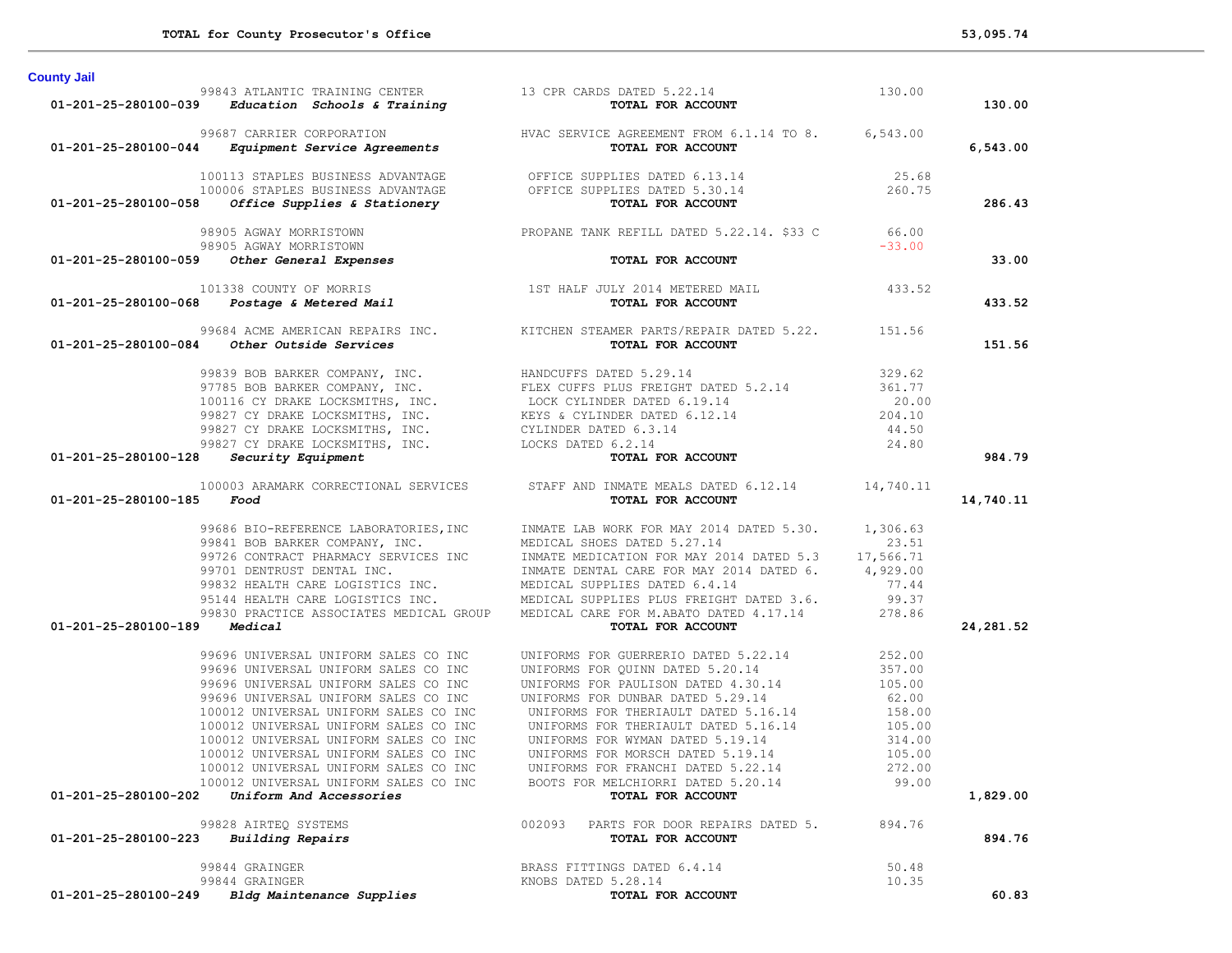|                                | TOTAL for County Jail                                                                                                                         |                                                                                                                                                             |                                         | ============<br>57,975.79 |
|--------------------------------|-----------------------------------------------------------------------------------------------------------------------------------------------|-------------------------------------------------------------------------------------------------------------------------------------------------------------|-----------------------------------------|---------------------------|
| 01-203-25-280100-189           | 90430 ATLANTIC AMBULANCE CORP.<br>(2013) Medical                                                                                              | MEDICAL CARE FOR M.GREEN DATED 10.31.13<br>TOTAL FOR ACCOUNT                                                                                                | 1,197.30                                | 1,197.30                  |
| 01-201-25-280100-266           | 100005 GRAINGER<br>Safety Items                                                                                                               | FIRESTOP PLUGS DATED 5.21.14<br>TOTAL FOR ACCOUNT                                                                                                           | 582.92                                  | 582.92                    |
| $01 - 201 - 25 - 280100 - 262$ | 99838 BLITZ SERVICES CENTER LLC<br>100004 JOHNSTONE SUPPLY<br>Machinery Repairs & Parts                                                       | PART FOR FLOOR SCRUBBER DATED 5.30.14<br>MOTOR/FAN BLADES DATED 5.23.14<br>TOTAL FOR ACCOUNT                                                                | 132.40<br>884.42                        | 1,016.82                  |
| $01 - 201 - 25 - 280100 - 252$ | 99845 E A MORSE & CO INC.<br>99845 E A MORSE & CO INC.<br>100118 JERSEY PAPER PLUS INC<br>100118 JERSEY PAPER PLUS INC<br>Janitorial Supplies | FACILITY GLOVES DATED 5.8.14<br>FACILITY GOLVES DATED 6.3.14<br>JANITORIAL SUPPLIES DATED 6.18.14<br>JANITORIAL SUPPLIES DATED 6.18.14<br>TOTAL FOR ACCOUNT | 1,484.70<br>636.30<br>2,631.23<br>58.00 | 4,810.23                  |

**County Youth Detention Facilit**

| 01-201-25-281100-039 | 100441 CABLEVISION<br>Education Schools & Training                                                                                                       | Current Cable charge and Power to Learn<br>TOTAL FOR ACCOUNT                                                                                          | 40.56                                | 40.56    |
|----------------------|----------------------------------------------------------------------------------------------------------------------------------------------------------|-------------------------------------------------------------------------------------------------------------------------------------------------------|--------------------------------------|----------|
| 01-201-25-281100-058 | 100533 STAPLES BUSINESS ADVANTAGE<br>Office Supplies & Stationery                                                                                        | labels, markers, pens, mouse pads, stapl<br>TOTAL FOR ACCOUNT                                                                                         | 363.03                               | 363.03   |
| 01-201-25-281100-068 | 101338 COUNTY OF MORRIS<br>Postage & Metered Mail                                                                                                        | 1ST HALF JULY 2014 METERED MAIL<br>TOTAL FOR ACCOUNT                                                                                                  | 68.08                                | 68.08    |
| 01-201-25-281100-185 | 100143 DEER PARK<br>Food                                                                                                                                 | Bottled Water<br>TOTAL FOR ACCOUNT                                                                                                                    | 48.83                                | 48.83    |
| 01-201-25-281100-189 | 99412 ALERE TOXICOLOGY SERVICES INC.<br>99411 BOB BARKER COMPANY, INC.<br>99411 BOB BARKER COMPANY, INC.<br>100145 THE INSTITUTE FOR FORENSIC<br>Medical | Resident P.F. Drug testing<br>toothbrush<br>shackles, gloves, soap, shampoo, antiper<br>Psychological Evaluation for JDO candida<br>TOTAL FOR ACCOUNT | 31.00<br>55.08<br>1,170.26<br>650.00 | 1,906.34 |
| 01-201-25-281100-252 | 100024 ALLEN PAPER & SUPPLY CO<br>100483 ALLEN PAPER & SUPPLY CO<br>Janitorial Supplies                                                                  | Tide Laudry Detergent, Windex, Bleach, H<br>laundry det., plastic spoons<br><b>TOTAL FOR ACCOUNT</b>                                                  | 515.61<br>459.22                     | 974.83   |

| <b>Road Repairs</b>                                                                            |                                                      |          |          |
|------------------------------------------------------------------------------------------------|------------------------------------------------------|----------|----------|
| 99311 D&N ANIMAL RECOVERY<br>01-201-26-290100-036<br>Contracted Services                       | May 1st-31st, 2014 deer removal<br>TOTAL FOR ACCOUNT | 2,959.26 | 2,959.26 |
| 101338 COUNTY OF MORRIS<br>01-201-26-290100-068<br>Postage & Metered Mail                      | 1ST HALF JULY 2014 METERED MAIL<br>TOTAL FOR ACCOUNT | 28.13    | 28.13    |
| 101567 NATIONAL FUEL OIL INC.<br>$01 - 201 - 26 - 290100 - 140$<br><i><b>Gas Purchases</b></i> | FUEL CHARGES 6/14<br>TOTAL FOR ACCOUNT               | 5,159.49 | 5,159.49 |
| 101154 AT&T                                                                                    | ROAD REPAIRS                                         | 38.50    |          |
| 101155 AT&T                                                                                    | ROAD REPAIRS                                         | 14.98    |          |
| 100530 COMCAST                                                                                 | 09574 838524-01-2 July-Dec 2014 Billing              | 449.40   |          |
| 99314 CENTURYLINK                                                                              | 310111021 Long Valley Garage Fax 908-876             | 218.29   |          |
| 101151 VERIZON                                                                                 | ROAD REPAIRS                                         | 551.20   |          |
| 101150 VERIZON                                                                                 | ROAD REPAIRS                                         | 567.70   |          |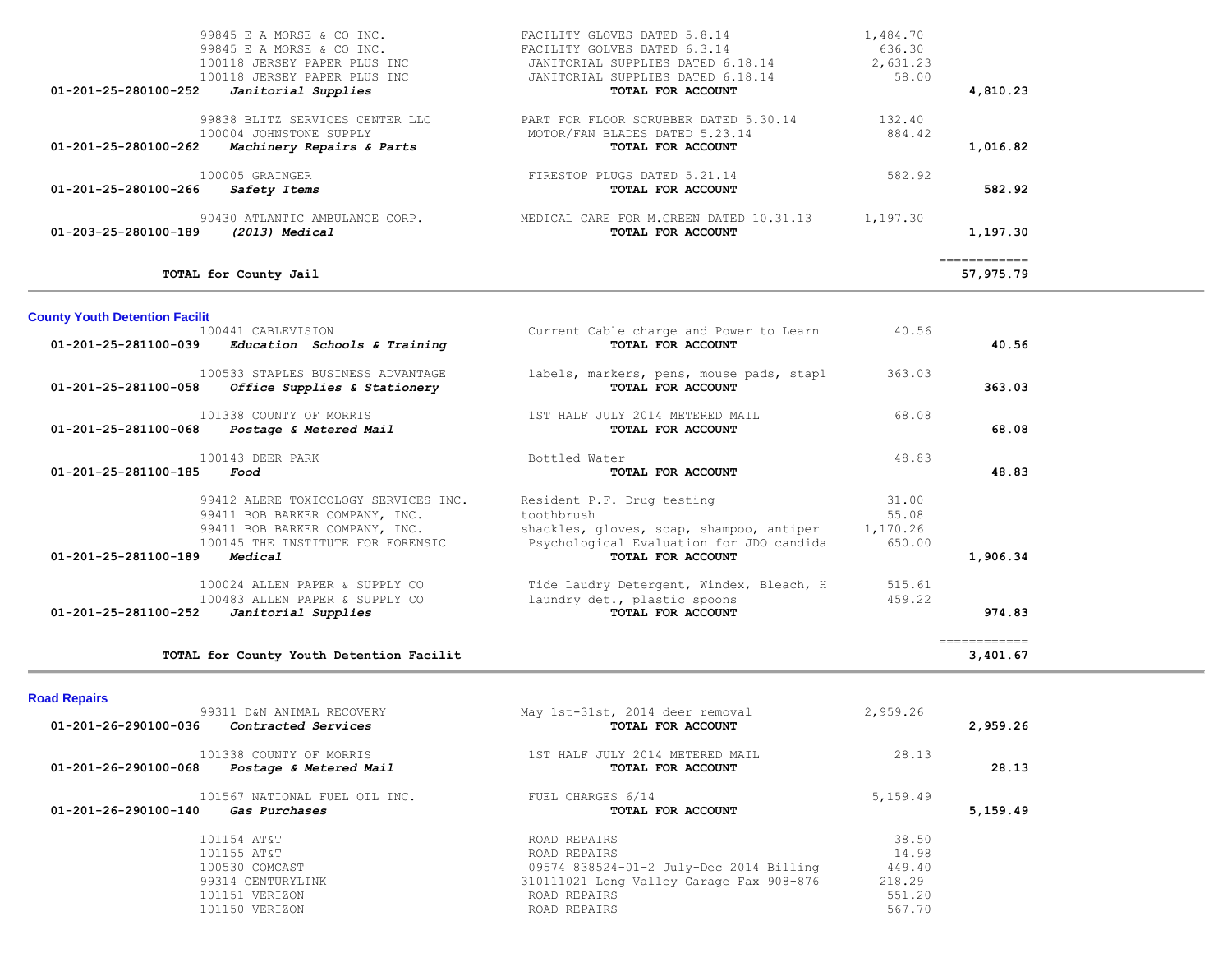| 100111 TOWNSQUARE DINER RESTAURANT                   | meals 4/5-6/19/2014                                        | 120.00   |                                                                                                                                                                                                                                                                                                                                                                                                                                                                                                    |
|------------------------------------------------------|------------------------------------------------------------|----------|----------------------------------------------------------------------------------------------------------------------------------------------------------------------------------------------------------------------------------------------------------------------------------------------------------------------------------------------------------------------------------------------------------------------------------------------------------------------------------------------------|
| 100111 TOWNSQUARE DINER RESTAURANT                   | 15% Gratuity                                               | 18.00    |                                                                                                                                                                                                                                                                                                                                                                                                                                                                                                    |
| 01-201-26-290100-188<br>Meals                        | TOTAL FOR ACCOUNT                                          |          | 609.50                                                                                                                                                                                                                                                                                                                                                                                                                                                                                             |
| 99546 GRINNELL RECYCLING INC.                        | disposable recycling 5/20/2014                             | 178.13   |                                                                                                                                                                                                                                                                                                                                                                                                                                                                                                    |
| 99546 GRINNELL RECYCLING INC.                        | 5/20/2014                                                  | 196.37   |                                                                                                                                                                                                                                                                                                                                                                                                                                                                                                    |
| 99546 GRINNELL RECYCLING INC.                        | 5/21/2014                                                  | 340.01   |                                                                                                                                                                                                                                                                                                                                                                                                                                                                                                    |
| 99546 GRINNELL RECYCLING INC.                        | 5/21/2014                                                  | 364.52   |                                                                                                                                                                                                                                                                                                                                                                                                                                                                                                    |
| 99546 GRINNELL RECYCLING INC.                        | 5/21/2014                                                  | 356.82   |                                                                                                                                                                                                                                                                                                                                                                                                                                                                                                    |
| 99546 GRINNELL RECYCLING INC.                        | 5/27/2014                                                  | 558.60   |                                                                                                                                                                                                                                                                                                                                                                                                                                                                                                    |
| 99363 TILCON NEW YORK INC.                           | $I-5$ , $I-6$                                              | 2,961.99 |                                                                                                                                                                                                                                                                                                                                                                                                                                                                                                    |
| 99899 TILCON NEW YORK INC.                           | $I - 5$                                                    | 140.11   |                                                                                                                                                                                                                                                                                                                                                                                                                                                                                                    |
| 99899 TILCON NEW YORK INC.                           | $I - 5$                                                    | 550.25   |                                                                                                                                                                                                                                                                                                                                                                                                                                                                                                    |
| 99899 TILCON NEW YORK INC.                           | $I-5$ , $I-6$                                              | 3,708.86 |                                                                                                                                                                                                                                                                                                                                                                                                                                                                                                    |
| 99547 TILCON NEW YORK INC.                           | $I - 5$                                                    | 590.51   |                                                                                                                                                                                                                                                                                                                                                                                                                                                                                                    |
| 99547 TILCON NEW YORK INC.                           | $I-5$ , $I-6$                                              | 2,698.37 |                                                                                                                                                                                                                                                                                                                                                                                                                                                                                                    |
| 99313 WELDON ASPHALT                                 | $I-5$ FABC                                                 | 129.50   |                                                                                                                                                                                                                                                                                                                                                                                                                                                                                                    |
| Bituminous Concrete<br>01-201-26-290100-222          | TOTAL FOR ACCOUNT                                          |          | 12,774.04                                                                                                                                                                                                                                                                                                                                                                                                                                                                                          |
|                                                      |                                                            | 487.00   |                                                                                                                                                                                                                                                                                                                                                                                                                                                                                                    |
| 100016 ONE SOURCE OF NEW JERSEY LLC                  | hex tap bolts, washers, finished nuts<br>TOTAL FOR ACCOUNT |          |                                                                                                                                                                                                                                                                                                                                                                                                                                                                                                    |
| 01-201-26-290100-238<br>Signage                      |                                                            |          | 487.00                                                                                                                                                                                                                                                                                                                                                                                                                                                                                             |
| 99307 EASTERN CONCRETE MATERIALS, INC.               | stone $3/4$ "astm #57                                      | 202.09   |                                                                                                                                                                                                                                                                                                                                                                                                                                                                                                    |
| 99753 RT. 23 PATIO & MASON CENTER                    | yellow sand                                                | 232.50   |                                                                                                                                                                                                                                                                                                                                                                                                                                                                                                    |
| 01-201-26-290100-244<br>Stone                        | TOTAL FOR ACCOUNT                                          |          | 434.59                                                                                                                                                                                                                                                                                                                                                                                                                                                                                             |
|                                                      |                                                            |          |                                                                                                                                                                                                                                                                                                                                                                                                                                                                                                    |
| 99357 AGWAY MORRISTOWN                               | grass seed                                                 | 129.99   |                                                                                                                                                                                                                                                                                                                                                                                                                                                                                                    |
| 99545 BOONTON POWER EQUIPMENT INC                    | weed wacker head                                           | 80.70    |                                                                                                                                                                                                                                                                                                                                                                                                                                                                                                    |
| 99898 SUSSEX COUNTY MUA                              | CTM00001CM 6/2                                             | 203.85   |                                                                                                                                                                                                                                                                                                                                                                                                                                                                                                    |
| 99898 SUSSEX COUNTY MUA                              | 6/2                                                        | 196.80   |                                                                                                                                                                                                                                                                                                                                                                                                                                                                                                    |
| 99898 SUSSEX COUNTY MUA                              | 6/6                                                        | 257.55   |                                                                                                                                                                                                                                                                                                                                                                                                                                                                                                    |
| 01-201-26-290100-260<br>Construction Materials       | TOTAL FOR ACCOUNT                                          |          | 868.89                                                                                                                                                                                                                                                                                                                                                                                                                                                                                             |
| 100283 DEER PARK                                     | 0434540159 Hanover Garage 5/15-6/14/2014                   | 41.75    |                                                                                                                                                                                                                                                                                                                                                                                                                                                                                                    |
| 100270 DEER PARK                                     | 0434540175 Montville Garage 5/15-6/14/20                   | 19.53    |                                                                                                                                                                                                                                                                                                                                                                                                                                                                                                    |
| 99887 GALETON GLOVES                                 | safety gloves, vest                                        | 362.00   |                                                                                                                                                                                                                                                                                                                                                                                                                                                                                                    |
| 01-201-26-290100-266<br>Safety Items                 | TOTAL FOR ACCOUNT                                          |          | 423.28                                                                                                                                                                                                                                                                                                                                                                                                                                                                                             |
|                                                      |                                                            |          |                                                                                                                                                                                                                                                                                                                                                                                                                                                                                                    |
| TOTAL for Road Repairs                               |                                                            |          | ------------<br>25,584.25                                                                                                                                                                                                                                                                                                                                                                                                                                                                          |
| <b>Bridges and Culverts</b>                          |                                                            |          |                                                                                                                                                                                                                                                                                                                                                                                                                                                                                                    |
| 99982 STAPLES BUSINESS ADVANTAGE                     | Office supplies*see attached list                          | 174.80   |                                                                                                                                                                                                                                                                                                                                                                                                                                                                                                    |
| Office Supplies & Stationery<br>01-201-26-292100-058 | TOTAL FOR ACCOUNT                                          |          | 174.80                                                                                                                                                                                                                                                                                                                                                                                                                                                                                             |
| 99983 AH HARRIS & SONS, INC.                         | Verticoat Supreme 50#Bag 64/SkidConcrete                   | 1,752.80 |                                                                                                                                                                                                                                                                                                                                                                                                                                                                                                    |
| 01-201-26-292100-237<br>Sand/Cement Mix              | TOTAL FOR ACCOUNT                                          |          | 1,752.80                                                                                                                                                                                                                                                                                                                                                                                                                                                                                           |
| 100019 COUNTY WELDING SUPPLY CO                      | CWS 125 CF ArgonCWS 125 AR/CO2 75/25CWS                    | 35.40    |                                                                                                                                                                                                                                                                                                                                                                                                                                                                                                    |
| 100019 COUNTY WELDING SUPPLY CO                      | UN1072 Oxygen Compressed 2.2CWS 251CF 25                   | 21.50    |                                                                                                                                                                                                                                                                                                                                                                                                                                                                                                    |
| 01-201-26-292100-248<br>Welding-Oxygen-Acetylene Etc | TOTAL FOR ACCOUNT                                          |          | 56.90                                                                                                                                                                                                                                                                                                                                                                                                                                                                                              |
|                                                      |                                                            |          |                                                                                                                                                                                                                                                                                                                                                                                                                                                                                                    |
| TOTAL for Bridges and Culverts                       |                                                            |          | $\begin{array}{cccccccccc} \multicolumn{2}{c}{} & \multicolumn{2}{c}{} & \multicolumn{2}{c}{} & \multicolumn{2}{c}{} & \multicolumn{2}{c}{} & \multicolumn{2}{c}{} & \multicolumn{2}{c}{} & \multicolumn{2}{c}{} & \multicolumn{2}{c}{} & \multicolumn{2}{c}{} & \multicolumn{2}{c}{} & \multicolumn{2}{c}{} & \multicolumn{2}{c}{} & \multicolumn{2}{c}{} & \multicolumn{2}{c}{} & \multicolumn{2}{c}{} & \multicolumn{2}{c}{} & \multicolumn{2}{c}{} & \multicolumn{2}{c}{} & \mult$<br>1,984.50 |

100608 HUNAN WOK 100608 HUNAN WOK 15% Gratuity 100608 HUNAN WOK 15% Gratuity 10.00

 **01-201-26-290100-146** *Telephone* **TOTAL FOR ACCOUNT 1,840.07**

100608 HUNAN WOK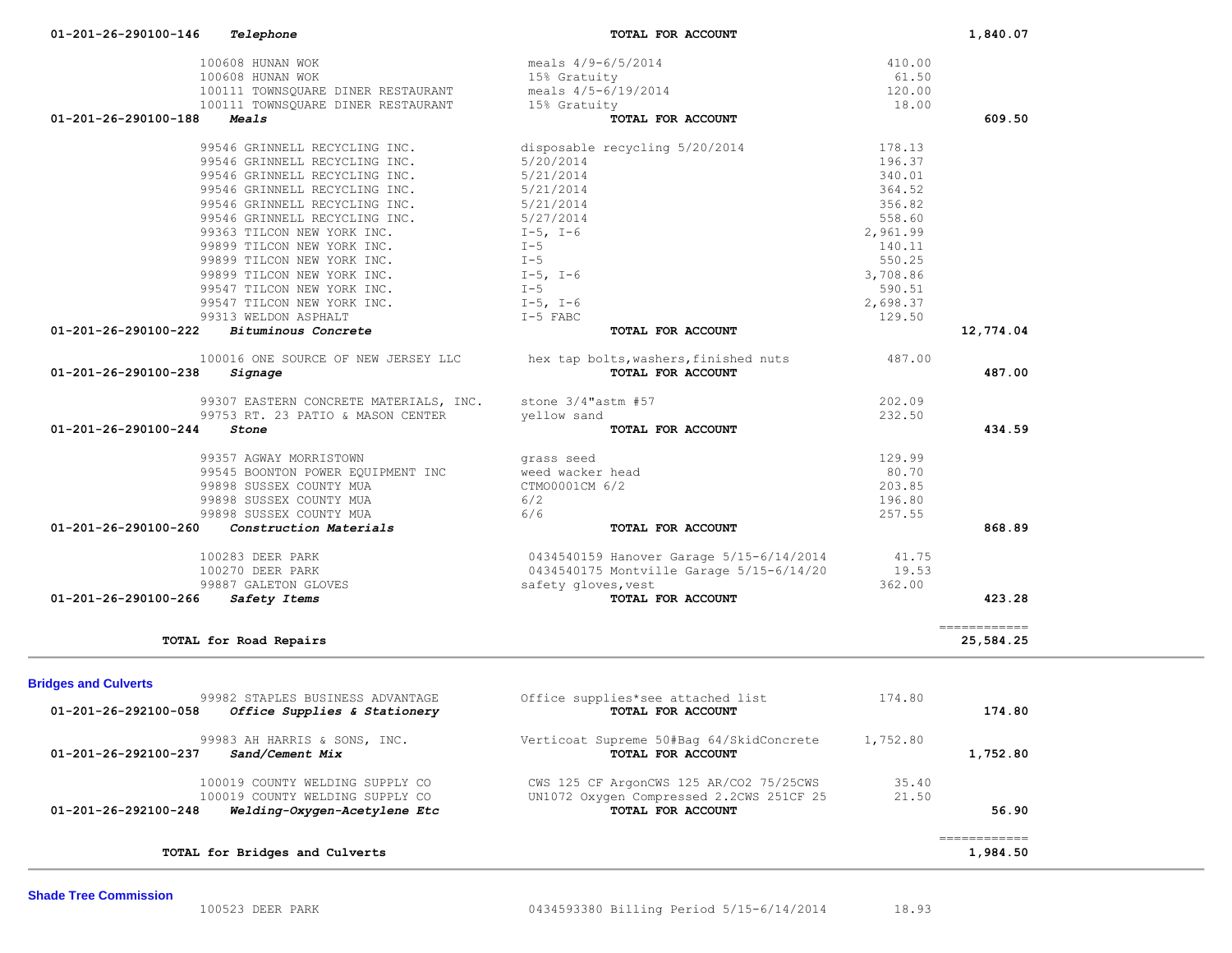|                                | 97107 DEER PARK                                                                                                                     | 0434593380 bottle water                                                   | 15.94      |                           |  |
|--------------------------------|-------------------------------------------------------------------------------------------------------------------------------------|---------------------------------------------------------------------------|------------|---------------------------|--|
|                                | 99893 NATURE'S CHOICE CORPORATION                                                                                                   | stumps                                                                    | 390.00     |                           |  |
|                                | 99893 NATURE'S CHOICE CORPORATION                                                                                                   | stumps                                                                    | 180.00     |                           |  |
| 01-201-26-300100-098           | 99310 NATURE'S CHOICE CORPORATION<br>Other Operating&Repair Supply                                                                  | stumps<br>TOTAL FOR ACCOUNT                                               | 180.00     | 784.87                    |  |
|                                |                                                                                                                                     |                                                                           |            |                           |  |
|                                |                                                                                                                                     | 100013 NORTHERN SAFETY CO. INC. Large/XL light full finger gloves         | 378.69     |                           |  |
| 01-201-26-300100-266           | Safety Items                                                                                                                        | TOTAL FOR ACCOUNT                                                         |            | 378.69                    |  |
|                                | TOTAL for Shade Tree Commission                                                                                                     |                                                                           |            | -------------<br>1,163.56 |  |
|                                |                                                                                                                                     |                                                                           |            |                           |  |
| <b>Buildings &amp; Grounds</b> |                                                                                                                                     |                                                                           |            |                           |  |
| 01-201-26-310100-029           | 100429 WILLIAM F. BARNISH<br>Building Rental                                                                                        | RENT FOR DOVER PROBATION / AUGUST 2014<br>TOTAL FOR ACCOUNT               | 7,087.72   | 7,087.72                  |  |
|                                |                                                                                                                                     |                                                                           |            |                           |  |
|                                | 96264 HEWLETT-PACKARD COMPANY                                                                                                       | HP OFFICE JET PRO 8600 E-ALL-IN-ONE PRIN                                  | 179.99     |                           |  |
| 01-201-26-310100-058           | Office Supplies & Stationery                                                                                                        | TOTAL FOR ACCOUNT                                                         |            | 179.99                    |  |
|                                | 100770 LAZ PARKING                                                                                                                  | 590803109/ JUROR PKG - 6-1-14 THRU 6-14-                                  | 2,632.00   |                           |  |
| 01-201-26-310100-062           | Parking Lot Rental                                                                                                                  | TOTAL FOR ACCOUNT                                                         |            | 2,632.00                  |  |
|                                |                                                                                                                                     | 101036 EMPLOYMENT HORIZONS, INC. CLEANING SERVICES - JUNE 2014/ DATED 06- | 33, 436.75 |                           |  |
|                                | 101036 EMPLOYMENT HORIZONS, INC.                                                                                                    | GROUNDSKEEPING SERVICES - JUNE 2014/ DAT                                  | 4,353.00   |                           |  |
|                                | 100197 HANOVER TOWNSHIP                                                                                                             | NJ STATE DCA REGISTRATION # 1412-00158-0                                  | 368.00     |                           |  |
| 01-201-26-310100-084           | Other Outside Services                                                                                                              | TOTAL FOR ACCOUNT                                                         |            | 38, 157. 75               |  |
|                                |                                                                                                                                     |                                                                           | 148.75     |                           |  |
|                                | 100215 COMPLETE SECURITY SYSTEMS, INC. RE: COUNTY LIBRARY/ 06-04-14<br>100215 COMPLETE SECURITY SYSTEMS, INC. RE: RE: B&G/ 06-04-14 |                                                                           | 95.00      |                           |  |
|                                | 100215 COMPLETE SECURITY SYSTEMS, INC.                                                                                              | RE: COURTHOUSE/ 06-05-14                                                  | 95.00      |                           |  |
| 01-201-26-310100-128           | Security Equipment                                                                                                                  | TOTAL FOR ACCOUNT                                                         |            | 338.75                    |  |
|                                | 100837 ANA ROSARIO                                                                                                                  | 2014 WORK BOOTS - NIGHT CREW                                              | 90.00      |                           |  |
|                                | 99575 JULIO C. AVELAR                                                                                                               | 2014 WORK BOOTS - NIGHTCREW                                               | 89.99      |                           |  |
|                                | 100841 LUCIANO RAMIREZ                                                                                                              | 2014 WORK BOOTS - NIGHT CREW                                              | 79.99      |                           |  |
|                                | 100536 NORTHERN SAFETY CO. INC.                                                                                                     | WO72418/ RE: SAFETY GEAR/ 05-22-14                                        | 378.89     |                           |  |
|                                | 100842 THOMAS DUNGAN                                                                                                                | 2014 WORK BOOTS - MAINTENANCE                                             | 90.00      |                           |  |
|                                | 101023 MALDONADO XIOMARA                                                                                                            | 2014 WORK BOOTS - NIGHTCREW                                               | 80.73      |                           |  |
| 01-201-26-310100-207           | Uniform & Clothing Allowance                                                                                                        | TOTAL FOR ACCOUNT                                                         |            | 809.60                    |  |
|                                | 100202 COUNTY CONCRETE CORP.                                                                                                        | RE: MASON - COURTHOUSE STEPS/ 06-10-14                                    | 586.35     |                           |  |
|                                | 100202 COUNTY CONCRETE CORP. RE: MASON - K-9/ 06-16-14                                                                              |                                                                           | 1,834.00   |                           |  |
|                                | 99695 COUNTY CONCRETE CORP.                                                                                                         | RE: MASON - COURTHOUSE/ 05-27-14                                          | 81.00      |                           |  |
|                                | 99695 COUNTY CONCRETE CORP.                                                                                                         | RE: MASON - RUTH DAVIS & COURTHOUSE/ 06-                                  | 65.70      |                           |  |
| 01-201-26-310100-223           | <b>Building Repairs</b>                                                                                                             | TOTAL FOR ACCOUNT                                                         |            | 2,567.05                  |  |
|                                | 100561 WATER WORKS SUPPLY CO., INC. WO72636/RE: CTY LIB/ 06-24-14                                                                   |                                                                           | 1,557.27   |                           |  |
| 01-201-26-310100-235           | Pipes - Others                                                                                                                      | TOTAL FOR ACCOUNT                                                         |            | 1,557.27                  |  |
|                                | 100502 FASTENAL COMPANY                                                                                                             | WO72491/ RE: SM TOOLS/ 06-16-14                                           | 526.32     |                           |  |
|                                | 100502 FASTENAL COMPANY                                                                                                             | WO72630/ RE: SM TOOLS/ 06-16-14                                           | 106.06     |                           |  |
|                                | 99336 GRAINGER                                                                                                                      | WO72396/ RE: SM TOOLS/ 05-20-14                                           | 224.34     |                           |  |
|                                | 99336 GRAINGER                                                                                                                      | WO72478/ RE: SM TOOLS/ 05-29-14                                           | 334.82     |                           |  |
|                                | 100204 SHEAFFER SUPPLY, INC.                                                                                                        | WO72579/ RE: SM TOOLS/ 06-12-14                                           | 231.77     |                           |  |
|                                | 100204 SHEAFFER SUPPLY, INC.                                                                                                        | WO72568/ RE: SM TOOLS/ 06-12-14                                           | 204.50     |                           |  |
| 01-201-26-310100-239           | Small Tools                                                                                                                         | TOTAL FOR ACCOUNT                                                         |            | 1,627.81                  |  |
|                                | 99338 ACCREDITED LOCK SUPPLY CO                                                                                                     | WO72508/ RE: STOCK/ 06-03-14                                              | 130.99     |                           |  |
|                                | 99803 BAYWAY LUMBER                                                                                                                 | WO72555/ RE: PROSECUTOR/ 06-10-14                                         | 212.24     |                           |  |
|                                | 99803 BAYWAY LUMBER                                                                                                                 | WO72555/ RE: PROSECUTOR/ 06-10-14                                         | 548.84     |                           |  |
|                                | 99803 BAYWAY LUMBER                                                                                                                 | WO72555/ RE: PROSECUTOR/ 06-10-14                                         | 447.15     |                           |  |
|                                | 100198 FASTENAL COMPANY                                                                                                             | WO72296/ RE: BLDG SUPPLIES/ 05-14-14                                      | 218.87     |                           |  |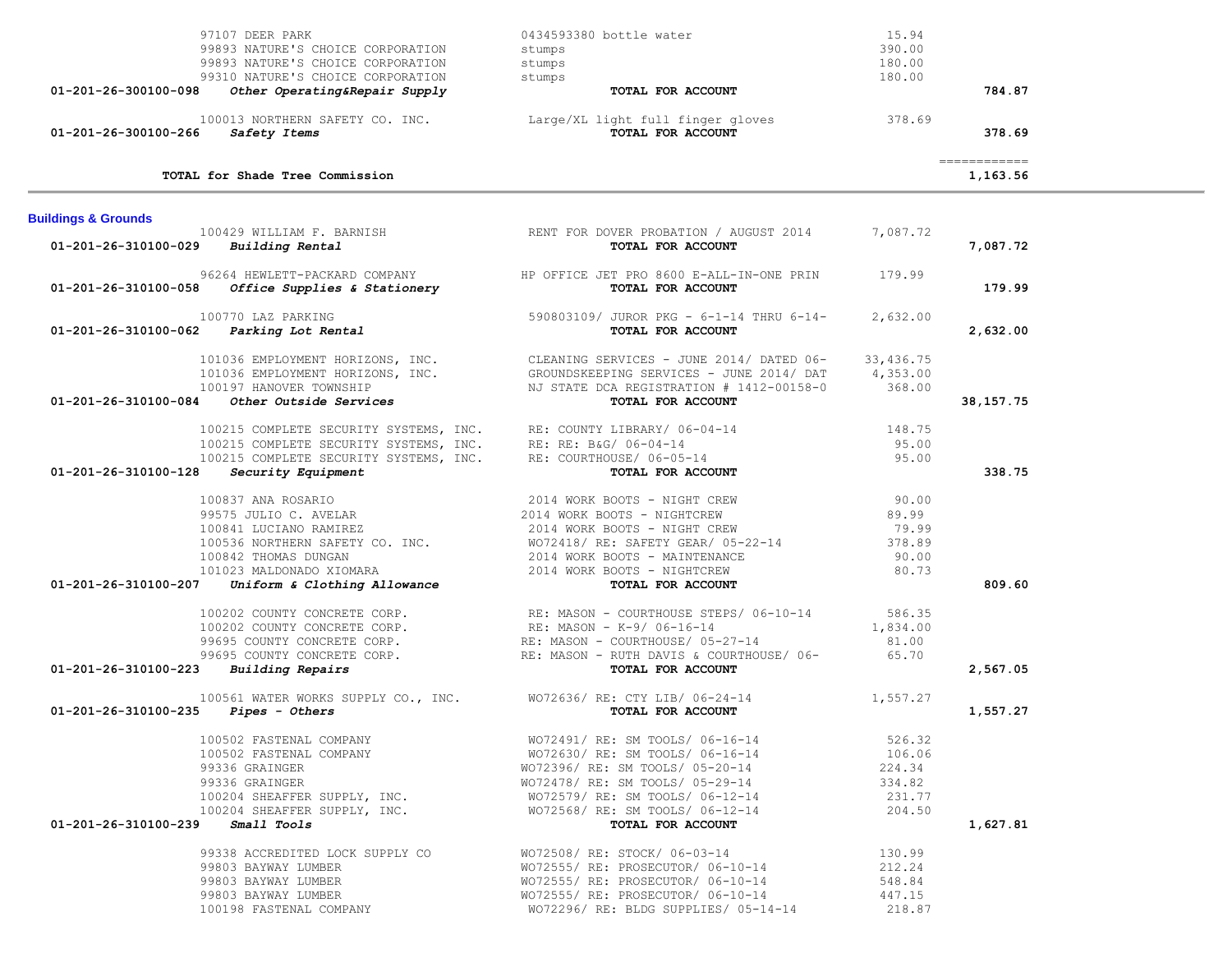| 100198 FASTENAL COMPANY $\text{MO}72387/\text{ RE: B4G}/05-19-14$ 62.38<br>100198 FASTENAL COMPANY $\text{MO}72407/\text{ RE: B4G}/05-21-14$ 5.20<br>100502 FASTENAL COMPANY $\text{WO}72491/\text{ RE: BUCS} \text{ SUPPLIES}/06-06-14$ 5.20<br>100502 FASTENAL COMPANY $\text{WO}725$ |                                                                                                                                                           |          | 2,628.18 |
|-----------------------------------------------------------------------------------------------------------------------------------------------------------------------------------------------------------------------------------------------------------------------------------------|-----------------------------------------------------------------------------------------------------------------------------------------------------------|----------|----------|
|                                                                                                                                                                                                                                                                                         |                                                                                                                                                           |          |          |
|                                                                                                                                                                                                                                                                                         |                                                                                                                                                           |          |          |
|                                                                                                                                                                                                                                                                                         |                                                                                                                                                           |          |          |
|                                                                                                                                                                                                                                                                                         |                                                                                                                                                           |          |          |
|                                                                                                                                                                                                                                                                                         |                                                                                                                                                           |          |          |
|                                                                                                                                                                                                                                                                                         |                                                                                                                                                           |          | 1,299.04 |
|                                                                                                                                                                                                                                                                                         |                                                                                                                                                           |          |          |
|                                                                                                                                                                                                                                                                                         |                                                                                                                                                           |          |          |
|                                                                                                                                                                                                                                                                                         |                                                                                                                                                           |          |          |
|                                                                                                                                                                                                                                                                                         |                                                                                                                                                           |          |          |
|                                                                                                                                                                                                                                                                                         |                                                                                                                                                           |          |          |
|                                                                                                                                                                                                                                                                                         |                                                                                                                                                           |          |          |
|                                                                                                                                                                                                                                                                                         |                                                                                                                                                           |          |          |
|                                                                                                                                                                                                                                                                                         |                                                                                                                                                           |          |          |
|                                                                                                                                                                                                                                                                                         |                                                                                                                                                           |          |          |
|                                                                                                                                                                                                                                                                                         |                                                                                                                                                           |          |          |
|                                                                                                                                                                                                                                                                                         |                                                                                                                                                           |          |          |
|                                                                                                                                                                                                                                                                                         |                                                                                                                                                           |          |          |
|                                                                                                                                                                                                                                                                                         |                                                                                                                                                           |          |          |
|                                                                                                                                                                                                                                                                                         |                                                                                                                                                           |          |          |
|                                                                                                                                                                                                                                                                                         |                                                                                                                                                           |          |          |
|                                                                                                                                                                                                                                                                                         |                                                                                                                                                           |          | 6,314.50 |
|                                                                                                                                                                                                                                                                                         |                                                                                                                                                           |          |          |
|                                                                                                                                                                                                                                                                                         |                                                                                                                                                           |          |          |
|                                                                                                                                                                                                                                                                                         |                                                                                                                                                           |          |          |
|                                                                                                                                                                                                                                                                                         |                                                                                                                                                           |          |          |
|                                                                                                                                                                                                                                                                                         |                                                                                                                                                           |          |          |
|                                                                                                                                                                                                                                                                                         |                                                                                                                                                           |          |          |
|                                                                                                                                                                                                                                                                                         |                                                                                                                                                           |          |          |
|                                                                                                                                                                                                                                                                                         |                                                                                                                                                           |          |          |
|                                                                                                                                                                                                                                                                                         |                                                                                                                                                           |          |          |
|                                                                                                                                                                                                                                                                                         |                                                                                                                                                           |          |          |
|                                                                                                                                                                                                                                                                                         |                                                                                                                                                           |          |          |
|                                                                                                                                                                                                                                                                                         |                                                                                                                                                           |          |          |
|                                                                                                                                                                                                                                                                                         |                                                                                                                                                           |          |          |
|                                                                                                                                                                                                                                                                                         |                                                                                                                                                           |          |          |
|                                                                                                                                                                                                                                                                                         |                                                                                                                                                           |          | 7,988.26 |
|                                                                                                                                                                                                                                                                                         |                                                                                                                                                           |          |          |
| 01-201-26-310100-249<br>$\begin{bmatrix} 0.1-201-26-31030-249 & -0.1449 & 0.01448 & 0.00448 & 0.00448 & 0.00448 & 0.00448 & 0.00448 & 0.00448 & 0.00448 & 0.00448 & 0.00448 & 0.00448 & 0.00448 & 0.00448 & 0.00448 & 0.00448 & 0.00448 & 0.00448 & 0.00448 &$                          | 99569 BOONTON ELECTRIC SUPPLY CO.INC. WO72492/RE: A & R/06-02-14 137.05<br>100201 BOONTON ELECTRIC SUPPLY CO.INC. WO72599/RE: COURTHOUSE/ 06-13-14 185.15 |          |          |
| 100201 BOONTON ELECTRIC SUPPLY CO.INC.                                                                                                                                                                                                                                                  | WO72652/ RE: W&M/ 06/17/14                                                                                                                                | 30.42    |          |
| 100201 BOONTON ELECTRIC SUPPLY CO.INC.                                                                                                                                                                                                                                                  | WO72652/ RE: W&M/ 06/18/14                                                                                                                                | 265.03   |          |
| 100201 BOONTON ELECTRIC SUPPLY CO.INC.                                                                                                                                                                                                                                                  | WO72642/ RE: PSTA/ 06-18-14                                                                                                                               | 31.59    |          |
| 100209 GRAINGER                                                                                                                                                                                                                                                                         | WO72446/ RE: K-9/ 05-27-14                                                                                                                                | 120.70   |          |
| 100209 GRAINGER                                                                                                                                                                                                                                                                         | WO72447/ RE: COURTHOUSE/ 05-30-14                                                                                                                         | 750.98   |          |
| 99336 GRAINGER                                                                                                                                                                                                                                                                          | WO72446/ RE K-9/ 05-27-14                                                                                                                                 | 1,559.76 |          |
| 100203 TURTLE & HUGHES, INC.                                                                                                                                                                                                                                                            | WO72342/ RE: PSTA/ 05-16-14                                                                                                                               | 12.24    |          |
| 100203 TURTLE & HUGHES, INC.                                                                                                                                                                                                                                                            | WO72342/ RE: PSTA/ 05-21-14                                                                                                                               | 14.69    |          |
| 100203 TURTLE & HUGHES, INC.                                                                                                                                                                                                                                                            | WO72504/ RE: STOCK/ 06-04-14                                                                                                                              | 45.20    |          |
| 100203 TURTLE & HUGHES, INC.                                                                                                                                                                                                                                                            | WO72504/ RE: STOCK/ 06-05-14                                                                                                                              | 221.50   |          |
| 100203 TURTLE & HUGHES, INC.<br>01-201-26-310100-265<br>Electrical                                                                                                                                                                                                                      | WO72492/ RE: A&R/ 06-06-14<br>TOTAL FOR ACCOUNT                                                                                                           | 121.10   | 3,495.41 |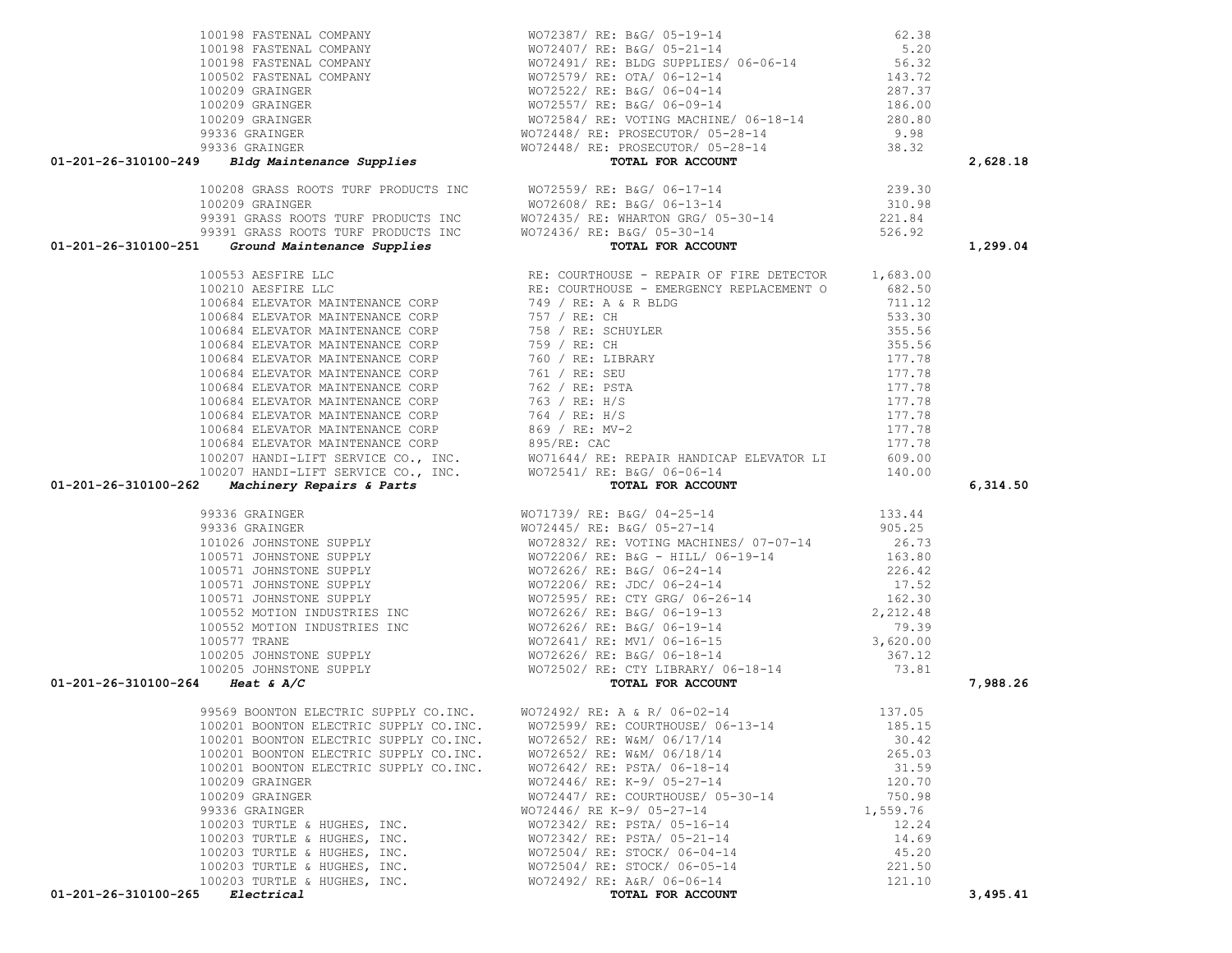| 01-203-26-310100-098         | 93241 AGWAY MORRISTOWN<br>93241 AGWAY MORRISTOWN<br>93241 AGWAY MORRISTOWN<br>(2013) Other Operating&Repair Supply                                                                                                                                                                                                                                                                       | WO70862/RE: HOLIDAY DECORATIONS/12-03-<br>WO70862/RE: HOLIDAY DECORATIONS/12-04-<br>WO70862/RE: HOLIDAY DECORATIONS/12-06-<br>TOTAL FOR ACCOUNT    | 537.90<br>207.87<br>119.96                                                                                 | 865.73                     |  |
|------------------------------|------------------------------------------------------------------------------------------------------------------------------------------------------------------------------------------------------------------------------------------------------------------------------------------------------------------------------------------------------------------------------------------|----------------------------------------------------------------------------------------------------------------------------------------------------|------------------------------------------------------------------------------------------------------------|----------------------------|--|
| 01-203-26-310100-239         | 99803 BAYWAY LUMBER<br>$(2013)$ Small Tools                                                                                                                                                                                                                                                                                                                                              | WO72560/ RE: SM TOOLS/ 06-10-14<br>TOTAL FOR ACCOUNT                                                                                               | 309.98                                                                                                     | 309.98                     |  |
|                              | TOTAL for Buildings & Grounds                                                                                                                                                                                                                                                                                                                                                            |                                                                                                                                                    |                                                                                                            | -------------<br>77,859.04 |  |
| <b>Motor Services Center</b> |                                                                                                                                                                                                                                                                                                                                                                                          |                                                                                                                                                    |                                                                                                            |                            |  |
| 01-201-26-315100-039         | 99610 FRED PRYOR SEMINARS<br>Education Schools & Training                                                                                                                                                                                                                                                                                                                                | Event # 156598 4580281, Customer # 30799<br>TOTAL FOR ACCOUNT                                                                                      | 199.00                                                                                                     | 199.00                     |  |
|                              | 100515 STAPLES BUSINESS ADVANTAGE<br>01-201-26-315100-058 Office Supplies & Stationery                                                                                                                                                                                                                                                                                                   | FOLDERS, TONER, INK CART, PEN, EXTENSION CO<br>TOTAL FOR ACCOUNT                                                                                   | 141.39                                                                                                     | 141.39                     |  |
| 01-201-26-315100-098         | 100347 DEER PARK<br>100066 MSC INDUSTRIAL SUPPLY CO.<br>100066 MSC INDUSTRIAL SUPPLY CO.<br>100066 MSC INDUSTRIAL SUPPLY CO.<br>Other Operating&Repair Supply                                                                                                                                                                                                                            | $0435051180, 5/15/14 - 6/14/14$<br>CLAMPS<br>PAD<br>ELBOW, FITTING<br>TOTAL FOR ACCOUNT                                                            | 266.88<br>73.20<br>48.40<br>246.10                                                                         | 634.58                     |  |
| 01-201-26-315100-207         | 101082 ALCENIOR MCCALL<br>Uniform & Clothing Allowance                                                                                                                                                                                                                                                                                                                                   | WORK BOOTS PER CONTRACT<br>TOTAL FOR ACCOUNT                                                                                                       | 90.00                                                                                                      | 90.00                      |  |
| 01-201-26-315100-232         | 100063 PETROCHOICE<br>Lubricants & Anti Freeze                                                                                                                                                                                                                                                                                                                                           | 5W30 OIL<br>TOTAL FOR ACCOUNT                                                                                                                      | 1,177.74                                                                                                   | 1,177.74                   |  |
| 01-201-26-315100-239         | 100510 MY TOOL LADY<br>Small Tools                                                                                                                                                                                                                                                                                                                                                       | IMPACT WRENCH 1/2"<br>TOTAL FOR ACCOUNT                                                                                                            | 273.00                                                                                                     | 273.00                     |  |
| 01-201-26-315100-245         | 100183 STS TIRE & AUTO CENTERS<br>100183 STS TIRE & AUTO CENTERS<br>100183 STS TIRE & AUTO CENTERS<br>100183 STS TIRE & AUTO CENTERS<br>100183 STS TIRE & AUTO CENTERS<br>100183 STS TIRE & AUTO CENTERS<br>99615 STS TIRE & AUTO CENTERS<br>99202 STS TIRE & AUTO CENTERS<br>99202 STS TIRE & AUTO CENTERS<br>100514 STS TIRE & AUTO CENTERS<br>100514 STS TIRE & AUTO CENTERS<br>Tires | TIRES<br>TIRES<br>TIRES<br>TIRES<br>TIRES<br>TIRES<br>TIRES<br>TIRES<br>TIRES<br>TIRES<br>TIRES<br>TOTAL FOR ACCOUNT                               | 463.76<br>863.84<br>310.00<br>445.08<br>309.96<br>309.03<br>463.76<br>549.56<br>324.00<br>140.00<br>445.08 | 4,624.07                   |  |
|                              | 100072 GRAINGER                                                                                                                                                                                                                                                                                                                                                                          | TOOL SET                                                                                                                                           | 975.00                                                                                                     |                            |  |
| 01-201-26-315100-246         | <i>Tools - Others</i>                                                                                                                                                                                                                                                                                                                                                                    | TOTAL FOR ACCOUNT                                                                                                                                  |                                                                                                            | 975.00                     |  |
| 01-201-26-315100-252         | 100185 TOMAR INDUSTRIES INC<br>Janitorial Supplies                                                                                                                                                                                                                                                                                                                                       | CUP, LYSOL, CLEANER, BAG, TOWEL<br>TOTAL FOR ACCOUNT                                                                                               | 347.40                                                                                                     | 347.40                     |  |
|                              | 98839 AW DIRECT<br>98839 AW DIRECT<br>99179 ARCOLA SALES & SERVICE CORP<br>99633 BRISTOL DONALD COMPANY<br>99633 BRISTOL DONALD COMPANY<br>99180 BOBCAT OF NORTH JERSEY-EAST<br>100075 DOVER BRAKE & CLUTCH CO INC<br>100544 GUARANTEED REBUILDERS INC<br>100544 GUARANTEED REBUILDERS INC<br>99187 HOOVER TRUCK CENTERS INC                                                             | J HOOK<br>DIRECTIONAL LIGHT<br>FILTER DRYER<br>VALVE<br>Freight<br>CUT EDGE, BOLT, NUT<br>BRAKE CHAMBER<br>ALTERNATOR<br>ALTERNATOR<br>SIDE, PANEL | 37.68<br>442.67<br>37.52<br>317.61<br>80.28<br>213.47<br>268.16<br>185.00<br>135.00<br>175.15              |                            |  |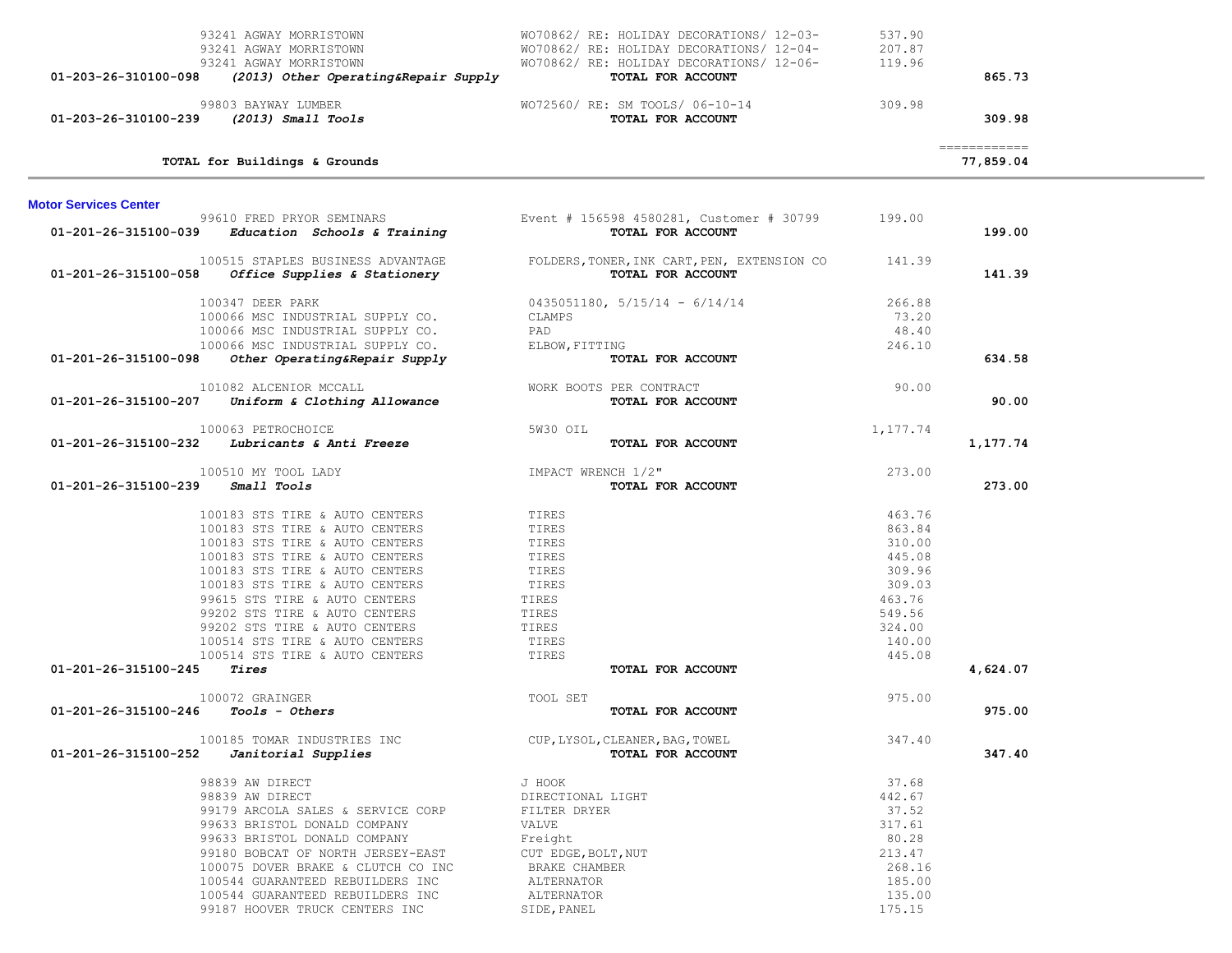| 99183 BUNKY'S TOWING & AUTO REPAIR TOWING (6-78)           |                                                               | 175.00    |
|------------------------------------------------------------|---------------------------------------------------------------|-----------|
| 100079 BUNKY'S TOWING & AUTO REPAIR TOWING (9-15)          |                                                               | 150.00    |
| 100079 BUNKY'S TOWING & AUTO REPAIR                        | TOWING (13-33)                                                | 175.00    |
| 100349 D&B AUTO SUPPLY                                     | FILTER, ALARM, CLAMP, ROTOR, PAD, BULB, SWIVE                 | 366.56    |
| 100349 D&B AUTO SUPPLY                                     | RADIATOR, COIL, SPARK PLUG, ROTOR, SHOE, WHE                  | 472.79    |
| 100349 D&B AUTO SUPPLY                                     | ROTOR                                                         | 15.75     |
| 100349 D&B AUTO SUPPLY                                     | SIL-GLYDE, SOCKET, SCRAPER, FILTER HORN, CON                  | 411.51    |
| 100349 D&B AUTO SUPPLY                                     | FILTER, PAD, THEMOM, BLEEDER, MUFFLER, TAILP                  | 462.64    |
| 100349 D&B AUTO SUPPLY                                     | CALIPER, PADS, DRIVE AXLE, ALARM, BRAKELEEN                   | 553.19    |
| 100545 FLEMINGTON BUICK CHEVROLET                          | ACCUMULATOR                                                   | 54.12     |
| 100545 FLEMINGTON BUICK CHEVROLET                          | BUMPER                                                        | 17.84     |
| 100545 FLEMINGTON BUICK CHEVROLET ACTUATOR, ORIFICE        |                                                               | 202.62    |
| 100545 FLEMINGTON BUICK CHEVROLET CREDIT                   |                                                               | $-193.72$ |
| 99193 NIELSEN DODGE - C-J-R                                | LATCH                                                         | 129.60    |
| 99193 NIELSEN DODGE - C-J-R                                | CUSHION                                                       | 14.80     |
| 99193 NIELSEN DODGE - C-J-R                                | PAD KIT                                                       | 86.25     |
| 99193 NIELSEN DODGE - C-J-R                                | SENSOR                                                        | 43.60     |
| 99193 NIELSEN DODGE - C-J-R                                | NOZZLE                                                        | 30.00     |
| 99193 NIELSEN DODGE - C-J-R FILTER                         |                                                               | 30.20     |
| 99193 NIELSEN DODGE - C-J-R HOSE, MOTOR RAD, FAN, RADIATOR |                                                               | 467.03    |
| 99193 NIELSEN DODGE - C-J-R                                | HOSE                                                          | 21.19     |
| 99193 NIELSEN DODGE - C-J-R                                | KIT PUMP, RESERVOIR, BRACKET, BELT                            | 684.92    |
| 99193 NIELSEN DODGE - C-J-R                                | T/BODY, PLUG                                                  | 221.92    |
| 99193 NIELSEN DODGE - C-J-R                                | INDICATOR                                                     | 21.20     |
| 99193 NIELSEN DODGE - C-J-R                                | FILTER                                                        | 45.90     |
|                                                            | 100512 PLAINSMAN AUTO SUPPLY ROTOR, TPMS KIT, LUBRICANT, TUBE | 78.76     |
| 100512 PLAINSMAN AUTO SUPPLY                               | AIR HOSE, FLOOR MAT, MASK, FUSE, MOUNT, CHUC                  | 270.46    |
| 100512 PLAINSMAN AUTO SUPPLY                               | COMPRESSOR, SPREADER, HEX KEY, GAUGE, BATTER                  | 450.38    |
| 100512 PLAINSMAN AUTO SUPPLY                               | ROTOR, PAD, WRENCH, CREEPER, FITTING, BEARING                 | 545.31    |
| 100512 PLAINSMAN AUTO SUPPLY                               | ADAPTER, FILTER, COVER, BELT, THRD LCK, STICK                 | 307.73    |
| 100181 PLAINSMAN AUTO SUPPLY                               | SPARK PLUG, FILTER, ROTOR, PADS                               | 124.76    |
| 100181 PLAINSMAN AUTO SUPPLY                               | BATTERY, CONNECTOR, HANGER                                    | 186.27    |
| 100181 PLAINSMAN AUTO SUPPLY                               | WHEEL NUT, AXLE, HUB BEARING, BLOWER MOTOR                    | 560.95    |
| 100181 PLAINSMAN AUTO SUPPLY                               | DISC PAD                                                      | 74.95     |

| VI 201 20 JIJI00 201              | ppare rarco ror squipment                          |                                                                                     |           |
|-----------------------------------|----------------------------------------------------|-------------------------------------------------------------------------------------|-----------|
| 01-201-26-315100-266 Safety Items |                                                    | 99604 MCMASTER-CARR SUPPLY CO FIRST AID KIT, FIRE EXTINGUISHER<br>TOTAL FOR ACCOUNT | 144.51    |
|                                   | 99183 BUNKY'S TOWING & AUTO REPAIR TOWING (6-78)   |                                                                                     | 175.00    |
|                                   | 100079 BUNKY'S TOWING & AUTO REPAIR TOWING (9-15)  |                                                                                     | 150.00    |
|                                   | 100079 BUNKY'S TOWING & AUTO REPAIR TOWING (13-33) |                                                                                     | 175.00    |
|                                   | 100349 D&B AUTO SUPPLY                             | FILTER, ALARM, CLAMP, ROTOR, PAD, BULB, SWIVE                                       | 366.56    |
|                                   | 100349 D&B AUTO SUPPLY                             | RADIATOR, COIL, SPARK PLUG, ROTOR, SHOE, WHE                                        | 472.79    |
|                                   | 100349 D&B AUTO SUPPLY                             | ROTOR                                                                               | 15.75     |
|                                   | 100349 D&B AUTO SUPPLY                             | SIL-GLYDE, SOCKET, SCRAPER, FILTER HORN, CON                                        | 411.51    |
|                                   | 100349 D&B AUTO SUPPLY                             | FILTER, PAD, THEMOM, BLEEDER, MUFFLER, TAILP                                        | 462.64    |
|                                   | 100349 D&B AUTO SUPPLY                             | CALIPER, PADS, DRIVE AXLE, ALARM, BRAKELEEN                                         | 553.19    |
|                                   | 100545 FLEMINGTON BUICK CHEVROLET                  | ACCUMULATOR                                                                         | 54.12     |
|                                   | 100545 FLEMINGTON BUICK CHEVROLET                  | BUMPER                                                                              | 17.84     |
|                                   | 100545 FLEMINGTON BUICK CHEVROLET                  | ACTUATOR, ORIFICE                                                                   | 202.62    |
|                                   | 100545 FLEMINGTON BUICK CHEVROLET                  | CREDIT                                                                              | $-193.72$ |
|                                   | 99193 NIELSEN DODGE - C-J-R                        | LATCH                                                                               | 129.60    |
|                                   | 99193 NIELSEN DODGE - C-J-R                        | CUSHION                                                                             | 14.80     |
|                                   | 99193 NIELSEN DODGE - C-J-R                        | PAD KIT                                                                             | 86.25     |
|                                   | 99193 NIELSEN DODGE - C-J-R                        | SENSOR                                                                              | 43.60     |
|                                   | 99193 NIELSEN DODGE - C-J-R                        | NOZZLE                                                                              | 30.00     |
|                                   | 99193 NIELSEN DODGE - C-J-R                        | FILTER                                                                              | 30.20     |
|                                   | 99193 NIELSEN DODGE - C-J-R                        | HOSE, MOTOR RAD, FAN, RADIATOR                                                      | 467.03    |
|                                   | 99193 NIELSEN DODGE - C-J-R                        | HOSE                                                                                | 21.19     |
|                                   | 99193 NIELSEN DODGE - C-J-R                        | KIT PUMP, RESERVOIR, BRACKET, BELT                                                  | 684.92    |
|                                   | 99193 NIELSEN DODGE - C-J-R                        | T/BODY, PLUG                                                                        | 221.92    |
|                                   | 99193 NIELSEN DODGE - C-J-R                        | INDICATOR                                                                           | 21.20     |
|                                   | 99193 NIELSEN DODGE - C-J-R                        | FILTER                                                                              | 45.90     |
|                                   | 100512 PLAINSMAN AUTO SUPPLY                       | ROTOR, TPMS KIT, LUBRICANT, TUBE                                                    | 78.76     |
|                                   | 100512 PLAINSMAN AUTO SUPPLY                       | AIR HOSE, FLOOR MAT, MASK, FUSE, MOUNT, CHUC                                        | 270.46    |
|                                   | 100512 PLAINSMAN AUTO SUPPLY                       | COMPRESSOR, SPREADER, HEX KEY, GAUGE, BATTER                                        | 450.38    |
|                                   | 100512 PLAINSMAN AUTO SUPPLY                       | ROTOR, PAD, WRENCH, CREEPER, FITTING, BEARING                                       | 545.31    |
|                                   | 100512 PLAINSMAN AUTO SUPPLY                       | ADAPTER, FILTER, COVER, BELT, THRD LCK, STICK                                       | 307.73    |
|                                   | 100181 PLAINSMAN AUTO SUPPLY                       | SPARK PLUG, FILTER, ROTOR, PADS                                                     | 124.76    |
|                                   | 100181 PLAINSMAN AUTO SUPPLY                       | BATTERY, CONNECTOR, HANGER                                                          | 186.27    |
|                                   | 100181 PLAINSMAN AUTO SUPPLY                       | WHEEL NUT, AXLE, HUB BEARING, BLOWER MOTOR                                          | 560.95    |
|                                   |                                                    |                                                                                     |           |

| 01-201-26-315100-266 | 99604 MCMASTER-CARR SUPPLY CO<br>Safety Items                    | FIRST AID KIT, FIRE EXTINGUISHER<br>TOTAL FOR ACCOUNT | 144.51    | 144.51    |
|----------------------|------------------------------------------------------------------|-------------------------------------------------------|-----------|-----------|
| 01-201-26-315100-261 | Spare Parts for Equipment                                        | TOTAL FOR ACCOUNT                                     |           | 10,660.50 |
|                      | 99201 SMITH TRACTOR & EQUIPMENT INC.                             | SWITCH                                                | 43.87     |           |
|                      | 99201 SMITH TRACTOR & EQUIPMENT INC.                             | SWITCH                                                | 87.52     |           |
|                      | 99201 SMITH TRACTOR & EQUIPMENT INC.                             | BRAKE FL FLOOR                                        | 100.08    |           |
|                      | 99201 SMITH TRACTOR & EQUIPMENT INC.                             | KIT                                                   | 5.40      |           |
|                      | 100511 PEIRCE EQUIPMENT CO.                                      | VEHICLE REPAIR (13-7)                                 | 133.00    |           |
|                      | 100068 MONTAGE ENTERPRISES INC. SPINNER DISC                     |                                                       | 350.20    |           |
|                      | 100068 MONTAGE ENTERPRISES INC. SPINNER MOTOR                    |                                                       | 194.67    |           |
|                      | 99190 MONTAGE ENTERPRISES INC.                                   | PIN, SHACKLE                                          | 300.45    |           |
|                      | 100275 MID-ATLANTIC TRUCK CENTRE INC                             | CNECT, SEAL, SENSOR                                   | 321.43    |           |
|                      | 100275 MID-ATLANTIC TRUCK CENTRE INC                             | VALVE                                                 | 440.31    |           |
|                      | 100275 MID-ATLANTIC TRUCK CENTRE INC                             | FILTER                                                | 123.72    |           |
|                      | 100071 HOOVER TRUCK CENTERS INC                                  | CREDIT                                                | $-731.50$ |           |
|                      | 100071 HOOVER TRUCK CENTERS INC                                  | CREDIT                                                | $-731.50$ |           |
|                      | 100071 HOOVER TRUCK CENTERS INC                                  | MODULE, CLAMP, GASKET                                 | 3,130.74  |           |
|                      | 100071 HOOVER TRUCK CENTERS INC                                  | STRUT, HOOD                                           | 351.80    |           |
|                      | 100071 HOOVER TRUCK CENTERS INC                                  | AIRDRIER                                              | 476.69    |           |
|                      | 100071 HOOVER TRUCK CENTERS INC                                  | ACCUMULATOR                                           | 158.40    |           |
|                      | 100071 HOOVER TRUCK CENTERS INC                                  | ELEMENT                                               | 99.45     |           |
|                      | 100071 HOOVER TRUCK CENTERS INC                                  | SHOCK                                                 | 157.60    |           |
|                      | 99187 HOOVER TRUCK CENTERS INC                                   | CREDIT                                                | $-431.20$ |           |
|                      | 99187 HOOVER TRUCK CENTERS INC                                   | MODULE, CLAMP, GASKET, CLAMP                          | 3,177.84  |           |
|                      | 99187 HOOVER TRUCK CENTERS INC<br>99187 HOOVER TRUCK CENTERS INC | STRUT, CENTER BEA<br><b>DUST SHIELD</b>               | 189.72    |           |
|                      |                                                                  |                                                       | 612.10    |           |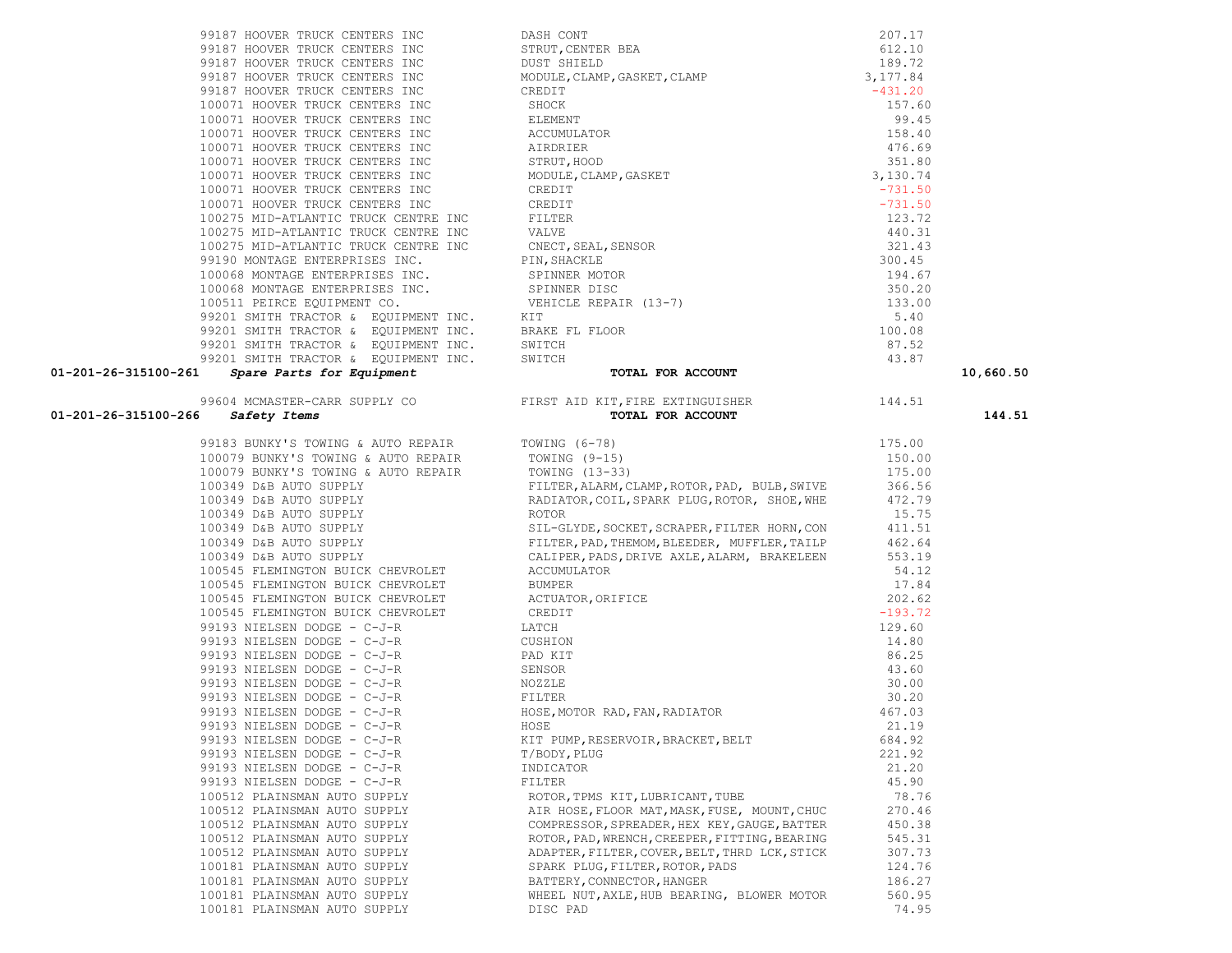| <b>Mosquito Extermination</b>                                              |                                                               |          |          |
|----------------------------------------------------------------------------|---------------------------------------------------------------|----------|----------|
| 99213 AMERICAN MOSOUITO<br>01-201-26-320100-021<br>Administrative Services | Regular membership Henry Sawoski July 1,<br>TOTAL FOR ACCOUNT | 130.00   | 130.00   |
| 100728 DAILY RECORD                                                        | ULV Notice for 6-5-14                                         | 66.20    |          |
| 100728 DAILY RECORD                                                        | ULV Notice for 6-26-14                                        | 66.20    |          |
| 01-201-26-320100-051<br>Legal                                              | TOTAL FOR ACCOUNT                                             |          | 132.40   |
| 100729 STAPLES BUSINESS ADVANTAGE                                          | Copy paper                                                    | 48.13    |          |
| 100729 STAPLES BUSINESS ADVANTAGE                                          | Copy paper & hilighters                                       | 53.29    |          |
| 100729 STAPLES BUSINESS ADVANTAGE                                          | Frames & magnifier                                            | 50.53    |          |
| $01 - 201 - 26 - 320100 - 058$<br>Office Supplies & Stationery             | TOTAL FOR ACCOUNT                                             |          | 151.95   |
| 100457 AMERICAN WEAR INC.                                                  | Clean Uniforms 6/5/14                                         | 43.41    |          |
| 100457 AMERICAN WEAR INC.                                                  | Clean Uniforms /12/14                                         | 46.41    |          |
| 100457 AMERICAN WEAR INC.                                                  | Clean Uniforms 6/19/14                                        | 43.41    |          |
| 100457 AMERICAN WEAR INC.                                                  | Clean Uniforms 6/26/14                                        | 43.41    |          |
| $01-201-26-320100-084$ Other Outside Services                              | TOTAL FOR ACCOUNT                                             |          | 176.64   |
| 100129 POW-R-SAVE INC.                                                     | Hvac/refrig. service                                          | 3,200.00 |          |
| $01 - 201 - 26 - 320100 - 098$<br>Other Operating & Repair Supply          | TOTAL FOR ACCOUNT                                             |          | 3,200,00 |
| 99465 ADAPCO, INC.                                                         | Scourge 4-12 (55 Gallon Drum)                                 | 6,054.95 |          |
| $01 - 201 - 26 - 320100 - 225$<br>Chemicals & Sprays                       | TOTAL FOR ACCOUNT                                             |          | 6,054.95 |
| 99204 MCMASTER-CARR SUPPLY CO                                              | 3-in-1 Lubricant, 8oz Sqirt Spout # 1271                      | 22.60    |          |
| 99204 MCMASTER-CARR SUPPLY CO                                              | Mobil Oil, Almo 525 Air Tool Oil, ISO Gr                      | 8.39     |          |
| 99204 MCMASTER-CARR SUPPLY CO                                              | Standard Battery Operated Clock with Pla                      | 20.91    |          |

|  |  |  | <b>TOTAL for Motor Services Center</b> |  |
|--|--|--|----------------------------------------|--|
|--|--|--|----------------------------------------|--|

|                                 | ______________ |
|---------------------------------|----------------|
| TOTAL for Motor Services Center | 31,487.28      |
|                                 |                |

|   | 100181 PLAINSMAN AUTO SUPPLY                    |
|---|-------------------------------------------------|
|   | 100181 PLAINSMAN AUTO SUPPLY                    |
|   | 100179 ROUTE 23 AUTOMALL LLC                    |
|   | 100179 ROUTE 23 AUTOMALL LLC                    |
|   | 100179 ROUTE 23 AUTOMALL LLC                    |
|   | 100179 ROUTE 23 AUTOMALL LLC                    |
|   | 100179 ROUTE 23 AUTOMALL LLC                    |
|   | 100179 ROUTE 23 AUTOMALL LLC                    |
|   | 99611 ROUTE 23 AUTOMALL LLC                     |
|   | 99611 ROUTE 23 AUTOMALL LLC                     |
|   | 99611 ROUTE 23 AUTOMALL LLC                     |
|   | 99611 ROUTE 23 AUTOMALL LLC                     |
|   | 99611 ROUTE 23 AUTOMALL LLC                     |
|   | 99611 ROUTE 23 AUTOMALL LLC                     |
|   | 99199 ROUTE 23 AUTOMALL LLC                     |
|   | 99199 ROUTE 23 AUTOMALL LLC                     |
|   | 99199 ROUTE 23 AUTOMALL LLC                     |
|   | 99199 ROUTE 23 AUTOMALL LLC                     |
|   | 99199 ROUTE 23 AUTOMALL LLC                     |
|   | 99199 ROUTE 23 AUTOMALL LLC                     |
|   | 99199 ROUTE 23 AUTOMALL LLC                     |
|   | 99199 ROUTE 23 AUTOMALL LLC                     |
|   | 100186 WHITEMARSH CORPORATION                   |
|   | 100186 WHITEMARSH CORPORATION                   |
|   | 100182 SMITH MOTOR CO., INC.                    |
|   | 100182 SMITH MOTOR CO., INC.                    |
|   | 99200 SMITH MOTOR CO., INC.                     |
|   | 100184 SUNRAYS WINDOW TINTING                   |
| . | $21.51.00 \cdot 0.01$ $22.1.1.7.00 \cdot 0.1.1$ |

| TOTAL FOR ACCOUNT<br>01-201-26-315100-291    Vehicle Repairs                                                                                                                                                                                                                                                                                                                                                                           | 12,220.09 |
|----------------------------------------------------------------------------------------------------------------------------------------------------------------------------------------------------------------------------------------------------------------------------------------------------------------------------------------------------------------------------------------------------------------------------------------|-----------|
| 415.00                                                                                                                                                                                                                                                                                                                                                                                                                                 |           |
| 99200 SMITH MOTOR CO., INC.<br>100184 SUNRAYS WINDOW TINTING WINDOW TINTING<br>63.16                                                                                                                                                                                                                                                                                                                                                   |           |
| 100182 SMITH MOTOR CO., INC. CONTROL ASY<br>687.86                                                                                                                                                                                                                                                                                                                                                                                     |           |
|                                                                                                                                                                                                                                                                                                                                                                                                                                        |           |
| $\texttt{100186}\ \texttt{WHTEMARSH}\ \texttt{CORPORTION}\qquad \qquad \texttt{SERVICE}\ \texttt{CALL}\ \texttt{REMOVE}\ \texttt{WATER}\ \texttt{FROM}\ \texttt{DIESEL}\ \texttt{U}\qquad \qquad 587.81 \\ \texttt{100182}\ \texttt{SMITH}\ \texttt{MOTOR}\ \texttt{CO}\,,\ \texttt{INC}\texttt{C}\ \texttt{N}\qquad \qquad \texttt{PEDAL}\qquad \qquad 6.86$                                                                          |           |
| 100186 WHITEMARSH CORPORATION BREAKAWAY<br>260.00                                                                                                                                                                                                                                                                                                                                                                                      |           |
| 99611 ROUTE 23 AUTOMALL LLC<br>99199 ROUTE 23 AUTOMALL LLC<br>99199 ROUTE 23 AUTOMALL LLC<br>99199 ROUTE 23 AUTOMALL LLC<br>99199 ROUTE 23 AUTOMALL LLC<br>99199 ROUTE 23 AUTOMALL LLC<br>99199 ROUTE 23 AUTOMALL LLC<br>99199 ROUTE 23 AUTO<br>203.93                                                                                                                                                                                 |           |
| 25.06                                                                                                                                                                                                                                                                                                                                                                                                                                  |           |
| 10.01                                                                                                                                                                                                                                                                                                                                                                                                                                  |           |
| 62.64                                                                                                                                                                                                                                                                                                                                                                                                                                  |           |
| 122.26                                                                                                                                                                                                                                                                                                                                                                                                                                 |           |
| 22.83                                                                                                                                                                                                                                                                                                                                                                                                                                  |           |
| 339.40                                                                                                                                                                                                                                                                                                                                                                                                                                 |           |
| 17.91                                                                                                                                                                                                                                                                                                                                                                                                                                  |           |
| $-10.01$                                                                                                                                                                                                                                                                                                                                                                                                                               |           |
| $100181\ \texttt{PIAINSMAN} \ \texttt{AUTO SUPPLY} \ \texttt{TPMS \ KIT, SENSOR, RIVER, HOSE, END} \ \texttt{100179 \ ROUTE 23 AUTOMALL LLC} \ \texttt{REFRIGERANT, GLOVE, FILTERS} \ \texttt{100179 \ ROUTE 23 AUTOMALL LLC} \ \texttt{BEXEL} \ \texttt{100179 \ ROUTE 23 AUTOMALL LLC} \ \texttt{BROCESOR} \ \texttt{100179 \ ROUTE 23 AUTOMALL LLC} \ \texttt{BROCESOR} \ \texttt{100179 \ ROUTE 23 AUTOMALL LLC} \ \text$<br>50.55 |           |
| 370.63                                                                                                                                                                                                                                                                                                                                                                                                                                 |           |
| 138.49                                                                                                                                                                                                                                                                                                                                                                                                                                 |           |
| 11.23                                                                                                                                                                                                                                                                                                                                                                                                                                  |           |
| 249.93                                                                                                                                                                                                                                                                                                                                                                                                                                 |           |
| $-64.49$                                                                                                                                                                                                                                                                                                                                                                                                                               |           |
| 13.91                                                                                                                                                                                                                                                                                                                                                                                                                                  |           |
| 409.69                                                                                                                                                                                                                                                                                                                                                                                                                                 |           |
| 8.58                                                                                                                                                                                                                                                                                                                                                                                                                                   |           |
| 320.73                                                                                                                                                                                                                                                                                                                                                                                                                                 |           |
| 423.49<br>10.01                                                                                                                                                                                                                                                                                                                                                                                                                        |           |
| 100181 PLAINSMAN AUTO SUPPLY TPMS KIT, SENSOR, RIVET, HOSE, END 113.00                                                                                                                                                                                                                                                                                                                                                                 |           |
| ROCKER, FLANGE BEARING<br>90.14<br>100181 PLAINSMAN AUTO SUPPLY                                                                                                                                                                                                                                                                                                                                                                        |           |
|                                                                                                                                                                                                                                                                                                                                                                                                                                        |           |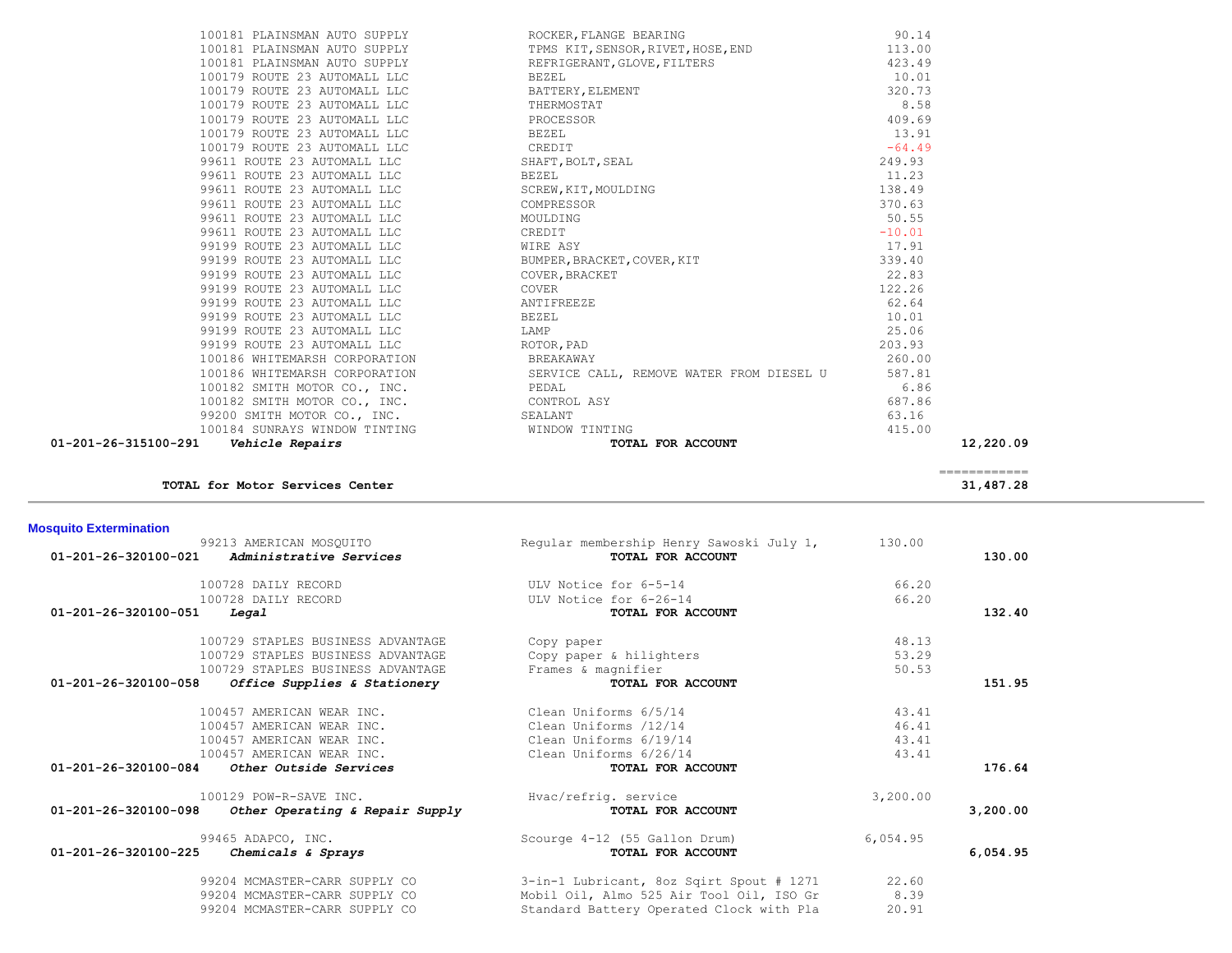| 100098 MCMASTER-CARR SUPPLY CO                       | Rechargeable Sealed Lead-Acid Battery, A | 21.67  |                        |
|------------------------------------------------------|------------------------------------------|--------|------------------------|
| 100098 MCMASTER-CARR SUPPLY CO                       | Rechargeable Sealed Lead-Acid Battery, A | 89.88  |                        |
|                                                      |                                          |        |                        |
| 100098 MCMASTER-CARR SUPPLY CO                       | UN-Compliant Plastic Shipping Pail, Roun | 15.91  |                        |
| 100098 MCMASTER-CARR SUPPLY CO                       | Cargo Container Bar, Steel Ratchet Lock, | 75.14  |                        |
| 100098 MCMASTER-CARR SUPPLY CO                       | Shipping Charge                          | 17.53  |                        |
| 01-201-26-320100-251<br>Ground Maintenance Supplies  | TOTAL FOR ACCOUNT                        |        | 220.13                 |
| 100457 AMERICAN WEAR INC.                            | Clean Uniforms 6/5/14                    | 43.40  |                        |
| 100457 AMERICAN WEAR INC.                            | Clean Uniforms 6/12/14                   | 46.40  |                        |
| 100457 AMERICAN WEAR INC.                            | Clean Uniforms 6/19/14                   | 43.40  |                        |
| 100457 AMERICAN WEAR INC.                            | Clean Uniforms 6/26/14                   | 43.40  |                        |
|                                                      |                                          | 6.96   |                        |
| 100098 MCMASTER-CARR SUPPLY CO                       | Oil Resistant Vibration-Damping Mount, R |        |                        |
| 100098 MCMASTER-CARR SUPPLY CO                       | Kleenguard Coveralls, Open Cuffs, X-Larg | 40.20  |                        |
| 99204 MCMASTER-CARR SUPPLY CO                        | Bulk-Material Fork, 6 Steel Tines, 12 1/ | 93.82  |                        |
| 99204 MCMASTER-CARR SUPPLY CO                        | Graduated Semi-Clear Bottle, 32oz, 1000m | 17.82  |                        |
| 99204 MCMASTER-CARR SUPPLY CO                        | Shipping & Handling                      | 14.19  |                        |
| 100729 STAPLES BUSINESS ADVANTAGE                    | Insect spray, batterys, carpet cleaner,  | 99.64  |                        |
| 99733 TOMAR INDUSTRIES INC                           | V30 Nemesis Safety Glasses Black Frame S | 54.00  |                        |
| 99733 TOMAR INDUSTRIES INC                           | V30 Nemesis Safety Glasses Black Frame S | 18.00  |                        |
| 01-201-26-320100-258<br>Equipment                    | TOTAL FOR ACCOUNT                        |        | 521.23                 |
|                                                      |                                          |        |                        |
| 99204 MCMASTER-CARR SUPPLY CO                        | Fluorescent Trouble Light, with Magnet & | 66.25  |                        |
| 99204 MCMASTER-CARR SUPPLY CO                        | Plug-in Compact Fluorescent Light Bulb,  | 4.11   |                        |
| 01-201-26-320100-291<br>Vehicle Repairs              | TOTAL FOR ACCOUNT                        |        | 70.36                  |
|                                                      |                                          |        | ============           |
| TOTAL for Mosquito Extermination                     |                                          |        | 10,885.29              |
| <b>Health Management</b>                             |                                          |        |                        |
| 101338 COUNTY OF MORRIS                              | 1ST HALF JULY 2014 METERED MAIL          | 0.48   |                        |
| 01-201-27-330100-210<br>Environmental Compliance     | TOTAL FOR ACCOUNT                        |        | 0.48                   |
|                                                      |                                          |        |                        |
| 100618 DEER PARK                                     | 0434540191 billing period 5/15/14-6/14/1 | 34.48  |                        |
| 101114 CABLEVISION                                   | 07876 616465 01 8 Billing period 7/1/201 | 27.86  |                        |
| 01-201-27-330100-258<br>Equipment                    | TOTAL FOR ACCOUNT                        |        | 62.34                  |
|                                                      |                                          |        |                        |
|                                                      |                                          |        | ------------           |
| TOTAL for Health Management                          |                                          |        | 62.82                  |
|                                                      |                                          |        |                        |
| <b>Human Services</b><br>101338 COUNTY OF MORRIS     | 1ST HALF JULY 2014 METERED MAIL          | 206.91 |                        |
|                                                      |                                          |        |                        |
| 01-201-27-331100-068<br>Postage & Metered Mail       | TOTAL FOR ACCOUNT                        |        | 206.91                 |
| 100875 KISATSKY ELIZABETH                            | Reimbursement for bakery items and paper | 28.44  |                        |
| 100875 KISATSKY ELIZABETH                            | beverages for the above open house June  | 6.47   |                        |
| 01-201-27-331100-082<br>Travel Expense               | TOTAL FOR ACCOUNT                        |        | 34.91                  |
|                                                      |                                          |        |                        |
| TOTAL for Human Services                             |                                          |        | ------------<br>241.82 |
|                                                      |                                          |        |                        |
| <b>Youth Shelter</b>                                 |                                          |        |                        |
| 99509 BLUMBERG ASSOCIATES                            | Crisis Intervention Youth w/IDD          | 600.00 |                        |
| 01-201-27-331110-039<br>Education Schools & Training | TOTAL FOR ACCOUNT                        |        | 600.00                 |
|                                                      |                                          |        |                        |
| 99410 BOB BARKER COMPANY, INC.                       | Tampons                                  | 41.95  |                        |

100729 STAPLES BUSINESS ADVANTAGE Cfold towels the 12/19oz/case CS # PPM 44.28<br>1.80 99733 TOMAR INDUSTRIES INC the Lysol Crisp Linen 12/19oz/case CS # PPM 91.80 99733 TOMAR INDUSTRIES INC Lysol Crisp Linen 12/19oz/case CS # PPM 91.80

 **01-201-26-320100-249** *Bldg Maintenance Supplies* **TOTAL FOR ACCOUNT 227.63**

Poly Bag 22X16X58 Black 100/CS CS # MP<br>**TOTAL FOR ACCOUNT**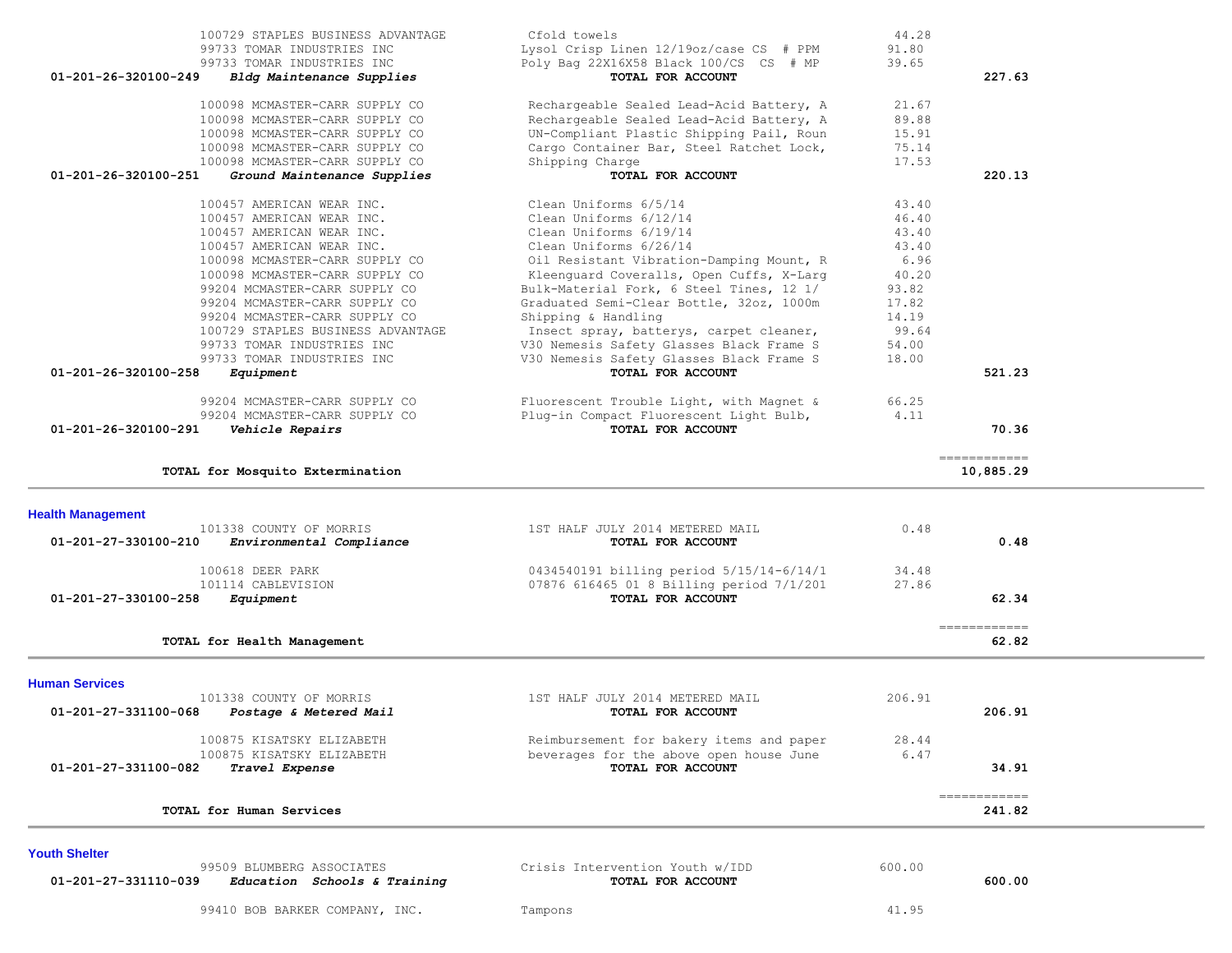## **01-201-27-333100-048** *Insurance* **TOTAL FOR ACCOUNT 36.00** 101338 COUNTY OF MORRIS 1ST HALF JULY 2014 METERED MAIL 120.26  **01-201-27-333100-068** *Postage & Metered Mail* **TOTAL FOR ACCOUNT 120.26** 100733 ANDREA BATISTONI Miles reimbursement for June-2014 66.85 Miles reimbursement for June 2014 100734 KAREN WEBSTER Miles reimbursement for June-2014 43.05 100865 OPHELIA V. CRUSE 100865 OPHELIA V. CRUSE 12.00<br>2 **Travel Expense** 12.00  **01-201-27-333100-082** *Travel Expense* **TOTAL FOR ACCOUNT 188.30** 100864 HUBER & ASSOCIATES Competency evaluation of APS client (OK) 400.00  **01-201-27-333100-084** *Other Outside Services* **TOTAL FOR ACCOUNT 400.00** 100862 BENAY FIORE Int. Serv. fo June 25, 2014 VMC pre-site 175.00 100863 BENAY FIORE **Int. Serv ACADV Mtg** 100863 BENAY FIORE  **01-201-27-333100-117** *Interpretor Fees* **TOTAL FOR ACCOUNT 350.00**

============

| 01-201-27-331110-068<br>Postage and Metered Mail  | TOTAL FOR ACCOUNT       |          | 113.00   |
|---------------------------------------------------|-------------------------|----------|----------|
| 100490 DEER PARK                                  | Monthly Rental          | 0.99     |          |
| 01-201-27-331110-164<br>Office Machines - Rental  | TOTAL FOR ACCOUNT       |          | 0.99     |
| 100660 ATLANTIC HEALTH/                           | June 2014               | 7,037.33 |          |
| 100658 WHITES HEALTHCARE                          | May Medication Supply   | 1,019.75 |          |
| 01-201-27-331110-189<br>Medical                   | TOTAL FOR ACCOUNT       |          | 8,057.08 |
| 100160 SPRUCE INDUSTRIES, INC.                    | 5 gal Simple Green Pump | 58.60    |          |
| 100160 SPRUCE INDUSTRIES, INC.                    | Windex with TRiggers    | 74.00    |          |
| 100160 SPRUCE INDUSTRIES, INC.                    | Fuel Surcharge          | 5.75     |          |
| 01-201-27-331110-252<br>Janitorial Supplies       | TOTAL FOR ACCOUNT       |          | 138.35   |
| 100659 WELLS RUG SERVICE INC.                     | Thoro-Cleansing         | 90.00    |          |
| 100659 WELLS RUG SERVICE INC.                     | Binding                 | 44.00    |          |
| 01-201-27-331110-262<br>Machinery Repairs & Parts | TOTAL FOR ACCOUNT       |          | 134.00   |

**TOTAL for Youth Shelter 9,611.32**

100535 NATL ASSOC OF AREA AGENCIES Membership 2015 Dues 755.00<br>3 **Associations and Memberships 755.00 TOTAL FOR ACCOUNT 01-201-27-333100-023** *Associations and Memberships* **TOTAL FOR ACCOUNT 755.00**

> 100733 ANDREA BATISTONI Car Insurance reimbursement for June-201 12.00 100734 KAREN WEBSTER Car Insurance reimbursement for June-201 12.00 100865 OPHELIA V. CRUSE Car Insurance reimbursement for June 201 12.00

# 99410 BOB BARKER COMPANY, INC. freight 99410 BOB BARKER COMPANY, INC. Freight 2.666 Freight 2.666 Freight 2.666 Freight 2.666 Freight 2.666 Freight 2.666 Freight 2.666 Freight 2.666 Freight 2.666 Freight 2.666 Freight 2.666 Freight 2.666 Freight 2.666 Freight 2 101338 COUNTY OF MORRIS

**Office on Aging** 

# 01-201-27-331110-059 Other General Expenses

| $0.1, 0.01, 0.7, 0.7, 0.01, 0.01, 0.01, 0.01, 0.01, 0.01, 0.01, 0.01, 0.01, 0.01, 0.01, 0.01, 0.01, 0.01, 0.01, 0.01, 0.01, 0.01, 0.01, 0.01, 0.01, 0.01, 0.01, 0.01, 0.01, 0.01, 0.01, 0.01, 0.01, 0.01, 0.01, 0.01, 0.01, 0$ | $m \wedge m \wedge r$ $m \wedge m \wedge m \wedge m \wedge m$ |        |
|--------------------------------------------------------------------------------------------------------------------------------------------------------------------------------------------------------------------------------|---------------------------------------------------------------|--------|
| 100490 DEER PARK                                                                                                                                                                                                               | 5 Gal drinking water                                          | 62.7   |
| 99410 BOB BARKER COMPANY, INC.                                                                                                                                                                                                 | 4x6 ziplocks                                                  | 23.00  |
| 99410 BOB BARKER COMPANY, INC.                                                                                                                                                                                                 | 8x10 ziplocks                                                 | 86.98  |
| 99410 BOB BARKER COMPANY, INC.                                                                                                                                                                                                 | 6X9 ziplocks                                                  | 40.00  |
| 99410 BOB BARKER COMPANY, INC.                                                                                                                                                                                                 | Foot Powder                                                   | 35.50  |
| 99410 BOB BARKER COMPANY, INC.                                                                                                                                                                                                 | Body Wash Suave Sunshine                                      | 32.86  |
| 99410 BOB BARKER COMPANY, INC.                                                                                                                                                                                                 | Body Wash, White rain Ocean                                   | 28.50  |
| 99410 BOB BARKER COMPANY, INC.                                                                                                                                                                                                 | Suave Mens Body Wash                                          | 65.72  |
| 99410 BOB BARKER COMPANY, INC.                                                                                                                                                                                                 | Surf Laundry Det                                              | 150.60 |

| 99410 BOB BARKER COMPANY, INC.                   | Surf Laundry Det                | 150.60   |          |
|--------------------------------------------------|---------------------------------|----------|----------|
| 99410 BOB BARKER COMPANY, INC.                   | Suave Mens Body Wash            | 65.72    |          |
| 99410 BOB BARKER COMPANY, INC.                   | Body Wash, White rain Ocean     | 28.50    |          |
| 99410 BOB BARKER COMPANY, INC.                   | Body Wash Suave Sunshine        | 32.86    |          |
| 99410 BOB BARKER COMPANY, INC.                   | Foot Powder                     | 35.50    |          |
| 99410 BOB BARKER COMPANY, INC.                   | 6X9 ziplocks                    | 40.00    |          |
| 99410 BOB BARKER COMPANY, INC.                   | 8x10 ziplocks                   | 86.98    |          |
| 99410 BOB BARKER COMPANY, INC.                   | 4x6 ziplocks                    | 23.00    |          |
| 100490 DEER PARK                                 | 5 Gal drinking water            | 62.79    |          |
| 01-201-27-331110-059 Other General Expenses      | <b>TOTAL FOR ACCOUNT</b>        |          | 567.90   |
| 99410 BOB BARKER COMPANY, INC.                   | freight                         | 106.31   |          |
| 99410 BOB BARKER COMPANY, INC.                   | Freight                         | 2.66     |          |
| 101338 COUNTY OF MORRIS                          | 1ST HALF JULY 2014 METERED MAIL | 4.03     |          |
| $01-201-27-331110-068$ Postage and Metered Mail  | TOTAL FOR ACCOUNT               |          | 113.00   |
| 100490 DEER PARK                                 | Monthly Rental                  | 0.99     |          |
| 01-201-27-331110-164<br>Office Machines - Rental | TOTAL FOR ACCOUNT               |          | 0.99     |
| 100660 ATLANTIC HEALTH/                          | June 2014                       | 7,037.33 |          |
| 100658 WHITES HEALTHCARE                         | May Medication Supply           | 1,019.75 |          |
| 01-201-27-331110-189<br>Medical                  | TOTAL FOR ACCOUNT               |          | 8,057.08 |
| 100160 SPRUCE INDUSTRIES, INC.                   | 5 gal Simple Green Pump         | 58.60    |          |
| 100160 SPRUCE INDUSTRIES, INC.                   | Windex with TRiggers            | 74.00    |          |
|                                                  |                                 |          |          |
| 100160 SPRUCE INDUSTRIES, INC.                   | Fuel Surcharge                  | 5.75     |          |
| 01-201-27-331110-252<br>Janitorial Supplies      | TOTAL FOR ACCOUNT               |          |          |
| 100659 WELLS RUG SERVICE INC.                    | Thoro-Cleansing                 | 90.00    | 138.35   |
| 100659 WELLS RUG SERVICE INC.                    | Binding                         | 44.00    |          |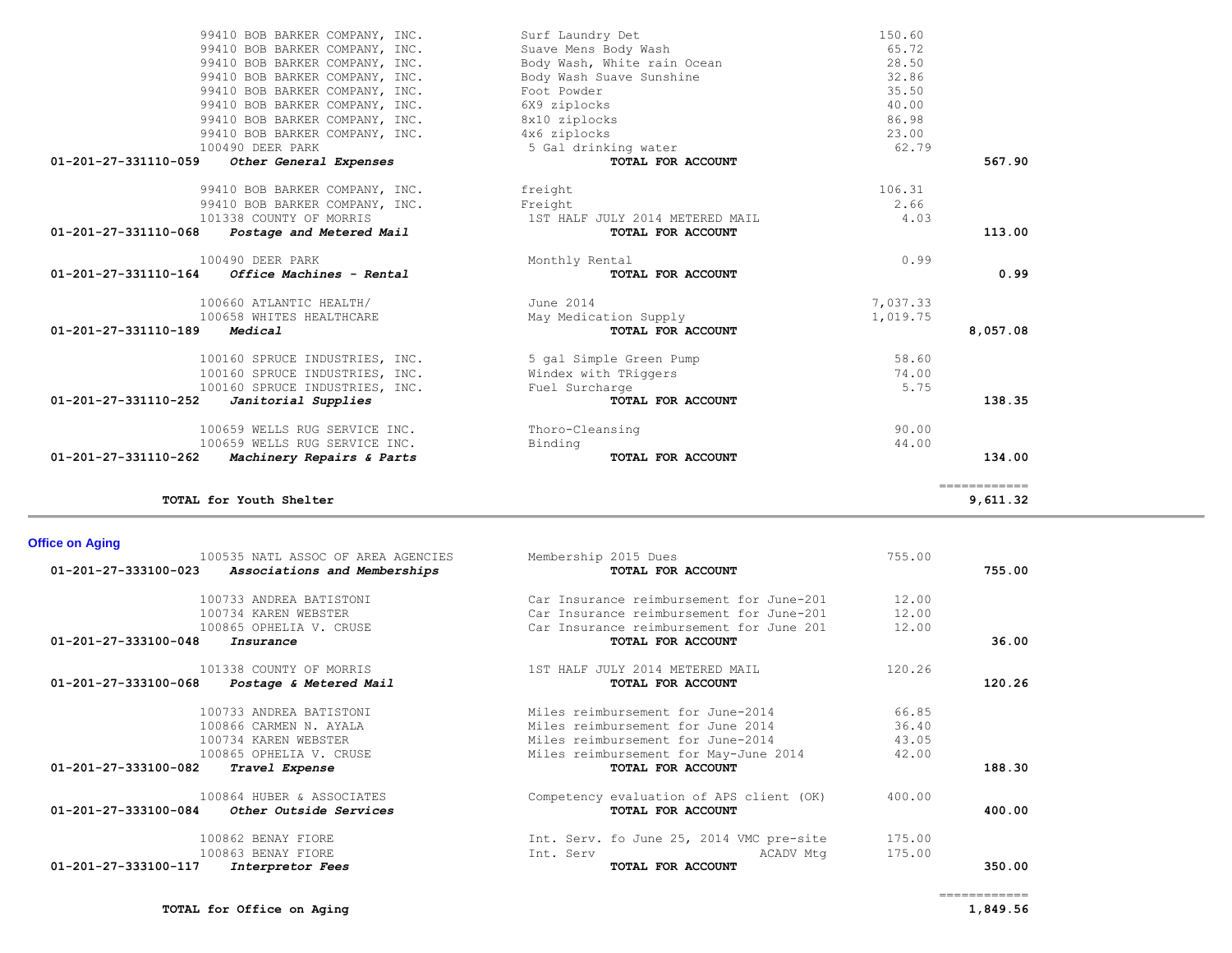| <b>Seniors, Disabled &amp; Veterans</b> |                                        |                                            |           |                            |
|-----------------------------------------|----------------------------------------|--------------------------------------------|-----------|----------------------------|
|                                         | 100607 NJ ACDS INC.                    | NJ ACDS Membership 2014-2015               | 75.00     |                            |
| 01-201-27-343100-023                    | Associations and Memberships           | TOTAL FOR ACCOUNT                          |           | 75.00                      |
|                                         | 100861 CORNERSTONE FAMILY              | mvadc Period 5/1/14-5/31/14<br>1170 un     | 23,914.30 |                            |
| 01-201-27-343100-036                    | Contracted Services - Adult Day Care   | TOTAL FOR ACCOUNT                          |           | 23,914.30                  |
|                                         | TOTAL for Seniors, Disabled & Veterans |                                            |           | -------------<br>23,989.30 |
|                                         |                                        |                                            |           |                            |
| <b>County Board of Social Service</b>   | 100426 PAPER MART INC                  | Xero Bond White $8$ 1/2X11 20# - Order #17 | 566.00    |                            |
|                                         | 100262 STAPLES BUSINESS ADVANTAGE      | Order #7119086363-000-001                  | 98.25     |                            |
|                                         | 100262 STAPLES BUSINESS ADVANTAGE      | MDLND LXT500VP3 RDIO DUL PWR - Order #71   | 99.98     |                            |
|                                         | 100262 STAPLES BUSINESS ADVANTAGE      | Coppertop Battery AAA 8 PK                 | 6.43      |                            |
| 01-201-27-345100-058                    | Office Supplies & Stationery           | TOTAL FOR ACCOUNT                          |           | 770.66                     |
|                                         |                                        |                                            |           |                            |
|                                         | 98845 U-LINE SHIPPING SUPPLY           | Push Button Dispenser - Model #H-2288      | 220.00    |                            |
|                                         | 98845 U-LINE SHIPPING SUPPLY           | Gel Refill Cartridge - Model #S-14836      | 424.00    |                            |
|                                         | 98845 U-LINE SHIPPING SUPPLY           | Shipping & Handling                        | 39.64     |                            |
| 01-201-27-345100-059                    | Other General Expenses                 | TOTAL FOR ACCOUNT                          |           | 683.64                     |
|                                         |                                        |                                            |           |                            |
|                                         | 101154 AT&T                            | OFFICE OF TEMP ASSISTANCE                  | 91.15     |                            |
|                                         | 101155 AT&T                            | OFFICE OF TEMP ASSISTANCE                  | 83.24     |                            |
|                                         | 101151 VERIZON                         | OFFICE OF TEMP ASSISTANCE                  | 756.29    |                            |
|                                         | 101150 VERIZON                         | OFFICE OF TEMP ASSISTANCE                  | 778.94    |                            |
| 01-201-27-345100-146                    | Telephone                              | TOTAL FOR ACCOUNT                          |           | 1,709.62                   |
|                                         | 99472 DISCOVERY BENEFITS INC.          | COBRA Payment for the month of May 2014    | 71.50     |                            |
|                                         | 100425 HORIZON BLUE CROSS BLUE SHIELD  | HMO premium bill for the month of July 2   | 11,005.09 |                            |
|                                         | 100425 HORIZON BLUE CROSS BLUE SHIELD  | $02 - 86379$                               | 3,946.70  |                            |
|                                         | 100425 HORIZON BLUE CROSS BLUE SHIELD  | 03-86379                                   | 2,513.07  |                            |
|                                         | 100425 HORIZON BLUE CROSS BLUE SHIELD  | 03-86379                                   | 1,056.20  |                            |
|                                         | 100425 HORIZON BLUE CROSS BLUE SHIELD  | 14-86379                                   | 4,359.96  |                            |
|                                         | 100425 HORIZON BLUE CROSS BLUE SHIELD  | 14-86379                                   | 1,605.84  |                            |
|                                         | 100425 HORIZON BLUE CROSS BLUE SHIELD  | 16-86379                                   | 68,497.29 |                            |
|                                         | 100425 HORIZON BLUE CROSS BLUE SHIELD  | 16-86379                                   | 31,384.20 |                            |
|                                         | 100425 HORIZON BLUE CROSS BLUE SHIELD  | 17-86379                                   | 3,193.76  |                            |
|                                         | 100425 HORIZON BLUE CROSS BLUE SHIELD  | 17-86379                                   | 1,269.34  |                            |
|                                         | 100425 HORIZON BLUE CROSS BLUE SHIELD  | 25-86379                                   | 9,545.17  |                            |
|                                         | 100425 HORIZON BLUE CROSS BLUE SHIELD  | 25-86379                                   | 3,835.63  |                            |
|                                         | 100253 HORIZON BLUE CROSS BLUE SHIELD  | Dental coverage for the month of July 20   | 690.99    |                            |
|                                         | 100253 HORIZON BLUE CROSS BLUE SHIELD  | 14-96295                                   | 20.74     |                            |
|                                         | 100253 HORIZON BLUE CROSS BLUE SHIELD  | 14-96295                                   | 414.80    |                            |
|                                         | 100253 HORIZON BLUE CROSS BLUE SHIELD  | $34 - 96295$                               | 275.34    |                            |
|                                         | 100253 HORIZON BLUE CROSS BLUE SHIELD  | 54-96295                                   | $-30.26$  |                            |
|                                         | 100253 HORIZON BLUE CROSS BLUE SHIELD  | 54-96295                                   | 2,885.25  |                            |
| 01-201-27-345100-329                    | Hospital Insurance Premiums            | TOTAL FOR ACCOUNT                          |           | 146,540.61                 |
|                                         | 100715 AMY ARCHER                      | ADM - Mileage reimb. for May 2014          | 194.60    |                            |
|                                         | 100948 IMEE D. BEHNKE                  | CSP - Mileage reimb. for June 2014         | 96.60     |                            |
|                                         | 100951 KAITLYN HELLYER                 | SSS - Mileage reimb. for June 2014         | 6.65      |                            |
|                                         | 100709 LASZLO CSENGETO                 | ADM - Mileage reimb. for June 2014         | 5.60      |                            |
| 01-201-27-345100-332                    | Mileage                                | TOTAL FOR ACCOUNT                          |           | 303.45                     |
|                                         | 100715 AMY ARCHER                      | Insurance reimb. for July to December 20   | 72.00     |                            |
|                                         | 100715 AMY ARCHER                      | Parking fees                               | 9.00      |                            |
|                                         | 100958 CLAUDIA L. HINOJOSA             | MAP - Insurance reimb. for July to Decem   | 72.00     |                            |
|                                         | 100946 DAVID VEYSMAN                   | FSS - Insurance reimb. for July to Decem   | 72.00     |                            |
|                                         | 100947 DIPALI PATEL                    | FSS - Insurance reimb. for July to Decem   | 72.00     |                            |
|                                         |                                        |                                            |           |                            |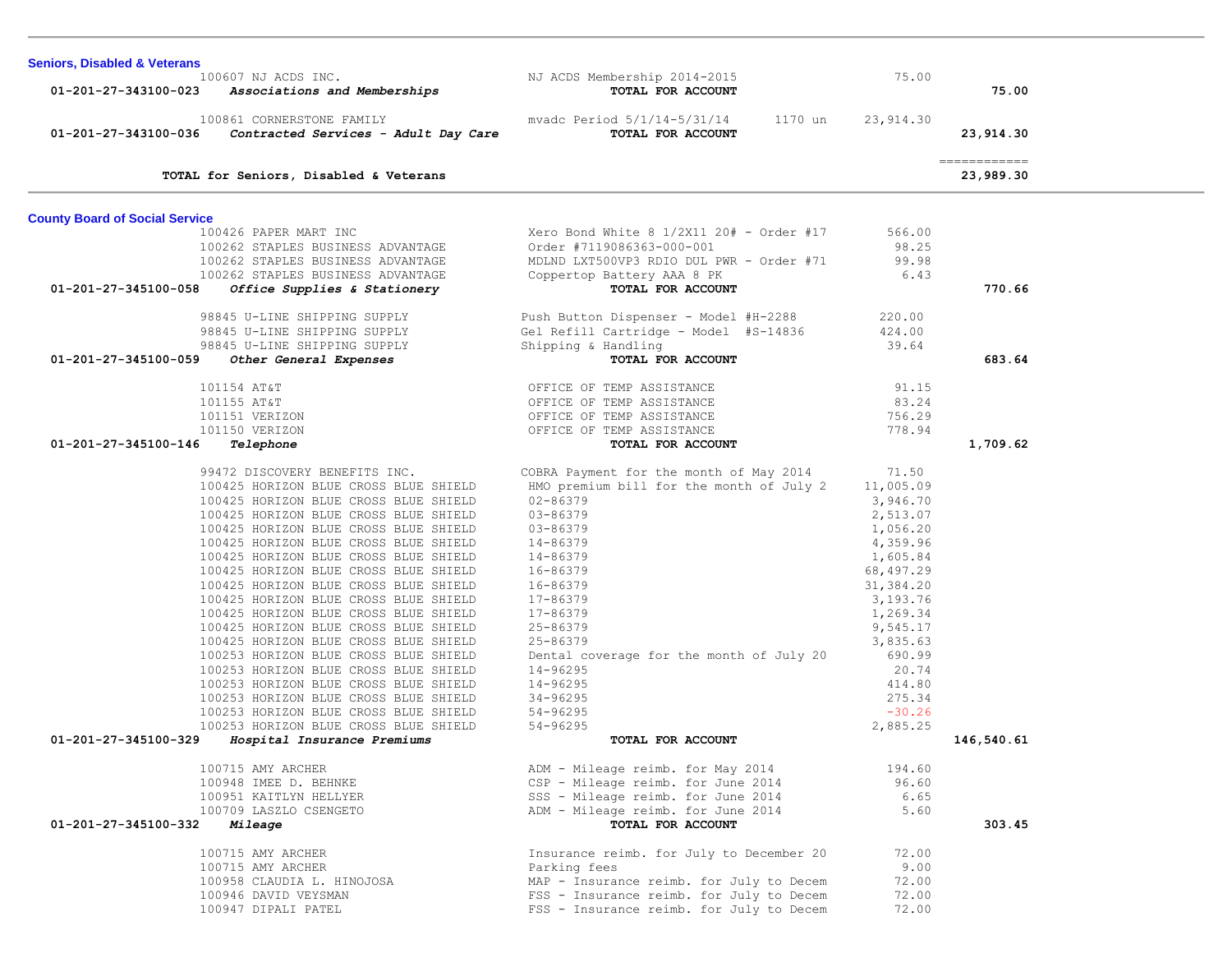| 100949 JAMES MCDANIEL<br>01-201-27-345100-333 Other Allowances                                            | CSP - Insurance reimb. for July to Decem<br>100717 JULIE CICCHETTI<br>100717 JULIE CICCHETTI<br>100951 KAITLYN HELLYER<br>100952 KAREN REMUS<br>100710 STEVEN A. TOTH<br>100710 STEVEN A. TOTH<br>200962 KAREN REMUS<br>200962 KAREN REMUS<br>200962 KAREN REMUS<br>200962 KAREN REMUS<br>2009<br>TOTAL FOR ACCOUNT | 90.00<br>72.00<br>72.00<br>72.00<br>72.00 | 975.00                                                                                                                                                                                                                                                                                                                                                                                                                                                                                 |
|-----------------------------------------------------------------------------------------------------------|---------------------------------------------------------------------------------------------------------------------------------------------------------------------------------------------------------------------------------------------------------------------------------------------------------------------|-------------------------------------------|----------------------------------------------------------------------------------------------------------------------------------------------------------------------------------------------------------------------------------------------------------------------------------------------------------------------------------------------------------------------------------------------------------------------------------------------------------------------------------------|
|                                                                                                           |                                                                                                                                                                                                                                                                                                                     |                                           | $\begin{array}{cccccccccc} \multicolumn{2}{c}{} & \multicolumn{2}{c}{} & \multicolumn{2}{c}{} & \multicolumn{2}{c}{} & \multicolumn{2}{c}{} & \multicolumn{2}{c}{} & \multicolumn{2}{c}{} & \multicolumn{2}{c}{} & \multicolumn{2}{c}{} & \multicolumn{2}{c}{} & \multicolumn{2}{c}{} & \multicolumn{2}{c}{} & \multicolumn{2}{c}{} & \multicolumn{2}{c}{} & \multicolumn{2}{c}{} & \multicolumn{2}{c}{} & \multicolumn{2}{c}{} & \multicolumn{2}{c}{} & \multicolumn{2}{c}{} & \mult$ |
| TOTAL for County Board of Social Service                                                                  |                                                                                                                                                                                                                                                                                                                     |                                           | 150,982.98                                                                                                                                                                                                                                                                                                                                                                                                                                                                             |
| <b>MV:Administration</b>                                                                                  |                                                                                                                                                                                                                                                                                                                     |                                           |                                                                                                                                                                                                                                                                                                                                                                                                                                                                                        |
| 101168 ARNEL P GARCIA (LPN, 6-29-2014 thru 7-12-2014)                                                     |                                                                                                                                                                                                                                                                                                                     | 2,900.00                                  |                                                                                                                                                                                                                                                                                                                                                                                                                                                                                        |
| 101169 BARKEL FLEMMING                                                                                    | LPN, 6-29-2014 thru 7-12-2014<br>LPN, 6-29-2014 thru 7-12-2014                                                                                                                                                                                                                                                      | 232.00                                    |                                                                                                                                                                                                                                                                                                                                                                                                                                                                                        |
| 101170 CARRELLE L CALIXTE                                                                                 |                                                                                                                                                                                                                                                                                                                     | 2,900.00                                  |                                                                                                                                                                                                                                                                                                                                                                                                                                                                                        |
| 101171 CHARLES NADARAJAH RN, 6-29-2014 thru 7-12-2014<br>101172 DANILO LAPID RN, 6-29-2014 thru 7-12-2014 |                                                                                                                                                                                                                                                                                                                     | 1,480.00                                  |                                                                                                                                                                                                                                                                                                                                                                                                                                                                                        |
|                                                                                                           |                                                                                                                                                                                                                                                                                                                     | 1,480.00                                  |                                                                                                                                                                                                                                                                                                                                                                                                                                                                                        |
| 101173 DAVID JEAN-LOUIS                                                                                   | LPN, 6-29-2014 thru 7-12-2014                                                                                                                                                                                                                                                                                       | 2,154.00                                  |                                                                                                                                                                                                                                                                                                                                                                                                                                                                                        |
|                                                                                                           |                                                                                                                                                                                                                                                                                                                     | 592.00                                    |                                                                                                                                                                                                                                                                                                                                                                                                                                                                                        |
|                                                                                                           | 101174 EDITHA MARQUEZ<br>101174 EDITHA MARQUEZ<br>101175 EMMA L. STANSKI<br>101175 EMMA L. STANSKI<br>101176 EVELYN TOLENTINO<br>101176 EVELYN TOLENTINO<br>101177 GEORGINA GRAY-HORSLEY<br>101179 ILIENER CHARLES, RN<br>101179 ILIENER CHARL                                                                      | 296.00                                    |                                                                                                                                                                                                                                                                                                                                                                                                                                                                                        |
|                                                                                                           |                                                                                                                                                                                                                                                                                                                     | 666.00                                    |                                                                                                                                                                                                                                                                                                                                                                                                                                                                                        |
|                                                                                                           |                                                                                                                                                                                                                                                                                                                     | 907.70                                    |                                                                                                                                                                                                                                                                                                                                                                                                                                                                                        |
|                                                                                                           |                                                                                                                                                                                                                                                                                                                     | 1,036.00                                  |                                                                                                                                                                                                                                                                                                                                                                                                                                                                                        |
|                                                                                                           |                                                                                                                                                                                                                                                                                                                     | 2,812.00<br>217.50                        |                                                                                                                                                                                                                                                                                                                                                                                                                                                                                        |
| 101180 JESSY JACOB                                                                                        | LPN, 6-29-2014 thru 7-12-2014                                                                                                                                                                                                                                                                                       | 296.00                                    |                                                                                                                                                                                                                                                                                                                                                                                                                                                                                        |
|                                                                                                           | 101181 LOREEN RAFISURA<br>101182 LOUISE R. MACCHIA<br>101183 MA. LIZA IMPERIAL<br>101183 MA. LIZA IMPERIAL<br>101184 MADUKWE IMO IBOKO, RN RN, 6-29-2014 thru 7-12-2014<br>101184 MADUKWE IMO IBOKO, RN RN, 6-29-2014 thru 7-12-2014<br>10                                                                          | 2,664.00                                  |                                                                                                                                                                                                                                                                                                                                                                                                                                                                                        |
|                                                                                                           |                                                                                                                                                                                                                                                                                                                     | 4,159.73                                  |                                                                                                                                                                                                                                                                                                                                                                                                                                                                                        |
|                                                                                                           |                                                                                                                                                                                                                                                                                                                     | 2,368.00                                  |                                                                                                                                                                                                                                                                                                                                                                                                                                                                                        |
|                                                                                                           |                                                                                                                                                                                                                                                                                                                     | 740.08                                    |                                                                                                                                                                                                                                                                                                                                                                                                                                                                                        |
| 101185 MARION ENNIS                                                                                       |                                                                                                                                                                                                                                                                                                                     | 2,362.00                                  |                                                                                                                                                                                                                                                                                                                                                                                                                                                                                        |
| 101188 MARTHA YAGHI                                                                                       | LPN, 6-29-2014 thru 7-12-2014<br>RN, 6-29-2014 thru 7-12-2014<br>RN, 6-29-2014 thru 7-12-2014<br>RN, 6-29-2014 thru 7-12-2014<br>RN, 6-29-2014 thru 7-12-2014<br>RN, 6-29-2014 thru 7-12-2014<br>RN, 6-29-2014 thru 7-12-2014                                                                                       | 888.00                                    |                                                                                                                                                                                                                                                                                                                                                                                                                                                                                        |
| 101189 MELOJANE CELESTINO                                                                                 |                                                                                                                                                                                                                                                                                                                     | 1,626.89                                  |                                                                                                                                                                                                                                                                                                                                                                                                                                                                                        |
| 101190 MICHELLE CAPILI                                                                                    |                                                                                                                                                                                                                                                                                                                     | 1,924.00                                  |                                                                                                                                                                                                                                                                                                                                                                                                                                                                                        |
| 101191 MIRLENE ESTRIPLET                                                                                  |                                                                                                                                                                                                                                                                                                                     | 4,440.00                                  |                                                                                                                                                                                                                                                                                                                                                                                                                                                                                        |
| 101192 ROSE DUMAPIT                                                                                       |                                                                                                                                                                                                                                                                                                                     | 1,923.26                                  |                                                                                                                                                                                                                                                                                                                                                                                                                                                                                        |
| 101193 ROSEMARY BATANE COBCOBO                                                                            |                                                                                                                                                                                                                                                                                                                     | 1,332.00                                  |                                                                                                                                                                                                                                                                                                                                                                                                                                                                                        |
| 101194 SUZIE COLLIN                                                                                       |                                                                                                                                                                                                                                                                                                                     | 3,107.26                                  |                                                                                                                                                                                                                                                                                                                                                                                                                                                                                        |
| 101195 TEODORA O. DELEON                                                                                  |                                                                                                                                                                                                                                                                                                                     | 886.52                                    |                                                                                                                                                                                                                                                                                                                                                                                                                                                                                        |
| 101196 TERESA DE OCAMPO                                                                                   | RN, 6-29-2014 thru 7-12-2014<br>RN, 6-29-2014 thru 7-12-2014<br>RN, 6-29-2014 thru 7-12-2014<br>RN, 6-29-2014 thru 7-12-2014                                                                                                                                                                                        | 296.00                                    |                                                                                                                                                                                                                                                                                                                                                                                                                                                                                        |
| 01-201-27-350100-013<br>Temporary Help - Per Diem Nurses                                                  | TOTAL FOR ACCOUNT                                                                                                                                                                                                                                                                                                   |                                           | 46,686.94                                                                                                                                                                                                                                                                                                                                                                                                                                                                              |
| 101057 AEQUOR HEALTHCARE SERVICES, LLC                                                                    |                                                                                                                                                                                                                                                                                                                     | 9,867.96                                  |                                                                                                                                                                                                                                                                                                                                                                                                                                                                                        |
| 101057 AEQUOR HEALTHCARE SERVICES, LLC                                                                    | Nursing Services, $6-1$ to $6-7-2014$<br>Nursing Services, $6-8$ to $6-14-2014$                                                                                                                                                                                                                                     | 10,438.96                                 |                                                                                                                                                                                                                                                                                                                                                                                                                                                                                        |
| 101057 AEOUOR HEALTHCARE SERVICES, LLC                                                                    | Nursing Services, 5-25 to 5-31-2014                                                                                                                                                                                                                                                                                 | 9,966.16                                  |                                                                                                                                                                                                                                                                                                                                                                                                                                                                                        |
| 101056 AEQUOR HEALTHCARE SERVICES, LLC                                                                    | Nursing Services, 4-28 to 5-2-2014                                                                                                                                                                                                                                                                                  | 9,475.84                                  |                                                                                                                                                                                                                                                                                                                                                                                                                                                                                        |
| 101056 AEQUOR HEALTHCARE SERVICES, LLC                                                                    | Nursing Services, 5-11 to 5-17-2014                                                                                                                                                                                                                                                                                 | 9,672.35                                  |                                                                                                                                                                                                                                                                                                                                                                                                                                                                                        |
| 101056 AEQUOR HEALTHCARE SERVICES, LLC                                                                    | Nursing Services, 4-13 to 4-18-2014                                                                                                                                                                                                                                                                                 | 12,954.08                                 |                                                                                                                                                                                                                                                                                                                                                                                                                                                                                        |
| 101058 AEQUOR HEALTHCARE SERVICES, LLC                                                                    | Nursing Services, 6-15 to 6-21-2014                                                                                                                                                                                                                                                                                 | 12,313.99                                 |                                                                                                                                                                                                                                                                                                                                                                                                                                                                                        |
| 101058 AEQUOR HEALTHCARE SERVICES, LLC                                                                    | Nursing Services, 5-19 to 5-24-2014                                                                                                                                                                                                                                                                                 | 11, 111. 21                               |                                                                                                                                                                                                                                                                                                                                                                                                                                                                                        |
| 01-201-27-350100-016 Outside Salaries & Wages                                                             | TOTAL FOR ACCOUNT                                                                                                                                                                                                                                                                                                   |                                           | 85,800.55                                                                                                                                                                                                                                                                                                                                                                                                                                                                              |
| 101093 PREMIER HEALTHCARE<br>01-201-27-350100-035 Consultation Fee                                        | Professional Management Services, July~20<br>TOTAL FOR ACCOUNT                                                                                                                                                                                                                                                      | 68,361.64                                 | 68,361.64                                                                                                                                                                                                                                                                                                                                                                                                                                                                              |
| 101109 STAPLES BUSINESS ADVANTAGE                                                                         | 1032198,6-14-2014                                                                                                                                                                                                                                                                                                   | 558.08                                    |                                                                                                                                                                                                                                                                                                                                                                                                                                                                                        |
| 01-201-27-350100-058<br>Office Supplies & Stationery                                                      | TOTAL FOR ACCOUNT                                                                                                                                                                                                                                                                                                   |                                           | 558.08                                                                                                                                                                                                                                                                                                                                                                                                                                                                                 |
| 101338 COUNTY OF MORRIS                                                                                   | 1ST HALF JULY 2014 METERED MAIL                                                                                                                                                                                                                                                                                     | 220.10                                    |                                                                                                                                                                                                                                                                                                                                                                                                                                                                                        |

100945 DALA EKENEZAR FIS - Insurance reimb. for July to Decem 72.00<br>100716 EDILMA ACEVEDO CSP - Insurance reimb. for July to Decem 72.00 100716 EDILMA ACEVEDO CSP - Insurance reimb. for July to Decem 72.00<br>100948 IMEE D. BEHNKE COME CONTRAGEMENT CONTRACTED FOR THE SECTION RALL RESPONDENT COME ACTIONAL CONTRACTED BA 100948 IMEE D. BEHNKE Insurance reimb. for June to December 20 84.00

ADM - Insurance reimb. for July to Decem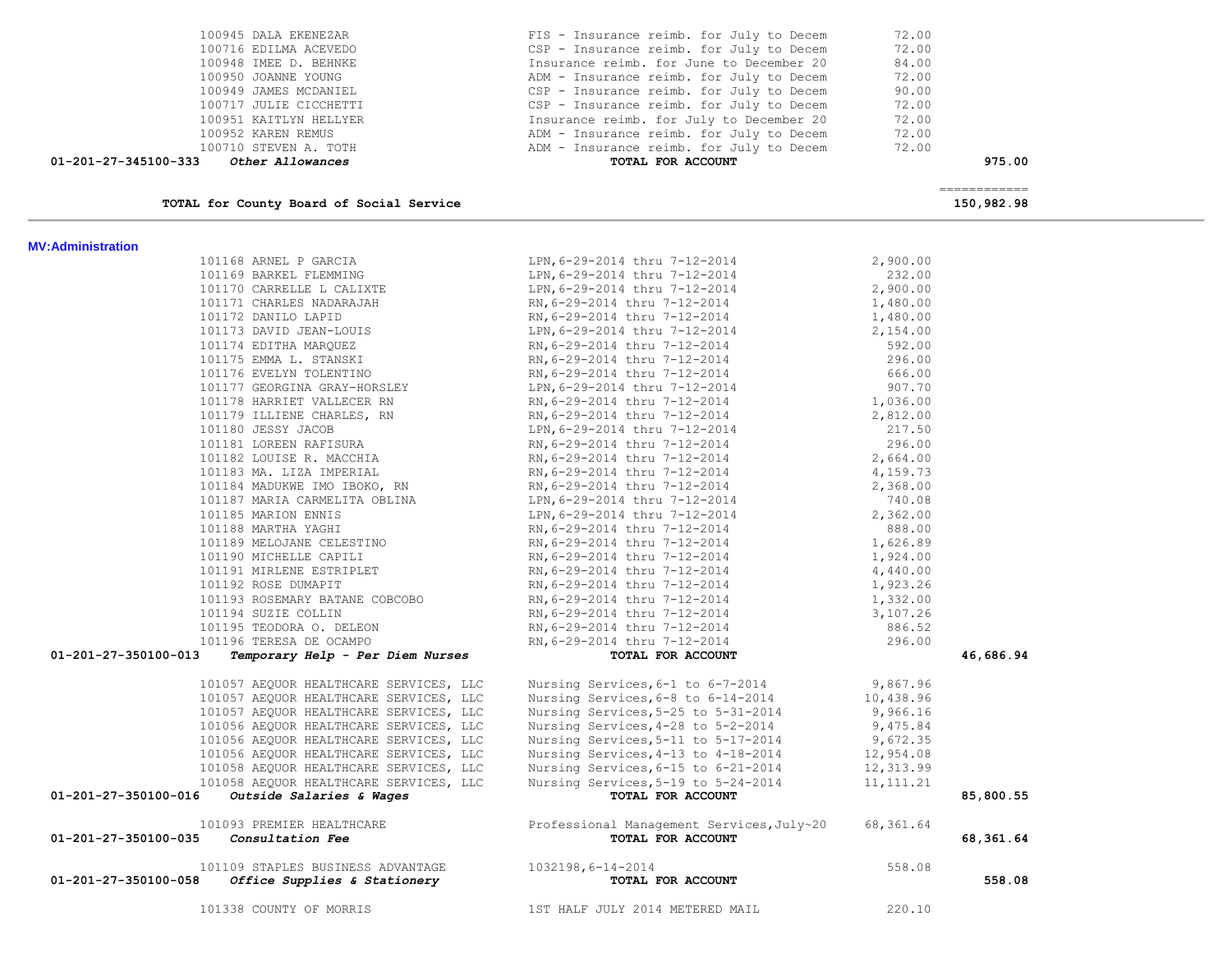| 01-201-27-350100-068        | Postage & Metered Mail                          | TOTAL FOR ACCOUNT                                  |          | 220.10                     |
|-----------------------------|-------------------------------------------------|----------------------------------------------------|----------|----------------------------|
|                             | 101567 NATIONAL FUEL OIL INC. FUEL CHARGES 6/14 |                                                    | 367.91   |                            |
| 01-201-27-350100-140        | Gas Purchases                                   | TOTAL FOR ACCOUNT                                  |          | 367.91                     |
|                             |                                                 |                                                    |          |                            |
|                             | 101154 AT&T                                     | MV: ADMINISTRATION                                 | 223.16   |                            |
|                             | 101155 AT&T                                     | MV: ADMINISTRATION                                 | 314.98   |                            |
|                             | 101111 VERIZON                                  | 973-984-0357 078 33Y<br>$6 - 22$ thru $7 - 21 - 2$ | 28.11    |                            |
|                             | 101151 VERIZON                                  | MV: ADMINISTRATION                                 | 3,243.08 |                            |
|                             | 101150 VERIZON                                  | MV: ADMINISTRATION                                 | 3,340.22 |                            |
| 01-201-27-350100-146        | Telephone                                       | TOTAL FOR ACCOUNT                                  |          | 7,149.55                   |
|                             | TOTAL for MV:Administration                     |                                                    |          | ------------<br>209,144.77 |
| <b>MV:Building Services</b> |                                                 |                                                    |          |                            |
|                             | 101055 ACORN TERMITE AND PEST                   | Pest Control and outside bait stations f           | 1,050.00 |                            |
| 01-201-27-350110-036        | Contracted Services                             | TOTAL FOR ACCOUNT                                  |          | 1,050.00                   |
|                             | 101101 SCHINDLER ELEVATOR CORPORATION           | 5000013604, June~2-14                              | 2,390.90 |                            |
|                             | 101101 SCHINDLER ELEVATOR CORPORATION           | 5000013604, July~2014                              | 2,390.90 |                            |
| 01-201-27-350110-044        | Equipment Service Agreements                    | TOTAL FOR ACCOUNT                                  |          | 4,781.80                   |
|                             | 101094 PSE&G CO                                 | 66 472 055 00, June~2014                           | 580.11   |                            |
|                             | 101095 PSE&G CO                                 | 65 858 068 08, June~2014                           | 1,556.16 |                            |
|                             | 101112 WOODRUFF ENERGY                          | 508579, June~2014                                  | 6,911.58 |                            |
|                             | 101112 WOODRUFF ENERGY                          | 508584, June~2014                                  | 2,166.63 |                            |
| 01-201-27-350110-141        | Natural Gas                                     | TOTAL FOR ACCOUNT                                  |          | 11,214.48                  |
|                             | 101105 SOUTHEAST MORRIS COUNTY                  | 7625100690.00, 3-26 thru 6-25-2014                 | 337.84   |                            |
|                             | 101105 SOUTHEAST MORRIS COUNTY                  | 7635107060.00,3-26 thru 6-25-2014                  | 216.30   |                            |
|                             | 101105 SOUTHEAST MORRIS COUNTY                  | 7635106200.00,3-26 thru 6-25-2014                  | 362.56   |                            |
|                             | 101105 SOUTHEAST MORRIS COUNTY                  | 2120000537.00,5-9 thru 6-19-2014                   | 7,328.40 |                            |
| 01-201-27-350110-147        | Water                                           | TOTAL FOR ACCOUNT                                  |          | 8,245.10                   |
|                             | 100578 BINSKY & SNYDER SERVICES LLC             | REPAIRS, 3/7/14                                    | 7,942.00 |                            |
| 01-201-27-350110-204        | Plant Operation                                 | TOTAL FOR ACCOUNT                                  |          | 7,942.00                   |
|                             | 98932 GENERAL PLUMBING SUPPLY INC.              | 5999, 5/19/14                                      | 35.36    |                            |
| 01-201-27-350110-225        | Chemicals & Sprays                              | TOTAL FOR ACCOUNT                                  |          | 35.36                      |
|                             | 100486 FASTENAL COMPANY                         | NJWHP1143, 3/27/14                                 | 24.47    |                            |
|                             | 100486 FASTENAL COMPANY                         | NJWHP1142, 5/14/14                                 | 218.87   |                            |
|                             | 101070 J.A. SEXAUER                             | $276829, 6 - 11 - 2014$                            | 1,324.14 |                            |
|                             | 101070 J.A. SEXAUER                             | 276829,6-13-2014                                   | 1,004.38 |                            |
|                             | 98851 UNITED REFRIGERATION INC                  | 1029723, 4/24/14                                   | 212.62   |                            |
|                             | 98851 UNITED REFRIGERATION INC                  | 1029723, 4/24/14                                   | 57.00    |                            |
|                             | 98851 UNITED REFRIGERATION INC                  | 1029723, 4/24/14                                   | 151.68   |                            |
|                             | 101076 MILLER & CHITTY CO INC                   | 0014350000, 6-23-2014, Quote MC14-94MT             | 1,795.00 |                            |
|                             | 101077 MILLER & CHITTY CO INC                   | $0014350000, 6 - 26 - 2014$                        | 2,480.00 |                            |
|                             | 101080 NATIONAL INDUSTRIES                      | MVNH066, 6-30-2014                                 | 453.48   |                            |
|                             | 100481 TURTLE & HUGHES, INC                     | 132425, 5/15/14                                    | 384.60   |                            |
|                             | 100481 TURTLE & HUGHES, INC                     | 132425, 5/21/14                                    | 227.56   |                            |
| 01-201-27-350110-262        | Machinery Repairs & Parts                       | TOTAL FOR ACCOUNT                                  |          | 8,333.80                   |
|                             |                                                 |                                                    |          | ============               |
|                             | TOTAL for MV: Building Services                 |                                                    |          | 41,602.54                  |

**MV:Dietary** 

99319 STATE OF NJ 24-007-900, MAY 2014 540.52

99319 STATE OF NJ 24-007-900, MAY 2014 789.80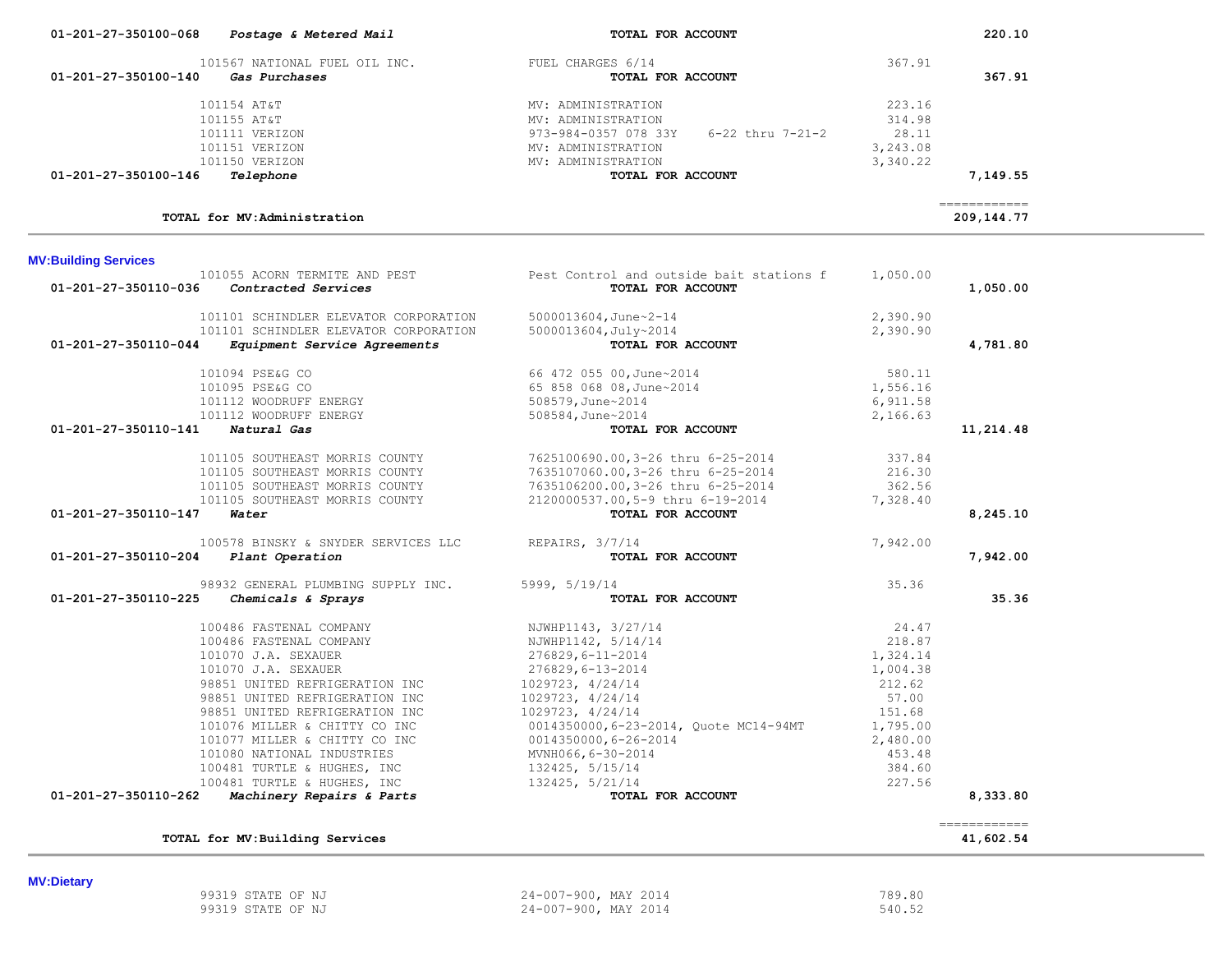| 99319 STATE OF NJ                                                        | 24-007-900, MAY 2014                                           | 3,675.86             |                            |
|--------------------------------------------------------------------------|----------------------------------------------------------------|----------------------|----------------------------|
| 01-201-27-350115-185<br>Food                                             | TOTAL FOR ACCOUNT                                              |                      | 5,006.18                   |
| 101110 STAR LEDGER                                                       | $947758$ , w/e $6-21-2014$                                     | 109.89               |                            |
| 101110 STAR LEDGER                                                       | 947758, w/e 6-28-2014                                          | 100.36               |                            |
| 101110 STAR LEDGER                                                       | 947758, w/e 7-5-2014                                           | 88.29                |                            |
| 01-201-27-350115-186<br>Coffee / Giff Shop                               | TOTAL FOR ACCOUNT                                              |                      | 298.54                     |
| 99320 ACME AMERICAN REPAIRS INC.                                         | 0118615, 4/30/14                                               | 90.00                |                            |
| 99320 ACME AMERICAN REPAIRS INC.                                         | 0118615, 5/22/14                                               | 559.71               |                            |
| 99320 ACME AMERICAN REPAIRS INC.                                         | 0118615, 4/29/14                                               | 978.89               |                            |
| 99320 ACME AMERICAN REPAIRS INC.<br>99320 ACME AMERICAN REPAIRS INC.     | 0118615, 4/29/14<br>0118615, 4/30/14                           | 1,172.55<br>333.30   |                            |
| 01-201-27-350115-262<br>Machinery Repairs & Parts                        | TOTAL FOR ACCOUNT                                              |                      | 3,134.45                   |
|                                                                          |                                                                |                      | -------------              |
| TOTAL for MV: Dietary                                                    |                                                                |                      | 8,439.17                   |
|                                                                          |                                                                |                      |                            |
| <b>MV:Laundry</b><br>101068 EMERALD PROFESSIONAL                         | $285632, 7 - 3 - 2014$                                         | 5,261.10             |                            |
| 101068 EMERALD PROFESSIONAL                                              | $285632, 7 - 9 - 2014$                                         | 11,980.00            |                            |
| 101067 EMERALD PROFESSIONAL                                              | 285632,5-16-2014                                               | 10,374.80            |                            |
| 101067 EMERALD PROFESSIONAL                                              | 285632, 5-22-2014                                              | 10,551.95            |                            |
| 101067 EMERALD PROFESSIONAL                                              | 285632,6-12-2014                                               | 632.55               |                            |
| 01-201-27-350125-182<br>Diapers                                          | TOTAL FOR ACCOUNT                                              |                      | 38,800.40                  |
| TOTAL for MV: Laundry                                                    |                                                                |                      | -------------<br>38,800.40 |
|                                                                          |                                                                |                      |                            |
| <b>MV:Nursing</b>                                                        |                                                                |                      |                            |
| 101090 PHARMA CARE INC                                                   | Pharmaceutical Consultation for June, 20                       | 3,702.60             |                            |
| 01-201-27-350130-035<br>Consultation Fee                                 | TOTAL FOR ACCOUNT                                              |                      | 3,702.60                   |
| 101071 JAGDISH DANG                                                      | Professional Services for June, 2014                           | 2,200.00             |                            |
| 101072 JAMES H WOLF                                                      | Medical Director, 6-26, 6-30, 7-3, 7-7-2                       | 1,542.50             |                            |
| 101093 PREMIER HEALTHCARE<br>01-201-27-350130-036<br>Contracted Services | Nursing Services for Admissions, July~201<br>TOTAL FOR ACCOUNT | 9,916.66             | 13,659.16                  |
|                                                                          |                                                                |                      |                            |
| 98917 ASSOCIATED SALES AND BAG CO.                                       | 314307, 5/15/14                                                | 503.20               |                            |
| 101061 AGL WELDING SUPPLY CO INC                                         | 584500, 6-10 thru 7-9-2014                                     | 200.00               |                            |
| 101061 AGL WELDING SUPPLY CO INC                                         | 584500,6-9 thru 7-8-2014                                       | 250.00               |                            |
| 101068 EMERALD PROFESSIONAL<br>101073 JML MEDICAL INC.                   | $285632, 7 - 9 - 2014$<br>5MOC02, 6-5-2014                     | 7,540.00<br>5,981.60 |                            |
| 101073 JML MEDICAL INC.                                                  | 5MOC02, 6-5-2014                                               | 1,078.00             |                            |
| 101088 PENN-JERSEY PAPER CO.                                             | $20955, 6 - 20 - 2014$                                         | 2,092.85             |                            |
| 101107 SPECIALTY MEDICAL PRODUCTS INC.                                   | MOVMN, $6 - 19 - 2014$                                         | 72.05                |                            |
| 101107 SPECIALTY MEDICAL PRODUCTS INC.                                   | MOVMN, June~2014                                               | 4,219.10             |                            |
| 101108 SPECIALTY MEDICAL PRODUCTS INC.                                   | MOVMN, 6-22-2014                                               | 2,765.08             |                            |
| 101108 SPECIALTY MEDICAL PRODUCTS INC.                                   | MOVMN, 6-26-2014                                               | 793.39               |                            |
| 101108 SPECIALTY MEDICAL PRODUCTS INC.                                   | MOVMN, 6-18-2014                                               | 500.85               |                            |
| 101108 SPECIALTY MEDICAL PRODUCTS INC.                                   | MOVMN, 6-27-2014                                               | 2,380.17             |                            |
| 101108 SPECIALTY MEDICAL PRODUCTS INC.                                   | MOVMN, $6 - 18 - 2014$                                         | $-397.84$            |                            |
| 01-201-27-350130-046<br>General Stores                                   | TOTAL FOR ACCOUNT                                              |                      | 27,978.45                  |
| 101065 DISCOVER RX                                                       | 5438, Medicare RX for May-2014                                 | 37, 392.21           |                            |
| 101066 DISCOVER RX                                                       | 5438, Medicare RX for June-2014                                | 39, 477.57           |                            |
| Legend Drugs (Prescription)<br>01-201-27-350130-171                      | TOTAL FOR ACCOUNT                                              |                      | 76,869.78                  |
| 101065 DISCOVER RX                                                       | 5438, IV Stock Supply for May-2014                             | 2, 214.22            |                            |
| 101066 DISCOVER RX                                                       | 5438, IV Stock Supply for June-2014                            | 7,809.05             |                            |
| 01-201-27-350130-172 Non-Legend Drugs (OTC)                              | TOTAL FOR ACCOUNT                                              |                      | 10,023.27                  |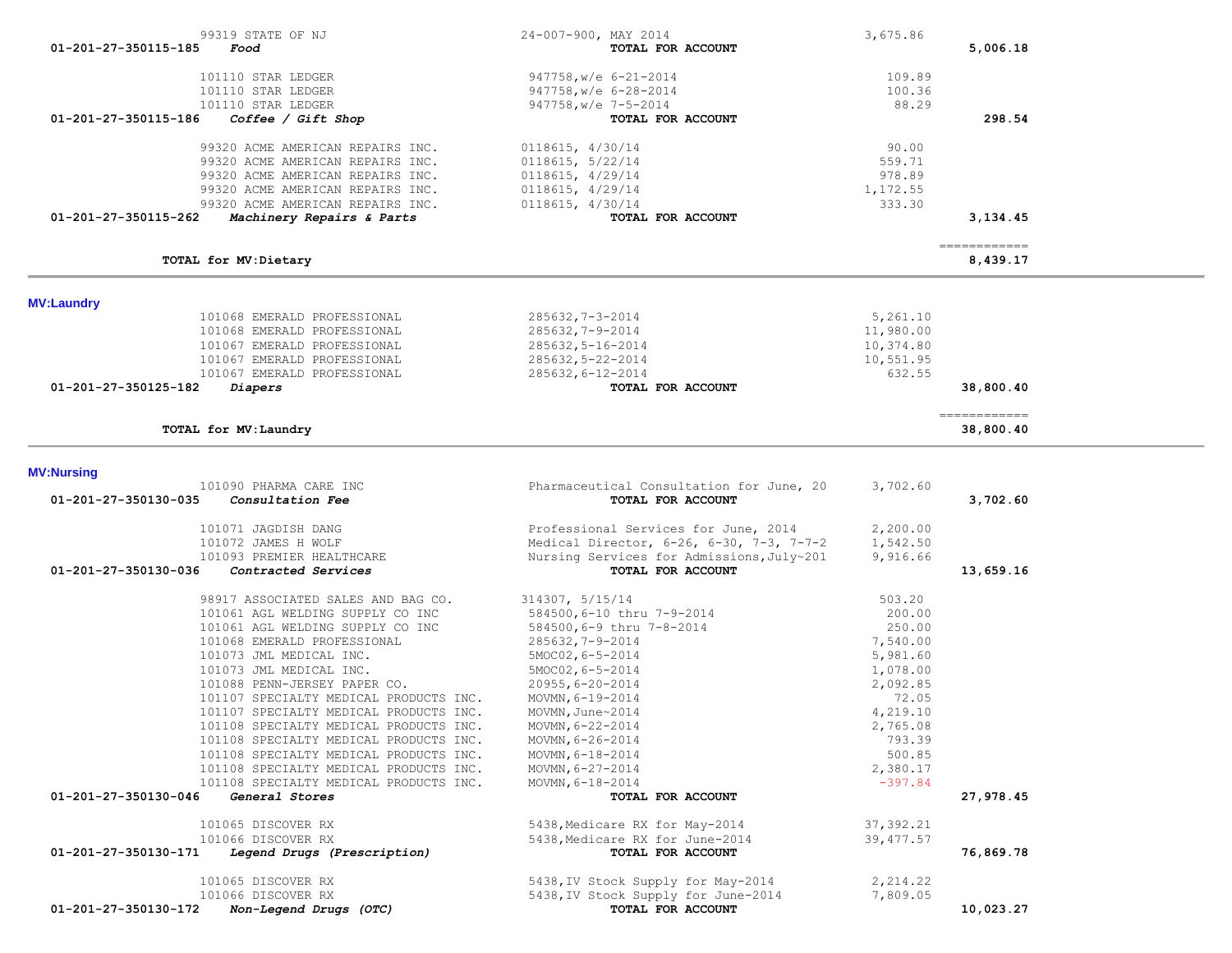| 101100 RETINA-VITREOUS CONSULTANTS<br>01-201-27-350130-189<br>Medical | H44113700, DOS-5/2/2014<br>TOTAL FOR ACCOUNT         | 277.22   | 277.22       |
|-----------------------------------------------------------------------|------------------------------------------------------|----------|--------------|
| 101117 VELMA MCLEAN<br>01-201-27-350130-191<br>Nursing                | CNA Re-Certification, 6-24-2014<br>TOTAL FOR ACCOUNT | 30.00    | 30.00        |
| 101091 PRAXAIR DISTRIBUTION                                           | LM714,6-2-2014                                       | 254.09   |              |
| 101091 PRAXAIR DISTRIBUTION                                           | LM714,6-12-2014                                      | 250.58   |              |
| 101091 PRAXAIR DISTRIBUTION                                           | LM714,6-9-2014                                       | 254.09   |              |
| 101091 PRAXAIR DISTRIBUTION                                           | LM714,6-17-2014                                      | 254.09   |              |
| 101091 PRAXAIR DISTRIBUTION                                           | LM714,6-20-2014                                      | 953.19   |              |
| 101091 PRAXAIR DISTRIBUTION                                           | LM714,6-24-2014                                      | 259.21   |              |
| 101091 PRAXAIR DISTRIBUTION                                           | LM714,6-30-2014                                      | 255.62   |              |
| 01-201-27-350130-193<br>Oxygen                                        | TOTAL FOR ACCOUNT                                    |          | 2,480.87     |
| 101078 MOBILEX USA                                                    | Testing for June, 2014                               | 2,268.37 |              |
| 101078 MOBILEX USA                                                    | Testing for June, 2014                               | 506.14   |              |
| $01 - 201 - 27 - 350130 - 203$<br>X-Ray & Medical Supplies            | TOTAL FOR ACCOUNT                                    |          | 2,774.51     |
| 101084 ON TIME TRANSPORT INC.                                         | Medical Transport, 6-13-2014                         | 106.00   |              |
| 101084 ON TIME TRANSPORT INC.                                         | Medical Transport, 6-17-2014                         | 220.00   |              |
| 101084 ON TIME TRANSPORT INC.                                         | Medical Transport, 6-17-2014                         | 94.00    |              |
| 101084 ON TIME TRANSPORT INC.                                         | Medical Transport, 6-30-2014                         | 130.00   |              |
| 101083 ON TIME AMBULANCE, INC.                                        | Medical Transport, 6-19-2014                         | 422.00   |              |
| 101083 ON TIME AMBULANCE, INC.                                        | Medical Transport, 6-25-2014                         | 446.00   |              |
| 01-201-27-350130-340<br>Transportation Services                       | TOTAL FOR ACCOUNT                                    |          | 1,418.00     |
|                                                                       |                                                      |          | ------------ |
| TOTAL for MV: Nursing                                                 |                                                      |          | 139,213.86   |

## **MV:Recreation/Volunteer Svc**

|                      | 101059 AFI FOODSERVICE DISTRIBUTORS | Acct #185674 Food for Resident Events, 6- | 204.38 |          |
|----------------------|-------------------------------------|-------------------------------------------|--------|----------|
|                      | 101062 ARTS! BY THE PEOPLE INC.     | Poetry Class in Atrium on 6-2-2014        | 75.00  |          |
|                      | 101063 BRUSHSTROKES                 | Art Appreciation on 6-25-2014             | 135.00 |          |
|                      | 101064 CREATING WITH CLAY LLC       | Clay Art Program on 7-8-2014              | 100.00 |          |
|                      | 101092 PRECIOUSGEMS MUSIC, LLC      | Music Program on 2D, 6-26-2014            | 125.00 |          |
|                      | 101079 FRANK PINTO                  | Replace employee phone, damaged by resid  | 99.00  |          |
|                      | 101081 NICHOLAS L. ROCCAFORTE       | Music Program on 2D, 7-1-2014             | 75.00  |          |
|                      | 101069 VIKTOR FLORIAN SCHANTZ       | 4th of July Party-Facility Wide           | 300.00 |          |
| 01-201-27-350135-194 | Patient Activities                  | TOTAL FOR ACCOUNT                         |        | 1,113.38 |

|  | <b>MV:Rehabilitation</b> |  |
|--|--------------------------|--|

| <u>MV.NGHADHILALIVII</u>                    |                                 |            |
|---------------------------------------------|---------------------------------|------------|
| 101102 SELECT REHABILITATION INC.           | Physical Therapy, May~2014      | 66,676.63  |
| 101102 SELECT REHABILITATION INC.           | Occupational Therapy, May~2014  | 61,081.69  |
| 101102 SELECT REHABILITATION INC.           | Speech Therapy, May~2014        | 22,904.65  |
| 101102 SELECT REHABILITATION INC.           | Physical Thereapy, June~2014    | 79,429.77  |
| 101102 SELECT REHABILITATION INC.           | Occupational Therapy, June~2014 | 58,747.87  |
| 101102 SELECT REHABILITATION INC.           | Speech Therapy, June~2014       | 24,019.07  |
|                                             |                                 |            |
| 01-201-27-350140-036<br>Contracted Services | TOTAL FOR ACCOUNT               | 312,859.68 |
| 101087 PATTERSON MEDICAL SUPPLY, INC.       | 104022453, 4-25-2014            | 728.35     |
| 101087 PATTERSON MEDICAL SUPPLY, INC.       | 104022453, 4-30-2014            | 123.34     |
| 101087 PATTERSON MEDICAL SUPPLY, INC.       | 104022453,5-16-2014             | 142.16     |
| 101087 PATTERSON MEDICAL SUPPLY, INC.       | 104022453,5-13-2014             | 88.45      |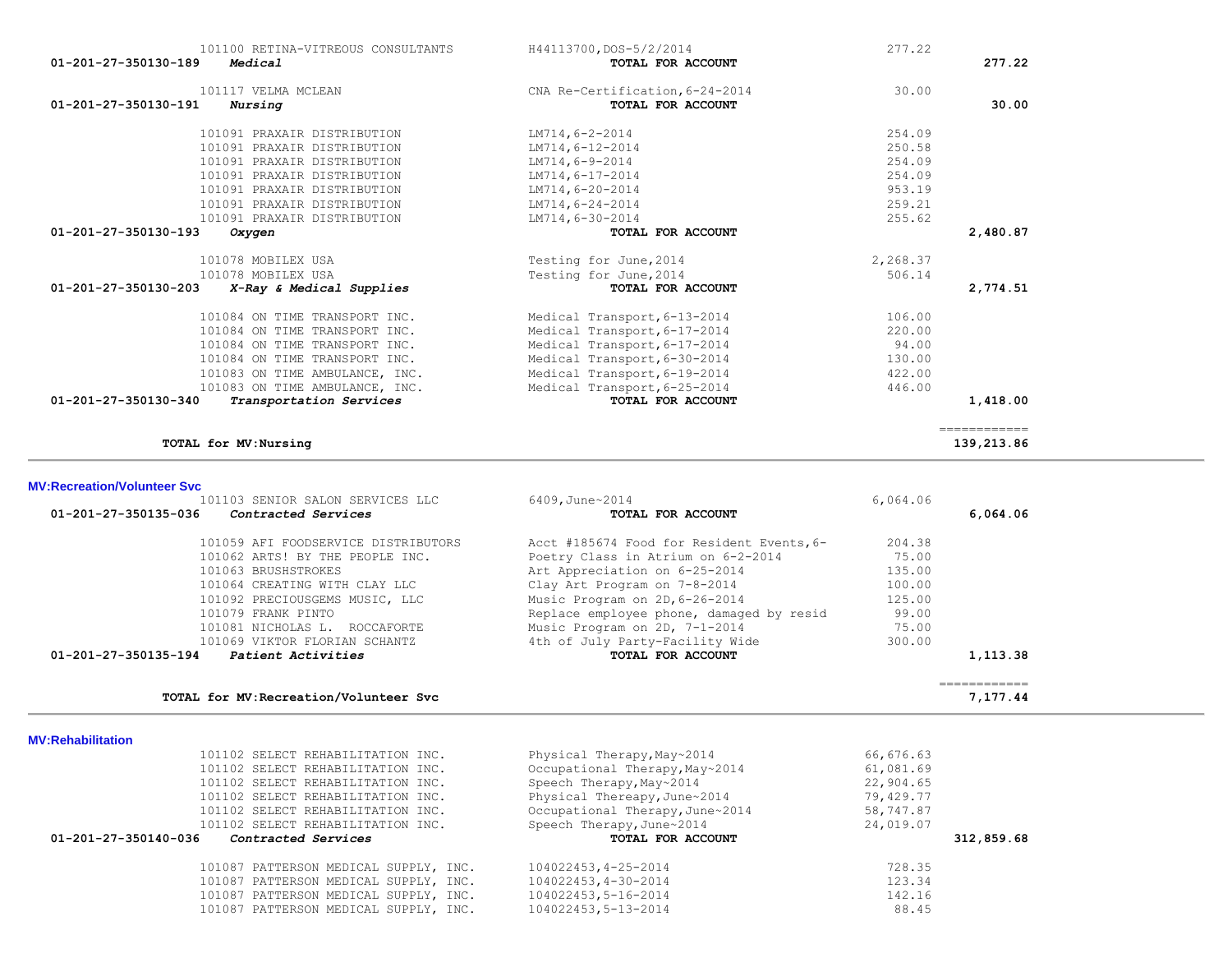| $01 - 201 - 27 - 350140 - 046$                                                                 | 101087 PATTERSON MEDICAL SUPPLY, INC.<br>101087 PATTERSON MEDICAL SUPPLY, INC.<br>101087 PATTERSON MEDICAL SUPPLY, INC.<br>General Stores                                                                                                                                                                                                                                                                                                                                             | 104022453,5-28-2014<br>104022453,5-21-2014<br>$104022453, 6 - 10 - 2014$<br>TOTAL FOR ACCOUNT                                                                                                                                                                                                                                                                                                                                                                                                                                                                                                                                                                                                    | 504.16<br>215.31<br>59.41                                                                                                             | 1,861.18                                                |  |
|------------------------------------------------------------------------------------------------|---------------------------------------------------------------------------------------------------------------------------------------------------------------------------------------------------------------------------------------------------------------------------------------------------------------------------------------------------------------------------------------------------------------------------------------------------------------------------------------|--------------------------------------------------------------------------------------------------------------------------------------------------------------------------------------------------------------------------------------------------------------------------------------------------------------------------------------------------------------------------------------------------------------------------------------------------------------------------------------------------------------------------------------------------------------------------------------------------------------------------------------------------------------------------------------------------|---------------------------------------------------------------------------------------------------------------------------------------|---------------------------------------------------------|--|
|                                                                                                | TOTAL for MV: Rehabilitation                                                                                                                                                                                                                                                                                                                                                                                                                                                          |                                                                                                                                                                                                                                                                                                                                                                                                                                                                                                                                                                                                                                                                                                  |                                                                                                                                       | ------------<br>314,720.86                              |  |
| <b>Assistance Dep Child: Local Shr</b><br>01-201-27-354100-091                                 | 100711 OFFICE OF TEMPORARY ASSISTANCE<br>Assistance Dep Child:Local Shr Program E                                                                                                                                                                                                                                                                                                                                                                                                     | For estimated Co. Share of TANF Recipien<br>TOTAL FOR ACCOUNT                                                                                                                                                                                                                                                                                                                                                                                                                                                                                                                                                                                                                                    | 7,000.00                                                                                                                              | 7,000.00                                                |  |
|                                                                                                | TOTAL for Assistance Dep Child: Local Shr                                                                                                                                                                                                                                                                                                                                                                                                                                             |                                                                                                                                                                                                                                                                                                                                                                                                                                                                                                                                                                                                                                                                                                  |                                                                                                                                       | ------------<br>7,000.00                                |  |
| <b>Assistance SSI Income Recipien</b><br>01-201-27-355100-090                                  | 100712 OFFICE OF TEMPORARY ASSISTANCE<br>Assistance SSI Income Recipien Expenditu                                                                                                                                                                                                                                                                                                                                                                                                     | For estimated Co. Share of ASSIR for the<br>TOTAL FOR ACCOUNT                                                                                                                                                                                                                                                                                                                                                                                                                                                                                                                                                                                                                                    | 38,500.00                                                                                                                             | 38,500.00                                               |  |
|                                                                                                | TOTAL for Assistance SSI Income Recipien                                                                                                                                                                                                                                                                                                                                                                                                                                              |                                                                                                                                                                                                                                                                                                                                                                                                                                                                                                                                                                                                                                                                                                  |                                                                                                                                       | -------------<br>38,500.00                              |  |
| <b>County Adjuster</b><br>01-201-27-357100-016<br>01-201-27-357100-068<br>01-201-27-357100-084 | 99168 TELESEARCH INC<br>99168 TELESEARCH INC<br>99168 TELESEARCH INC<br>100598 TELESEARCH INC<br>100598 TELESEARCH INC<br>100598 TELESEARCH INC<br>100598 TELESEARCH INC<br>100598 TELESEARCH INC<br>100598 TELESEARCH INC<br>100598 TELESEARCH INC<br>100598 TELESEARCH INC<br>100598 TELESEARCH INC<br>Outside Salaries & Wages<br>101338 COUNTY OF MORRIS<br>Postage & Metered Mail<br>101204 NJ STATE ASSOC OF CTY ADJUSTER<br>Other Oustide Service<br>TOTAL for County Adjuster | Adjuster Temp Katherine Santiago for wee<br>Adjuster Temp Katherine Santiago for wee<br>Adjuster Temp Lidia Udrija for week endi<br>Adjuster Temp Katherine Santiago for wee<br>Adjuster Temp Lidia Udrija for week endi<br>Adjuster Temp Katherine Santiago for wee<br>Adjuster Temp Katherine Santiago for wee<br>Adjuster Temp Lidia Udrija for week endi<br>Adjuster Temp Katherine Santiago for wee<br>Adjuster Temp Lidia Udrija for week endi<br>Adjuster Temp Katherine Santiago for wee<br>Adjuster Temp Lidia Udrija Santiago for<br>TOTAL FOR ACCOUNT<br>1ST HALF JULY 2014 METERED MAIL<br>TOTAL FOR ACCOUNT<br>County Adjuster's Meeting on 7/8/2014 at<br><b>TOTAL FOR ACCOUNT</b> | 487.50<br>429.00<br>195.00<br>97.50<br>643.50<br>75.00<br>487.50<br>487.50<br>487.50<br>487.50<br>390.00<br>390.00<br>196.92<br>40.00 | 4,657.50<br>196.92<br>40.00<br>------------<br>4,894.42 |  |
| <b>Dental Clinic</b><br>01-201-27-365100-095                                                   | 101223 ROBERT A. CHARMOY, DMD PA<br>Dental Clinic Other Administrative Suppl<br>TOTAL for Dental Clinic                                                                                                                                                                                                                                                                                                                                                                               | Frank Delane 6/2/14<br>TOTAL FOR ACCOUNT                                                                                                                                                                                                                                                                                                                                                                                                                                                                                                                                                                                                                                                         | 60.00                                                                                                                                 | 60.00<br>============<br>60.00                          |  |
| <b>County Library</b>                                                                          | 99989 BERNAN<br>99988 BAKER & TAYLOR BOOKS<br>100463 CENTER POINT LARGE PRINT<br>98029 CCH INC                                                                                                                                                                                                                                                                                                                                                                                        | 0782711 dated 05/16/14<br>321652 C000745 3 B00000 dated 05/29/14<br>XCP14-6 dated 06/03/14<br>4001080275 dated 04/25/14                                                                                                                                                                                                                                                                                                                                                                                                                                                                                                                                                                          | 76.00<br>169.67<br>190.21<br>2,954.00                                                                                                 |                                                         |  |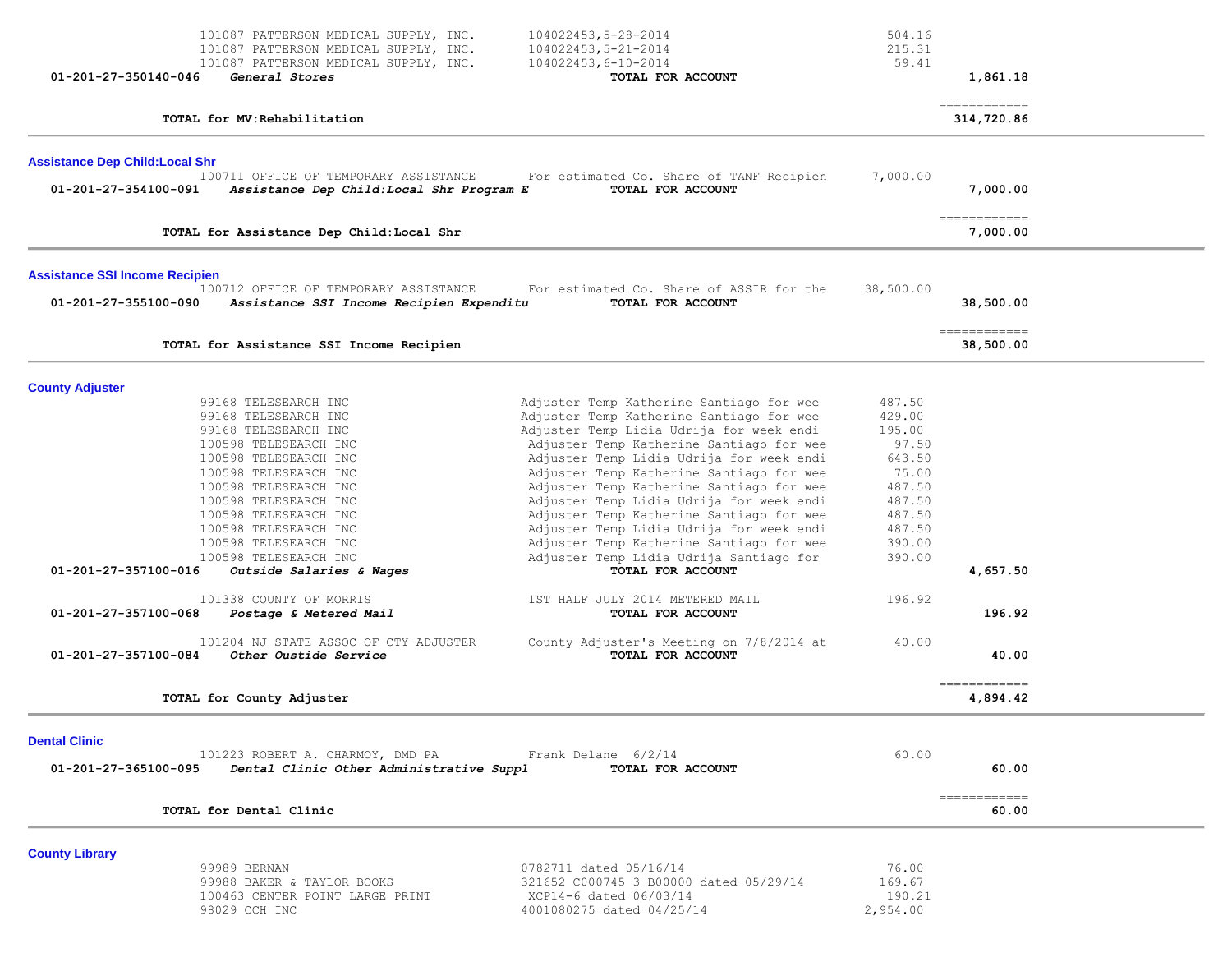|                                       | $01-201-29-390100-083$ Video & Film Materials         | TOTAL FOR ACCOUNT                                                       |        | 441.80                    |
|---------------------------------------|-------------------------------------------------------|-------------------------------------------------------------------------|--------|---------------------------|
|                                       | 100036 OCLC ONLINE COMPUTER                           | $010CLC2051$ dated $05/31/14$ - NWM Morris C $1,925.48$                 |        |                           |
| 01-201-29-390100-084                  | 100036 OCLC ONLINE COMPUTER<br>Other Outside Services | 010CLC2051 dated $5/31/14$ - XTM M.A.I.N. 1,644.90<br>TOTAL FOR ACCOUNT |        | 3,570.38                  |
|                                       | 99994 GERSTNER CASH REGISTERS INC                     | 2-MA-1450 Ribbon Cassette & 2-MA-1350 Ri 26.50                          |        |                           |
| 01-201-29-390100-095                  | Other Administrative Supplies                         | TOTAL FOR ACCOUNT                                                       |        | 26.50                     |
|                                       | TOTAL for County Library                              |                                                                         |        | ============<br>16,383.79 |
| <b>County Superintendent of Schoo</b> |                                                       |                                                                         |        |                           |
|                                       | 99902 STAPLES BUSINESS ADVANTAGE                      | Staples 8.5x11 Copy Paper                                               | 145.60 |                           |
|                                       | 99902 STAPLES BUSINESS ADVANTAGE                      | Staples Shredder 15G Bag - 50 Ct                                        | 19.78  |                           |
|                                       | 100149 STAPLES BUSINESS ADVANTAGE                     | Miscellaneous Office Supplies                                           | 72.19  |                           |
|                                       | 100149 STAPLES BUSINESS ADVANTAGE                     | Stpls Perf Pad Lgl 12PK YL                                              | 3.43   |                           |
|                                       | $01-201-29-392100-058$ Office Supplies & Stationery   | TOTAL FOR ACCOUNT                                                       |        | 241.00                    |
|                                       | 101338 COUNTY OF MORRIS                               | 1ST HALF JULY 2014 METERED MAIL                                         | 122.10 |                           |
| 01-201-29-392100-068                  | Postage & Metered Mail                                | TOTAL FOR ACCOUNT                                                       |        | 122.10                    |
|                                       | 98723 RENA HENDRICK                                   | REIMBURSEMENT FOR ACCOMODATIONS IN AC FO                                | 285.00 |                           |
| 01-201-29-392100-082                  | Travel Expense                                        | TOTAL FOR ACCOUNT                                                       |        | 285.00                    |
|                                       | 99900 MUNICIPAL CAPITAL CORP                          | Contract #12101, 2014 Lease Pymt for Ric                                | 911.92 |                           |
| 01-201-29-392100-164                  | Office Machines - Rental                              | TOTAL FOR ACCOUNT                                                       |        | 911.92                    |
|                                       |                                                       |                                                                         |        |                           |

 101020 INGRAM LIBRARY SERVICES 20C0083 dated 06/16/14 Split Object Code 20.22 99997 MIDWEST TAPE LLC 2000001148 dated 05/16/2014 138.33

99997 MIDWEST TAPE LLC 2000001148 dated 05/30/2014

| 201-29-390100-028<br><b>Books &amp; Periodicals</b>                         |
|-----------------------------------------------------------------------------|
| 99993 GAYLORD BROS., INC.<br>201-29-390100-058 Office Supplies & Stationery |
| 101338 COUNTY OF MORRIS<br>201-29-390100-068<br>Postage & Metered Mail      |

| 99993 GAYLORD BROS., INC.                          | $m \wedge m \wedge r$ $m \wedge n \wedge n \wedge m \wedge m$ | 1,076.52 |
|----------------------------------------------------|---------------------------------------------------------------|----------|
|                                                    | 682988 dated 05/15/2014                                       |          |
| $01 - 201 - 29 - 390100 - 028$ Books & Periodicals | TOTAL FOR ACCOUNT                                             |          |
| 99998 U.S. PHARMACOPEIAL CONVENTION                | 45907 dated 05/12/14                                          | 899.00   |
| 101020 INGRAM LIBRARY SERVICES                     | 20C0083 dated 06/20/14                                        | 691.86   |
| 101020 INGRAM LIBRARY SERVICES                     | 20C0083 dated 06/18/14                                        | 332.81   |
| 101020 INGRAM LIBRARY SERVICES                     | 20C0083 dated 06/18/14                                        | 53.67    |
| 101020 INGRAM LIBRARY SERVICES                     | 20C0083 dated 06/16/14                                        | 16.90    |
| 101020 INGRAM LIBRARY SERVICES                     | 20C0083 dated 06/16/14                                        | 930.75   |
| 101020 INGRAM LIBRARY SERVICES                     | 20C0083 dated 06/16/14 Split Object Code                      | 45.30    |
| 101020 INGRAM LIBRARY SERVICES                     | 20C0083 dated 06/02/14                                        | 62.06    |

| 99991 GALE<br>98855 GALE<br>98855 GALE<br>98855 GALE                                                                     | 116418 dated 05/12/14                                                                                                                                                                                                                                                                                            |          |           |
|--------------------------------------------------------------------------------------------------------------------------|------------------------------------------------------------------------------------------------------------------------------------------------------------------------------------------------------------------------------------------------------------------------------------------------------------------|----------|-----------|
|                                                                                                                          | 116418 dated 06/01/2014<br>116418 dated 05/08/14<br>116418 dated 05/09/14<br>116418 dated 05/12/14<br>26.39<br>dated 06/17/14<br>285.53<br>285.53<br>285.53<br>285.53<br>205.53<br>263.95<br>100469 INFORMATION TODAY INC dated 06/17/14<br>19996 INFORMATION TODAY INC American Library Directory, dated 05/21/ |          |           |
|                                                                                                                          |                                                                                                                                                                                                                                                                                                                  |          |           |
|                                                                                                                          |                                                                                                                                                                                                                                                                                                                  |          |           |
|                                                                                                                          | 99990 INFORMATION IODAT INC.<br>101021 INGRAM LIBRARY SERVICES<br>101021 INGRAM LIBRARY SERVICES<br>101021 INGRAM LIBRARY SERVICES<br>2000083 dated 06/25/14<br>101020 INGRAM LIBRARY SERVICES<br>2000083 dated 06/25/14<br>101020 INGRAM LI                                                                     |          |           |
|                                                                                                                          |                                                                                                                                                                                                                                                                                                                  |          |           |
|                                                                                                                          |                                                                                                                                                                                                                                                                                                                  |          |           |
|                                                                                                                          |                                                                                                                                                                                                                                                                                                                  |          |           |
|                                                                                                                          |                                                                                                                                                                                                                                                                                                                  |          |           |
|                                                                                                                          |                                                                                                                                                                                                                                                                                                                  |          |           |
|                                                                                                                          |                                                                                                                                                                                                                                                                                                                  |          |           |
|                                                                                                                          | 101020 INGRAM LIBRARY SERVICES 2000083 dated 06/16/14 Split Object Code 45.30                                                                                                                                                                                                                                    |          |           |
|                                                                                                                          |                                                                                                                                                                                                                                                                                                                  |          |           |
|                                                                                                                          |                                                                                                                                                                                                                                                                                                                  |          |           |
|                                                                                                                          |                                                                                                                                                                                                                                                                                                                  |          |           |
|                                                                                                                          |                                                                                                                                                                                                                                                                                                                  |          |           |
|                                                                                                                          | 101020 INGRAM LIBRARY SERVICES<br>101020 INGRAM LIBRARY SERVICES 2000083 dated 06/20/14<br>00008 H S PHARMACOPETAI.CONVENTION 45907 dated 05/12/14                                                                                                                                                               |          |           |
|                                                                                                                          | 899.00                                                                                                                                                                                                                                                                                                           |          |           |
| 01-201-29-390100-028 Books & Periodicals                                                                                 | TOTAL FOR ACCOUNT                                                                                                                                                                                                                                                                                                |          | 10,393.13 |
| 99993 GAYLORD BROS., INC. 682988 dated 05/15/2014<br>01-201-29-390100-058 Office Supplies & Stationery TOTAL FOR ACCOUNT |                                                                                                                                                                                                                                                                                                                  | 1,076.52 |           |
|                                                                                                                          |                                                                                                                                                                                                                                                                                                                  |          | 1,076.52  |
|                                                                                                                          |                                                                                                                                                                                                                                                                                                                  | 875.46   |           |
|                                                                                                                          |                                                                                                                                                                                                                                                                                                                  |          | 875.46    |
| 101021 INGRAM LIBRARY SERVICES 2000083 dated $06/24/14$                                                                  |                                                                                                                                                                                                                                                                                                                  | $-24.74$ |           |
|                                                                                                                          | 101021 INGRAM LIBRARY SERVICES 20C0083 dated 06/25/14 Split Object Code 82.73                                                                                                                                                                                                                                    |          |           |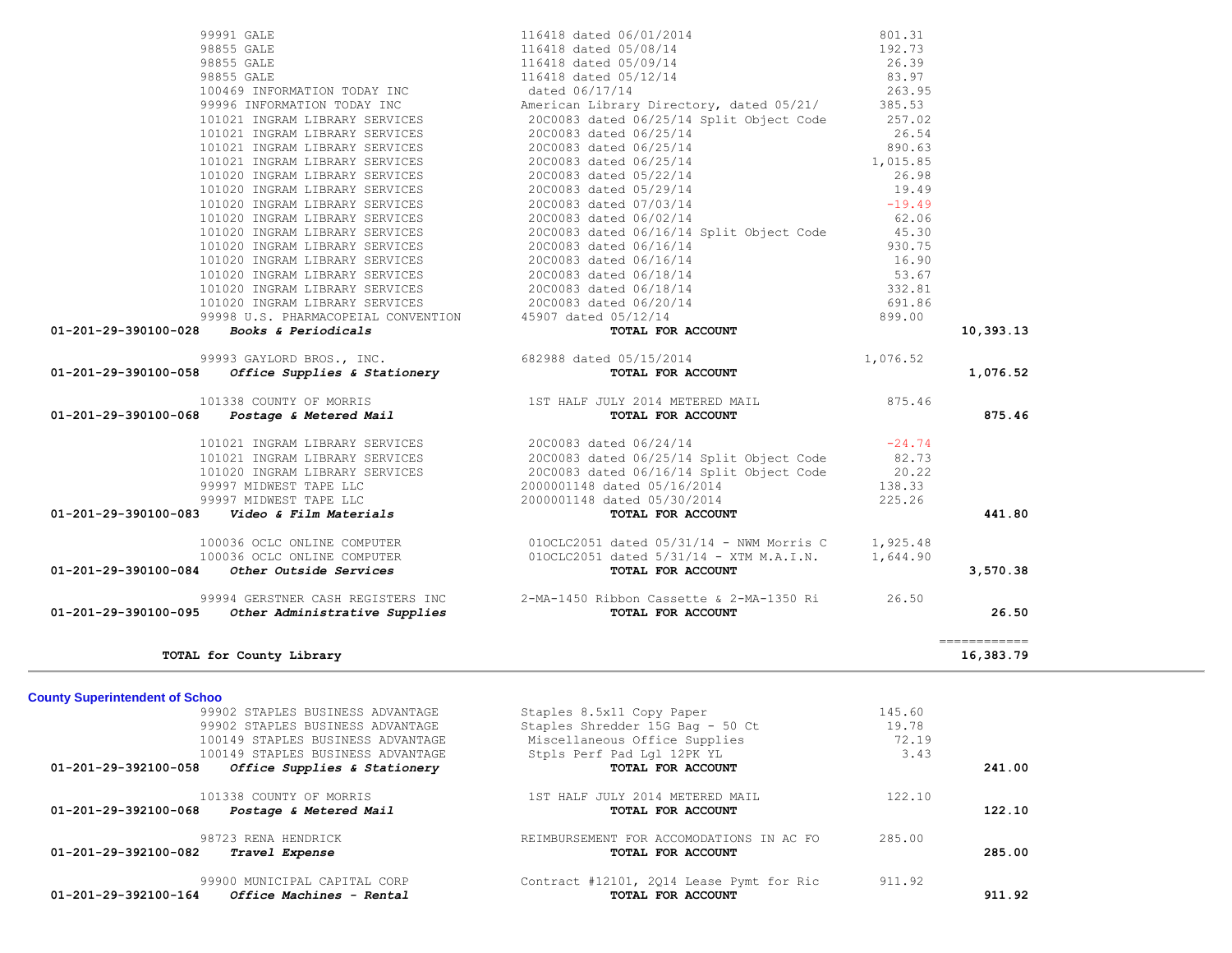| TOTAL for County Superintendent of Schoo                                                                                                                                                               |                                                                                                   |                                                   | 1,560.02                    |  |
|--------------------------------------------------------------------------------------------------------------------------------------------------------------------------------------------------------|---------------------------------------------------------------------------------------------------|---------------------------------------------------|-----------------------------|--|
| <b>Contribution to County College</b><br>101249 COUNTY COLLEGE OF MORRIS<br>01-201-29-395100-090<br>Expenditures                                                                                       | 2ND HALF 7/14 OPERATING BUDGET<br>TOTAL FOR ACCOUNT                                               | 398,409.91                                        | 398,409.91                  |  |
| TOTAL for Contribution to County College                                                                                                                                                               |                                                                                                   |                                                   | -------------<br>398,409.91 |  |
| <b>Rutgers Extension Service</b>                                                                                                                                                                       |                                                                                                   |                                                   |                             |  |
| 101338 COUNTY OF MORRIS<br>01-201-29-396100-068<br>Postage & Metered Mail                                                                                                                              | 1ST HALF JULY 2014 METERED MAIL<br>TOTAL FOR ACCOUNT                                              | 67.31                                             | 67.31                       |  |
| 99479 M.C. SOIL CONSERVATION<br>01-201-29-396100-079<br>Special Projects                                                                                                                               | soil services<br>TOTAL FOR ACCOUNT                                                                | 12,500.00                                         | 12,500.00                   |  |
| TOTAL for Rutgers Extension Service                                                                                                                                                                    |                                                                                                   |                                                   | -------------<br>12,567.31  |  |
| <b>Cont M.C. School of Tech</b>                                                                                                                                                                        |                                                                                                   |                                                   |                             |  |
| 101564 MC VOCATIONAL SCHOOL DISTRICT<br>01-201-29-400100-090<br>Cont M.C. School of Tech Expenditures                                                                                                  | DISTRICT TAXES TO BE RAISED FOR THE MONT<br>TOTAL FOR ACCOUNT                                     | 580,000.00                                        | 580,000.00                  |  |
| TOTAL for Cont M.C. School of Tech                                                                                                                                                                     |                                                                                                   |                                                   | -------------<br>580,000.00 |  |
| <b>Fire and Police Academy</b>                                                                                                                                                                         |                                                                                                   |                                                   |                             |  |
| 101338 COUNTY OF MORRIS<br>01-201-29-407100-068<br>Postage & Metered Mail                                                                                                                              | 1ST HALF JULY 2014 METERED MAIL<br>TOTAL FOR ACCOUNT                                              | 77.70                                             | 77.70                       |  |
| 99765 M.C. MUA<br>99765 M.C. MUA<br>01-201-29-407100-143<br>Rubbish & Trash Removal                                                                                                                    | Acct# 100045 Tipping Fees<br>Acct# 100045 Tipping Fees<br>TOTAL FOR ACCOUNT                       | 483.54<br>386.06                                  | 869.60                      |  |
| 100867 FF1 PROFESSIONAL SAFETY SERVICES<br>99781 L & S AIR CONDITIONING AND<br>99799 TRI-DIM FILTER CORPORATION<br>99799 TRI-DIM FILTER CORPORATION<br>01-201-29-407100-223<br><b>Building Repairs</b> | Labor Charge<br>Lineset Install & Start-up<br>Filters<br>Shipping/Handling<br>TOTAL FOR ACCOUNT   | 75.00<br>1,950.00<br>207.36<br>77.42              | 2,309.78                    |  |
| 100737 MORRISTOWN LUMBER &<br>100737 MORRISTOWN LUMBER &<br>100737 MORRISTOWN LUMBER &<br>100737 MORRISTOWN LUMBER &<br>100737 MORRISTOWN LUMBER &<br>100737 MORRISTOWN LUMBER &                       | Hex Nuts<br>SLT.HX. Screws<br>SLT.HX Screws<br>Magnet Nutsetter<br>Machine Screws<br>90401 Screws | 15.16<br>11.49<br>11.49<br>6.49<br>10.49<br>20.98 |                             |  |
| 01-201-29-407100-239<br><i>Small Tools</i>                                                                                                                                                             | TOTAL FOR ACCOUNT                                                                                 |                                                   | 76.10                       |  |
| 99789 AIRPOWER INTERNATIONAL INC.<br>99789 AIRPOWER INTERNATIONAL INC.<br>99789 AIRPOWER INTERNATIONAL INC.<br>01-201-29-407100-291<br>Vehicle Repairs                                                 | Line Valve Rebuild Kits<br>Labor<br>Travel<br>TOTAL FOR ACCOUNT                                   | 129.50<br>85.00<br>340.00                         | 554.50                      |  |
| 93494 L-3 D.P. ASSOCIATES INC.<br>01-203-29-407100-258<br>(2013) Equipment                                                                                                                             | Computer Repairs<br>TOTAL FOR ACCOUNT                                                             | 450.00                                            | 450.00<br>------------      |  |

============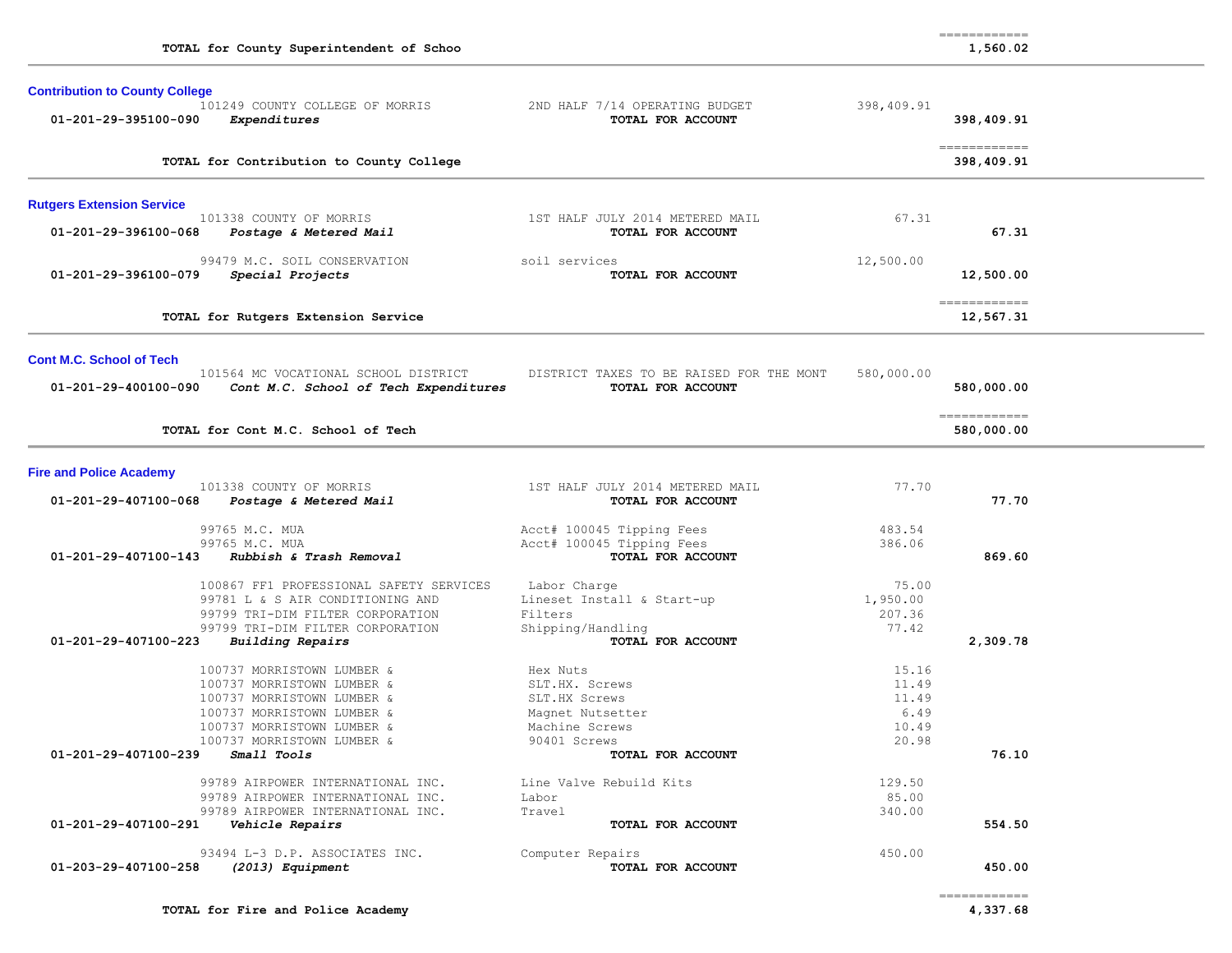| $01 - 201 - 31 - 430100 - 137$ Electricity |                                                                                                                                                                                                                                                                                                                                                                                          |           | 123,568.71 |
|--------------------------------------------|------------------------------------------------------------------------------------------------------------------------------------------------------------------------------------------------------------------------------------------------------------------------------------------------------------------------------------------------------------------------------------------|-----------|------------|
|                                            |                                                                                                                                                                                                                                                                                                                                                                                          |           |            |
|                                            |                                                                                                                                                                                                                                                                                                                                                                                          |           |            |
| 01-201-31-430100-140 Gas Purchases         | Electricity<br>101567 NATIONAL FUEL OIL INC.<br>101567 NATIONAL FUEL OIL INC.<br>FUEL CHARGES 6/14<br>FUEL CHARGES 6/14<br><b>101225 N.J. WINCORES</b>                                                                                                                                                                                                                                   |           | 65,682.15  |
|                                            |                                                                                                                                                                                                                                                                                                                                                                                          |           |            |
|                                            |                                                                                                                                                                                                                                                                                                                                                                                          |           |            |
|                                            |                                                                                                                                                                                                                                                                                                                                                                                          |           |            |
|                                            |                                                                                                                                                                                                                                                                                                                                                                                          |           |            |
|                                            |                                                                                                                                                                                                                                                                                                                                                                                          |           |            |
| 01-201-31-430100-141 Natural Gas           | $\begin{array}{cccc} 101285 \text{ N.J. } \text{NATURAL GAS COMPANY} \end{array} & \begin{array}{cccc} 06-1126-4370-18 & \text{RE: } \text{WHARTON ROADS/} & 05-05 & 171.30 \\ 101286 \text{ N.J. } \text{NATURAL GAS COMPANY} & 12-1157-4515-09 & \text{RE: } \text{DOVER PROBATION/} & 05- & 28.00 \\ 101283 \text{ N.J. } \text{NATURAL GAS COMPANY} & 06-1126-4174-12 & \text{RE: }$ |           | 514.65     |
|                                            |                                                                                                                                                                                                                                                                                                                                                                                          |           |            |
|                                            |                                                                                                                                                                                                                                                                                                                                                                                          |           |            |
|                                            |                                                                                                                                                                                                                                                                                                                                                                                          |           |            |
|                                            |                                                                                                                                                                                                                                                                                                                                                                                          |           |            |
|                                            |                                                                                                                                                                                                                                                                                                                                                                                          |           |            |
|                                            |                                                                                                                                                                                                                                                                                                                                                                                          |           |            |
| 01-201-31-430100-144 Sewer                 |                                                                                                                                                                                                                                                                                                                                                                                          |           | 2,018.00   |
|                                            |                                                                                                                                                                                                                                                                                                                                                                                          |           |            |
|                                            |                                                                                                                                                                                                                                                                                                                                                                                          |           |            |
|                                            |                                                                                                                                                                                                                                                                                                                                                                                          |           |            |
|                                            |                                                                                                                                                                                                                                                                                                                                                                                          |           |            |
|                                            |                                                                                                                                                                                                                                                                                                                                                                                          |           |            |
|                                            |                                                                                                                                                                                                                                                                                                                                                                                          |           |            |
|                                            |                                                                                                                                                                                                                                                                                                                                                                                          |           |            |
|                                            |                                                                                                                                                                                                                                                                                                                                                                                          |           |            |
|                                            |                                                                                                                                                                                                                                                                                                                                                                                          |           |            |
|                                            |                                                                                                                                                                                                                                                                                                                                                                                          |           |            |
|                                            |                                                                                                                                                                                                                                                                                                                                                                                          |           |            |
|                                            | 99079 VERIZON CABS<br>201 M55-4914 825, 4/25/14, T1 American T 813.34                                                                                                                                                                                                                                                                                                                    |           |            |
| 99079 VERIZON CABS                         | 201 M55-4914 825, 5/25/14, T1 American T                                                                                                                                                                                                                                                                                                                                                 | 813.34    |            |
| 99480 VERIZON BUSINESS                     | 6000057810 X26, 6/3/14, Mthly charge (aut                                                                                                                                                                                                                                                                                                                                                | 464.00    |            |
| 101151 VERIZON                             | UTILITIES - TELEPHONE                                                                                                                                                                                                                                                                                                                                                                    | 21,073.64 |            |
| 101150 VERIZON                             | UTILITIES - TELEPHONE                                                                                                                                                                                                                                                                                                                                                                    | 21,704.81 |            |
| 01-201-31-430100-146<br>Telephone          | TOTAL FOR ACCOUNT                                                                                                                                                                                                                                                                                                                                                                        |           | 62,157.08  |
|                                            |                                                                                                                                                                                                                                                                                                                                                                                          |           |            |
| 101248 WHARTON WATER DEPARTMENT            | 10841 / 2465 - WHARTON OFFICE                                                                                                                                                                                                                                                                                                                                                            | 5.66      |            |
| 101248 WHARTON WATER DEPARTMENT            | 10859 / 2465A - WHARTON ROAD                                                                                                                                                                                                                                                                                                                                                             | 65.78     |            |

100065 NATIONAL FUEL OIL INC. 4772.0 GAL. DIESEL FUEL FOR WHARTON GARA 14,188.11<br>6 Diesel Fuel tor and the Total for account

**Utilities** 

 **01-201-31-430100-136** *Diesel Fuel* **TOTAL FOR ACCOUNT 14,188.11**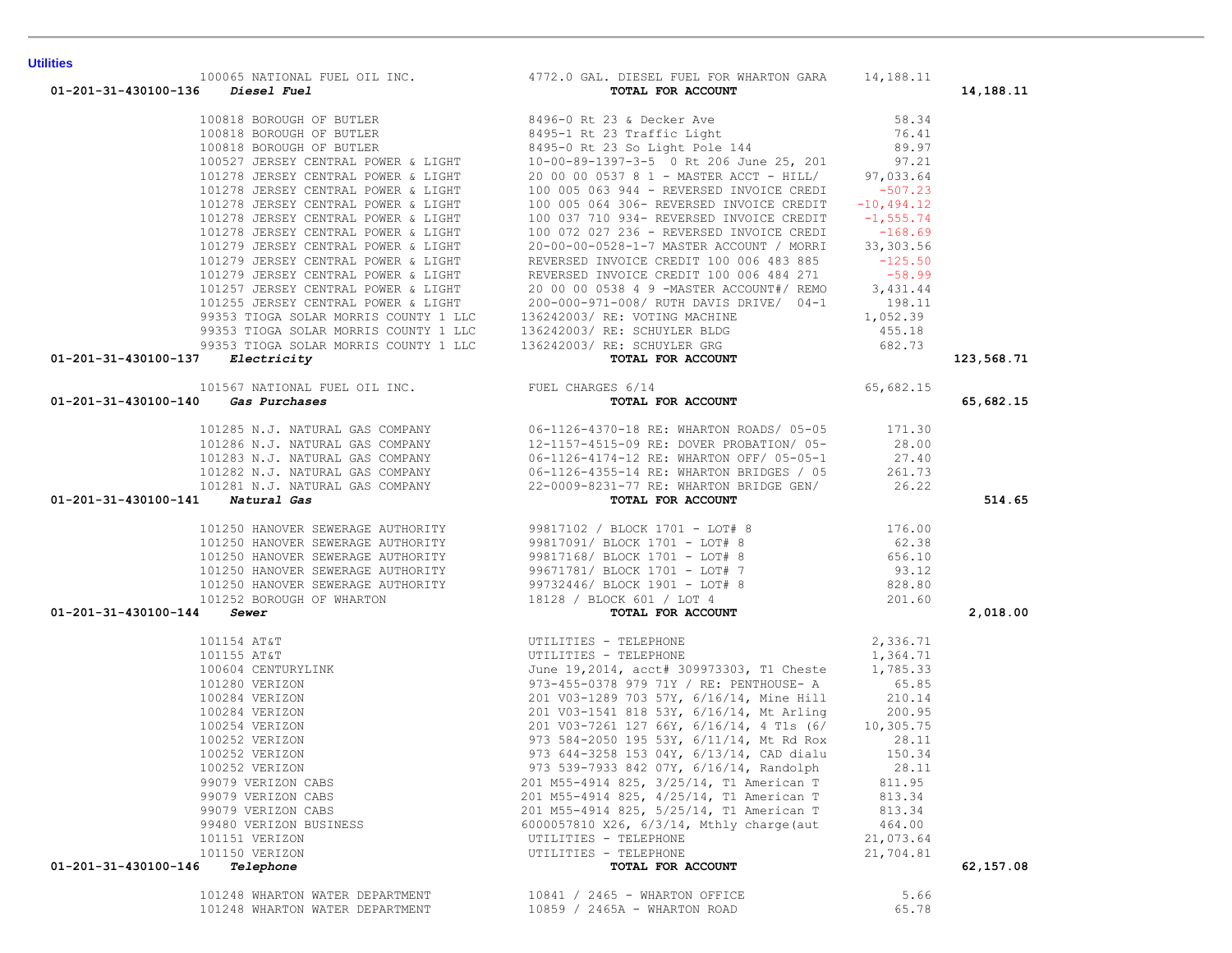| TOTAL for Nutrition                                                                       |                                                                                                                                                                                               |                        | 4,666.74              |  |
|-------------------------------------------------------------------------------------------|-----------------------------------------------------------------------------------------------------------------------------------------------------------------------------------------------|------------------------|-----------------------|--|
| 99650 CENTURYLINK<br>$01 - 201 - 41 - 716100 - 146$ Telephone                             | Monthly Service Charge. May 2014Account# 42.60<br>TOTAL FOR ACCOUNT                                                                                                                           |                        | 42.60<br>============ |  |
|                                                                                           |                                                                                                                                                                                               |                        |                       |  |
| 101567 NATIONAL FUEL OIL INC. THE FUEL CHARGES 6/14<br>01-201-41-716100-140 Gas Purchases | TOTAL FOR ACCOUNT                                                                                                                                                                             | 4,624.14               | 4,624.14              |  |
| <b>Nutrition</b>                                                                          |                                                                                                                                                                                               |                        |                       |  |
|                                                                                           |                                                                                                                                                                                               |                        |                       |  |
| TOTAL for Utilities                                                                       |                                                                                                                                                                                               |                        | 293, 152.91           |  |
|                                                                                           |                                                                                                                                                                                               |                        | -------------         |  |
| 01-201-31-430100-147<br>Water                                                             | TOTAL FOR ACCOUNT                                                                                                                                                                             |                        | 25,024.21             |  |
|                                                                                           |                                                                                                                                                                                               |                        |                       |  |
|                                                                                           |                                                                                                                                                                                               |                        |                       |  |
|                                                                                           |                                                                                                                                                                                               |                        |                       |  |
|                                                                                           |                                                                                                                                                                                               |                        |                       |  |
|                                                                                           |                                                                                                                                                                                               |                        |                       |  |
|                                                                                           |                                                                                                                                                                                               |                        |                       |  |
|                                                                                           |                                                                                                                                                                                               |                        |                       |  |
|                                                                                           |                                                                                                                                                                                               |                        |                       |  |
|                                                                                           |                                                                                                                                                                                               |                        |                       |  |
|                                                                                           |                                                                                                                                                                                               |                        |                       |  |
|                                                                                           |                                                                                                                                                                                               |                        |                       |  |
|                                                                                           |                                                                                                                                                                                               |                        |                       |  |
|                                                                                           |                                                                                                                                                                                               |                        |                       |  |
|                                                                                           |                                                                                                                                                                                               |                        |                       |  |
|                                                                                           |                                                                                                                                                                                               |                        |                       |  |
|                                                                                           |                                                                                                                                                                                               |                        |                       |  |
|                                                                                           |                                                                                                                                                                                               |                        |                       |  |
|                                                                                           |                                                                                                                                                                                               |                        |                       |  |
|                                                                                           |                                                                                                                                                                                               |                        |                       |  |
|                                                                                           |                                                                                                                                                                                               |                        |                       |  |
|                                                                                           |                                                                                                                                                                                               |                        |                       |  |
|                                                                                           |                                                                                                                                                                                               |                        |                       |  |
|                                                                                           |                                                                                                                                                                                               |                        |                       |  |
|                                                                                           |                                                                                                                                                                                               |                        |                       |  |
| 100836 SOUTHEAST MORRIS COUNTY                                                            | 211000004500/ CH<br>212000084700/ CORRECTION FACILITY<br>211000005000/ ADM CTS                                                                                                                | 750.45                 |                       |  |
| 100836 SOUTHEAST MORRIS COUNTY                                                            |                                                                                                                                                                                               | $\frac{1}{5}$ , 353.40 |                       |  |
| 100836 SOUTHEAST MORRIS COUNTY                                                            |                                                                                                                                                                                               | 1,419.20               |                       |  |
| 100836 SOUTHEAST MORRIS COUNTY                                                            | 0124100360.00/ 8 CT ST/ 04-1-14 THRU 06-<br>0124101640.01/ W & M/ 03-31-14 THRU 07-0<br>211000004000/ A & R BLDG                                                                              | 1,441.70               |                       |  |
| 101043 SOUTHEAST MORRIS COUNTY                                                            | 7721001827.00/ SEU<br>7721000127.00/ SEU<br>0124100340.00/ 6 CT ST/ 04-1-14 THRU 06-<br>0124100360.00/ 8 CT ST/ 04-1-14 THRU 06-<br>23.85<br>0124100360.00/ 8 CT 13-31-14 THRU 07-0<br>141170 |                        |                       |  |
| 101043 SOUTHEAST MORRIS COUNTY                                                            |                                                                                                                                                                                               |                        |                       |  |
| 101043 SOUTHEAST MORRIS COUNTY                                                            |                                                                                                                                                                                               |                        |                       |  |
| 100833 SOUTHEAST MORRIS COUNTY<br>100833 SOUTHEAST MORRIS COUNTY                          | 7721001827.00/ LIBRARY                                                                                                                                                                        |                        |                       |  |
| 100833 SOUTHEAST MORRIS COUNTY                                                            | 7721000133.00/ CENTRAL AVE                                                                                                                                                                    | 591.49<br>631.13       |                       |  |
| 100833 SOUTHEAST MORRIS COUNTY                                                            | 7721000080.00/ SCHUYLER                                                                                                                                                                       | 710.13                 |                       |  |
|                                                                                           |                                                                                                                                                                                               |                        |                       |  |

 101248 WHARTON WATER DEPARTMENT 10866 / 2465B - WHARTON ROAD 18.44 101248 WHARTON WATER DEPARTMENT 10873 / 2465C - WHARTON BRIDGE 45.64

 100822 SOUTHEAST MORRIS COUNTY 691220133000/ CNTY GRG 445.48 100822 SOUTHEAST MORRIS COUNTY 691220165000/ 16 HIGHVIEW 52.04

100833 SOUTHEAST MORRIS COUNTY 7721001924.00/ H/S-MV1 1 100833 SOUTHEAST MORRIS COUNTY

101254 DOVER WATER COMMISSIONERS **DESCRIPTION CONSTRUCTED** DATED 05-30-14/ 02-18-14 96.32 101284 TOWNSHIP OF RANDOLPH 9999 593/ HEALTH MNGMNT/ 01-23-14 THRU 0 57.50 101042 SOUTHEAST MORRIS COUNTY 20-999-904-134/ JDC/ 02-06-14 TO 05-05-1 544.23 100835 SOUTHEAST MORRIS COUNTY 7721000131.00/ YOUTH SHELTER 421.78 100822 SOUTHEAST MORRIS COUNTY 691220167002/ VOTING MACHINE 18.05

100822 SOUTHEAST MORRIS COUNTY 691220161000/ MOSQUITO - HIGHVIEW 220.33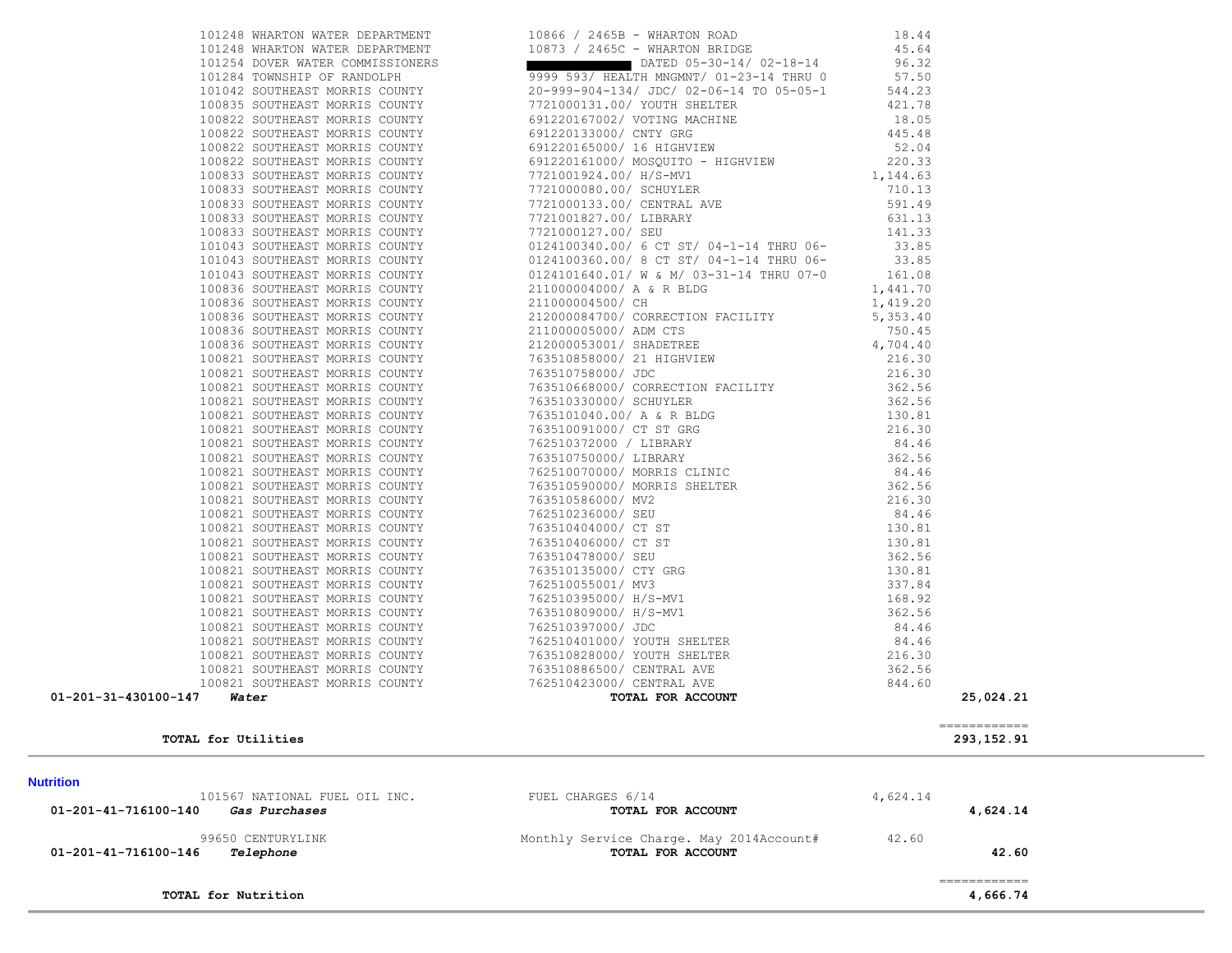## **TOTAL for Area Plan Grant 8,016.00**

| 01-201-41-716110-090<br><i>Expenditures</i> | TOTAL FOR ACCOUNT                       |            |          | 8,016.00 |
|---------------------------------------------|-----------------------------------------|------------|----------|----------|
| 100860 VMC                                  | Access OAA 14-14-026 251 units @\$16.57 |            | 5,396.00 |          |
| 100858 MORRIS COUNTY SHERIFF'S OFFICE       | $14 - 14 - 091$ OAA                     | Period 4/1 | 2,620.00 |          |

============

**Grant Fund** 

| 02-213-41-718405-391 Public Health Emer Grant $(7/1/13-6/30/14)$ |                                                                                                                                                                                                                                                              |                 | 11,274.16<br>------------ |
|------------------------------------------------------------------|--------------------------------------------------------------------------------------------------------------------------------------------------------------------------------------------------------------------------------------------------------------|-----------------|---------------------------|
|                                                                  |                                                                                                                                                                                                                                                              |                 |                           |
|                                                                  |                                                                                                                                                                                                                                                              |                 |                           |
|                                                                  |                                                                                                                                                                                                                                                              |                 |                           |
|                                                                  |                                                                                                                                                                                                                                                              |                 |                           |
|                                                                  |                                                                                                                                                                                                                                                              |                 |                           |
|                                                                  |                                                                                                                                                                                                                                                              |                 |                           |
|                                                                  |                                                                                                                                                                                                                                                              |                 |                           |
|                                                                  |                                                                                                                                                                                                                                                              |                 |                           |
|                                                                  |                                                                                                                                                                                                                                                              |                 |                           |
|                                                                  |                                                                                                                                                                                                                                                              |                 |                           |
|                                                                  |                                                                                                                                                                                                                                                              |                 |                           |
|                                                                  |                                                                                                                                                                                                                                                              |                 |                           |
|                                                                  |                                                                                                                                                                                                                                                              |                 |                           |
|                                                                  |                                                                                                                                                                                                                                                              |                 |                           |
| 100047 STAPLES BUSINESS ADVANTAGE                                | Industrial Flashlight (Backorder of 7119                                                                                                                                                                                                                     | 10.42           |                           |
|                                                                  | 100047 STAPLES BUSINESS ADVANTAGE Customer NYC 1054187 SuppliesOrder # 711 710.29                                                                                                                                                                            |                 |                           |
| 100048 STAPLES BUSINESS ADVANTAGE                                |                                                                                                                                                                                                                                                              | 33.83           |                           |
|                                                                  | 100048 STAPLES BUSINESS ADVANTAGE Customer NYC 1054187 Suppliesorder # 711 8.99                                                                                                                                                                              |                 |                           |
| 99295 MEDICUS HEALTH                                             | 9464/ DELL MARKETING L.P.<br>98366 DELL MARKETING L.P.<br>100236 POSITIVE PROMOTIONS, INC.<br>100236 POSITIVE PROMOTIONS, INC.<br>565.17<br>100236 POSITIVE PROMOTIONS, INC.<br>565.17<br>100236 POSITIVE PROMOTIONS, INC.<br>565.17<br>100236 P<br>shipping | 49.63           |                           |
|                                                                  |                                                                                                                                                                                                                                                              |                 |                           |
|                                                                  |                                                                                                                                                                                                                                                              |                 |                           |
|                                                                  |                                                                                                                                                                                                                                                              |                 |                           |
|                                                                  |                                                                                                                                                                                                                                                              |                 |                           |
|                                                                  |                                                                                                                                                                                                                                                              | 25.95           |                           |
|                                                                  |                                                                                                                                                                                                                                                              |                 |                           |
|                                                                  |                                                                                                                                                                                                                                                              | 219.75<br>50.00 |                           |
|                                                                  |                                                                                                                                                                                                                                                              |                 |                           |
| 94847 DELL MARKETING L.P.                                        | quote #1014971495734 for new laptop 1,665.17                                                                                                                                                                                                                 |                 |                           |
|                                                                  |                                                                                                                                                                                                                                                              |                 |                           |
|                                                                  |                                                                                                                                                                                                                                                              |                 |                           |
|                                                                  |                                                                                                                                                                                                                                                              |                 |                           |
|                                                                  |                                                                                                                                                                                                                                                              |                 |                           |
|                                                                  |                                                                                                                                                                                                                                                              |                 |                           |
|                                                                  | 99759 DAILY RECORD<br>99557 DISASTER MANAGEMENT SYSTEMS INC. Item 58432<br>99557 DISASTER MANAGEMENT SYSTEMS INC. Item 5844<br>99557 DISASTER MANAGEMENT SYSTEMS INC. Item 5704<br>99557 DISASTER MANAGEMENT SYSTEMS INC. Item 5873<br>9                     |                 |                           |
|                                                                  |                                                                                                                                                                                                                                                              |                 |                           |

| DEPARTMENT 741415 |                                   |                |          |
|-------------------|-----------------------------------|----------------|----------|
|                   | 99371 AT&T                        |                | 2.54     |
|                   | 99259 CENTURYLINK                 |                | 12.91    |
|                   | 100258 DEER PARK                  |                | 4.69     |
|                   | 100994 EDWARDS LEARNING CENTER    | June expenses. | 4,199.98 |
|                   | 99292 NATIONAL COMMUNICATIONS     |                | 3.75     |
|                   | 100264 STAPLES BUSINESS ADVANTAGE |                | 8.85     |
|                   | 100265 STAPLES BUSINESS ADVANTAGE |                | 58.68    |
|                   |                                   |                |          |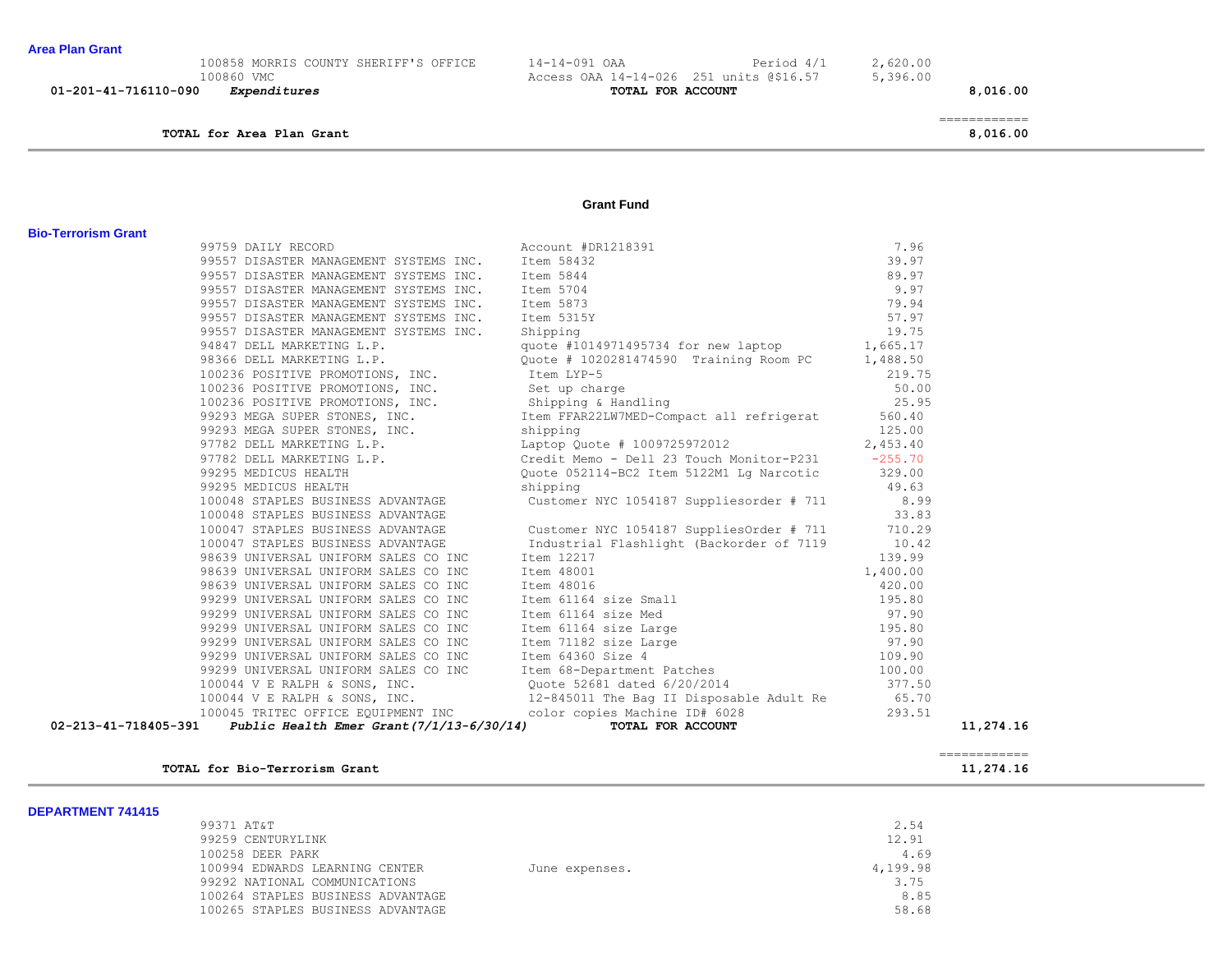| 100025 TELESEARCH INC                                  | Abigail P.; W/E 6/15/14.       | 466.75    |  |
|--------------------------------------------------------|--------------------------------|-----------|--|
| 99285 TELESEARCH INC                                   | Phyllis Everette-M.            | 818.44    |  |
| 99261 TELESEARCH INC                                   | Jason D.; W/E 5/18/14.         | 330.96    |  |
| 99261 TELESEARCH INC                                   | Lilly H., W/E 5/25/14.         | 350.75    |  |
| 99261 TELESEARCH INC                                   |                                | 34.07     |  |
| 99261 TELESEARCH INC                                   |                                | 29.49     |  |
| 99986 TELESEARCH INC                                   | Phyllis E-M., W/E $6/8/14$ .   | 1,186.13  |  |
| 99985 TELESEARCH INC                                   | Jason D., W/E 6/1/14           | 261.02    |  |
| 99985 TELESEARCH INC                                   | Lilly H., W/E $6/8/14$         | 350.75    |  |
| 99985 TELESEARCH INC                                   |                                | 34.56     |  |
| 99287 TELESEARCH INC                                   | Jason D., W/E 5/25/14          | 380.95    |  |
| 99287 TELESEARCH INC                                   | Lilly H., W/E $6/1/14$ .       | 360.86    |  |
| 99287 TELESEARCH INC                                   |                                | 27.16     |  |
| 99287 TELESEARCH INC                                   |                                | 23.59     |  |
| 100247 TELESEARCH INC                                  | Phyllis E.M., W/E 6/15/14      | 1,256.90  |  |
| 100263 TELESEARCH INC                                  |                                | 33.99     |  |
| 99258 SPRINT NEXTEL                                    |                                | 3.97      |  |
| 99294 SHI INTERNATIONAL CORP                           |                                | 13.03     |  |
| 100708 TELESEARCH INC                                  | Jason D., W/E 6/8/14 & 6/15/14 | 537.82    |  |
| 100708 TELESEARCH INC                                  |                                | 38.31     |  |
| 100708 TELESEARCH INC                                  |                                | 29.49     |  |
| 100708 TELESEARCH INC                                  |                                | 34.39     |  |
| 99171 HEWLETT-PACKARD COMPANY                          |                                | 8.45      |  |
| 100724 TELESEARCH INC                                  |                                | 34.56     |  |
| 100724 TELESEARCH INC                                  |                                | 34.39     |  |
| 100723 VERIZON                                         |                                | 4.03      |  |
| 100722 TELESEARCH INC                                  | Phyllis E.M.                   | 1,023.05  |  |
| 99305 MANPOWER                                         | Sarah D., W/E 5/11/2014        | 907.20    |  |
| 100798 DONNA BUCHANAN                                  |                                | 34.40     |  |
| 02-213-41-741415-392<br>$WFNJ-TANF$ $(7/1/13-6/30/14)$ | TOTAL FOR ACCOUNT              | 12,940.86 |  |
|                                                        |                                |           |  |

**TOTAL for DEPARTMENT 741415** 12, 940.86

============

**DEPARTMENT 741420** 

| PLI AN IMLNI 19194V |                                                |                         |          |
|---------------------|------------------------------------------------|-------------------------|----------|
|                     | 99371 AT&T                                     |                         | 2.03     |
|                     | 99259 CENTURYLINK                              |                         | 10.32    |
|                     | 100258 DEER PARK                               |                         | 3.75     |
|                     | 100994 EDWARDS LEARNING CENTER                 |                         | 466.67   |
|                     | 99292 NATIONAL COMMUNICATIONS                  |                         | 2.99     |
|                     | 95773 MANPOWER                                 | Xiomena A., W/E 3/23/14 | 907.20   |
|                     | 100264 STAPLES BUSINESS ADVANTAGE              |                         | 7.08     |
|                     | 100265 STAPLES BUSINESS ADVANTAGE              |                         | 46.94    |
|                     | 100025 TELESEARCH INC                          |                         | 448.45   |
|                     | 99261 TELESEARCH INC                           |                         | 317.98   |
|                     | 99261 TELESEARCH INC                           |                         | 337.00   |
|                     | 99261 TELESEARCH INC                           |                         | 27.26    |
|                     | 99261 TELESEARCH INC                           |                         | 23.59    |
|                     | 99985 TELESEARCH INC                           |                         | 250.78   |
|                     | 99985 TELESEARCH INC                           |                         | 337.00   |
|                     | 99985 TELESEARCH INC                           |                         | 27.65    |
|                     | 99287 TELESEARCH INC                           |                         | 133.85   |
|                     | 99287 TELESEARCH INC                           |                         | 126.79   |
|                     | 99287 TELESEARCH INC                           |                         | 21.73    |
|                     | 99287 TELESEARCH INC                           |                         | 18.87    |
|                     | 100812 WARREN COUNTY COMMUNITY COLL. Sandra A. |                         | 1,425.00 |
|                     | 100263 TELESEARCH INC                          |                         | 27.19    |
|                     | 99258 SPRINT NEXTEL                            |                         | 3.17     |
|                     | 99294 SHI INTERNATIONAL CORP                   |                         | 10.43    |
|                     | 100708 TELESEARCH INC                          |                         | 516.72   |
|                     | 100708 TELESEARCH INC                          |                         | 30.65    |
|                     | 100708 TELESEARCH INC                          |                         | 23.59    |
|                     |                                                |                         |          |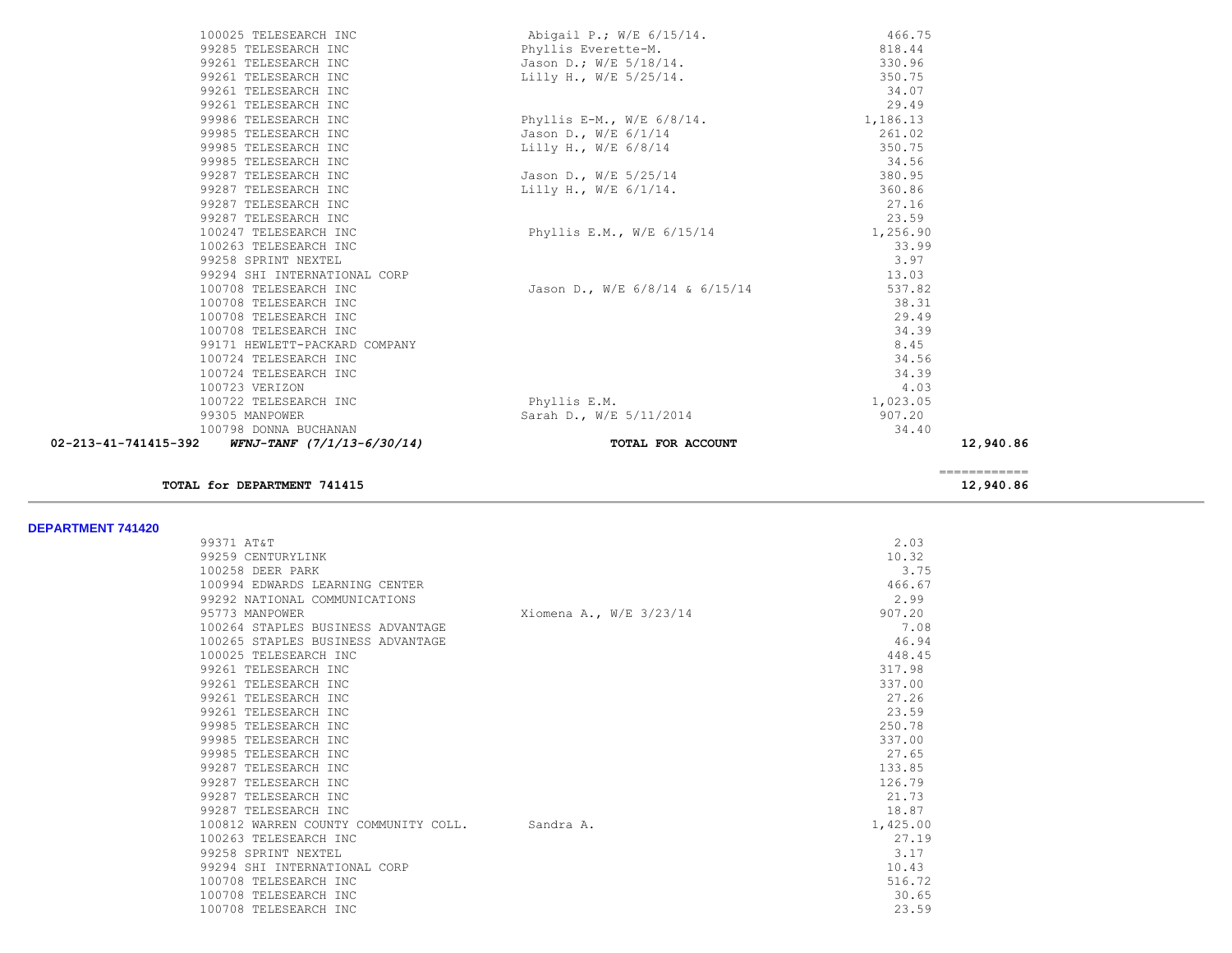| 100708 TELESEARCH INC                                            |                                         | 27.51    |                            |  |
|------------------------------------------------------------------|-----------------------------------------|----------|----------------------------|--|
| 99284 MANPOWER                                                   | Sarah D., W/E 6/1/14.                   | 725.76   |                            |  |
| 99257 MANPOWER                                                   | Sarah D.; W/E 5/25/14.                  | 907.20   |                            |  |
| 99171 HEWLETT-PACKARD COMPANY                                    |                                         | 6.76     |                            |  |
| 100724 TELESEARCH INC                                            |                                         | 27.65    |                            |  |
| 100724 TELESEARCH INC                                            |                                         | 27.51    |                            |  |
| 100723 VERIZON                                                   |                                         | 3.22     |                            |  |
| 100406 MANPOWER                                                  | Sarah D., W/E 6/22/14.                  | 907.20   |                            |  |
| 100017 MANPOWER                                                  | Sarah D., W/E 6/15/14.                  | 907.20   |                            |  |
| 99755 MANPOWER                                                   | Sarah D., W/E 6/8/14                    | 907.20   |                            |  |
| 100798 DONNA BUCHANAN                                            |                                         | 27.52    |                            |  |
| WFNJ-General Assistance(7/1/13-6/30/14)<br>02-213-41-741420-392  | TOTAL FOR ACCOUNT                       |          | 10,029.41                  |  |
| TOTAL for DEPARTMENT 741420                                      |                                         |          | -------------<br>10,029.41 |  |
|                                                                  |                                         |          |                            |  |
| <b>DEPARTMENT 741435</b><br>100990 NORTHAMPTON COMMUNITY COLLEGE | Edward A.                               | 800.00   |                            |  |
| 100811 WARREN COUNTY COMMUNITY COLL.                             | John D.                                 | 999.00   |                            |  |
| 100805 JERSEY TRACTOR-TRAILER                                    | Timothy A.                              | 873.00   |                            |  |
| WDP DW $(7/1/13-6/30/14)$<br>02-213-41-741435-392                | TOTAL FOR ACCOUNT                       |          | 2,672.00                   |  |
|                                                                  |                                         |          |                            |  |
| TOTAL for DEPARTMENT 741435                                      |                                         |          | ============<br>2,672.00   |  |
| <b>DEPARTMENT 742505</b>                                         |                                         |          |                            |  |
| 99371 AT&T                                                       |                                         | 9.65     |                            |  |
| 100797 BALCHEM CORPORATION                                       | Justin M.; Dates: 3/17/14 to 5/15/14.   | 2,042.63 |                            |  |
| 100991 COUNTY COLLEGE OF MORRIS                                  | Angela D.                               | 1,695.00 |                            |  |
| 99259 CENTURYLINK                                                |                                         | 49.04    |                            |  |
| 100817 COUNTY COLLEGE OF MORRIS                                  | Kathleen D.                             | 1,695.00 |                            |  |
| 100258 DEER PARK                                                 |                                         | 17.82    |                            |  |
| 99292 NATIONAL COMMUNICATIONS                                    |                                         | 14.22    |                            |  |
| 100806 JERSEY TRACTOR-TRAILER                                    | Michael K.                              | 3,200.00 |                            |  |
| 99256 MANPOWER                                                   |                                         | 231.36   |                            |  |
| 100039 MANPOWER                                                  |                                         | 235.87   |                            |  |
| 99563 MANPOWER                                                   |                                         | 238.06   |                            |  |
| 98561 MANPOWER                                                   |                                         | 235.87   |                            |  |
| 99282 MANPOWER                                                   |                                         | 217.81   |                            |  |
| 100989 NORTHAMPTON COMMUNITY COLLEGE                             | Joshua R.                               | 800.00   |                            |  |
| 100987 RUTGERS CENTER FOR CONTINUING                             | Vivian C.                               | 2,076.00 |                            |  |
| 100264 STAPLES BUSINESS ADVANTAGE                                |                                         | 33.63    |                            |  |
| 100265 STAPLES BUSINESS ADVANTAGE                                |                                         | 222.98   |                            |  |
| 101567 NATIONAL FUEL OIL INC.                                    | FUEL CHARGES 6/14                       | 108.41   |                            |  |
| 99261 TELESEARCH INC                                             |                                         | 129.46   |                            |  |
| 99261 TELESEARCH INC                                             |                                         | 112.05   |                            |  |
| 99985 TELESEARCH INC                                             |                                         | 131.34   |                            |  |
| 99287 TELESEARCH INC                                             |                                         | 103.19   |                            |  |
| 99287 TELESEARCH INC                                             |                                         | 89.64    |                            |  |
| 100810 WARREN COUNTY COMMUNITY COLL.                             | Samantha V.                             | 1,005.00 |                            |  |
| 100263 TELESEARCH INC                                            |                                         | 129.15   |                            |  |
| 99258 SPRINT NEXTEL                                              | March 30, 2014 Inv# 564861630-099 & May | 15.07    |                            |  |
| 99294 SHI INTERNATIONAL CORP                                     | Quotation # 8124597                     | 49.52    |                            |  |
| 100809 SUSSEX COUNTY COMMUNITY COLLEGE                           | Sarah E.                                | 2,430.56 |                            |  |
| 100708 TELESEARCH INC                                            |                                         | 145.59   |                            |  |
| 100708 TELESEARCH INC                                            |                                         | 112.05   |                            |  |
| 100708 TELESEARCH INC                                            |                                         | 130.67   |                            |  |
| 99171 HEWLETT-PACKARD COMPANY                                    | Quote # 9575515.                        | 32.11    |                            |  |
| 100724 TELESEARCH INC                                            |                                         | 131.34   |                            |  |
| 100724 TELESEARCH INC                                            |                                         | 130.67   |                            |  |
| 100723 VERIZON                                                   |                                         | 15.30    |                            |  |
|                                                                  |                                         |          |                            |  |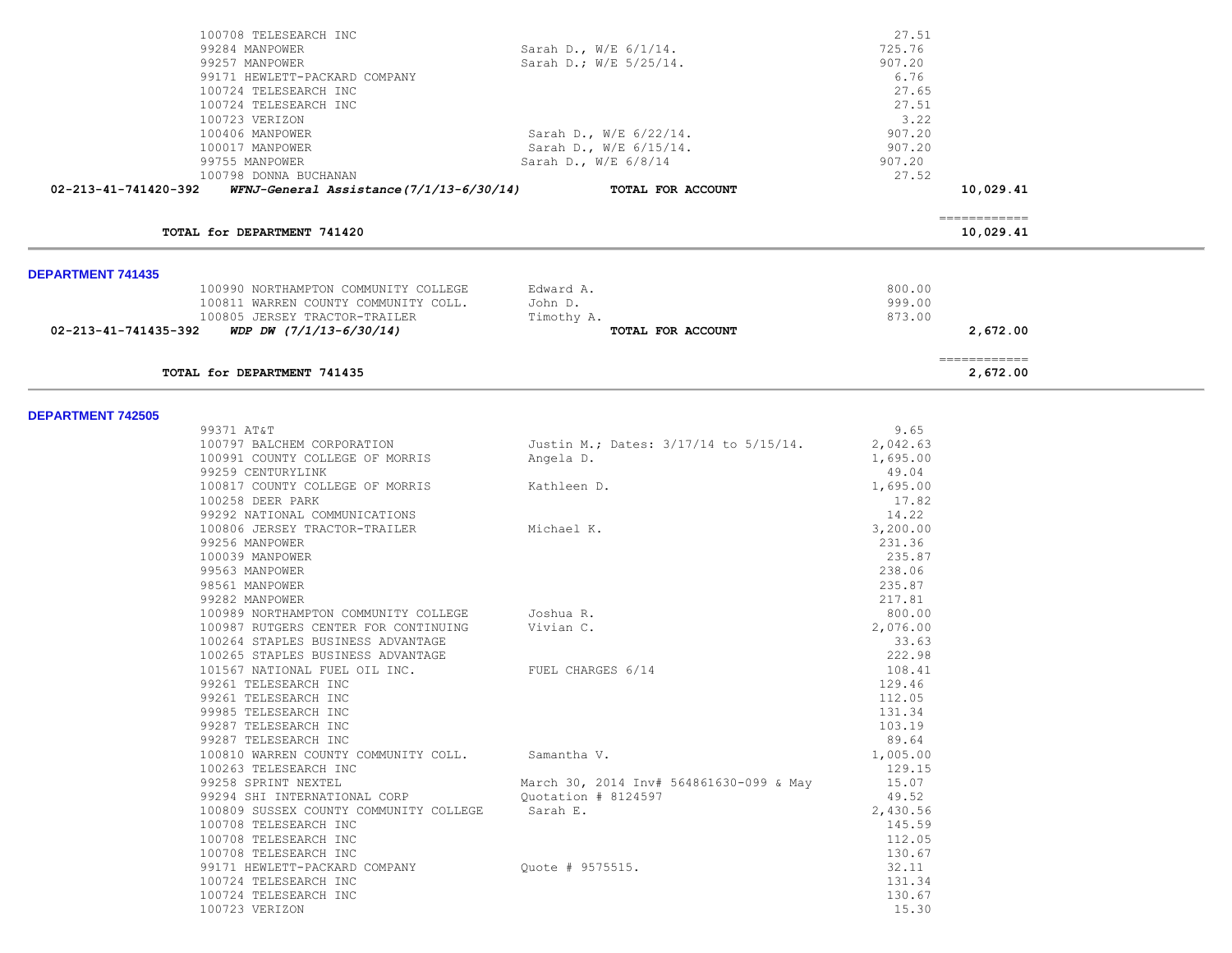100798 DONNA BUCHANAN 130.73<br> **130.73** 130.73 **MIA Adult (7/1/13-6/30/15) 02-213-41-742505-391** *WIA Adult (7/1/13-6/30/15)* **TOTAL FOR ACCOUNT 18,146.79**

**TOTAL for DEPARTMENT 742505 18,146.79**

============

## **DEPARTMENT 742510**

| <b>DEPARIMENI 742310</b> |                                                             |                                                                                                                                                                                                                                          |           |
|--------------------------|-------------------------------------------------------------|------------------------------------------------------------------------------------------------------------------------------------------------------------------------------------------------------------------------------------------|-----------|
|                          |                                                             |                                                                                                                                                                                                                                          |           |
|                          |                                                             |                                                                                                                                                                                                                                          |           |
|                          |                                                             | 99371 AT&T<br>99259 CENTURYLINK<br>973-383-8033; Acct.# 310372742 141.97<br>973-383-8033; Acct.# 310372742 141.97<br>973-383-8033; Acct.# 310372742 141.97<br>973-383-8033; Acct.# 310372742 141.97<br>973-383-8033; Acct.# 310372742 14 |           |
|                          |                                                             |                                                                                                                                                                                                                                          |           |
|                          |                                                             |                                                                                                                                                                                                                                          |           |
|                          |                                                             |                                                                                                                                                                                                                                          |           |
|                          |                                                             |                                                                                                                                                                                                                                          |           |
|                          |                                                             |                                                                                                                                                                                                                                          |           |
|                          |                                                             |                                                                                                                                                                                                                                          |           |
|                          |                                                             |                                                                                                                                                                                                                                          |           |
|                          |                                                             |                                                                                                                                                                                                                                          |           |
|                          |                                                             |                                                                                                                                                                                                                                          |           |
|                          |                                                             |                                                                                                                                                                                                                                          |           |
|                          |                                                             |                                                                                                                                                                                                                                          |           |
|                          |                                                             |                                                                                                                                                                                                                                          |           |
|                          |                                                             |                                                                                                                                                                                                                                          |           |
|                          |                                                             |                                                                                                                                                                                                                                          |           |
|                          |                                                             |                                                                                                                                                                                                                                          |           |
|                          |                                                             |                                                                                                                                                                                                                                          |           |
|                          |                                                             |                                                                                                                                                                                                                                          |           |
|                          |                                                             |                                                                                                                                                                                                                                          |           |
|                          |                                                             |                                                                                                                                                                                                                                          |           |
|                          |                                                             |                                                                                                                                                                                                                                          |           |
|                          |                                                             |                                                                                                                                                                                                                                          |           |
|                          |                                                             |                                                                                                                                                                                                                                          |           |
|                          |                                                             |                                                                                                                                                                                                                                          |           |
|                          |                                                             |                                                                                                                                                                                                                                          |           |
|                          |                                                             |                                                                                                                                                                                                                                          |           |
|                          |                                                             |                                                                                                                                                                                                                                          |           |
|                          |                                                             |                                                                                                                                                                                                                                          |           |
|                          |                                                             |                                                                                                                                                                                                                                          |           |
|                          |                                                             |                                                                                                                                                                                                                                          |           |
|                          |                                                             |                                                                                                                                                                                                                                          |           |
|                          |                                                             |                                                                                                                                                                                                                                          |           |
|                          |                                                             |                                                                                                                                                                                                                                          |           |
|                          |                                                             |                                                                                                                                                                                                                                          |           |
|                          |                                                             |                                                                                                                                                                                                                                          |           |
|                          |                                                             |                                                                                                                                                                                                                                          |           |
|                          | 02-213-41-742510-391 WIA Dislocated Worker (7/1/13-6/30/15) | 3929 CRITERINAIRY 1973-3131-000131 (1973-214)<br>1972-2022 CRIENGON UNIVERSITY (1413-214)<br>1972-2022 CRIENGON UNIVERSITY (1413-214)<br>1972-2023 CRIENGON DEVICATION: 1973-2023 (1974-1974)<br>1973-2023 LEMEN CRIENGON-TRAILLER DE    | 24,442.04 |

### **TOTAL for DEPARTMENT 742510 24,442.04**

| <b>DEPARTMENT 742520</b> |  |
|--------------------------|--|
|--------------------------|--|

| DEPARIMENI (42520) |                               |                         |          |
|--------------------|-------------------------------|-------------------------|----------|
|                    | 99371 AT&T                    |                         | 8.64     |
|                    | 99259 CENTURYLINK             |                         | 43.88    |
|                    | 100258 DEER PARK              |                         | 15.94    |
|                    | 99292 NATIONAL COMMUNICATIONS |                         | 12.72    |
|                    | 95773 MANPOWER                | Leigh C., W/E 3/23/14   | 907.20   |
|                    | 99256 MANPOWER                | Leigh C., W/E 5/18/14.  | 1,077.27 |
|                    | 100039 MANPOWER               | Leigh C., W/E $6/15/14$ | 924.00   |
|                    | 99563 MANPOWER                | Leigh C., $W/E$ 6/8/14  | 990.60   |
|                    | 98561 MANPOWER                | Leigh C.                | 907.20   |
|                    | 99282 MANPOWER                | Lehigh C., $W/E$ 6/1/14 | 686.88   |
|                    |                               |                         |          |

============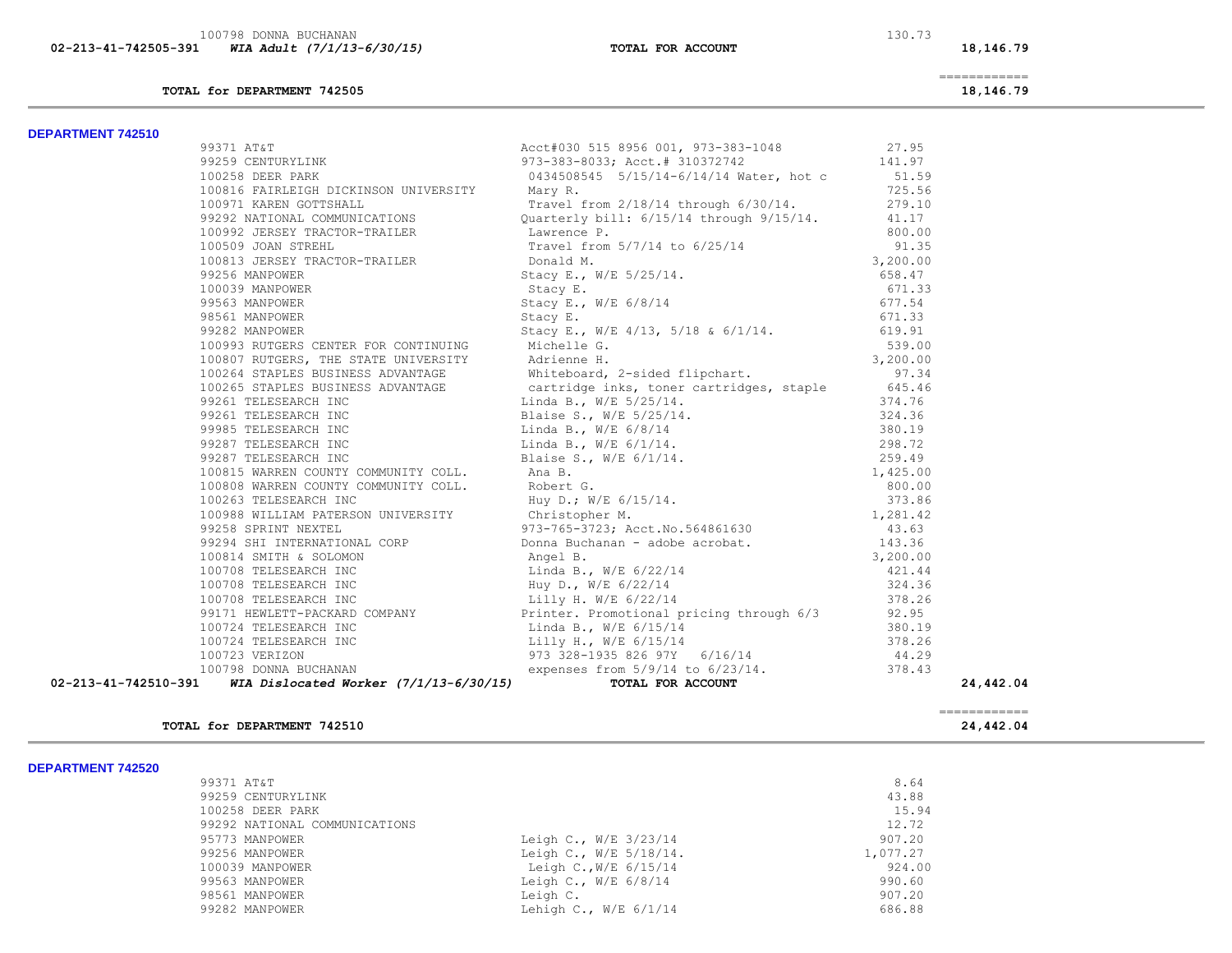|                      | 100265 STAPLES BUSINESS ADVANTAGE     |                                          | 199.51    |                                                                                                                                                                                                                                                                                                                                                                                                                                                                                                     |  |
|----------------------|---------------------------------------|------------------------------------------|-----------|-----------------------------------------------------------------------------------------------------------------------------------------------------------------------------------------------------------------------------------------------------------------------------------------------------------------------------------------------------------------------------------------------------------------------------------------------------------------------------------------------------|--|
|                      | 99261 TELESEARCH INC                  |                                          | 115.83    |                                                                                                                                                                                                                                                                                                                                                                                                                                                                                                     |  |
|                      | 99261 TELESEARCH INC                  |                                          | 100.26    |                                                                                                                                                                                                                                                                                                                                                                                                                                                                                                     |  |
|                      | 99985 TELESEARCH INC                  |                                          | 117.51    |                                                                                                                                                                                                                                                                                                                                                                                                                                                                                                     |  |
|                      | 99287 TELESEARCH INC                  |                                          | 92.33     |                                                                                                                                                                                                                                                                                                                                                                                                                                                                                                     |  |
|                      | 99287 TELESEARCH INC                  |                                          | 80.21     |                                                                                                                                                                                                                                                                                                                                                                                                                                                                                                     |  |
|                      | 100263 TELESEARCH INC                 |                                          | 115.56    |                                                                                                                                                                                                                                                                                                                                                                                                                                                                                                     |  |
|                      | 99258 SPRINT NEXTEL                   |                                          | 13.49     |                                                                                                                                                                                                                                                                                                                                                                                                                                                                                                     |  |
|                      | 99294 SHI INTERNATIONAL CORP          |                                          | 44.31     |                                                                                                                                                                                                                                                                                                                                                                                                                                                                                                     |  |
|                      | 100804 PHILLIPSBURG SCHOOL BASED      | Zachary D.                               | 211.00    |                                                                                                                                                                                                                                                                                                                                                                                                                                                                                                     |  |
|                      | 100804 PHILLIPSBURG SCHOOL BASED      | Felix J.                                 | 422.00    |                                                                                                                                                                                                                                                                                                                                                                                                                                                                                                     |  |
|                      | 100804 PHILLIPSBURG SCHOOL BASED      | Cannon W.                                | 211.00    |                                                                                                                                                                                                                                                                                                                                                                                                                                                                                                     |  |
|                      | 100802 PHILLIPSBURG SCHOOL BASED      | Darren K.                                | 1,161.00  |                                                                                                                                                                                                                                                                                                                                                                                                                                                                                                     |  |
|                      | 100802 PHILLIPSBURG SCHOOL BASED      | Isa B.                                   | 1,478.00  |                                                                                                                                                                                                                                                                                                                                                                                                                                                                                                     |  |
|                      | 100802 PHILLIPSBURG SCHOOL BASED      | Tyler F.                                 | 1,478.00  |                                                                                                                                                                                                                                                                                                                                                                                                                                                                                                     |  |
|                      | 100801 PHILLIPSBURG SCHOOL BASED      | Aubree J.                                | 1,478.00  |                                                                                                                                                                                                                                                                                                                                                                                                                                                                                                     |  |
|                      | 100801 PHILLIPSBURG SCHOOL BASED      | Brianna M.                               | 1,478.00  |                                                                                                                                                                                                                                                                                                                                                                                                                                                                                                     |  |
|                      | 100801 PHILLIPSBURG SCHOOL BASED      | Claudia M.                               | 1,478.00  |                                                                                                                                                                                                                                                                                                                                                                                                                                                                                                     |  |
|                      | 100803 PHILLIPSBURG SCHOOL BASED      | Richard C.                               | 1,161.00  |                                                                                                                                                                                                                                                                                                                                                                                                                                                                                                     |  |
|                      | 100803 PHILLIPSBURG SCHOOL BASED      | Edward K.                                | 739.00    |                                                                                                                                                                                                                                                                                                                                                                                                                                                                                                     |  |
|                      | 100803 PHILLIPSBURG SCHOOL BASED      | Theresa K.                               | 739.00    |                                                                                                                                                                                                                                                                                                                                                                                                                                                                                                     |  |
|                      | 100708 TELESEARCH INC                 |                                          | 130.26    |                                                                                                                                                                                                                                                                                                                                                                                                                                                                                                     |  |
|                      | 100708 TELESEARCH INC                 |                                          | 100.26    |                                                                                                                                                                                                                                                                                                                                                                                                                                                                                                     |  |
|                      | 100708 TELESEARCH INC                 |                                          | 116.92    |                                                                                                                                                                                                                                                                                                                                                                                                                                                                                                     |  |
|                      | 99171 HEWLETT-PACKARD COMPANY         | For Manuela S.                           | 28.73     |                                                                                                                                                                                                                                                                                                                                                                                                                                                                                                     |  |
|                      | 100724 TELESEARCH INC                 |                                          | 117.51    |                                                                                                                                                                                                                                                                                                                                                                                                                                                                                                     |  |
|                      | 100724 TELESEARCH INC                 |                                          | 116.92    |                                                                                                                                                                                                                                                                                                                                                                                                                                                                                                     |  |
|                      | 100723 VERIZON                        |                                          | 13.69     |                                                                                                                                                                                                                                                                                                                                                                                                                                                                                                     |  |
|                      | 100798 DONNA BUCHANAN                 |                                          | 116.97    |                                                                                                                                                                                                                                                                                                                                                                                                                                                                                                     |  |
| 02-213-41-742520-391 | WIA Youth $(7/1/13-6/30/15)$          | TOTAL FOR ACCOUNT                        |           | 39,648.69                                                                                                                                                                                                                                                                                                                                                                                                                                                                                           |  |
|                      |                                       |                                          |           |                                                                                                                                                                                                                                                                                                                                                                                                                                                                                                     |  |
|                      | TOTAL for DEPARTMENT 742520           |                                          |           | $\begin{array}{cccccccccc} \multicolumn{2}{c}{} & \multicolumn{2}{c}{} & \multicolumn{2}{c}{} & \multicolumn{2}{c}{} & \multicolumn{2}{c}{} & \multicolumn{2}{c}{} & \multicolumn{2}{c}{} & \multicolumn{2}{c}{} & \multicolumn{2}{c}{} & \multicolumn{2}{c}{} & \multicolumn{2}{c}{} & \multicolumn{2}{c}{} & \multicolumn{2}{c}{} & \multicolumn{2}{c}{} & \multicolumn{2}{c}{} & \multicolumn{2}{c}{} & \multicolumn{2}{c}{} & \multicolumn{2}{c}{} & \multicolumn{2}{c}{} & \mult$<br>39,648.69 |  |
|                      |                                       |                                          |           |                                                                                                                                                                                                                                                                                                                                                                                                                                                                                                     |  |
| <b>Chapter 51</b>    |                                       |                                          |           |                                                                                                                                                                                                                                                                                                                                                                                                                                                                                                     |  |
|                      | 100918 NEWBRIDGE SERVICES INC         | 11 ELIGIBLE CLIENTS WERE PROVIDED SERVIC | 3,120.00  |                                                                                                                                                                                                                                                                                                                                                                                                                                                                                                     |  |
|                      | 100881 MORRISTOWN MEMORIAL HOSPITAL   | FOR CONTRACT IN MAY 2014 FOR CO OCCURRIN | 1,255.00  |                                                                                                                                                                                                                                                                                                                                                                                                                                                                                                     |  |
|                      | 100877 DAYTOP VILLAGE OF NJ, INC.     | SERVICES PROVIDED FOR THE MONTH OF MAY 2 | 6,048.00  |                                                                                                                                                                                                                                                                                                                                                                                                                                                                                                     |  |
|                      | 100880 NEW HOPE FOUNDATION INC.       | CLIENT BED DAYS FOR 1 CLIENT IN MAY 2014 | 270.00    |                                                                                                                                                                                                                                                                                                                                                                                                                                                                                                     |  |
|                      | 100879 NEW HOPE FOUNDATION INC.       | CLIENT BED DAYS FOR 6 PATIENTS IN MAY 20 | 10,395.00 |                                                                                                                                                                                                                                                                                                                                                                                                                                                                                                     |  |
|                      | 100878 NEW HOPE FOUNDATION INC.       | 11 CLIENT BED DAYS FOR 4 CLIENTS IN MAY  | 2,244.00  |                                                                                                                                                                                                                                                                                                                                                                                                                                                                                                     |  |
| 02-213-41-757405-392 | CHAPTER 51 (1/1/14-12/31/14)          | TOTAL FOR ACCOUNT                        |           | 23,332.00                                                                                                                                                                                                                                                                                                                                                                                                                                                                                           |  |
|                      |                                       |                                          |           |                                                                                                                                                                                                                                                                                                                                                                                                                                                                                                     |  |
|                      | TOTAL for Chapter 51                  |                                          |           | ============<br>23,332.00                                                                                                                                                                                                                                                                                                                                                                                                                                                                           |  |
|                      |                                       |                                          |           |                                                                                                                                                                                                                                                                                                                                                                                                                                                                                                     |  |
| DEPARTMENT 758310    |                                       |                                          |           |                                                                                                                                                                                                                                                                                                                                                                                                                                                                                                     |  |
|                      | 100290 SODEXO INC & AFFILIATES        | 2013 Countywide Training - Food for Coun | 141.50    |                                                                                                                                                                                                                                                                                                                                                                                                                                                                                                     |  |
|                      | 100410 TOWNSHIP OF RANDOLPH           | 2013 Randolph Municipal Alliance Q5 Expe | 437.58    |                                                                                                                                                                                                                                                                                                                                                                                                                                                                                                     |  |
| 02-213-41-758310-392 | Municipal Alliance $(1/1/13-6/30/14)$ | TOTAL FOR ACCOUNT                        |           | 579.08                                                                                                                                                                                                                                                                                                                                                                                                                                                                                              |  |
|                      |                                       |                                          |           |                                                                                                                                                                                                                                                                                                                                                                                                                                                                                                     |  |
|                      |                                       |                                          |           | ============                                                                                                                                                                                                                                                                                                                                                                                                                                                                                        |  |
|                      | TOTAL for DEPARTMENT 758310           |                                          |           | 579.08                                                                                                                                                                                                                                                                                                                                                                                                                                                                                              |  |
|                      |                                       |                                          |           |                                                                                                                                                                                                                                                                                                                                                                                                                                                                                                     |  |

-

100983 NEWBRIDGE SERVICES INC<br>
100981 NEWBRIDGE SERVICES INC<br>
2,101.00 100981 NEWBRIDGE SERVICES INC Anthony D. 3,101.00 100982 NEWBRIDGE SERVICES INC Teresa C. 1,415.00

 100985 NEWBRIDGE SERVICES INC Kaitlyn B. 3,601.00 100986 NEWBRIDGE SERVICES INC Tyler K. 2,101.00 100799 PROJECT SELF SUFFICIENCY Katilynn S., John C. 3,470.00 100264 STAPLES BUSINESS ADVANTAGE 30.09

100984 NEWBRIDGE SERVICES INC **Patrick C.**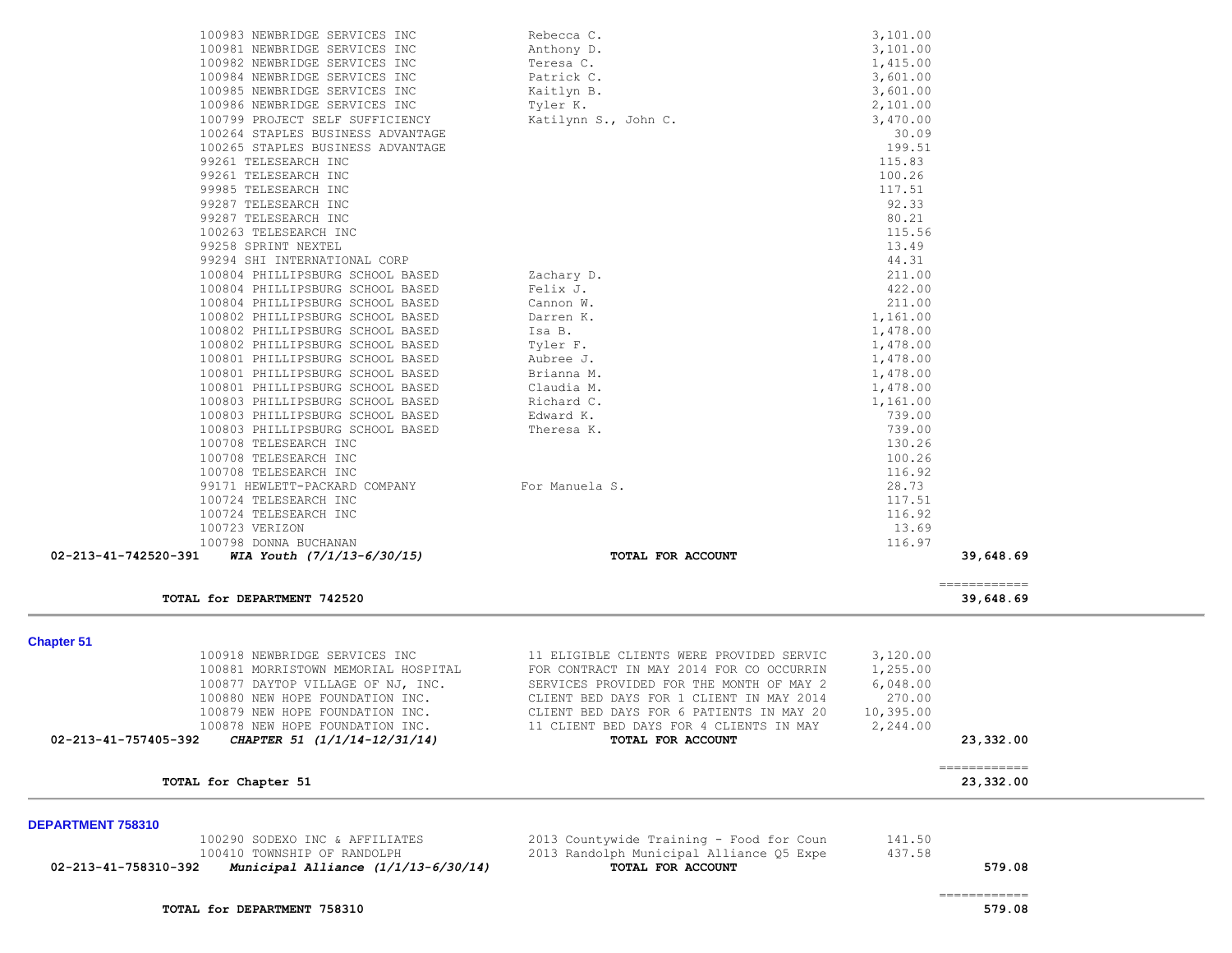| DEPARTMENT 771410                        |                                                                                                                  |                                                               |                             |                            |
|------------------------------------------|------------------------------------------------------------------------------------------------------------------|---------------------------------------------------------------|-----------------------------|----------------------------|
|                                          | 100493 HARRISON DILLARD                                                                                          | Front Line Supervision Program- Leadersh                      | 500.00                      |                            |
|                                          | 99725 STAPLES BUSINESS ADVANTAGE<br>$02 - 213 - 41 - 771410 - 391$ Multi-Jurisdc Task Force $(7/1/13 - 6/30/14)$ | Item TS460HSBR- Topaz SigLite T-S460 Ele<br>TOTAL FOR ACCOUNT | 95.16                       | 595.16                     |
|                                          |                                                                                                                  |                                                               |                             |                            |
|                                          | TOTAL for DEPARTMENT 771410                                                                                      |                                                               |                             | -------------<br>595.16    |
| DEPARTMENT 784430                        |                                                                                                                  |                                                               |                             |                            |
|                                          | 100237 BEST ENTERPRISES, LLC<br>$02 - 213 - 41 - 784430 - 391$ FFY11 UASI(12/27/11-8/31/14)                      | Partial Payment - Inv Date 6/25/14<br>TOTAL FOR ACCOUNT       | 75,084.86                   | 75,084.86                  |
|                                          | TOTAL for DEPARTMENT 784430                                                                                      |                                                               |                             | ============<br>75,084.86  |
| <b>DEPARTMENT 784505</b>                 |                                                                                                                  |                                                               |                             |                            |
|                                          | 99166 GRAINGER<br>02-213-41-784505-391 FFY13 Homeland Security $(9/1/13-8/31/15)$                                | Wire Security Cart, 1800lb, 48in, Item #<br>TOTAL FOR ACCOUNT | 8,500.00                    | 8,500.00                   |
|                                          | TOTAL for DEPARTMENT 784505                                                                                      |                                                               |                             | ------------<br>8,500.00   |
| <b>MAPS</b>                              |                                                                                                                  |                                                               |                             |                            |
|                                          | 101567 NATIONAL FUEL OIL INC.<br>02-213-41-786405-392 MAPS $(1/1/14-12/31/14)$                                   | FUEL CHARGES 6/14<br>TOTAL FOR ACCOUNT                        | 11,963.33                   | 11,963.33                  |
|                                          | 100534 DAILY RECORD                                                                                              | Acct#189456 Ad placed on 5/8/14Affadavit                      | 52.16                       |                            |
|                                          | 100491 MUNICIPAL CAPITAL CORP<br>02-213-41-786405-394 MAPS $(1/1/14-12/31/14)$                                   | Office Machine Rental, Contract# T-2075/<br>TOTAL FOR ACCOUNT | 465.80                      | 517.96                     |
|                                          | TOTAL for MAPS                                                                                                   |                                                               |                             | -------------<br>12,481.29 |
| <b>NYS&amp;W Bicycle/Pedestrian Path</b> | 101160 THE RBA GROUP INC.                                                                                        | Professional Services rendered concernin                      | 7,442.65                    |                            |
|                                          | 02-213-41-790015-391 NYS&W Bicycle/Ped Path 9/16/09-xt4/30/16 TOTAL FOR ACCOUNT                                  |                                                               |                             | 7,442.65                   |
|                                          | TOTAL for NYS&W Bicycle/Pedestrian Path                                                                          |                                                               |                             | -------------<br>7,442.65  |
| DEPARTMENT 832410                        |                                                                                                                  |                                                               |                             |                            |
|                                          | 99553 AMERICAN TRADE MARK CO<br>99553 AMERICAN TRADE MARK CO<br>99297 FF1 PROFESSIONAL SAFETY SERVICES           | Tags style 3C<br>Deluxe Clips<br>Estimate 138235              | 129.36<br>26.60<br>1,511.12 |                            |
| 02-213-41-832410-392                     | 99724 MAJOR POLICE SUPPLY<br>CEHA 2014 (7/1/13-6/30/14)                                                          | Quote DS152 dated 6/13/2014<br>TOTAL FOR ACCOUNT              | 108.00                      | 1,775.08                   |
|                                          | TOTAL for DEPARTMENT 832410                                                                                      |                                                               |                             | ============<br>1,775.08   |
| <b>NACCHO Grant</b>                      |                                                                                                                  |                                                               |                             |                            |
| 02-213-41-862705-391                     | 100086 LIFESAVERS INC<br>NACCHO Grant Federal Share                                                              | Item 90-1026<br>TOTAL FOR ACCOUNT                             | 279.00                      | 279.00                     |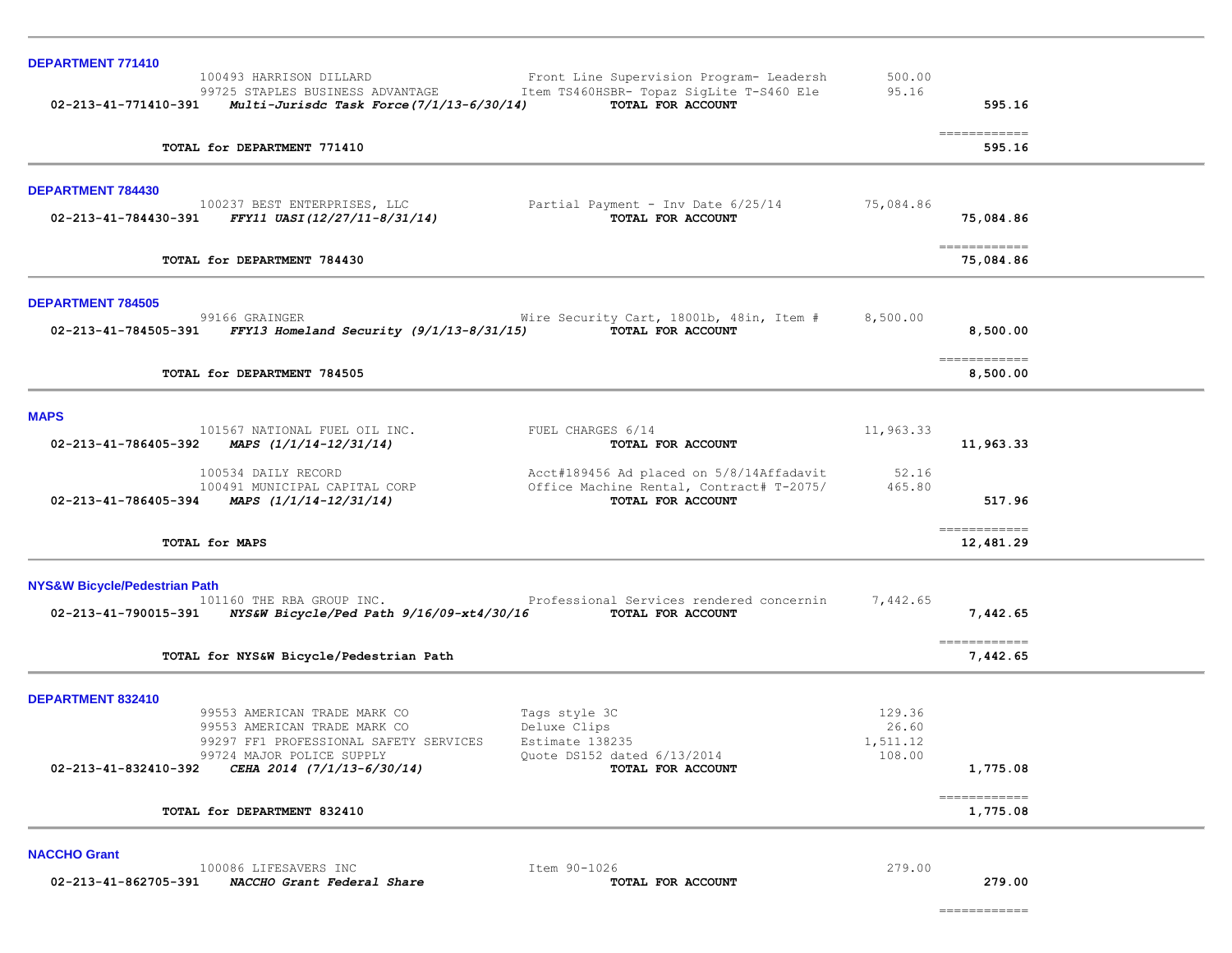| <b>DEPARTMENT 864405</b>                                                                                                                                                                          |                                                                                            |                            |                                                                                                                                                                                                                                                                                                                                                                                                                                                                                                  |  |
|---------------------------------------------------------------------------------------------------------------------------------------------------------------------------------------------------|--------------------------------------------------------------------------------------------|----------------------------|--------------------------------------------------------------------------------------------------------------------------------------------------------------------------------------------------------------------------------------------------------------------------------------------------------------------------------------------------------------------------------------------------------------------------------------------------------------------------------------------------|--|
| 100882 WATERS, MCPHERSON, MCNEILL, P.C.<br>100882 WATERS, MCPHERSON, MCNEILL, P.C.<br>100882 WATERS, MCPHERSON, MCNEILL, P.C.<br>02-213-41-864405-391<br>CR 617/STP-0350(106)ROW(6/27/12-6/27/14) | Sussex Randolph Bldg.<br>Randolph Town Ctr.<br>Winters-Eminent domain<br>TOTAL FOR ACCOUNT | 229.68<br>250.28<br>132.90 | 612.86                                                                                                                                                                                                                                                                                                                                                                                                                                                                                           |  |
| TOTAL for DEPARTMENT 864405                                                                                                                                                                       |                                                                                            |                            | $\begin{array}{cccccccccc} \multicolumn{2}{c}{} & \multicolumn{2}{c}{} & \multicolumn{2}{c}{} & \multicolumn{2}{c}{} & \multicolumn{2}{c}{} & \multicolumn{2}{c}{} & \multicolumn{2}{c}{} & \multicolumn{2}{c}{} & \multicolumn{2}{c}{} & \multicolumn{2}{c}{} & \multicolumn{2}{c}{} & \multicolumn{2}{c}{} & \multicolumn{2}{c}{} & \multicolumn{2}{c}{} & \multicolumn{2}{c}{} & \multicolumn{2}{c}{} & \multicolumn{2}{c}{} & \multicolumn{2}{c}{} & \multicolumn{2}{c}{} & \mult$<br>612.86 |  |
| <b>DEPARTMENT 864505</b><br>101164 CHERRY WEBER & ASSOC. PC                                                                                                                                       | Prof. Engr. construction support service                                                   | 1,310.29                   |                                                                                                                                                                                                                                                                                                                                                                                                                                                                                                  |  |
| Nwbrgh Rd STP-C00S(211)(9/11/12-9/11/15)<br>02-213-41-864505-392                                                                                                                                  | TOTAL FOR ACCOUNT                                                                          |                            | 1,310.29                                                                                                                                                                                                                                                                                                                                                                                                                                                                                         |  |
| TOTAL for DEPARTMENT 864505                                                                                                                                                                       |                                                                                            |                            | -------------<br>1,310.29                                                                                                                                                                                                                                                                                                                                                                                                                                                                        |  |
| <b>DEPARTMENT 864510</b><br>101199 T.Y. LIN INTERNATIONAL                                                                                                                                         | Berkshire Valley Road Bridge No. 832 Con                                                   | 1,303.76                   |                                                                                                                                                                                                                                                                                                                                                                                                                                                                                                  |  |
| 101200 GREENMAN PEDERSEN INC<br>STP-C00S(242)(9/11/12-9/11/15)<br>02-213-41-864510-392                                                                                                            | Construction Inspection Engineer Service<br>TOTAL FOR ACCOUNT                              | 25,672.50                  | 26,976.26                                                                                                                                                                                                                                                                                                                                                                                                                                                                                        |  |
| TOTAL for DEPARTMENT 864510                                                                                                                                                                       |                                                                                            |                            | 26,976.26                                                                                                                                                                                                                                                                                                                                                                                                                                                                                        |  |
|                                                                                                                                                                                                   | <b>County Capital</b>                                                                      |                            |                                                                                                                                                                                                                                                                                                                                                                                                                                                                                                  |  |
| <b>Bridge Design &amp; Constr Proj</b><br>100683 MALICK AND SCHERER PC<br>04-216-55-953027-909<br>Miscellaneous - Other                                                                           | Prof. Engr. Svcs per Agreement Dated Aug<br>TOTAL FOR ACCOUNT                              | 37, 171.04                 | 37, 171.04                                                                                                                                                                                                                                                                                                                                                                                                                                                                                       |  |
| TOTAL for Bridge Design & Constr Proj                                                                                                                                                             |                                                                                            |                            | -------------<br>37,171.04                                                                                                                                                                                                                                                                                                                                                                                                                                                                       |  |
| <b>Design &amp; Constr. of Emerg Fac</b><br>100102 PROFESSIONAL CONSULTING, INC.<br>Miscellaneous - Other<br>04-216-55-953030-909                                                                 | PC1061114 1001-County Safety Building-Ad<br>TOTAL FOR ACCOUNT                              | 2,140.00                   | 2,140.00                                                                                                                                                                                                                                                                                                                                                                                                                                                                                         |  |
| TOTAL for Design & Constr. of Emerg Fac                                                                                                                                                           |                                                                                            |                            | -------------<br>2,140.00                                                                                                                                                                                                                                                                                                                                                                                                                                                                        |  |
| <b>Bridge Design/Const Var Cty Br</b>                                                                                                                                                             | .<br>and the state of the state of the state of                                            | $\sim$ 0.60 0.0            |                                                                                                                                                                                                                                                                                                                                                                                                                                                                                                  |  |

| 101198 T.Y. LIN INTERNATIONAL<br>100683 MALICK AND SCHERER PC | Replacement of the Ridgedale Avenue Brid | 6, 263.00<br>3,214.36 |
|---------------------------------------------------------------|------------------------------------------|-----------------------|
| 04-216-55-953089-909<br>Miscellaneous - Other                 | TOTAL FOR ACCOUNT                        | 9,477.36              |
| TOTAL for Bridge Design/Const Var Cty Br                      |                                          | 9,477.36              |

Cty roadwy drainage improv<br>99693 R.S. KNAPP CO. INC.  **04-216-55-953098-909** *Miscellaneous - Other* **TOTAL FOR ACCOUNT 1,444.15**

99693 R.S. KNAPP CO. INC.<br>
100507 VAN CLEEF ENGINEERING ASSOC Prof. Engr. Svcs. for drainage improveme 1,000.00 1005. Engr. Svcs. for drainage improveme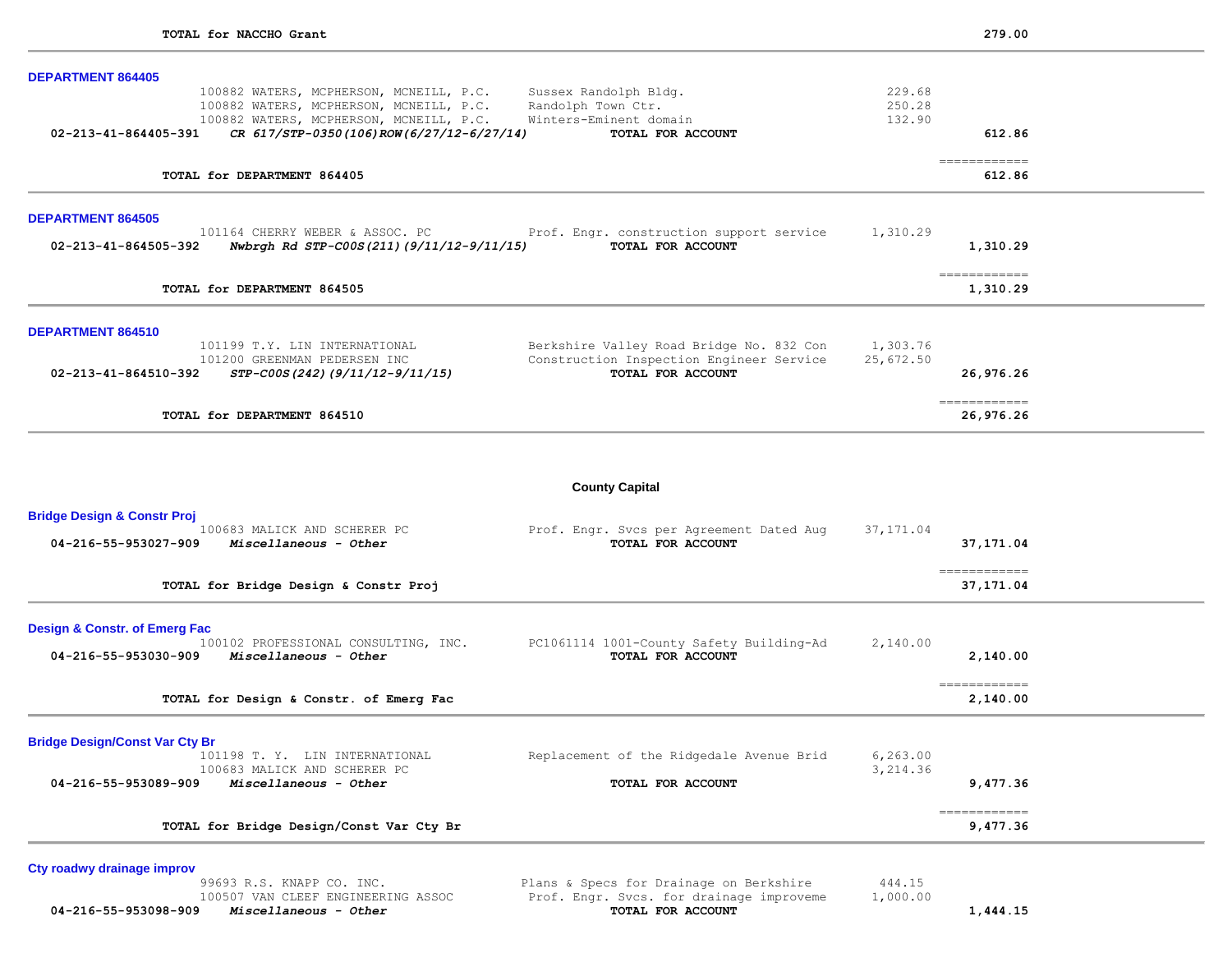|                                                        |                                          |                                                    |                       | -------------              |  |
|--------------------------------------------------------|------------------------------------------|----------------------------------------------------|-----------------------|----------------------------|--|
| TOTAL for Cty roadwy drainage improv                   |                                          |                                                    |                       | 1,444.15                   |  |
|                                                        |                                          |                                                    |                       |                            |  |
| <b>InstallCty Roadway Drain Imprv</b>                  | 101162 D.R. JOHNSON & ASSOCIATES, LLC    | General Engineering Services for the per           | 3,246.91              |                            |  |
| 04-216-55-953141-909                                   | Miscellaneous - Other                    | TOTAL FOR ACCOUNT                                  |                       | 3,246.91                   |  |
|                                                        |                                          |                                                    |                       |                            |  |
|                                                        | TOTAL for InstallCty Roadway Drain Imprv |                                                    |                       | ============<br>3,246.91   |  |
| <b>Road Design/Construction</b>                        |                                          |                                                    |                       |                            |  |
| 100705 THE RBA GROUP INC.                              |                                          | Prof. Svcs. Rendered concerningRoute 202           | 4,640.00              |                            |  |
| 04-216-55-953165-909                                   | Miscellaneous - Other                    | TOTAL FOR ACCOUNT                                  |                       | 4,640.00                   |  |
|                                                        |                                          |                                                    |                       |                            |  |
| TOTAL for Road Design/Construction                     |                                          |                                                    |                       | ------------<br>4,640.00   |  |
| <b>Rpl/Upgr Fire/Sprinkler Sys</b>                     |                                          |                                                    |                       |                            |  |
|                                                        | 101106 S.A. COMUNALE CO., INC            | Morris County Parking Garage Sprinkler S           | 24,237.00             |                            |  |
| 04-216-55-953181-951                                   | Building & Improvements                  | TOTAL FOR ACCOUNT                                  |                       | 24,237.00                  |  |
|                                                        |                                          |                                                    |                       | ------------               |  |
|                                                        | TOTAL for Rpl/Upgr Fire/Sprinkler Sys    |                                                    |                       | 24,237.00                  |  |
| <b>DEPARTMENT 953202</b>                               |                                          |                                                    |                       |                            |  |
|                                                        | 100528 KELLER & KIRKPATRICK              | Morris County Milling & Resurfacing Proj           | 5,000.00              |                            |  |
|                                                        | 100525 KELLER & KIRKPATRICK              | Morris County Mill & Resurf Projects 201           | 7,185.60              |                            |  |
| 100123 R.S. KNAPP CO. INC.                             |                                          | plans and specs for the Powerville Road            | 624.35                |                            |  |
| 100560 R.S. KNAPP CO. INC.                             |                                          | Mill & Resurf Projects - June 2014                 | 1,075.75              |                            |  |
| 100560 R.S. KNAPP CO. INC.                             |                                          | Mill & Resurf Projects - June 2014. Mill           | 789.35                |                            |  |
| 99532 R.S. KNAPP CO. INC.<br>99532 R.S. KNAPP CO. INC. |                                          | Plans & Specs for Various Milling & Resu<br>CREDIT | 1,453.00<br>$-133.90$ |                            |  |
| 99532 R.S. KNAPP CO. INC.                              |                                          | Plans & Specs Milling & Resurfacing proj           | 558.95                |                            |  |
| 99699 R.S. KNAPP CO. INC.                              |                                          | Plans & Specs for Pave Projects                    | 785.75                |                            |  |
| 99699 R.S. KNAPP CO. INC.                              |                                          |                                                    | 1,093.05              |                            |  |
|                                                        | 100703 STONEFIELD ENGINEERING            | Intersection Improvements to South Salem           | 3,091.00              |                            |  |
| 100704 TRC ENGINEERS INC                               |                                          | Traffic Signal/Intersection Design (Ridg           | 9,509.00              |                            |  |
| 04-216-55-953202-909                                   | Road Resurfacing/Construction/Imprvments | TOTAL FOR ACCOUNT                                  |                       | 31,031.90                  |  |
| 98351 FEDEX                                            |                                          | FedEx paks to various utility and offici           | 365.52                |                            |  |
|                                                        | 100956 TOP LINE CONSTRUCTION CORP        | Labor, Materials & Svcs. for the Milling           | 96,786.67             |                            |  |
|                                                        | 99815 SCHIFANO CONSTRUCTION CORP.        | Cat B1 Bituminous Concrete Mix I-5                 | 98,600.74             |                            |  |
|                                                        | 99815 SCHIFANO CONSTRUCTION CORP.        | Cat C2 HMA Milling 2"                              | 29,875.00             |                            |  |
|                                                        | 99815 SCHIFANO CONSTRUCTION CORP.        | Cat B1 Bituminous Concrete Mix 1-5                 | 176,786.56            |                            |  |
|                                                        | 99815 SCHIFANO CONSTRUCTION CORP.        | Cat C2 HMA Milling 2"                              | 53,460.00             |                            |  |
| 04-216-55-953202-951                                   | Road Resurfacing/Construction/Imprvments | TOTAL FOR ACCOUNT                                  |                       | 455,874.49                 |  |
| TOTAL for DEPARTMENT 953202                            |                                          |                                                    |                       | ------------<br>486,906.39 |  |
|                                                        |                                          |                                                    |                       |                            |  |
| <b>DEPARTMENT 953225</b>                               | 101166 KELLER & KIRKPATRICK              | Morris County-Bridge 1401-107Flanders Dr           | 245.95                |                            |  |
| 101228 SUBURBAN CONSULTING                             |                                          | Morris Twp.-Replacement of County Bridge           | 965.00                |                            |  |
| 04-216-55-953225-909                                   | Bridge Design, Renov, Construc - Var Loc | TOTAL FOR ACCOUNT                                  |                       | 1,210.95                   |  |
|                                                        |                                          |                                                    |                       | ============               |  |
| TOTAL for DEPARTMENT 953225                            |                                          |                                                    |                       | 1,210.95                   |  |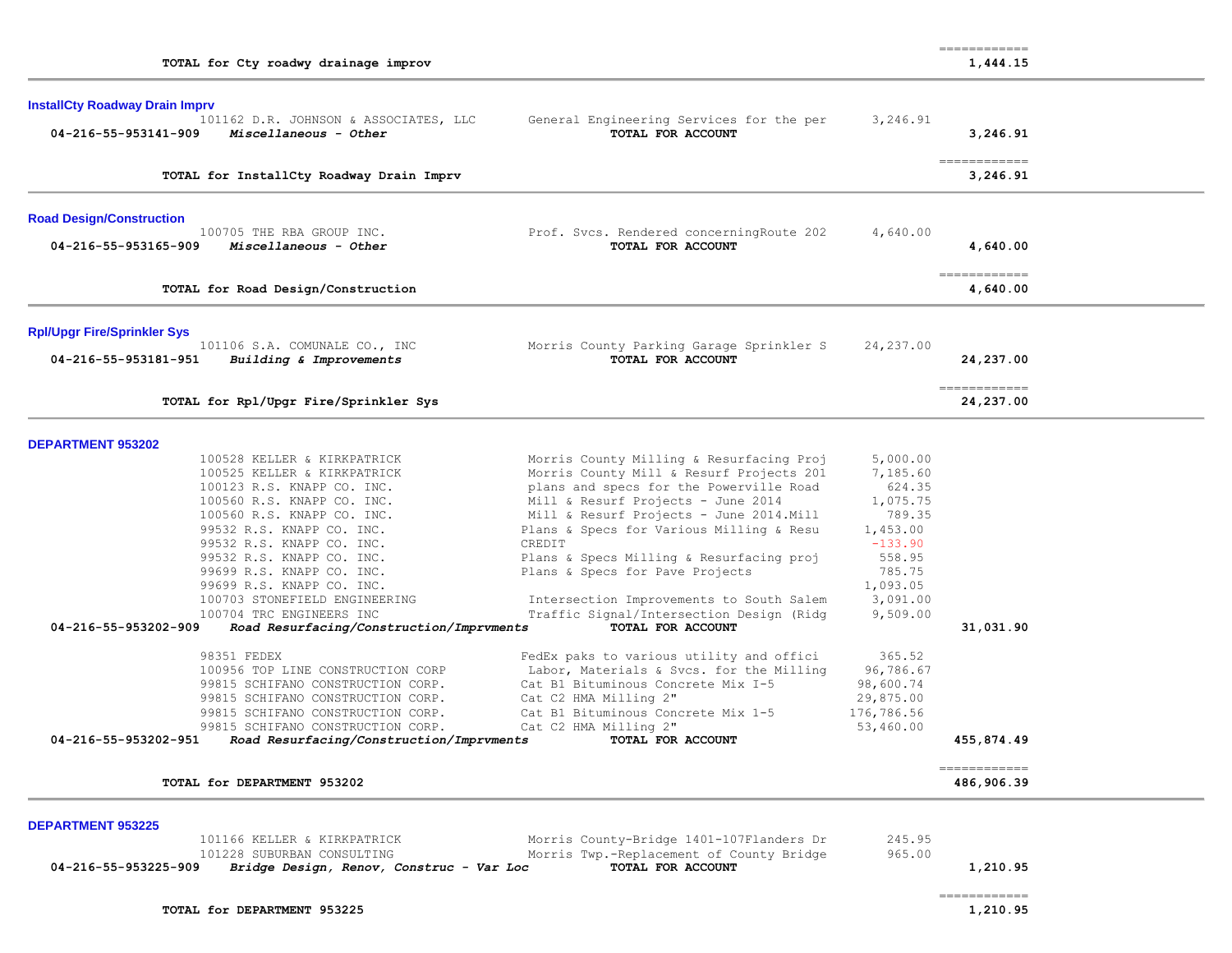| <b>DEPARTMENT 953264</b><br>100506 KELLER & KIRKPATRICK                                                                                                                                                                                                                                                                                                                                                                                                                                                                                                                                                                                                       | Central Park-Phase IIIFile No. 2012053.0                                                                                                                                                                                                                                                                                                                                                                                                        |                                                                                                                                                                        |                            |
|---------------------------------------------------------------------------------------------------------------------------------------------------------------------------------------------------------------------------------------------------------------------------------------------------------------------------------------------------------------------------------------------------------------------------------------------------------------------------------------------------------------------------------------------------------------------------------------------------------------------------------------------------------------|-------------------------------------------------------------------------------------------------------------------------------------------------------------------------------------------------------------------------------------------------------------------------------------------------------------------------------------------------------------------------------------------------------------------------------------------------|------------------------------------------------------------------------------------------------------------------------------------------------------------------------|----------------------------|
| Design/Constr CentralAveFields-CentralPk<br>04-216-55-953264-909                                                                                                                                                                                                                                                                                                                                                                                                                                                                                                                                                                                              | TOTAL FOR ACCOUNT                                                                                                                                                                                                                                                                                                                                                                                                                               | 2,260.00                                                                                                                                                               | 2,260.00                   |
| TOTAL for DEPARTMENT 953264                                                                                                                                                                                                                                                                                                                                                                                                                                                                                                                                                                                                                                   |                                                                                                                                                                                                                                                                                                                                                                                                                                                 |                                                                                                                                                                        | -------------<br>2,260.00  |
| <b>DEPARTMENT 953266</b>                                                                                                                                                                                                                                                                                                                                                                                                                                                                                                                                                                                                                                      |                                                                                                                                                                                                                                                                                                                                                                                                                                                 |                                                                                                                                                                        |                            |
| 100868 GMT CONTRACTING CORP. THE: ASBESTOS ABATEMENT AT MORRIS COUNTY<br>Courthouse AsbestosAbatemnt-Public Works<br>04-216-55-953266-951                                                                                                                                                                                                                                                                                                                                                                                                                                                                                                                     | TOTAL FOR ACCOUNT                                                                                                                                                                                                                                                                                                                                                                                                                               | 48,591.29                                                                                                                                                              | 48,591.29                  |
| TOTAL for DEPARTMENT 953266                                                                                                                                                                                                                                                                                                                                                                                                                                                                                                                                                                                                                                   |                                                                                                                                                                                                                                                                                                                                                                                                                                                 |                                                                                                                                                                        | ------------<br>48,591.29  |
| <b>DEPARTMENT 953269</b>                                                                                                                                                                                                                                                                                                                                                                                                                                                                                                                                                                                                                                      |                                                                                                                                                                                                                                                                                                                                                                                                                                                 |                                                                                                                                                                        |                            |
| 101197 CHRISTOPHER P STATILE PA<br>101229 CHRISTOPHER P STATILE PA<br>101163 CHERRY WEBER & ASSOC. PC<br>101186 CHERRY WEBER & ASSOC. PC<br>101166 KELLER & KIRKPATRICK<br>101165 KELLER & KIRKPATRICK<br>100529 KELLER & KIRKPATRICK<br>100889 WATERS, MCPHERSON, MCNEILL, P.C.<br>100889 WATERS, MCPHERSON, MCNEILL, P.C.<br>100886 WATERS, MCPHERSON, MCNEILL, P.C.<br>100886 WATERS, MCPHERSON, MCNEILL, P.C.<br>100886 WATERS, MCPHERSON, MCNEILL, P.C.<br>100884 WATERS, MCPHERSON, MCNEILL, P.C.<br>100884 WATERS, MCPHERSON, MCNEILL, P.C.<br>100884 WATERS, MCPHERSON, MCNEILL, P.C.<br>Bridge Design/Constr - var locations<br>04-216-55-953269-909 | Engineering Design Services for Rehabili<br>Engineering Design Svcs. for Replacement<br>Clerk of the Works Agreement for the Con<br>Clerk of the Works Agreement for the Con<br>Prof. Svcs. from 4/19/14 to 5/30/14.<br>Construction Inspection - Clerk of Works<br>Morris County - Bridge 1401-107Flanders<br>Stark<br>Roxbury-Canal St. Easement<br>NJMVC<br>John Drake<br>JCP&L Easement<br>Beirne<br>Logan<br>McCarthy<br>TOTAL FOR ACCOUNT | 13,398.50<br>25,274.00<br>10,388.00<br>8,480.00<br>6,406.41<br>19,110.00<br>3,701.39<br>907.60<br>144.00<br>1,004.33<br>576.00<br>252.00<br>441.40<br>905.29<br>592.19 | 91,581.11                  |
| TOTAL for DEPARTMENT 953269                                                                                                                                                                                                                                                                                                                                                                                                                                                                                                                                                                                                                                   |                                                                                                                                                                                                                                                                                                                                                                                                                                                 |                                                                                                                                                                        | -------------<br>91,581.11 |
| <b>DEPARTMENT 953270</b>                                                                                                                                                                                                                                                                                                                                                                                                                                                                                                                                                                                                                                      |                                                                                                                                                                                                                                                                                                                                                                                                                                                 |                                                                                                                                                                        |                            |
| 100887 WATERS, MCPHERSON, MCNEILL, P.C.<br>100887 WATERS, MCPHERSON, MCNEILL, P.C.<br>100887 WATERS, MCPHERSON, MCNEILL, P.C.<br>Road Design/Construc - var locations<br>04-216-55-953270-909                                                                                                                                                                                                                                                                                                                                                                                                                                                                 | Kahl Enterprises<br>Montville Petroleum<br>Freedom Group<br>TOTAL FOR ACCOUNT                                                                                                                                                                                                                                                                                                                                                                   | 726.00<br>660.00<br>746.20                                                                                                                                             | 2,132.20                   |
| 100957 TOP LINE CONSTRUCTION CORP<br>Road Design/Construc - var locations<br>04-216-55-953270-951                                                                                                                                                                                                                                                                                                                                                                                                                                                                                                                                                             | Labor, Materials & Svcs. rendered in the<br>TOTAL FOR ACCOUNT                                                                                                                                                                                                                                                                                                                                                                                   | 87,144.85                                                                                                                                                              | 87, 144.85                 |
| TOTAL for DEPARTMENT 953270                                                                                                                                                                                                                                                                                                                                                                                                                                                                                                                                                                                                                                   |                                                                                                                                                                                                                                                                                                                                                                                                                                                 |                                                                                                                                                                        | -------------<br>89,277.05 |
| <b>DEPARTMENT 953289</b>                                                                                                                                                                                                                                                                                                                                                                                                                                                                                                                                                                                                                                      |                                                                                                                                                                                                                                                                                                                                                                                                                                                 |                                                                                                                                                                        |                            |
| 100214 D & B PARTS CORPORATION<br>100214 D & B PARTS CORPORATION<br>101026 JOHNSTONE SUPPLY<br>99593 TRANE<br>04-216-55-953289-951 Replace Motors, Fans, Pumps-BldgsGrnds                                                                                                                                                                                                                                                                                                                                                                                                                                                                                     | WO72502/ RE: CTY LIBRARY/ 06-04-14<br>WO72523/ RE: STOCK/ 06-11-14<br>WO72833/ RE: CTY GRG/ 07-08-14<br>RE: OTA/ 05-30-14<br>TOTAL FOR ACCOUNT                                                                                                                                                                                                                                                                                                  | 1,873.76<br>3,457.63<br>471.13<br>2,820.00                                                                                                                             | 8,622.52                   |
| TOTAL for DEPARTMENT 953289                                                                                                                                                                                                                                                                                                                                                                                                                                                                                                                                                                                                                                   |                                                                                                                                                                                                                                                                                                                                                                                                                                                 |                                                                                                                                                                        | ============<br>8,622.52   |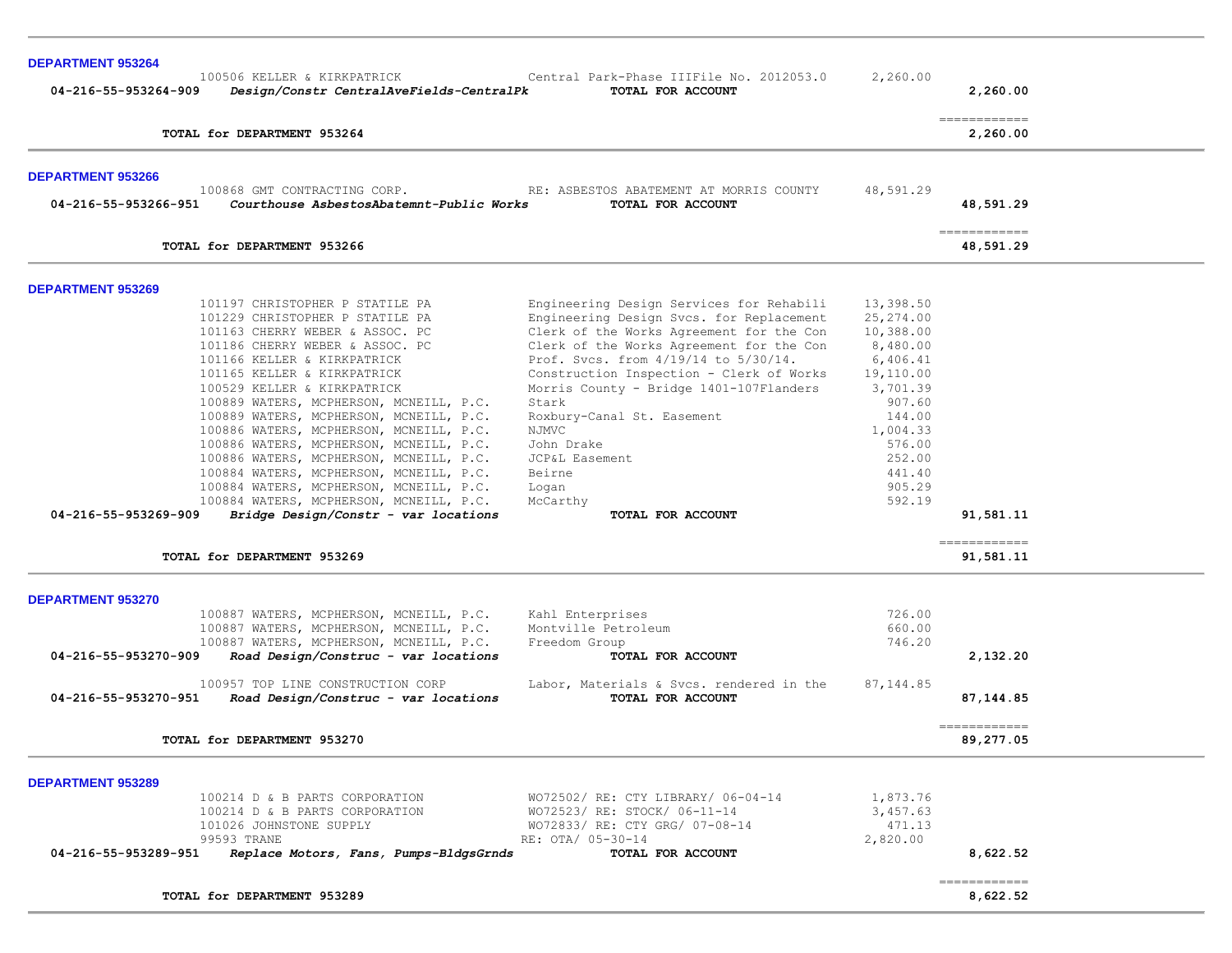**DEPARTMENT 953294** 

|                          | 100537 WHITE IRON LLC                                                                                         | RE: COURTHOUSE - FRONT STEPS RAILING/ 06                                                                                                 | 720.00                |                                                                                                                                                                                                                                                                                                                                                                                                                                                                                                  |
|--------------------------|---------------------------------------------------------------------------------------------------------------|------------------------------------------------------------------------------------------------------------------------------------------|-----------------------|--------------------------------------------------------------------------------------------------------------------------------------------------------------------------------------------------------------------------------------------------------------------------------------------------------------------------------------------------------------------------------------------------------------------------------------------------------------------------------------------------|
|                          | 04-216-55-953294-951 Replace Lighting/Ceilings/etc-Bldg&Grnds                                                 | TOTAL FOR ACCOUNT                                                                                                                        |                       | 720.00                                                                                                                                                                                                                                                                                                                                                                                                                                                                                           |
|                          | TOTAL for DEPARTMENT 953294                                                                                   |                                                                                                                                          |                       | $\begin{array}{cccccccccc} \multicolumn{2}{c}{} & \multicolumn{2}{c}{} & \multicolumn{2}{c}{} & \multicolumn{2}{c}{} & \multicolumn{2}{c}{} & \multicolumn{2}{c}{} & \multicolumn{2}{c}{} & \multicolumn{2}{c}{} & \multicolumn{2}{c}{} & \multicolumn{2}{c}{} & \multicolumn{2}{c}{} & \multicolumn{2}{c}{} & \multicolumn{2}{c}{} & \multicolumn{2}{c}{} & \multicolumn{2}{c}{} & \multicolumn{2}{c}{} & \multicolumn{2}{c}{} & \multicolumn{2}{c}{} & \multicolumn{2}{c}{} & \mult$<br>720.00 |
| <b>DEPARTMENT 953314</b> |                                                                                                               |                                                                                                                                          |                       |                                                                                                                                                                                                                                                                                                                                                                                                                                                                                                  |
|                          |                                                                                                               | 99704 CLIFTON ELEVATOR SERVICES RE: COURTHOUSE - MODERNIZATION OF (1) GE 100216 COMPLETE SECURITY SYSTEMS, INC. RE: COURTHOUSE/ 06-05-14 | 80,955.45             |                                                                                                                                                                                                                                                                                                                                                                                                                                                                                                  |
|                          |                                                                                                               |                                                                                                                                          | 570.00                |                                                                                                                                                                                                                                                                                                                                                                                                                                                                                                  |
|                          | 100216 COMPLETE SECURITY SYSTEMS, INC. RE: WARRANTS/ 06-12-14<br>100868 GMT CONTRACTING CORP. APPLICATION # 4 |                                                                                                                                          | 3,900.00              |                                                                                                                                                                                                                                                                                                                                                                                                                                                                                                  |
|                          | 100572 RUG AND FLOOR STORE                                                                                    |                                                                                                                                          | 62,327.46<br>2,298.00 |                                                                                                                                                                                                                                                                                                                                                                                                                                                                                                  |
|                          | 99380 RUG AND FLOOR STORE                                                                                     |                                                                                                                                          | 5,500.00              |                                                                                                                                                                                                                                                                                                                                                                                                                                                                                                  |
|                          | 99380 RUG AND FLOOR STORE                                                                                     |                                                                                                                                          | 9,695.00              |                                                                                                                                                                                                                                                                                                                                                                                                                                                                                                  |
|                          | 99946 RUG AND FLOOR STORE                                                                                     | WO71995/RE: PROSECTORS/06-23-14<br>WO71995/RE: PSTA/05-30-14<br>WO71299/RE: IT/06-02-14<br>WO72270/RE: PSTA/06-10-14                     | 700.00                |                                                                                                                                                                                                                                                                                                                                                                                                                                                                                                  |
|                          |                                                                                                               | 101244 EDGE PROPERTY MAINTENANCE RE: DOVER PROBATION OFFICE ALTERATION/P                                                                 | 6,538.14              |                                                                                                                                                                                                                                                                                                                                                                                                                                                                                                  |
|                          | 101245 TSUJ CORPORATION                                                                                       | RE: TRANSFER SWITCH INSTALLATION - MC CO                                                                                                 | 40,246.20             |                                                                                                                                                                                                                                                                                                                                                                                                                                                                                                  |
| 04-216-55-953314-951     | Repair/Rplcment/Upgrd VarEquip-BldgGrnds                                                                      | TOTAL FOR ACCOUNT                                                                                                                        |                       | 212,730.25                                                                                                                                                                                                                                                                                                                                                                                                                                                                                       |
|                          | TOTAL for DEPARTMENT 953314                                                                                   |                                                                                                                                          |                       | ------------<br>212,730.25                                                                                                                                                                                                                                                                                                                                                                                                                                                                       |
|                          |                                                                                                               |                                                                                                                                          |                       |                                                                                                                                                                                                                                                                                                                                                                                                                                                                                                  |
| <b>DEPARTMENT 962308</b> | 99846 WESCOM SOLUTIONS INC. PCC - MAY 2014                                                                    |                                                                                                                                          | 2,638.13              |                                                                                                                                                                                                                                                                                                                                                                                                                                                                                                  |
|                          | 99846 WESCOM SOLUTIONS INC.                                                                                   | HL7 - MAY 2014                                                                                                                           | 384.73                |                                                                                                                                                                                                                                                                                                                                                                                                                                                                                                  |
|                          | 99846 WESCOM SOLUTIONS INC.                                                                                   | Sandbox - MAY 2014                                                                                                                       | 100.00                |                                                                                                                                                                                                                                                                                                                                                                                                                                                                                                  |
| 04-216-55-962308-955     | Medical Record Sys for Morris View - IT                                                                       | TOTAL FOR ACCOUNT                                                                                                                        |                       | 3,122.86                                                                                                                                                                                                                                                                                                                                                                                                                                                                                         |
|                          | TOTAL for DEPARTMENT 962308                                                                                   |                                                                                                                                          |                       | ============<br>3,122.86                                                                                                                                                                                                                                                                                                                                                                                                                                                                         |
| DEPARTMENT 969261        |                                                                                                               |                                                                                                                                          |                       |                                                                                                                                                                                                                                                                                                                                                                                                                                                                                                  |
|                          | 101225 COUNTY COLLEGE OF MORRIS                                                                               | DeSesa Engineering App 11                                                                                                                | 31,399.83             |                                                                                                                                                                                                                                                                                                                                                                                                                                                                                                  |
| 04-216-55-969261-951     | Renov & Improvmnt to Academic Blgs at CCM TOTAL FOR ACCOUNT                                                   |                                                                                                                                          |                       | 31,399.83                                                                                                                                                                                                                                                                                                                                                                                                                                                                                        |
|                          | TOTAL for DEPARTMENT 969261                                                                                   |                                                                                                                                          |                       | -------------<br>31,399.83                                                                                                                                                                                                                                                                                                                                                                                                                                                                       |
| <b>DEPARTMENT 969332</b> |                                                                                                               |                                                                                                                                          |                       |                                                                                                                                                                                                                                                                                                                                                                                                                                                                                                  |
|                          | 101225 COUNTY COLLEGE OF MORRIS                                                                               | Cablewholesale, Inc.                                                                                                                     | 8.44                  |                                                                                                                                                                                                                                                                                                                                                                                                                                                                                                  |
|                          | 101225 COUNTY COLLEGE OF MORRIS                                                                               | Valiant National AV Supply                                                                                                               | 325.00                |                                                                                                                                                                                                                                                                                                                                                                                                                                                                                                  |
|                          | 101225 COUNTY COLLEGE OF MORRIS                                                                               | Valiant National AV Supply                                                                                                               | 1,265.00              |                                                                                                                                                                                                                                                                                                                                                                                                                                                                                                  |
| 04-216-55-969332-951     | Expansion/Renovation Various Facil - CCM                                                                      | TOTAL FOR ACCOUNT                                                                                                                        |                       | 1,598.44                                                                                                                                                                                                                                                                                                                                                                                                                                                                                         |
|                          | TOTAL for DEPARTMENT 969332                                                                                   |                                                                                                                                          |                       | ============<br>1,598.44                                                                                                                                                                                                                                                                                                                                                                                                                                                                         |
|                          |                                                                                                               |                                                                                                                                          |                       |                                                                                                                                                                                                                                                                                                                                                                                                                                                                                                  |
| DEPARTMENT 969336        |                                                                                                               |                                                                                                                                          |                       |                                                                                                                                                                                                                                                                                                                                                                                                                                                                                                  |
|                          | 101225 COUNTY COLLEGE OF MORRIS<br>101225 COUNTY COLLEGE OF MORRIS                                            | Spiezle Architect Group, Inc.<br>Spiezle Archtect Group, Inc.                                                                            | 89,465.00<br>52.56    |                                                                                                                                                                                                                                                                                                                                                                                                                                                                                                  |
|                          | 101225 COUNTY COLLEGE OF MORRIS                                                                               | Spiezle Architect Group, Inc.                                                                                                            | 50,100.00             |                                                                                                                                                                                                                                                                                                                                                                                                                                                                                                  |
|                          | 101225 COUNTY COLLEGE OF MORRIS                                                                               | Spiezle Architect Group, Inc.                                                                                                            | 641.89                |                                                                                                                                                                                                                                                                                                                                                                                                                                                                                                  |
|                          | 101225 COUNTY COLLEGE OF MORRIS                                                                               | Spiezle Architect Group, Inc.                                                                                                            | 9,105.00              |                                                                                                                                                                                                                                                                                                                                                                                                                                                                                                  |
|                          | 101225 COUNTY COLLEGE OF MORRIS                                                                               | Spiezle Architect Group, Inc.                                                                                                            | 967.88                |                                                                                                                                                                                                                                                                                                                                                                                                                                                                                                  |

 101225 COUNTY COLLEGE OF MORRIS Spiezle Architect Group, Inc. 8,460.00 101566 MORRIS COUNTY IMPROVEMENT PROFESSIONAL FEES FOR WORK CCM BONDS, SE 4,893.75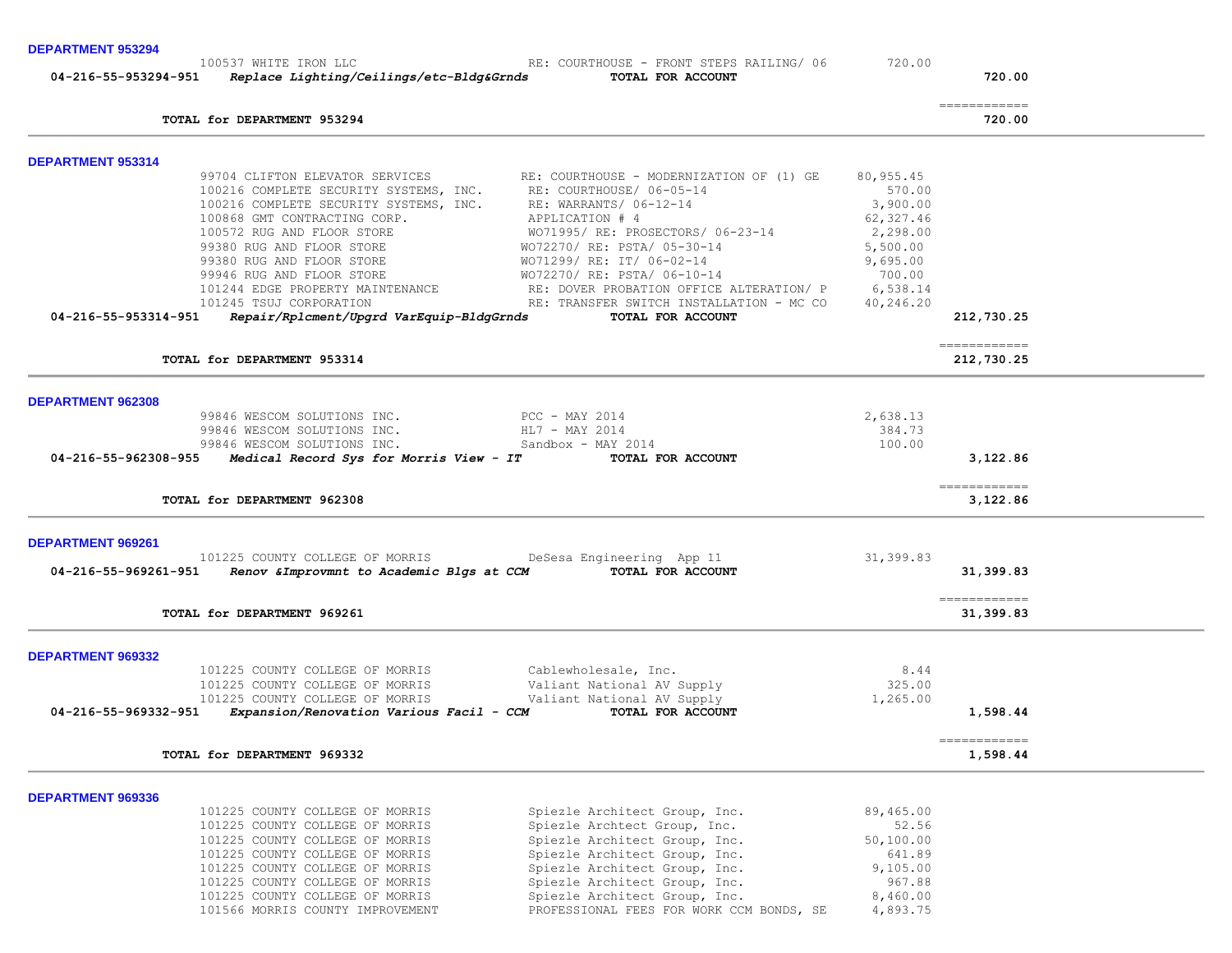| Various Projects at CCM-Soft Costs                                                                                                                                             | TOTAL FOR ACCOUNT                                                                                            | 163,686.08                                        |            |                                                                                                              |
|--------------------------------------------------------------------------------------------------------------------------------------------------------------------------------|--------------------------------------------------------------------------------------------------------------|---------------------------------------------------|------------|--------------------------------------------------------------------------------------------------------------|
| 101225 COUNTY COLLEGE OF MORRIS<br>101225 COUNTY COLLEGE OF MORRIS<br>101225 COUNTY COLLEGE OF MORRIS<br>101225 COUNTY COLLEGE OF MORRIS<br>Various Projects at CCM-Hard Costs | Nickerson Corp.<br>Star-Lo Electric, Inc.<br>Jupiter Environmental Services<br>ML, Inc.<br>TOTAL FOR ACCOUNT | 260,260.00<br>9,137.00<br>79,650.00<br>127,665.00 | 476,712.00 |                                                                                                              |
| TOTAL for DEPARTMENT 969336                                                                                                                                                    |                                                                                                              |                                                   | 640,398.08 |                                                                                                              |
|                                                                                                                                                                                | <b>Dedicated Trust</b>                                                                                       |                                                   |            |                                                                                                              |
| 101355 COUNTY OF MORRIS<br>Motor Vehicle Fines                                                                                                                                 | TRANSFER FUNDS FOR DEDICATED MOTOR VEHIC<br>TOTAL FOR ACCOUNT                                                | 55,850.22                                         | 55,850.22  |                                                                                                              |
| TOTAL for Motor Vehicle Fines                                                                                                                                                  |                                                                                                              |                                                   | 55,850.22  |                                                                                                              |
| 99303 COMPLETE SECURITY SYSTEMS, INC.<br>101354 COUNTY OF MORRIS<br>Weights & Measures                                                                                         | CUSTOMER# 5006<br>TRANSFER FUNDS FOR DEDICATED WEIGHTS & M<br>TOTAL FOR ACCOUNT                              | 965.00<br>94,521.13                               | 95,486.13  |                                                                                                              |
| TOTAL for Weights & Measures                                                                                                                                                   |                                                                                                              |                                                   | 95,486.13  |                                                                                                              |
| <b>Environ Quality &amp; Enforcement</b><br>100239 COUNTY OF MORRIS<br>100239 COUNTY OF MORRIS<br>100238 COUNTY OF MORRIS<br>Environ Quality & Enforcement                     | Vreeland<br>Marrone<br>Aue, Deacon, Mynes, Marrone<br>TOTAL FOR ACCOUNT                                      | 6,082.97<br>10,482.61<br>1,899.86                 | 18,465.44  |                                                                                                              |
| TOTAL for Environ Quality & Enforcement                                                                                                                                        |                                                                                                              |                                                   | 18,465.44  |                                                                                                              |
| 99881 JOHN P. DE NEUFVILLE<br>Farmland Application Fees                                                                                                                        | Refund of Easement Purchase Application<br>TOTAL FOR ACCOUNT                                                 | 2,000.00                                          | 2,000.00   |                                                                                                              |
|                                                                                                                                                                                |                                                                                                              |                                                   |            |                                                                                                              |
| 99816 CAPPIA CAFE<br>100827 CLEARY GIACOBBE ALFIERI &<br>100831 CLEARY GIACOBBE ALFIERI &<br>Open Space - Ancillary                                                            | Dinner for 13 people (each night) for th<br>legal services<br>Legal services<br>TOTAL FOR ACCOUNT            | 1,055.00<br>828.88<br>2,482.28                    | 4,366.16   |                                                                                                              |
| TOTAL for DEPARTMENT 580558                                                                                                                                                    |                                                                                                              |                                                   | 4,366.16   |                                                                                                              |
|                                                                                                                                                                                | TOTAL for Farmland Application Fees                                                                          |                                                   |            | -------------<br>-------------<br>-------------<br>------------<br>-------------<br>2,000.00<br>============ |

**Clean Water Enforcement**